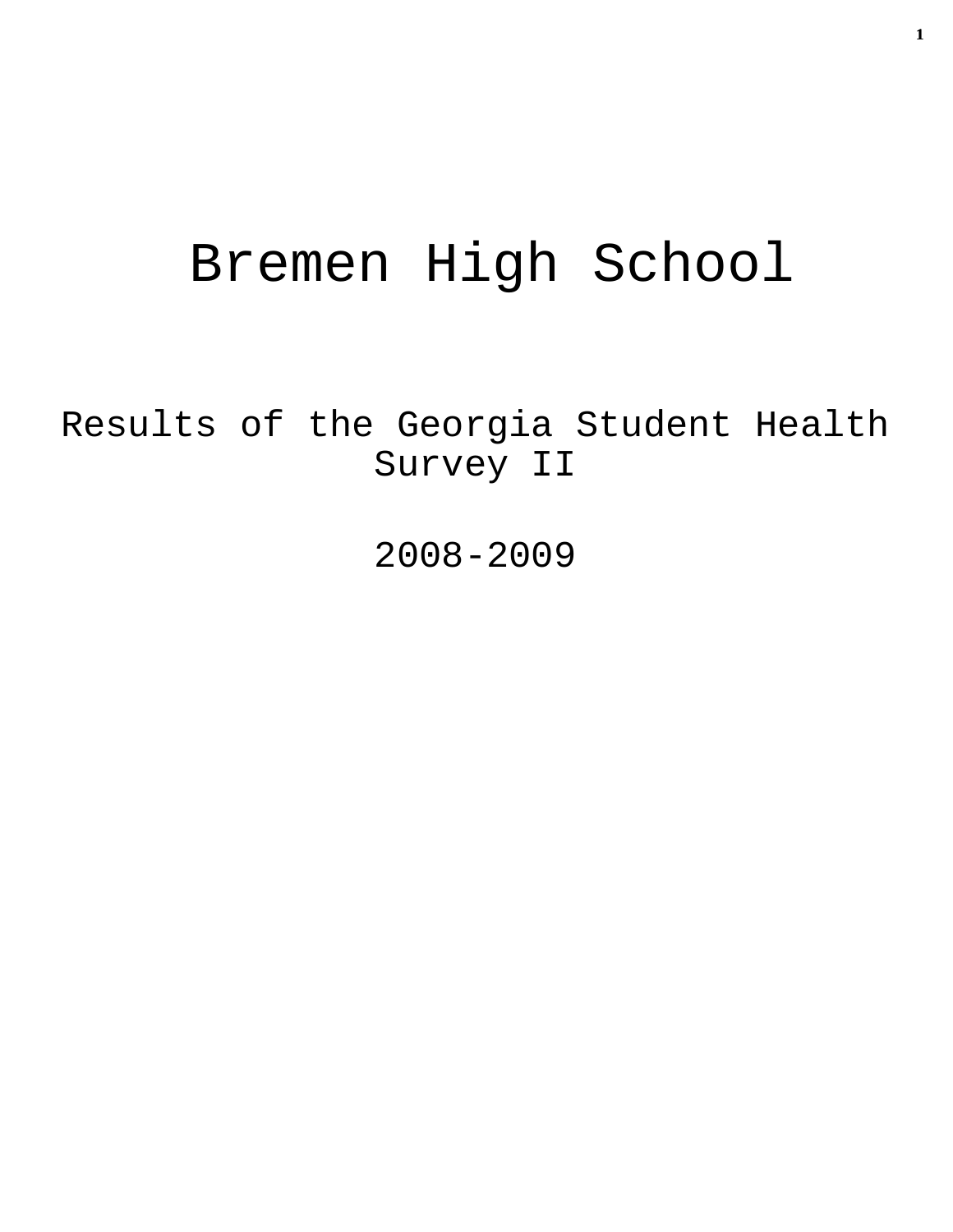# *Demographics* **2**

| Grade                  |     |  |  |  |
|------------------------|-----|--|--|--|
| <b>Grade Frequency</b> |     |  |  |  |
| 10                     | 120 |  |  |  |
| 12                     | 111 |  |  |  |

| <b>Frequency</b> | <b>Table of Gender by Grade</b> |              |             |              |  |
|------------------|---------------------------------|--------------|-------------|--------------|--|
| <b>Col Pct</b>   |                                 | Grade(Grade) |             |              |  |
|                  | Gender(Gender)                  | 10           | 12          | <b>Total</b> |  |
|                  | <b>Female</b>                   | 63<br>52.50  | 57<br>51.35 | 120          |  |
|                  | <b>Male</b>                     | 57<br>47.50  | 54<br>48.65 | 111          |  |
|                  | <b>Total</b>                    | 120          | 111         | 231          |  |

| Frequency |
|-----------|
| Col Pct   |

| <b>Table of Ethnicity by Grade</b> |              |             |              |  |  |  |
|------------------------------------|--------------|-------------|--------------|--|--|--|
|                                    | Grade(Grade) |             |              |  |  |  |
| <b>Ethnicity</b> (Ethnicity)       | 10           | 12          | <b>Total</b> |  |  |  |
| <b>Black</b>                       | 7<br>5.83    | 11<br>9.91  | 18           |  |  |  |
| <b>Hispanic</b>                    | 0<br>0.00    | 0.90        |              |  |  |  |
| White                              | 107<br>89.17 | 95<br>85.59 | 202          |  |  |  |
| <b>Other</b>                       | 6<br>5.00    | 4<br>3.60   | 10           |  |  |  |
| <b>Total</b>                       | 120          | 111         | 231          |  |  |  |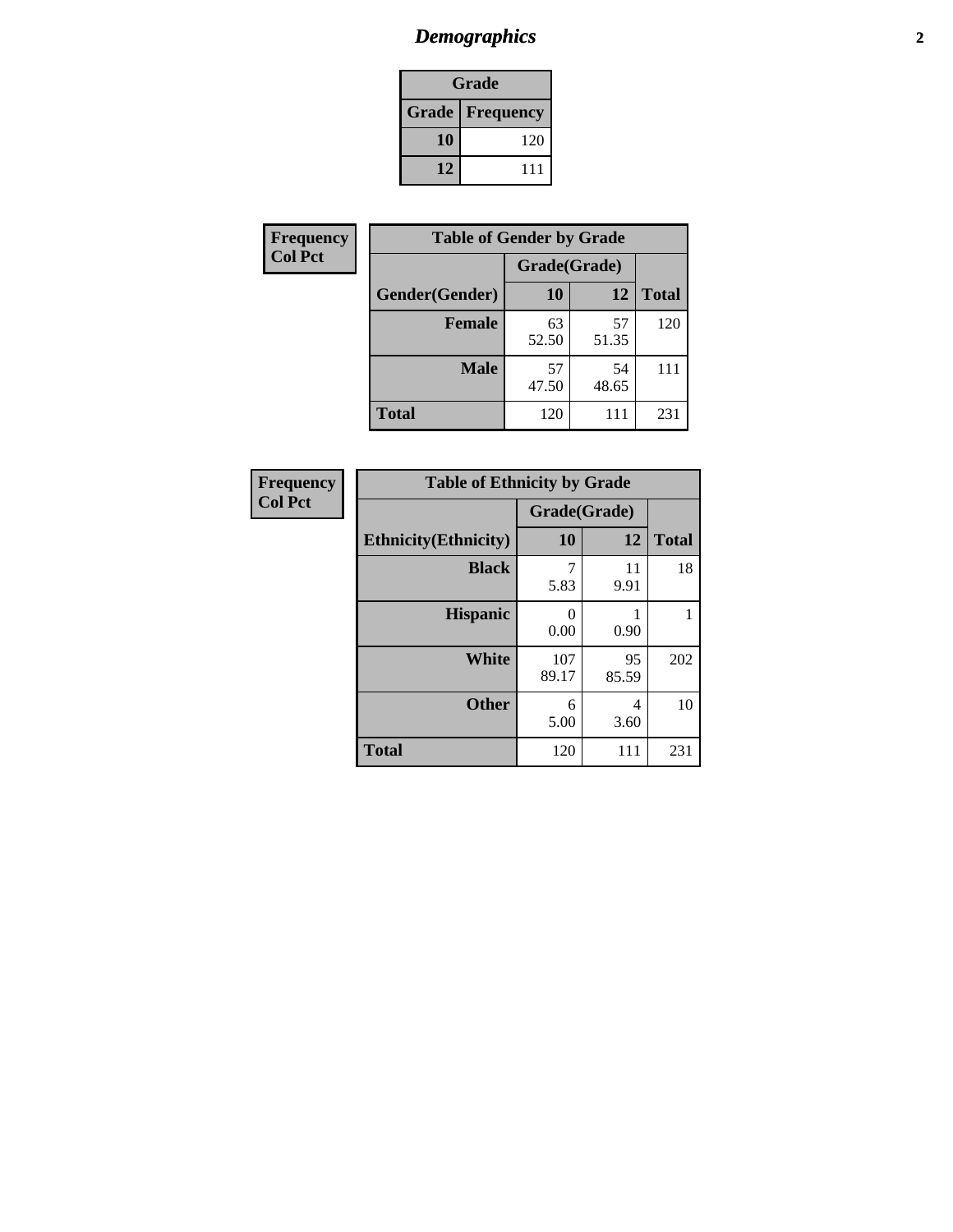#### *Title IV, Part A, Schedule A* **3** *Goal 1: Ensure that all schools are drug-free Baseline Data: Year 2008-2009 Prevalence of Drug Use*

| Frequency<br><b>Col Pct</b> | <b>Table of AlcoholAlt by Grade</b> |              |             |              |  |  |
|-----------------------------|-------------------------------------|--------------|-------------|--------------|--|--|
|                             | AlcoholAlt(Alcohol                  | Grade(Grade) |             |              |  |  |
|                             | use, past 30 days)                  | 10           | 12          | <b>Total</b> |  |  |
|                             | Yes                                 | 21<br>17.50  | 28<br>25.23 | 49           |  |  |
|                             | N <sub>0</sub>                      | 99<br>82.50  | 83<br>74.77 | 182          |  |  |
|                             | <b>Total</b>                        | 120          | 111         | 231          |  |  |

| Frequency      | <b>Table of TobaccoAny by Grade</b> |              |             |              |  |  |
|----------------|-------------------------------------|--------------|-------------|--------------|--|--|
| <b>Col Pct</b> | <b>TobaccoAny(Tobacco</b>           | Grade(Grade) |             |              |  |  |
|                | use, past 30 days)                  | 10           | 12          | <b>Total</b> |  |  |
|                | Yes                                 | 22<br>18.33  | 20<br>18.02 | 42           |  |  |
|                | N <sub>0</sub>                      | 98<br>81.67  | 91<br>81.98 | 189          |  |  |
|                | Total                               | 120          | 111         | 231          |  |  |

| Frequency<br><b>Col Pct</b> | <b>Table of MarijuanaAlt by Grade</b> |              |              |              |  |
|-----------------------------|---------------------------------------|--------------|--------------|--------------|--|
|                             | MarijuanaAlt(Marijuana                | Grade(Grade) |              |              |  |
|                             | use, past 30 days)                    | 10           | 12           | <b>Total</b> |  |
|                             | Yes                                   | 6<br>5.00    | 3<br>2.70    | Q            |  |
|                             | N <sub>0</sub>                        | 114<br>95.00 | 108<br>97.30 | 222          |  |
|                             | <b>Total</b>                          | 120          | 111          | 231          |  |

| Frequency<br><b>Col Pct</b> | <b>Table of OtherDrugAny by Grade</b>  |              |              |              |  |  |
|-----------------------------|----------------------------------------|--------------|--------------|--------------|--|--|
|                             | <b>OtherDrugAny(Other</b><br>drug use, | Grade(Grade) |              |              |  |  |
|                             | past 30 days)                          | 10           | 12           | <b>Total</b> |  |  |
|                             | <b>Yes</b>                             | 5.83         | 8<br>7.21    | 15           |  |  |
|                             | N <sub>0</sub>                         | 113<br>94.17 | 103<br>92.79 | 216          |  |  |
|                             | <b>Total</b>                           | 120          | 111          | 231          |  |  |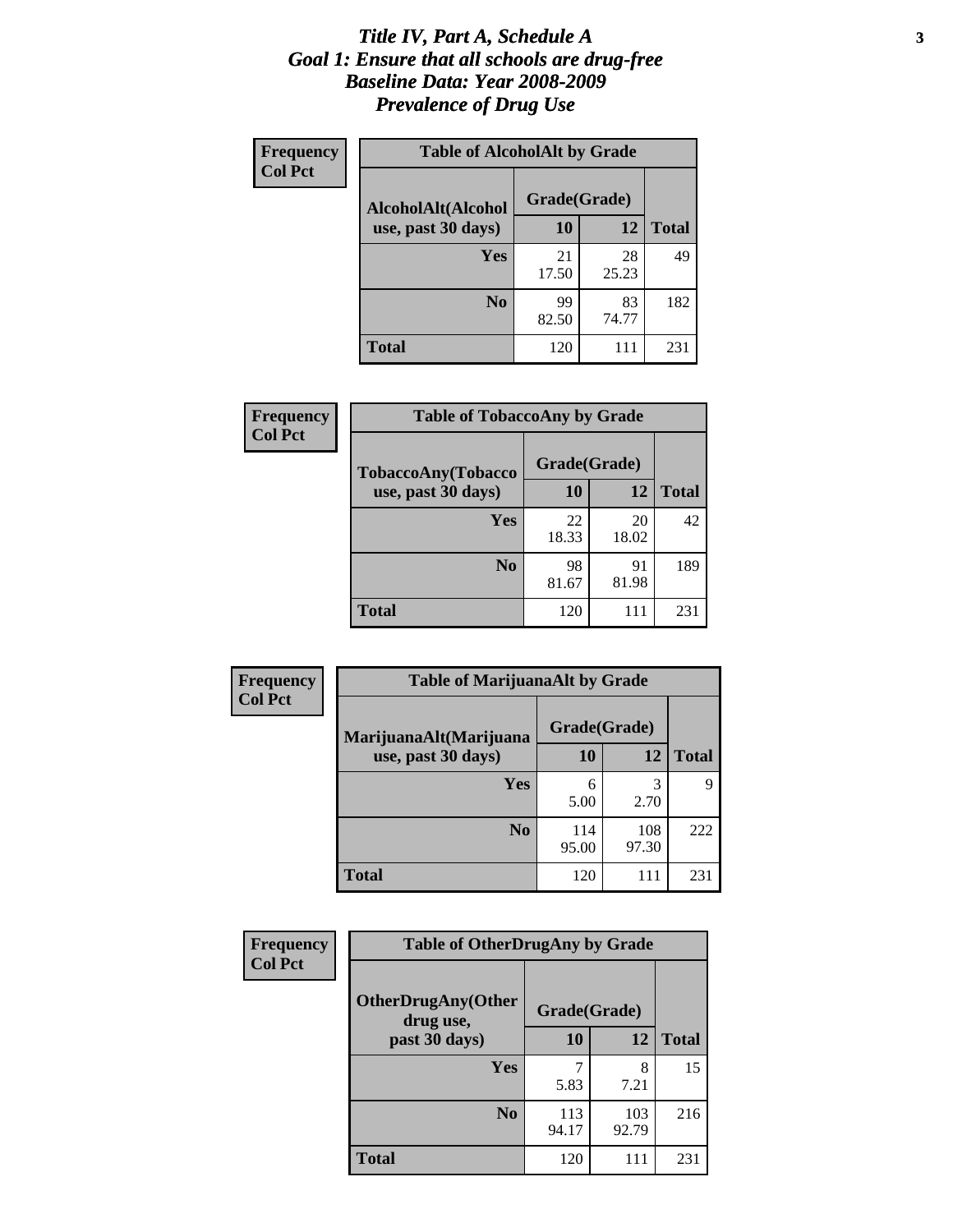#### *Average Age of Onset of Use* **4** *Results for "Average Age of Onset of Use" questions exclude students who said they did not use that substance*

| <b>Variable</b>    | Label                                                              | <b>Mean</b> |
|--------------------|--------------------------------------------------------------------|-------------|
| Alcoholinit2       | I started using alcohol when I was                                 | 14.21       |
| Cigarettesinit2    | I started smoking tobacco when I was                               | 14.04       |
| Smokelessinit2     | I started chewing tobacco when I was                               | 14.32       |
| Marijuanainit2     | I started using marijuana when I was                               | 14.93       |
| Cocaineinit2       | I started using cocaine when I was                                 | 13.25       |
| Inhalantsinit2     | I started using inhalants when I was                               | 16.50       |
| Steroidsinit2      | I started using steroids when I was                                | 14.00       |
| Ecstasyinit2       | I started using ecstasy when I was                                 | 15.33       |
| Methinit2          | I started using methamphetamines when I was                        | 15.67       |
| Hallucinogensinit2 | I started using hallucinogens when I was                           | 16.25       |
| Prescriptioninit2  | I started using prescription drugs not prescribed to me when I was | 13.94       |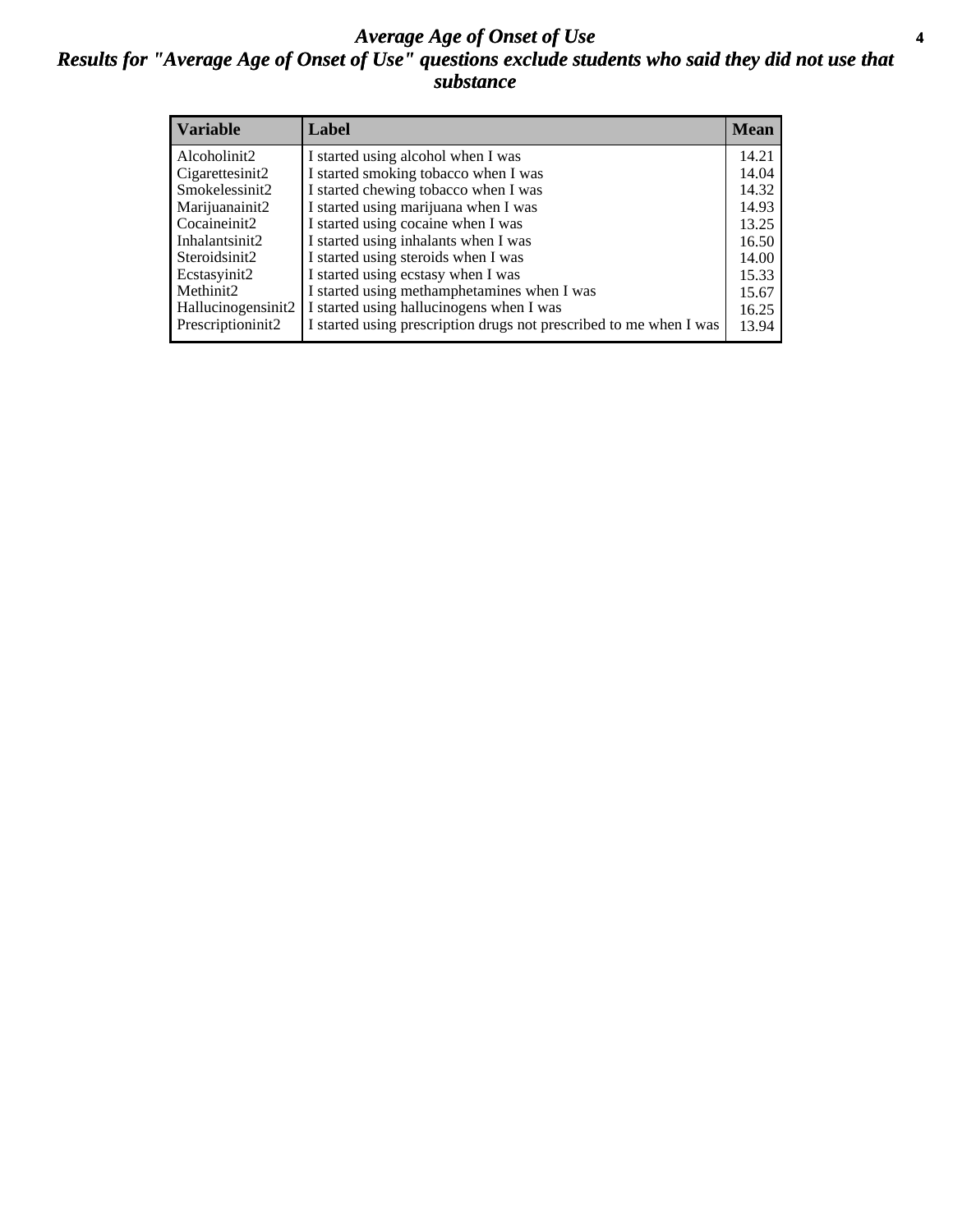# *Perception of Health Risk* **5**

| <b>Frequency</b> | <b>Table of Alcoholharmdich by Grade</b> |              |             |              |  |
|------------------|------------------------------------------|--------------|-------------|--------------|--|
| <b>Col Pct</b>   | Alcoholharmdich(I<br>think alcohol is    | Grade(Grade) |             |              |  |
|                  | harmful)                                 | 10           | 12          | <b>Total</b> |  |
|                  | <b>Yes</b>                               | 96           | 94          | 190          |  |
|                  |                                          | 80.00        | 84.68       |              |  |
|                  | N <sub>0</sub>                           | 24<br>20.00  | 17<br>15.32 | 41           |  |
|                  | <b>Total</b>                             | 120          | 111         | 231          |  |

| Frequency      | <b>Table of Tobaccoharmdich by Grade</b> |              |              |              |  |
|----------------|------------------------------------------|--------------|--------------|--------------|--|
| <b>Col Pct</b> | Tobaccoharmdich(I<br>think tobacco is    | Grade(Grade) |              |              |  |
|                | harmful)                                 | 10           | 12           | <b>Total</b> |  |
|                | <b>Yes</b>                               | 116<br>96.67 | 107<br>96.40 | 223          |  |
|                | N <sub>0</sub>                           | 4<br>3.33    | 4<br>3.60    | 8            |  |
|                | Total                                    | 120          | 111          | 231          |  |

| Frequency      | <b>Table of Marijuanaharmdich by Grade</b> |              |             |              |  |  |
|----------------|--------------------------------------------|--------------|-------------|--------------|--|--|
| <b>Col Pct</b> | Marijuanaharmdich(I<br>think marijuana is  | Grade(Grade) |             |              |  |  |
|                | harmful)                                   | 10           | 12          | <b>Total</b> |  |  |
|                | Yes                                        | 101<br>84.17 | 90<br>81.08 | 191          |  |  |
|                | N <sub>0</sub>                             | 19<br>15.83  | 21<br>18.92 | 40           |  |  |
|                | <b>Total</b>                               | 120          | 111         | 231          |  |  |

| <b>Frequency</b> | <b>Table of Otherdrugharmdich by Grade</b>   |              |                        |              |  |  |  |  |
|------------------|----------------------------------------------|--------------|------------------------|--------------|--|--|--|--|
| <b>Col Pct</b>   | Otherdrugharmdich(I<br>think other drugs are | Grade(Grade) |                        |              |  |  |  |  |
|                  | harmful)                                     | 10           | 12                     | <b>Total</b> |  |  |  |  |
|                  | <b>Yes</b>                                   | 116<br>96.67 | 109<br>98.20           | 225          |  |  |  |  |
|                  | N <sub>0</sub>                               | 3.33         | $\mathfrak{D}$<br>1.80 | 6            |  |  |  |  |
|                  | <b>Total</b>                                 | 120          | 111                    | 231          |  |  |  |  |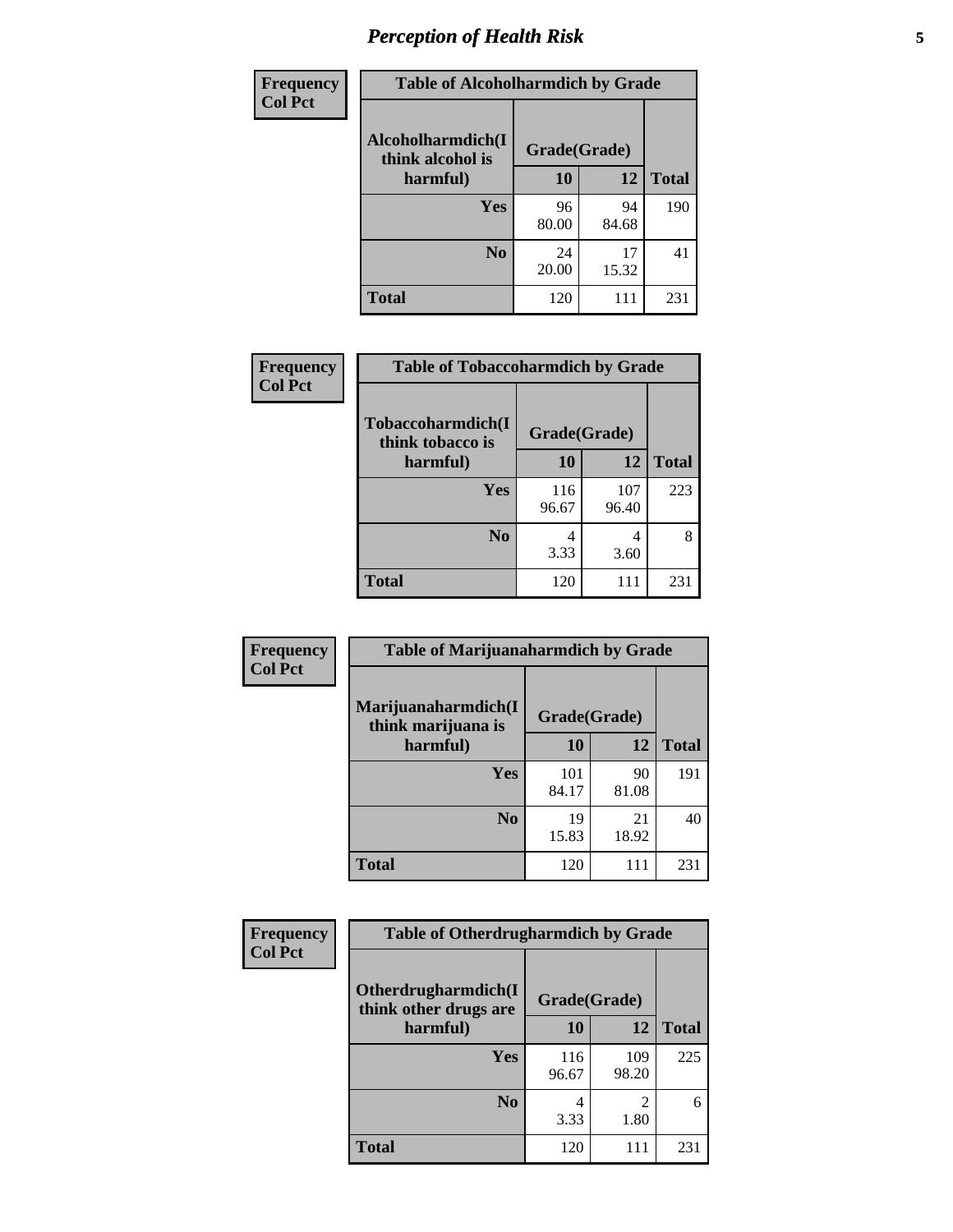# *Social Disapproval* **6**

| Frequency      | <b>Table of Alcoholpeerdich by Grade</b>                    |                    |              |     |
|----------------|-------------------------------------------------------------|--------------------|--------------|-----|
| <b>Col Pct</b> | Alcoholpeerdich(My<br>friends would<br>disapprove if I used | Grade(Grade)<br>12 |              |     |
|                | alcohol)                                                    | 10                 | <b>Total</b> |     |
|                | <b>Yes</b>                                                  | 63<br>52.50        | 46<br>41.44  | 109 |
|                | N <sub>0</sub>                                              | 57<br>47.50        | 65<br>58.56  | 122 |
|                | <b>Total</b>                                                | 120                | 111          | 231 |

| <b>Frequency</b> |
|------------------|
| <b>Col Pct</b>   |

| <b>Table of Tobaccopeerdich by Grade</b>                    |             |              |              |  |  |  |  |
|-------------------------------------------------------------|-------------|--------------|--------------|--|--|--|--|
| Tobaccopeerdich(My<br>friends would<br>disapprove if I used |             | Grade(Grade) |              |  |  |  |  |
| tobacco)                                                    | 10          | 12           | <b>Total</b> |  |  |  |  |
| Yes                                                         | 73<br>60.83 | 58<br>52.25  | 131          |  |  |  |  |
| N <sub>0</sub>                                              | 47<br>39.17 | 53<br>47.75  | 100          |  |  |  |  |
| <b>Total</b>                                                | 120         | 111          | 231          |  |  |  |  |

| Frequency      | <b>Table of Marijuanapeerdich by Grade</b>                    |              |             |              |  |  |  |  |
|----------------|---------------------------------------------------------------|--------------|-------------|--------------|--|--|--|--|
| <b>Col Pct</b> | Marijuanapeerdich(My<br>friends would<br>disapprove if I used | Grade(Grade) |             |              |  |  |  |  |
|                | marijuana)                                                    | 10           | 12          | <b>Total</b> |  |  |  |  |
|                | <b>Yes</b>                                                    | 87<br>72.50  | 85<br>76.58 | 172          |  |  |  |  |
|                | N <sub>0</sub>                                                | 33<br>27.50  | 26<br>23.42 | 59           |  |  |  |  |
|                | <b>Total</b>                                                  | 120          | 111         | 231          |  |  |  |  |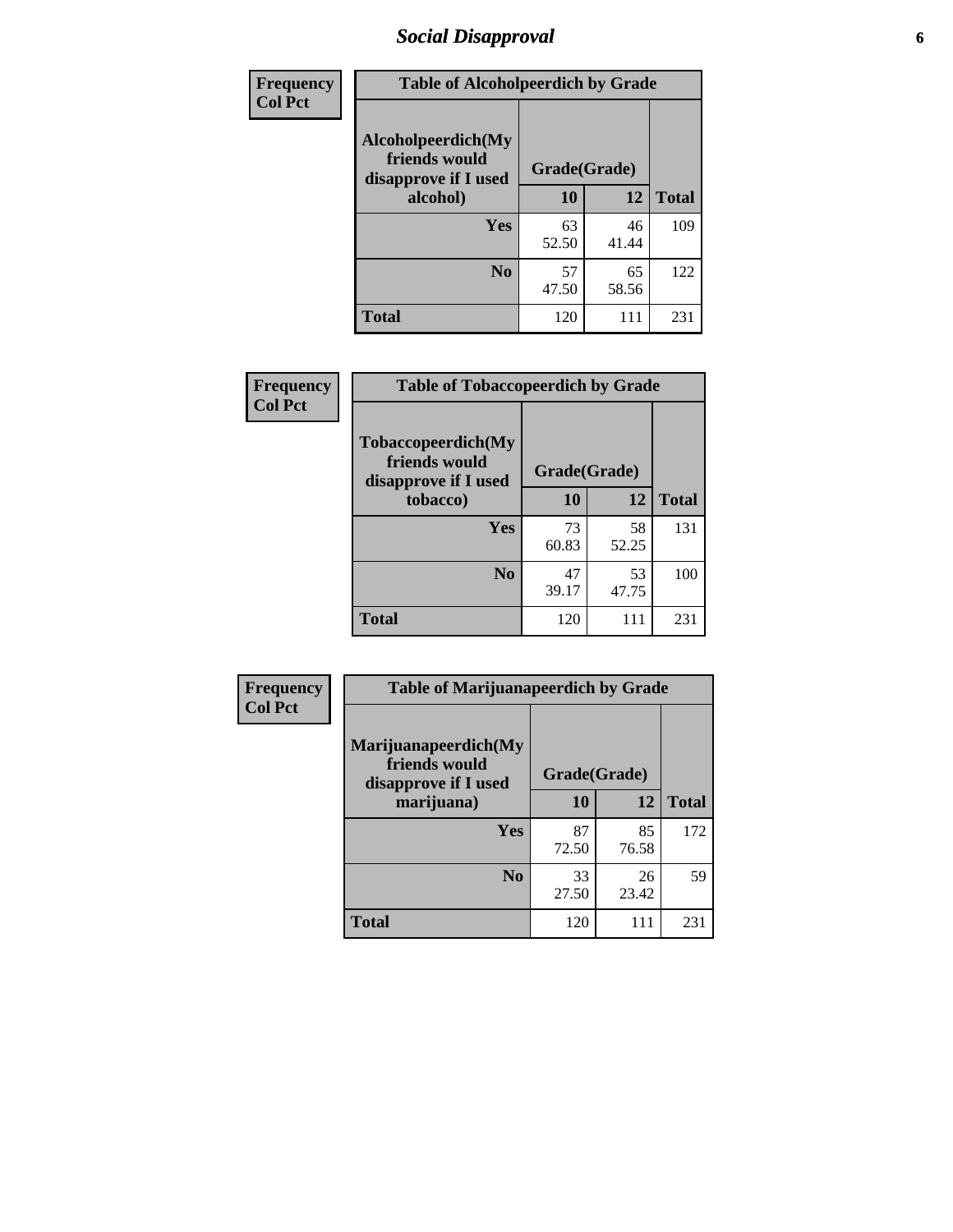# *Social Disapproval* **7**

| Frequency      | <b>Table of Otherdrugpeerdich by Grade</b>                    |              |              |              |  |  |  |  |
|----------------|---------------------------------------------------------------|--------------|--------------|--------------|--|--|--|--|
| <b>Col Pct</b> | Otherdrugpeerdich(My<br>friends would<br>disapprove if I used | Grade(Grade) |              |              |  |  |  |  |
|                | other drugs)                                                  | 10           | 12           | <b>Total</b> |  |  |  |  |
|                | Yes                                                           | 101<br>84.17 | 100<br>90.09 | 201          |  |  |  |  |
|                | N <sub>0</sub>                                                | 19<br>15.83  | 11<br>9.91   | 30           |  |  |  |  |
|                | <b>Total</b>                                                  | 120          | 111          | 231          |  |  |  |  |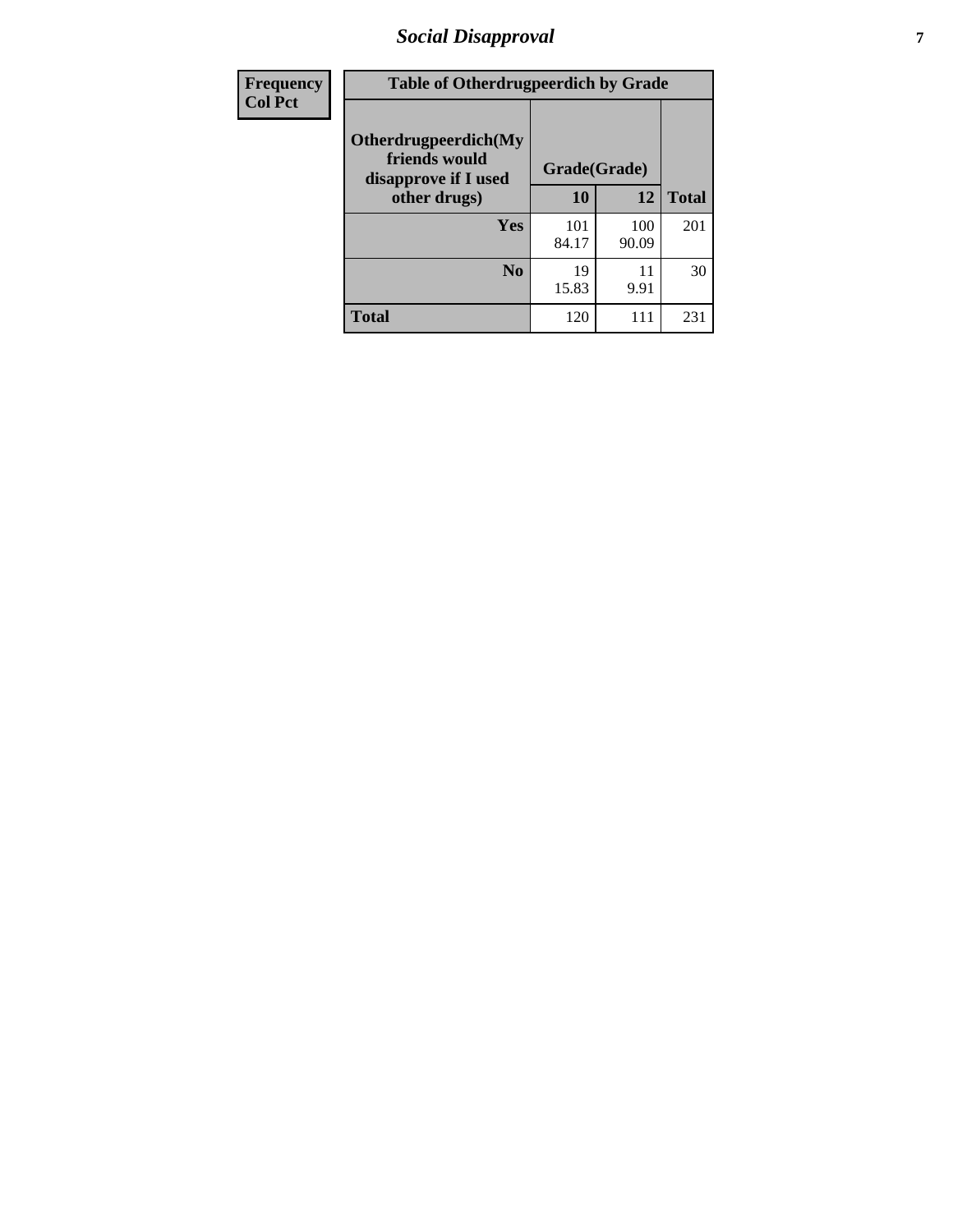#### Title IV, Part A, Schedule A **8** *Goal 2: To help ensure that all schools are safe and disciplined Baseline Data: Year 2008-2009 Student Involvement in Gang Activity*

| Frequency      | <b>Table of Gangself by Grade</b>                                                                 |                    |              |              |
|----------------|---------------------------------------------------------------------------------------------------|--------------------|--------------|--------------|
| <b>Col Pct</b> | Gangself(I<br>have<br>participated<br>in illegal<br>gang<br>activities in<br>the past 30<br>days) | Grade(Grade)<br>10 | 12           | <b>Total</b> |
|                | Yes                                                                                               | 4<br>3.33          | 7<br>6.31    | 11           |
|                | N <sub>0</sub>                                                                                    | 116<br>96.67       | 104<br>93.69 | 220          |
|                | <b>Total</b>                                                                                      | 120                | 111          | 231          |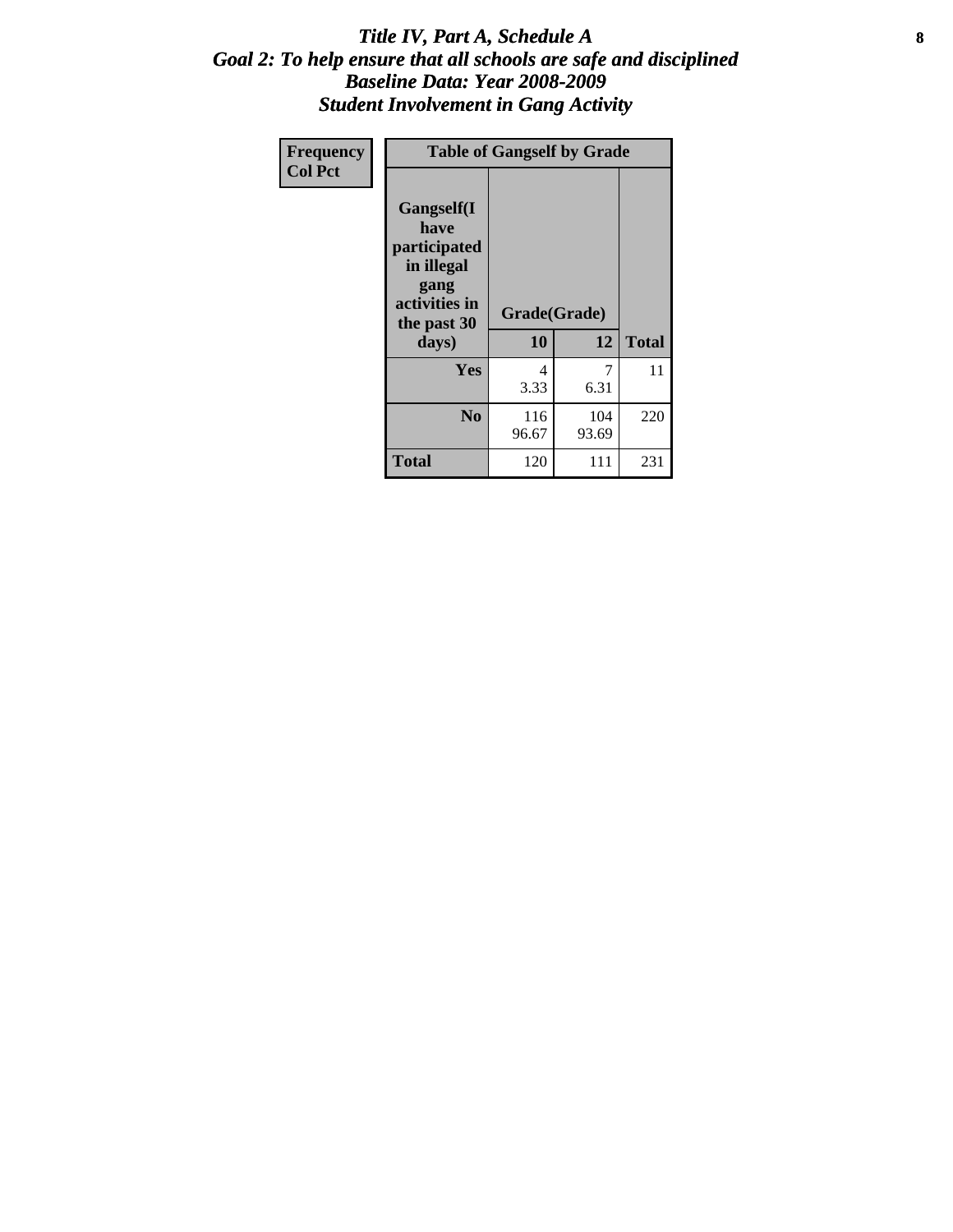# *Student Perception of School Safety* **9**

| <b>Frequency</b><br>Row Pct |
|-----------------------------|
|                             |

| <b>Table of Grade by Safeschool</b> |                          |                                                        |                      |                                    |              |  |  |
|-------------------------------------|--------------------------|--------------------------------------------------------|----------------------|------------------------------------|--------------|--|--|
|                                     |                          | Safeschool (School is a place at which I feel<br>safe) |                      |                                    |              |  |  |
| Grade(Grade)                        | <b>Strongly</b><br>Agree | Somewhat  <br>Agree                                    | Somewhat<br>Disagree | <b>Strongly</b><br><b>Disagree</b> | <b>Total</b> |  |  |
| 10                                  | 40<br>33.33              | 64<br>53.33                                            | 11<br>9.17           | 5<br>4.17                          | 120          |  |  |
| 12                                  | 44<br>39.64              | 49<br>44.14                                            | 11<br>9.91           | 6.31                               | 111          |  |  |
| <b>Total</b>                        | 84                       | 113                                                    | 22                   | 12                                 | 231          |  |  |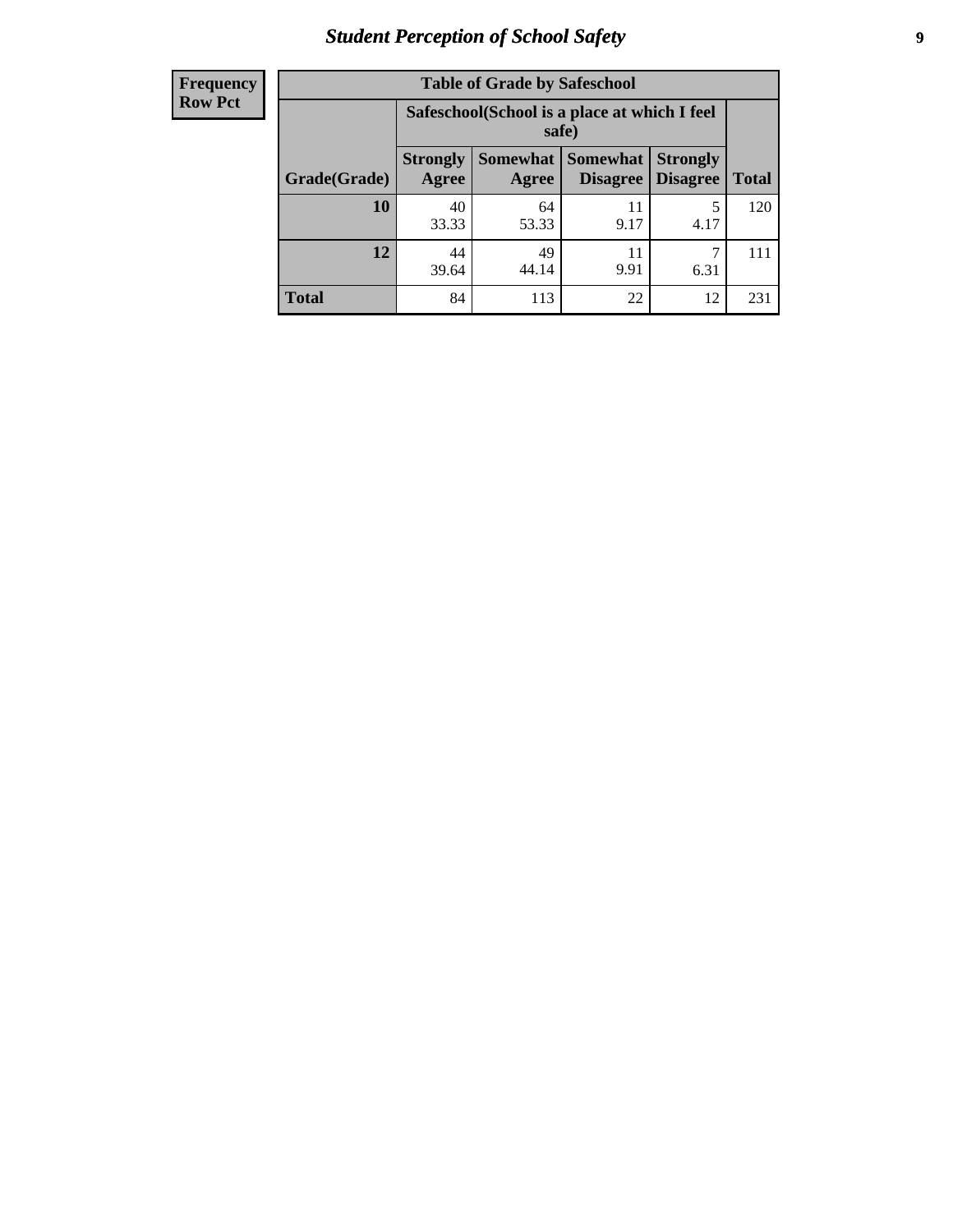### *Students Who Have Been Bullied* **10**

| <b>Frequency</b> |
|------------------|
| Row Pct          |

| <b>Table of Grade by Bullied</b> |                  |                                                                               |                     |                          |                        |                               |                        |              |
|----------------------------------|------------------|-------------------------------------------------------------------------------|---------------------|--------------------------|------------------------|-------------------------------|------------------------|--------------|
|                                  |                  | <b>Bullied</b> (I have been bullied by other<br>students in the past 30 days) |                     |                          |                        |                               |                        |              |
| Grade(Grade)                     | 0<br><b>Days</b> | 1 or<br>2<br>days                                                             | $3$ to<br>5<br>days | <b>6 to</b><br>9<br>days | 10<br>to<br>19<br>days | <b>20</b><br>to<br>29<br>days | All<br>30<br>days      | <b>Total</b> |
| 10                               | 107<br>89.17     | $\overline{4}$<br>3.33                                                        | 0.83                | $\overline{2}$<br>1.67   | 2<br>1.67              | $\overline{2}$<br>1.67        | $\mathfrak{D}$<br>1.67 | 120          |
| 12                               | 97<br>87.39      | 3<br>2.70                                                                     | 0.90                | $\overline{2}$<br>1.80   | 2<br>1.80              | 5<br>4.50                     | 0.90                   | 111          |
| <b>Total</b>                     | 204              |                                                                               | 2                   | 4                        | 4                      | ┑                             | 3                      | 231          |

 $\blacksquare$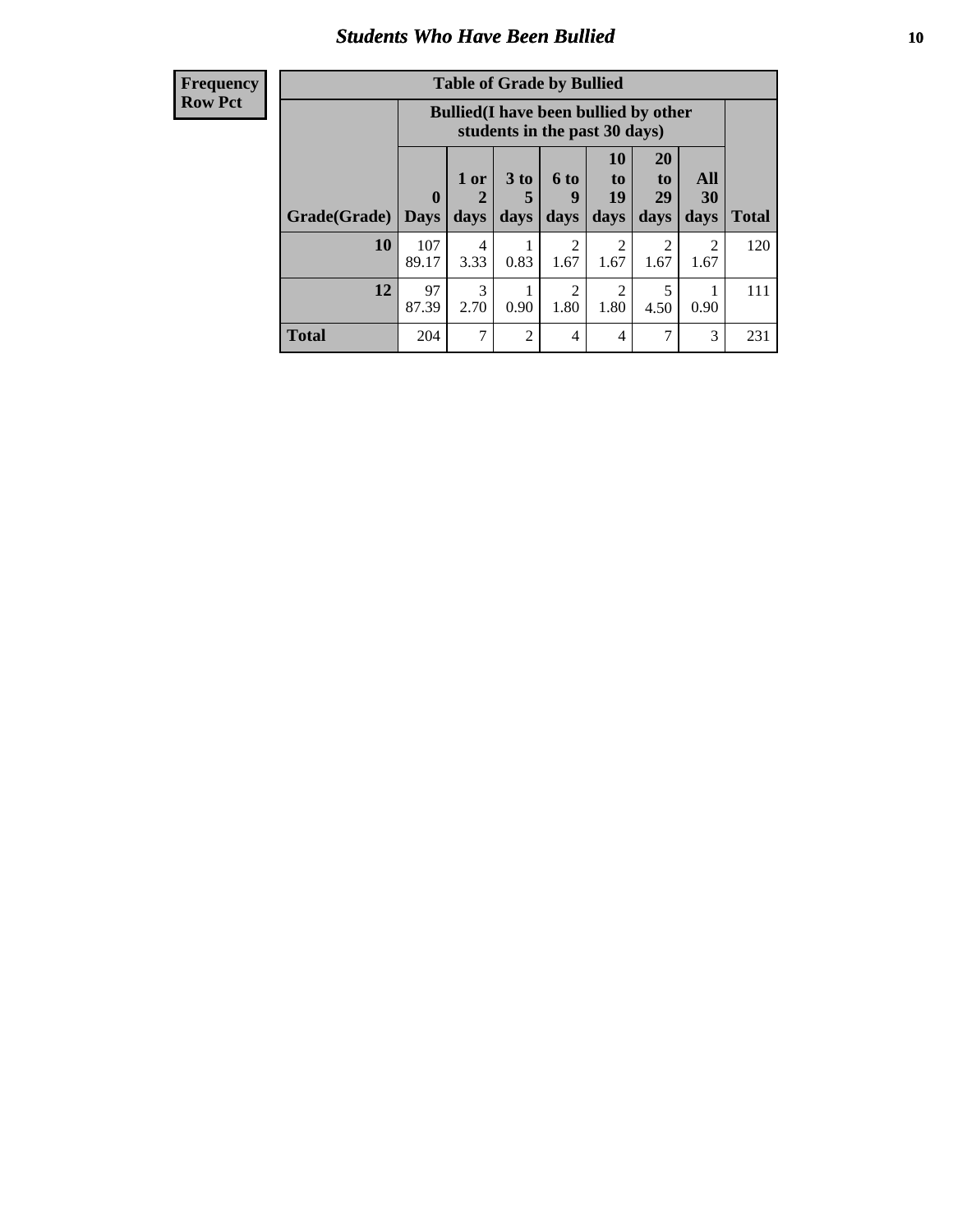### *School Climate* **11**

| Frequency      | <b>Table of SchoolClimate1 by Grade</b> |                    |             |              |  |  |  |
|----------------|-----------------------------------------|--------------------|-------------|--------------|--|--|--|
| <b>Col Pct</b> | SchoolClimate1(I<br>like school)        | Grade(Grade)<br>10 | 12          | <b>Total</b> |  |  |  |
|                | <b>Strongly Agree</b>                   | 12<br>10.00        | 17<br>15.32 | 29           |  |  |  |
|                | <b>Somewhat Agree</b>                   | 74<br>61.67        | 71<br>63.96 | 145          |  |  |  |
|                | <b>Somewhat Disagree</b>                | 21<br>17.50        | 12<br>10.81 | 33           |  |  |  |
|                | <b>Strongly Disagree</b>                | 13<br>10.83        | 11<br>9.91  | 24           |  |  |  |
|                | <b>Total</b>                            | 120                | 111         | 231          |  |  |  |

| <b>Frequency</b> |  |
|------------------|--|
| <b>Col Pct</b>   |  |

| <b>Table of SchoolClimate2 by Grade</b>           |                    |                        |              |  |  |
|---------------------------------------------------|--------------------|------------------------|--------------|--|--|
| SchoolClimate2(I<br>feel successful at<br>school) | Grade(Grade)<br>10 | 12                     | <b>Total</b> |  |  |
| <b>Strongly Agree</b>                             | 28<br>23.33        | 43<br>38.74            | 71           |  |  |
| <b>Somewhat Agree</b>                             | 72<br>60.00        | 57<br>51.35            | 129          |  |  |
| <b>Somewhat Disagree</b>                          | 15<br>12.50        | 9<br>8.11              | 24           |  |  |
| <b>Strongly Disagree</b>                          | 5<br>4.17          | $\mathfrak{D}$<br>1.80 | 7            |  |  |
| <b>Total</b>                                      | 120                | 111                    | 231          |  |  |

| <b>Table of SchoolClimate3 by Grade</b>                      |              |                          |               |  |  |
|--------------------------------------------------------------|--------------|--------------------------|---------------|--|--|
| <b>SchoolClimate3(My</b><br>school has high<br>standards for |              | Grade(Grade)<br>10<br>12 |               |  |  |
|                                                              |              |                          | <b>Total</b>  |  |  |
| <b>Strongly Agree</b>                                        | 81<br>67.50  | 79<br>71.17              | 160           |  |  |
| <b>Somewhat Agree</b>                                        | 33<br>27.50  | 29<br>26.13              | 62            |  |  |
| <b>Somewhat Disagree</b>                                     | 5<br>4.17    | $\mathfrak{D}$<br>1.80   |               |  |  |
| <b>Strongly Disagree</b>                                     | 0.83         | 0.90                     | $\mathcal{L}$ |  |  |
| Total                                                        | 120          | 111                      | 231           |  |  |
|                                                              | achievement) |                          |               |  |  |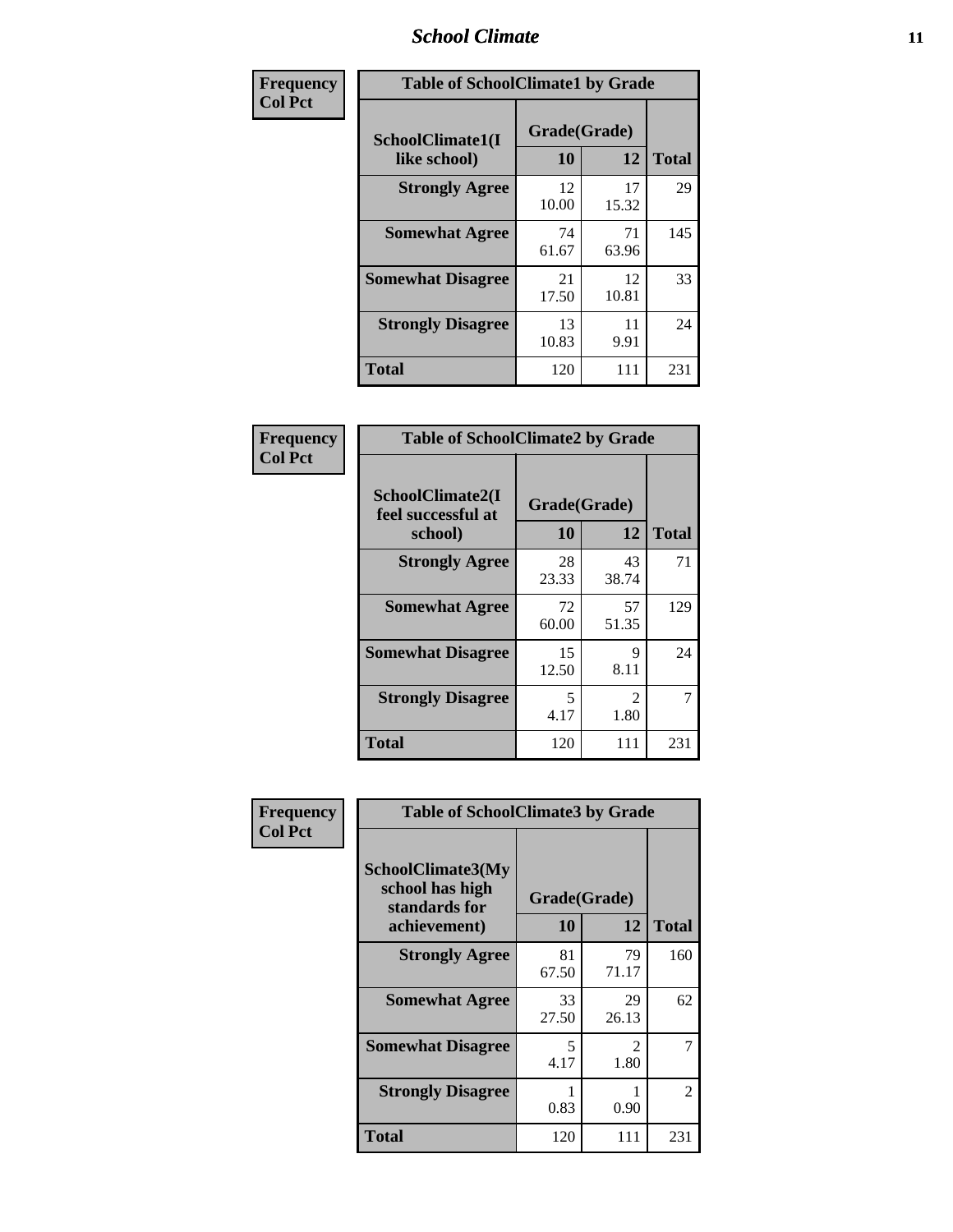### *School Climate* **12**

| Frequency      | <b>Table of SchoolClimate4 by Grade</b>                              |                    |             |              |
|----------------|----------------------------------------------------------------------|--------------------|-------------|--------------|
| <b>Col Pct</b> | <b>SchoolClimate4(My</b><br>school sets clear<br>rules for behavior) | Grade(Grade)<br>10 | 12          | <b>Total</b> |
|                | <b>Strongly Agree</b>                                                | 76<br>63.33        | 82<br>73.87 | 158          |
|                | <b>Somewhat Agree</b>                                                | 39<br>32.50        | 25<br>22.52 | 64           |
|                | <b>Somewhat Disagree</b>                                             | 5<br>4.17          | 3<br>2.70   | 8            |
|                | <b>Strongly Disagree</b>                                             | 0<br>0.00          | 0.90        |              |
|                | <b>Total</b>                                                         | 120                | 111         | 231          |

| <b>Table of SchoolClimate5 by Grade</b>                   |              |             |              |  |  |
|-----------------------------------------------------------|--------------|-------------|--------------|--|--|
| SchoolClimate5(I<br>know what to do in<br>an emergency at | Grade(Grade) |             |              |  |  |
| school)                                                   | 10           | 12          | <b>Total</b> |  |  |
| <b>Strongly Agree</b>                                     | 64<br>53.33  | 67<br>60.36 | 131          |  |  |
| <b>Somewhat Agree</b>                                     | 46<br>38.33  | 37<br>33.33 | 83           |  |  |
| <b>Somewhat Disagree</b>                                  | 7<br>5.83    | 6<br>5.41   | 13           |  |  |
| <b>Strongly Disagree</b>                                  | 3<br>2.50    | 0.90        | 4            |  |  |
| <b>Total</b>                                              | 120          | 111         | 231          |  |  |

| Frequency      | <b>Table of SchoolClimate6 by Grade</b>                  |                        |             |              |  |
|----------------|----------------------------------------------------------|------------------------|-------------|--------------|--|
| <b>Col Pct</b> | <b>SchoolClimate6(Teachers</b><br>treat me with respect) | Grade(Grade)<br>10     | 12          | <b>Total</b> |  |
|                | <b>Strongly Agree</b>                                    | 38<br>31.67            | 44<br>39.64 | 82           |  |
|                | <b>Somewhat Agree</b>                                    | 61<br>50.83            | 52<br>46.85 | 113          |  |
|                | <b>Somewhat Disagree</b>                                 | 19<br>15.83            | 12<br>10.81 | 31           |  |
|                | <b>Strongly Disagree</b>                                 | $\mathfrak{D}$<br>1.67 | 3<br>2.70   | 5            |  |
|                | <b>Total</b>                                             | 120                    | 111         | 231          |  |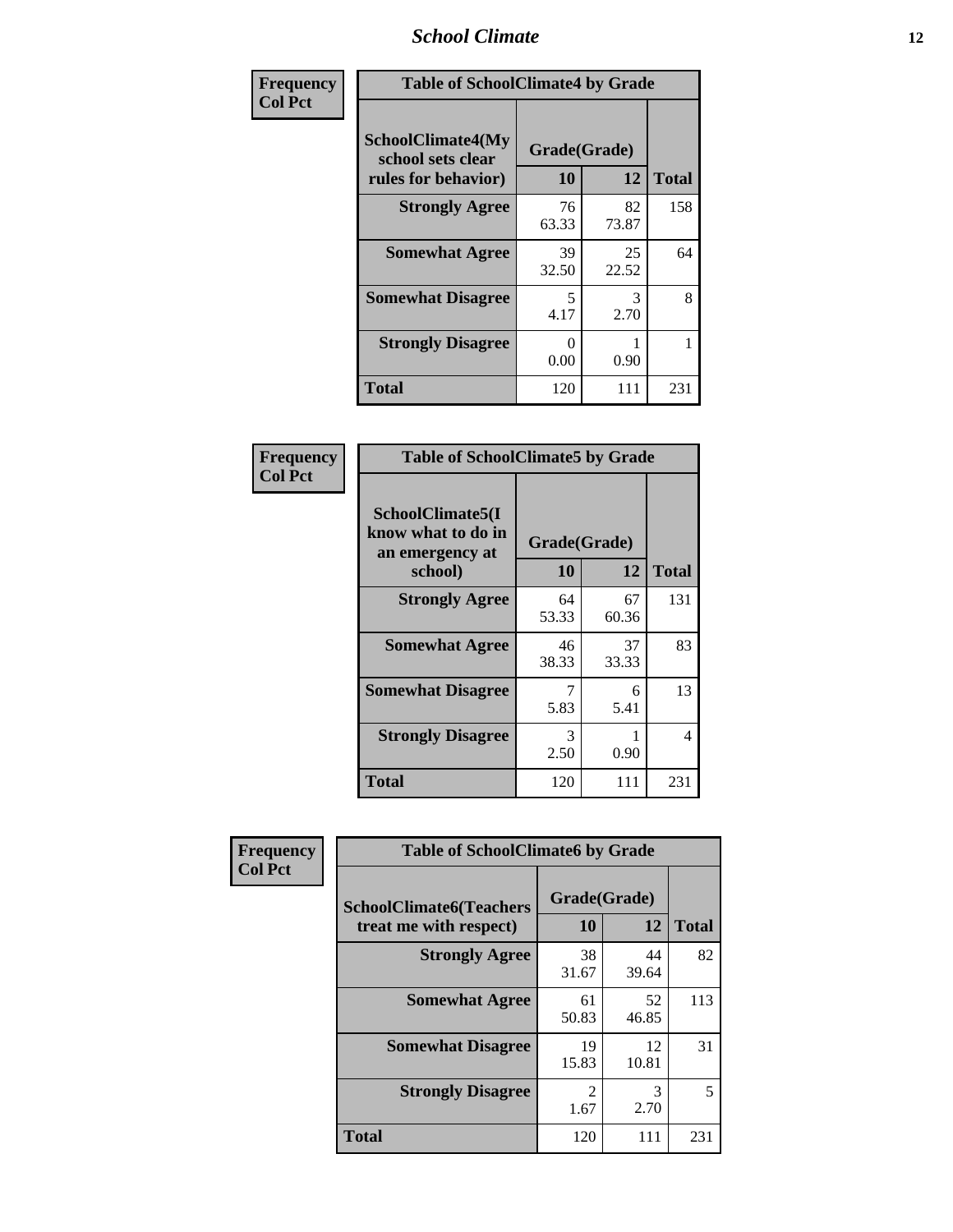### *School Climate* **13**

| Frequency      | <b>Table of SchoolClimate7 by Grade</b>                                       |                           |             |              |  |
|----------------|-------------------------------------------------------------------------------|---------------------------|-------------|--------------|--|
| <b>Col Pct</b> | <b>SchoolClimate7(Behaviors</b><br>in my class allow the<br>teacher to teach) | Grade(Grade)<br><b>10</b> | 12          | <b>Total</b> |  |
|                | <b>Strongly Agree</b>                                                         | 42<br>35.00               | 52<br>46.85 | 94           |  |
|                | <b>Somewhat Agree</b>                                                         | 68<br>56.67               | 49<br>44.14 | 117          |  |
|                | <b>Somewhat Disagree</b>                                                      | $\mathbf Q$<br>7.50       | 7<br>6.31   | 16           |  |
|                | <b>Strongly Disagree</b>                                                      | 0.83                      | 3<br>2.70   | 4            |  |
|                | <b>Total</b>                                                                  | 120                       | 111         | 231          |  |

| Frequency      | <b>Table of SchoolClimate8 by Grade</b>                                              |                    |             |              |  |
|----------------|--------------------------------------------------------------------------------------|--------------------|-------------|--------------|--|
| <b>Col Pct</b> | <b>SchoolClimate8(Students</b><br>are frequently<br>recognized for good<br>behavior) | Grade(Grade)<br>10 | 12          | <b>Total</b> |  |
|                | <b>Strongly Agree</b>                                                                | 26<br>21.67        | 20<br>18.02 | 46           |  |
|                | <b>Somewhat Agree</b>                                                                | 59<br>49.17        | 56<br>50.45 | 115          |  |
|                | <b>Somewhat Disagree</b>                                                             | 22<br>18.33        | 23<br>20.72 | 45           |  |
|                | <b>Strongly Disagree</b>                                                             | 13<br>10.83        | 12<br>10.81 | 25           |  |
|                | <b>Total</b>                                                                         | 120                | 111         | 231          |  |

| <b>Frequency</b> | <b>Table of SchoolClimate9 by Grade</b>                                           |                    |             |              |  |
|------------------|-----------------------------------------------------------------------------------|--------------------|-------------|--------------|--|
| <b>Col Pct</b>   | SchoolClimate9(School<br>counselor would be<br>helpful if I needed<br>assistance) | Grade(Grade)<br>10 | 12          | <b>Total</b> |  |
|                  | <b>Strongly Agree</b>                                                             | 57<br>47.50        | 70<br>63.06 | 127          |  |
|                  | <b>Somewhat Agree</b>                                                             | 38<br>31.67        | 25<br>22.52 | 63           |  |
|                  | <b>Somewhat Disagree</b>                                                          | 18<br>15.00        | 10<br>9.01  | 28           |  |
|                  | <b>Strongly Disagree</b>                                                          | 5.83               | 6<br>5.41   | 13           |  |
|                  | <b>Total</b>                                                                      | 120                | 111         | 231          |  |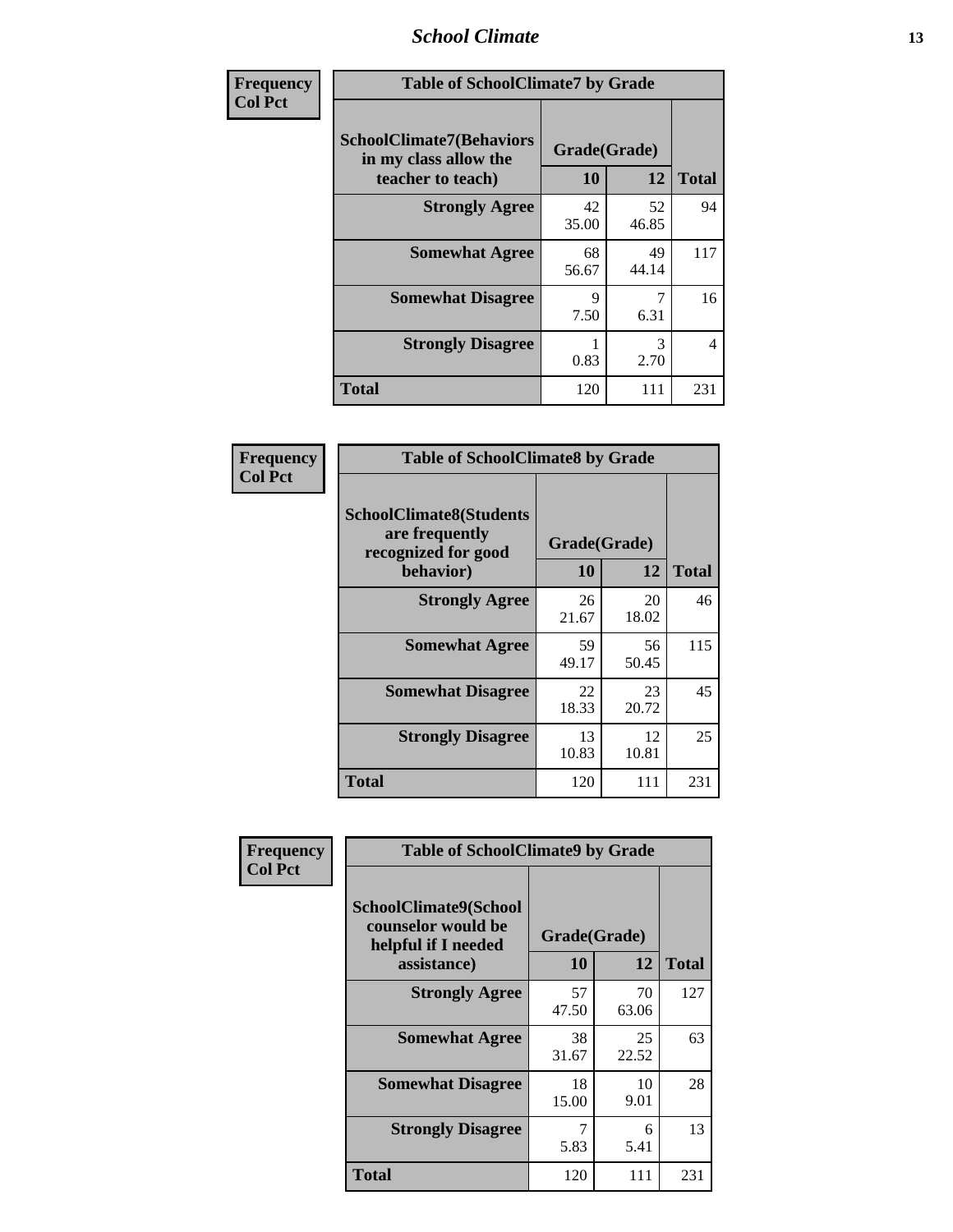### *Reasons for Dropping Out* **14**

| Frequency      | <b>Table of Dropoutreason by Grade</b>                                   |                  |                    |              |  |
|----------------|--------------------------------------------------------------------------|------------------|--------------------|--------------|--|
| <b>Col Pct</b> | Dropoutreason(If<br>I dropped out the<br>reason would<br>most likely be) | 10               | Grade(Grade)<br>12 | <b>Total</b> |  |
|                | <b>Won't Drop out</b>                                                    | 80<br>66.67      | 75<br>67.57        | 155          |  |
|                | <b>Bored</b>                                                             | 22<br>18.33      | 14<br>12.61        | 36           |  |
|                | <b>Family Reasons</b>                                                    | 4<br>3.33        | 9<br>8.11          | 13           |  |
|                | <b>Being Bullied</b>                                                     | $\Omega$<br>0.00 | 2<br>1.80          | 2            |  |
|                | <b>Other</b>                                                             | 14<br>11.67      | 11<br>9.91         | 25           |  |
|                | <b>Total</b>                                                             | 120              | 111                | 231          |  |

| Frequency<br><b>Col Pct</b> | <b>Table of Dropout by Grade</b>                                       |                    |       |              |  |
|-----------------------------|------------------------------------------------------------------------|--------------------|-------|--------------|--|
|                             | Dropout(I<br>have<br>thought<br>about<br>dropping<br>out of<br>school) | Grade(Grade)<br>10 | 12    | <b>Total</b> |  |
|                             |                                                                        |                    |       |              |  |
|                             | Yes                                                                    | 27                 | 22    | 49           |  |
|                             |                                                                        | 22.50              | 19.82 |              |  |
|                             | N <sub>0</sub>                                                         | 93                 | 89    | 182          |  |
|                             |                                                                        | 77.50              | 80.18 |              |  |
|                             | <b>Total</b>                                                           | 120                | 111   | 231          |  |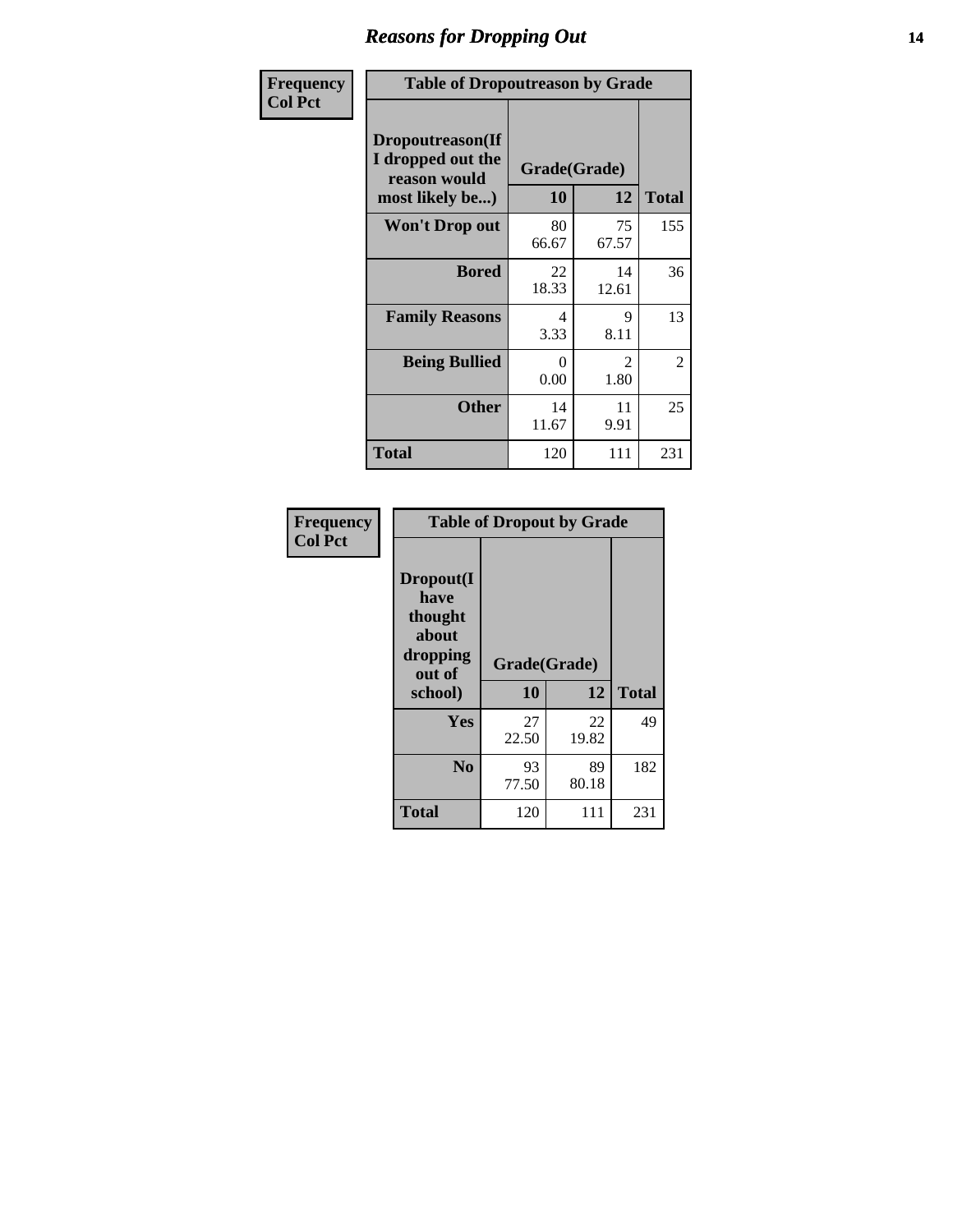*School Safety* **15**

| Frequency      | <b>Table of Gangself by Grade</b>                                                                 |                    |              |              |
|----------------|---------------------------------------------------------------------------------------------------|--------------------|--------------|--------------|
| <b>Col Pct</b> | Gangself(I<br>have<br>participated<br>in illegal<br>gang<br>activities in<br>the past 30<br>days) | Grade(Grade)<br>10 | 12           | <b>Total</b> |
|                | Yes                                                                                               | 4<br>3.33          | 7<br>6.31    | 11           |
|                | N <sub>0</sub>                                                                                    | 116<br>96.67       | 104<br>93.69 | 220          |
|                | <b>Total</b>                                                                                      | 120                | 111          | 231          |

| Frequency<br><b>Col Pct</b> | <b>Table of Gangpeers by Grade</b>                                                                                             |                    |             |              |  |  |  |  |
|-----------------------------|--------------------------------------------------------------------------------------------------------------------------------|--------------------|-------------|--------------|--|--|--|--|
|                             | <b>Gangpeers</b> (I<br>have friends<br>who have<br>participated<br>in illegal<br>gang<br>activities in<br>the past 30<br>days) | Grade(Grade)<br>10 | 12          | <b>Total</b> |  |  |  |  |
|                             | Yes                                                                                                                            | 19<br>15.83        | 13<br>11.71 | 32           |  |  |  |  |
|                             | N <sub>0</sub>                                                                                                                 | 101<br>84.17       | 98<br>88.29 | 199          |  |  |  |  |
|                             | <b>Total</b>                                                                                                                   | 120                | 111         | 231          |  |  |  |  |

| Frequency      |                                                                    | <b>Table of Pickedon by Grade</b> |             |              |  |  |  |  |  |
|----------------|--------------------------------------------------------------------|-----------------------------------|-------------|--------------|--|--|--|--|--|
| <b>Col Pct</b> | <b>Pickedon(I have</b><br>been picked on or<br>teased at school in | Grade(Grade)                      |             |              |  |  |  |  |  |
|                | the past 30 days)                                                  | 10                                | 12          | <b>Total</b> |  |  |  |  |  |
|                | <b>Strongly Agree</b>                                              | 6<br>5.00                         | 9<br>8.11   | 15           |  |  |  |  |  |
|                | <b>Somewhat Agree</b>                                              | 34<br>28.33                       | 18<br>16.22 | 52           |  |  |  |  |  |
|                | <b>Somewhat Disagree</b>                                           | 15<br>12.50                       | 18<br>16.22 | 33           |  |  |  |  |  |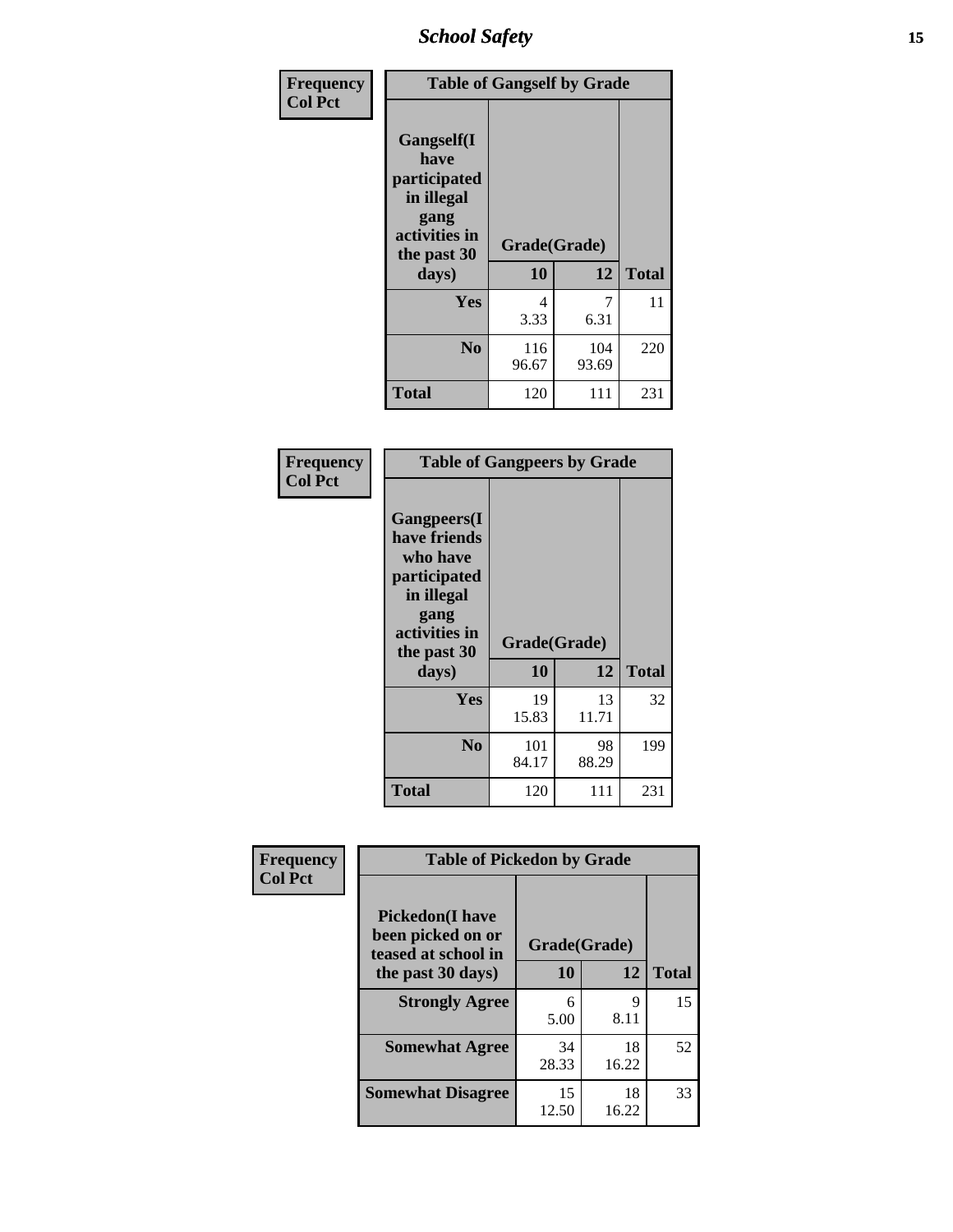*School Safety* **16**

| <b>Frequency</b> | <b>Table of Pickedon by Grade</b>                                                        |                    |             |              |
|------------------|------------------------------------------------------------------------------------------|--------------------|-------------|--------------|
| <b>Col Pct</b>   | <b>Pickedon</b> (I have<br>been picked on or<br>teased at school in<br>the past 30 days) | Grade(Grade)<br>10 | 12          | <b>Total</b> |
|                  | <b>Strongly Disagree</b>                                                                 | 65<br>54.17        | 66<br>59.46 | 131          |
|                  | Total                                                                                    | 120                | 111         | 23           |

| Frequency      | <b>Table of Safeschool by Grade</b>                      |                    |             |     |  |  |  |
|----------------|----------------------------------------------------------|--------------------|-------------|-----|--|--|--|
| <b>Col Pct</b> | Safeschool(School<br>is a place at which I<br>feel safe) | Grade(Grade)<br>10 |             |     |  |  |  |
|                | <b>Strongly Agree</b>                                    | 40<br>33.33        | 44<br>39.64 | 84  |  |  |  |
|                | <b>Somewhat Agree</b>                                    | 64<br>53.33        | 49<br>44.14 | 113 |  |  |  |
|                | <b>Somewhat Disagree</b>                                 | 11<br>9.17         | 11<br>9.91  | 22  |  |  |  |
|                | <b>Strongly Disagree</b>                                 | 5<br>4.17          | 6.31        | 12  |  |  |  |
|                | <b>Total</b>                                             | 120                | 111         | 231 |  |  |  |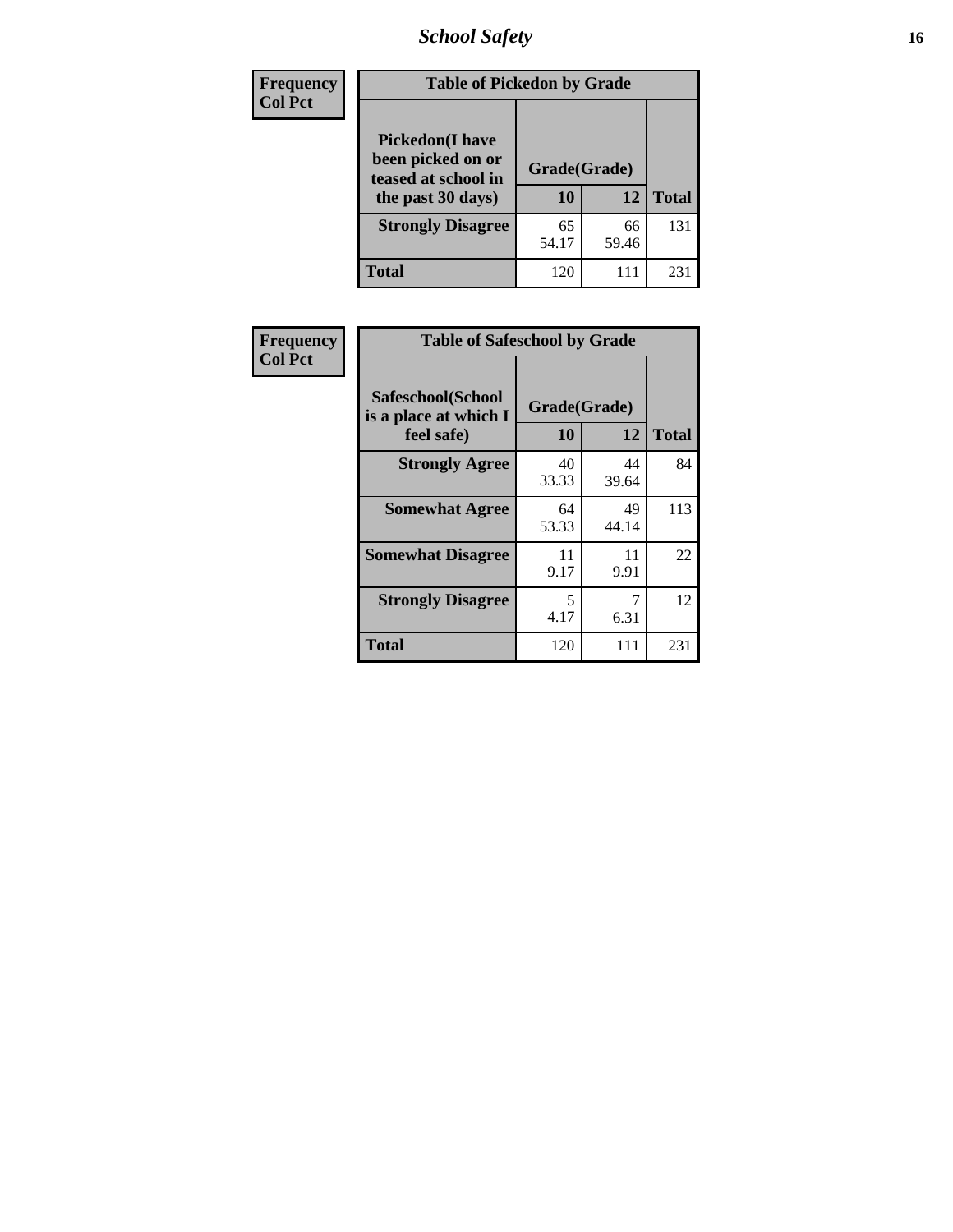*School Safety* **17**

| Frequency      |
|----------------|
| <b>Row Pct</b> |

| <b>Table of Grade by Bullied</b> |                                                                                                                                                                                                                               |                                                                               |                |                        |                        |           |                        |     |  |  |  |
|----------------------------------|-------------------------------------------------------------------------------------------------------------------------------------------------------------------------------------------------------------------------------|-------------------------------------------------------------------------------|----------------|------------------------|------------------------|-----------|------------------------|-----|--|--|--|
|                                  |                                                                                                                                                                                                                               | <b>Bullied</b> (I have been bullied by other<br>students in the past 30 days) |                |                        |                        |           |                        |     |  |  |  |
| Grade(Grade)                     | 10<br>20<br><b>All</b><br>$1$ or<br>3 <sub>to</sub><br>6 to<br>to<br>to<br>19<br>29<br>$\boldsymbol{0}$<br><b>30</b><br>$\mathbf{2}$<br>5<br>9<br><b>Total</b><br>days<br>days<br><b>Days</b><br>days<br>days<br>days<br>days |                                                                               |                |                        |                        |           |                        |     |  |  |  |
| 10                               | 107<br>89.17                                                                                                                                                                                                                  | 4<br>3.33                                                                     | 0.83           | $\mathfrak{D}$<br>1.67 | $\mathfrak{D}$<br>1.67 | 2<br>1.67 | $\mathfrak{D}$<br>1.67 | 120 |  |  |  |
| 12                               | 97<br>87.39                                                                                                                                                                                                                   | 3<br>2.70                                                                     | 0.90           | 2<br>1.80              | 2<br>1.80              | 5<br>4.50 | 0.90                   | 111 |  |  |  |
| <b>Total</b>                     | 204                                                                                                                                                                                                                           | 7                                                                             | $\overline{2}$ | $\overline{4}$         | 4                      | 7         | 3                      | 231 |  |  |  |

| Frequency      | <b>Table of Grade by Bulliedothers</b> |                            |                                                                |                         |                        |                               |              |  |
|----------------|----------------------------------------|----------------------------|----------------------------------------------------------------|-------------------------|------------------------|-------------------------------|--------------|--|
| <b>Row Pct</b> |                                        |                            | <b>Bulliedothers</b> (I bullied others<br>in the past 30 days) |                         |                        |                               |              |  |
|                | Grade(Grade)                           | $\mathbf 0$<br><b>Days</b> | 1 or<br>days                                                   | 3 <sub>to</sub><br>days | 10<br>to<br>19<br>days | <b>20</b><br>to<br>29<br>days | <b>Total</b> |  |
|                | 10                                     | 113<br>94.17               | 3<br>2.50                                                      | 2<br>1.67               | 0.83                   | 0.83                          | 120          |  |
|                | 12                                     | 106<br>95.50               | 3<br>2.70                                                      | 0<br>0.00               | 0.90                   | 0.90                          | 111          |  |
|                | <b>Total</b>                           | 219                        | 6                                                              | 2                       | $\mathfrak{D}$         | $\mathfrak{D}$                | 231          |  |

| <b>Frequency</b> | <b>Table of Grade by Weaponschool</b> |                  |                                                                                 |                   |              |  |  |  |
|------------------|---------------------------------------|------------------|---------------------------------------------------------------------------------|-------------------|--------------|--|--|--|
| <b>Row Pct</b>   |                                       |                  | <b>Weaponschool</b> (I<br>brought a weapon<br>to school in the past<br>30 days) |                   |              |  |  |  |
|                  | Grade(Grade)                          | 0<br><b>Days</b> | 1 or<br>2<br>days                                                               | All<br>30<br>days | <b>Total</b> |  |  |  |
|                  | 10                                    | 120<br>100.00    | 0<br>0.00                                                                       | 0<br>0.00         | 120          |  |  |  |
|                  | 12                                    | 106<br>95.50     | $\mathfrak{D}$<br>1.80                                                          | 3<br>2.70         | 111          |  |  |  |
|                  | <b>Total</b>                          | 226              | 2                                                                               | 3                 | 231          |  |  |  |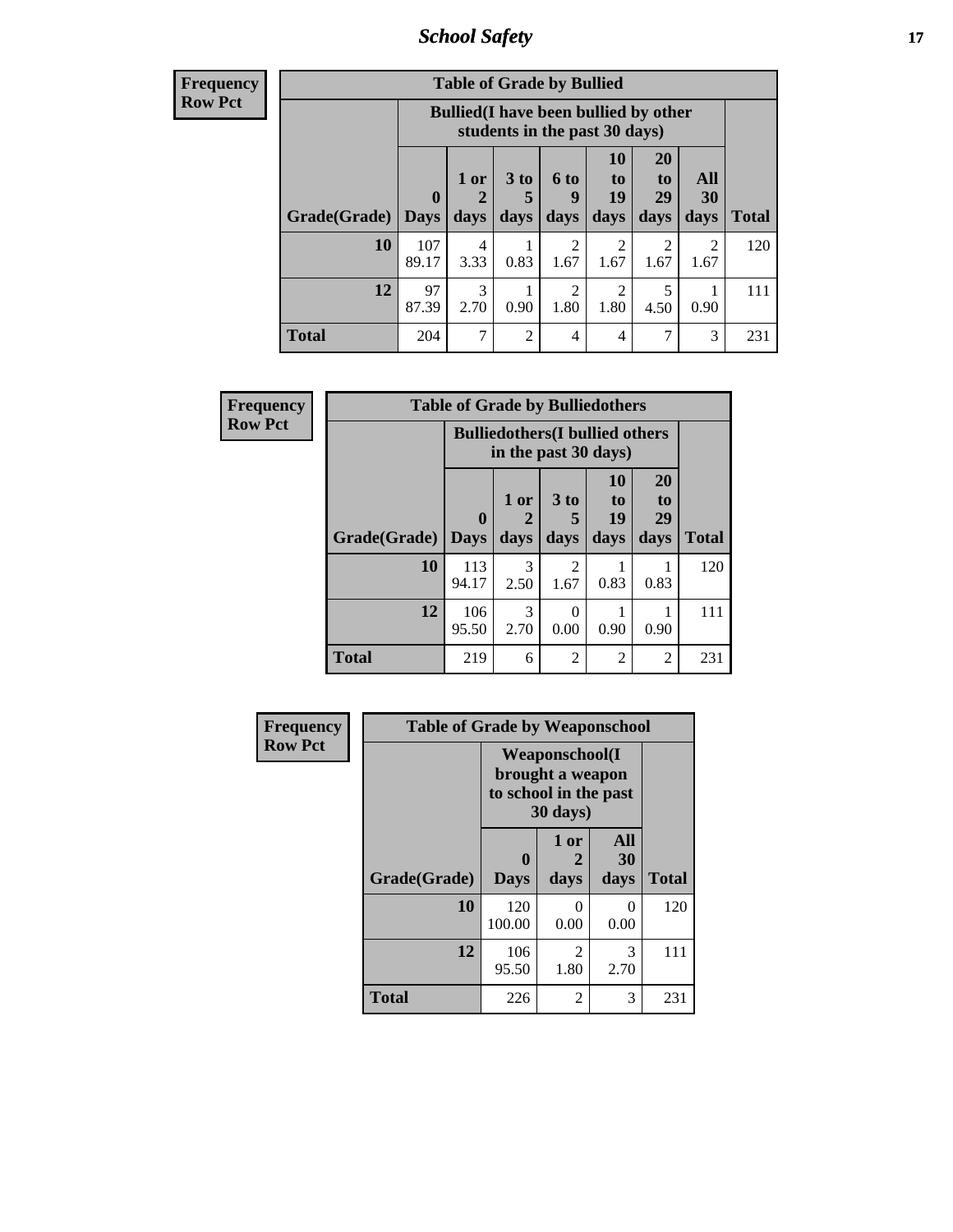*School Safety* **18**

| <b>Frequency</b> | <b>Table of Grade by Absentunsafe</b> |                         |                                                                                          |                        |              |  |  |  |  |
|------------------|---------------------------------------|-------------------------|------------------------------------------------------------------------------------------|------------------------|--------------|--|--|--|--|
| <b>Row Pct</b>   |                                       |                         | Absentunsafe(I<br>have missed school<br>because I felt<br>unsafe in the past<br>30 days) |                        |              |  |  |  |  |
|                  | Grade(Grade)                          | $\bf{0}$<br><b>Days</b> | 3 to<br>5<br>days                                                                        | 20 to<br>29<br>days    | <b>Total</b> |  |  |  |  |
|                  | 10                                    | 120<br>100.00           | 0<br>0.00                                                                                | $\mathbf{0}$<br>0.00   | 120          |  |  |  |  |
|                  | 12                                    | 108<br>97.30            | 1<br>0.90                                                                                | $\overline{2}$<br>1.80 | 111          |  |  |  |  |
|                  | <b>Total</b>                          | 228                     |                                                                                          | 2                      | 231          |  |  |  |  |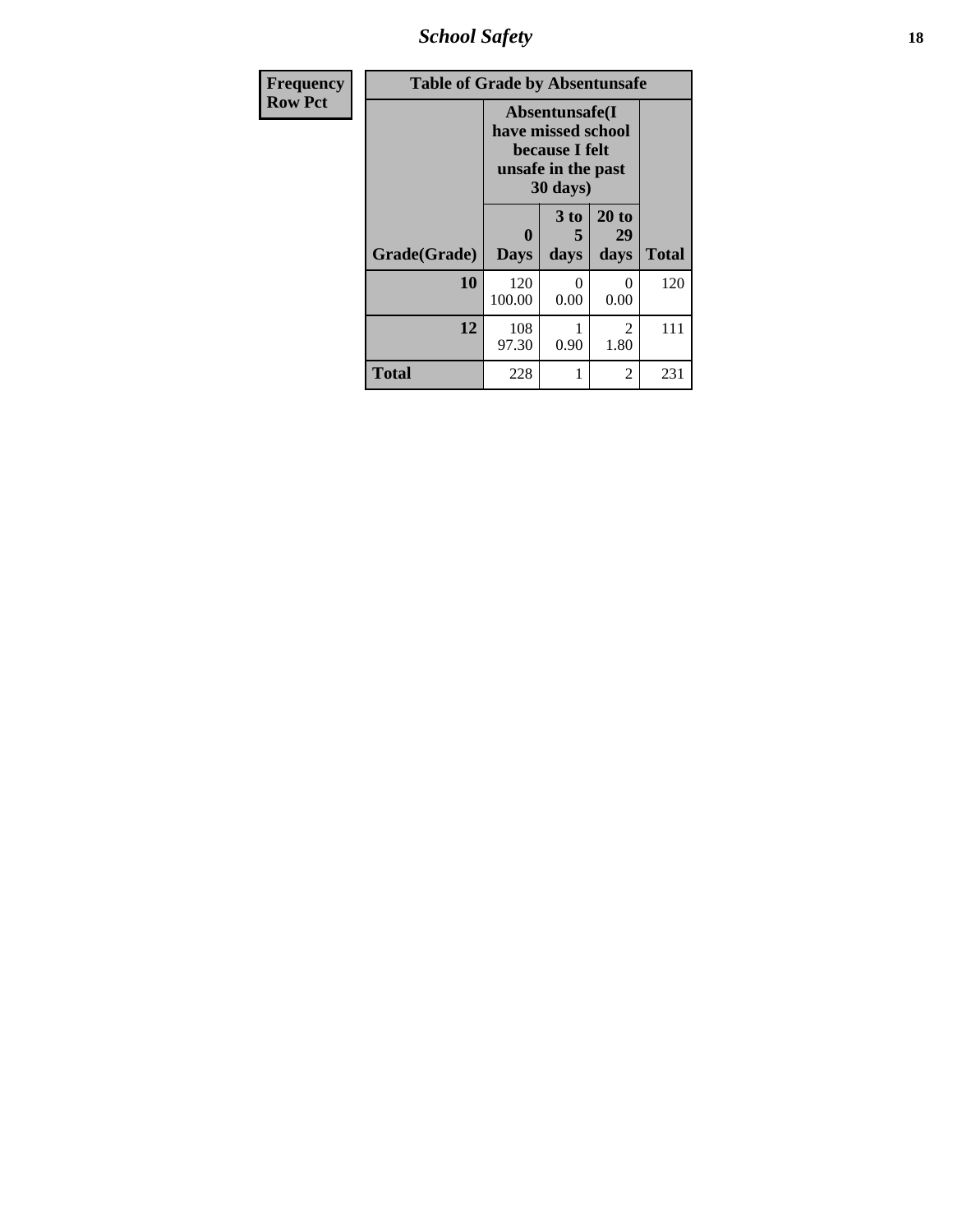# *Drug Use During Last 30 Days* **19**

#### **Frequency Row Pct**

| <b>Table of Grade by Alcohol</b> |                                                                                                                                   |                                    |           |           |           |                        |           |     |  |  |  |
|----------------------------------|-----------------------------------------------------------------------------------------------------------------------------------|------------------------------------|-----------|-----------|-----------|------------------------|-----------|-----|--|--|--|
|                                  |                                                                                                                                   | Alcohol(Alcohol use, past 30 days) |           |           |           |                        |           |     |  |  |  |
| Grade(Grade)                     | <b>Did</b><br>$6-9$<br>$10-19$<br>20-29<br>$3 - 5$<br>$1-2$<br>Every<br>not<br>days<br>days<br>day<br>days<br>days<br>days<br>use |                                    |           |           |           |                        |           |     |  |  |  |
| 10                               | 99<br>82.50                                                                                                                       | 8<br>6.67                          | 2<br>1.67 | 4<br>3.33 | 3<br>2.50 | 3<br>2.50              | 0.83      | 120 |  |  |  |
| 12                               | 83<br>74.77                                                                                                                       | 14<br>12.61                        | 6<br>5.41 | 3<br>2.70 | 0.90      | $\overline{2}$<br>1.80 | 2<br>1.80 | 111 |  |  |  |
| <b>Total</b>                     | 182                                                                                                                               | 22                                 | 8         | 7         | 4         | 5                      | 3         | 231 |  |  |  |

#### **Frequency Row Pct**

| <b>Table of Grade by Cigarettes</b> |              |                                                                                                                                                                                                                 |                  |                |           |                |                        |     |  |  |
|-------------------------------------|--------------|-----------------------------------------------------------------------------------------------------------------------------------------------------------------------------------------------------------------|------------------|----------------|-----------|----------------|------------------------|-----|--|--|
|                                     |              | Cigarettes (Smoking tobacco use,<br>past 30 days)<br><b>Did</b><br>$10-19$<br>$6-9$<br>20-29<br>$3 - 5$<br>$1 - 2$<br><b>Every</b><br>not<br>Total<br>days<br>days<br>days<br>days<br>day<br>days<br><b>use</b> |                  |                |           |                |                        |     |  |  |
| Grade(Grade)                        |              |                                                                                                                                                                                                                 |                  |                |           |                |                        |     |  |  |
| 10                                  | 102<br>85.00 | 11<br>9.17                                                                                                                                                                                                      | $\Omega$<br>0.00 | 0.83           | 4<br>3.33 | 0<br>0.00      | $\overline{2}$<br>1.67 | 120 |  |  |
| 12                                  | 93<br>83.78  | 3<br>8<br>1<br>$\overline{2}$<br>3<br>2.70<br>0.90<br>1.80<br>7.21<br>0.90<br>2.70                                                                                                                              |                  |                |           |                |                        |     |  |  |
| <b>Total</b>                        | 195          | 19                                                                                                                                                                                                              | 3                | $\overline{2}$ | 5         | $\overline{2}$ | 5                      | 231 |  |  |

**Frequency Row Pct**

| <b>Table of Grade by Smokeless</b> |                                 |                                                        |                  |                 |                   |                     |              |  |  |
|------------------------------------|---------------------------------|--------------------------------------------------------|------------------|-----------------|-------------------|---------------------|--------------|--|--|
|                                    |                                 | <b>Smokeless</b> (Chewing tobaccouse,<br>past 30 days) |                  |                 |                   |                     |              |  |  |
| Grade(Grade)                       | <b>Did</b><br>not<br><b>use</b> | $1 - 2$<br>days                                        | $6-9$<br>days    | $10-19$<br>days | $20 - 29$<br>days | <b>Every</b><br>day | <b>Total</b> |  |  |
| 10                                 | 111<br>92.50                    | 3<br>2.50                                              | 0.83             | 3<br>2.50       | 0.83              | 0.83                | 120          |  |  |
| 12                                 | 102<br>91.89                    | 3<br>2.70                                              | $\theta$<br>0.00 | 0.90            | 4<br>3.60         | 0.90                | 111          |  |  |
| <b>Total</b>                       | 213                             | 6                                                      | 1                | $\overline{4}$  | 5                 | $\overline{2}$      | 231          |  |  |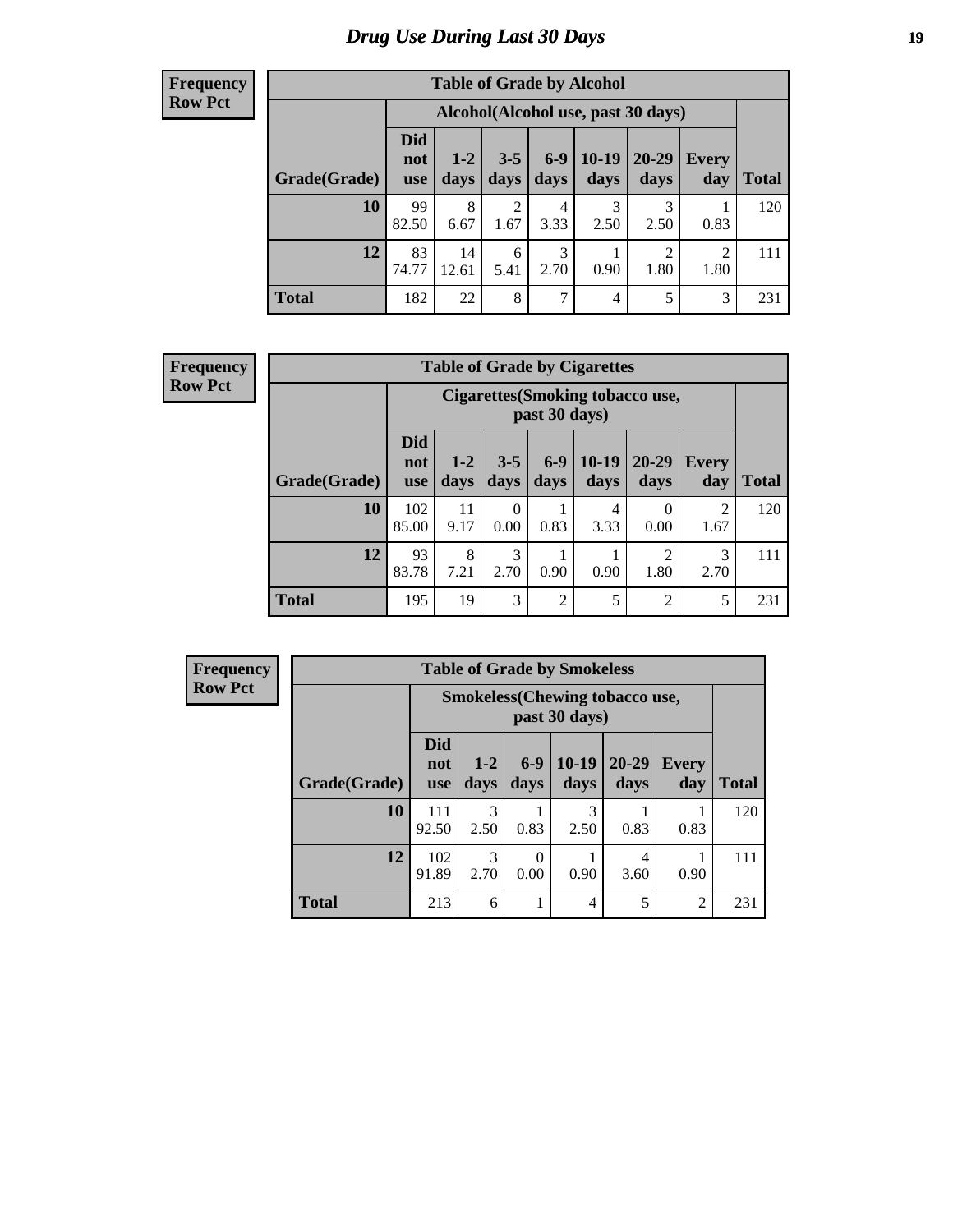# *Drug Use During Last 30 Days* 20

### **Frequency Row**

|  | <b>Table of Grade by Marijuana</b> |  |  |
|--|------------------------------------|--|--|
|  |                                    |  |  |

| uvuvy | Table of Graue by Infarroama |                                 |                                            |                 |                 |                     |              |
|-------|------------------------------|---------------------------------|--------------------------------------------|-----------------|-----------------|---------------------|--------------|
| Pct   |                              |                                 | Marijuana (Marijuana use,<br>past 30 days) |                 |                 |                     |              |
|       | Grade(Grade)                 | <b>Did</b><br>not<br><b>use</b> | $1-2$<br>days                              | $3 - 5$<br>days | $10-19$<br>days | <b>Every</b><br>day | <b>Total</b> |
|       | 10                           | 114<br>95.00                    | 4<br>3.33                                  | 0<br>0.00       | 0.83            | 0.83                | 120          |
|       | 12                           | 108<br>97.30                    | $\overline{2}$<br>1.80                     | 0.90            | 0<br>0.00       | $\Omega$<br>0.00    | 111          |
|       | <b>Total</b>                 | 222                             | 6                                          | 1               |                 |                     | 231          |

| Frequency      | <b>Table of Grade by Cocaine</b> |                                               |                 |                     |              |  |
|----------------|----------------------------------|-----------------------------------------------|-----------------|---------------------|--------------|--|
| <b>Row Pct</b> |                                  | <b>Cocaine</b> (Cocaine<br>use, past 30 days) |                 |                     |              |  |
|                | Grade(Grade)                     | <b>Did</b><br>not<br><b>use</b>               | $1 - 2$<br>days | <b>Every</b><br>day | <b>Total</b> |  |
|                | 10                               | 118<br>98.33                                  | 0.83            | 0.83                | 120          |  |
|                | 12                               | 111<br>100.00                                 | 0<br>0.00       | 0<br>0.00           | 111          |  |
|                | <b>Total</b>                     | 229                                           |                 | 1                   | 231          |  |

| Frequency      |                                                  | <b>Table of Grade by Inhalants</b> |              |  |  |
|----------------|--------------------------------------------------|------------------------------------|--------------|--|--|
| <b>Row Pct</b> | <b>Inhalants</b> (Inhalant<br>use, past 30 days) |                                    |              |  |  |
|                | Grade(Grade)                                     | Did not use                        | <b>Total</b> |  |  |
|                | 10                                               | 120<br>100.00                      | 120          |  |  |
|                | 12                                               | 111<br>100.00                      | 111          |  |  |
|                | <b>Total</b>                                     | 231                                | 231          |  |  |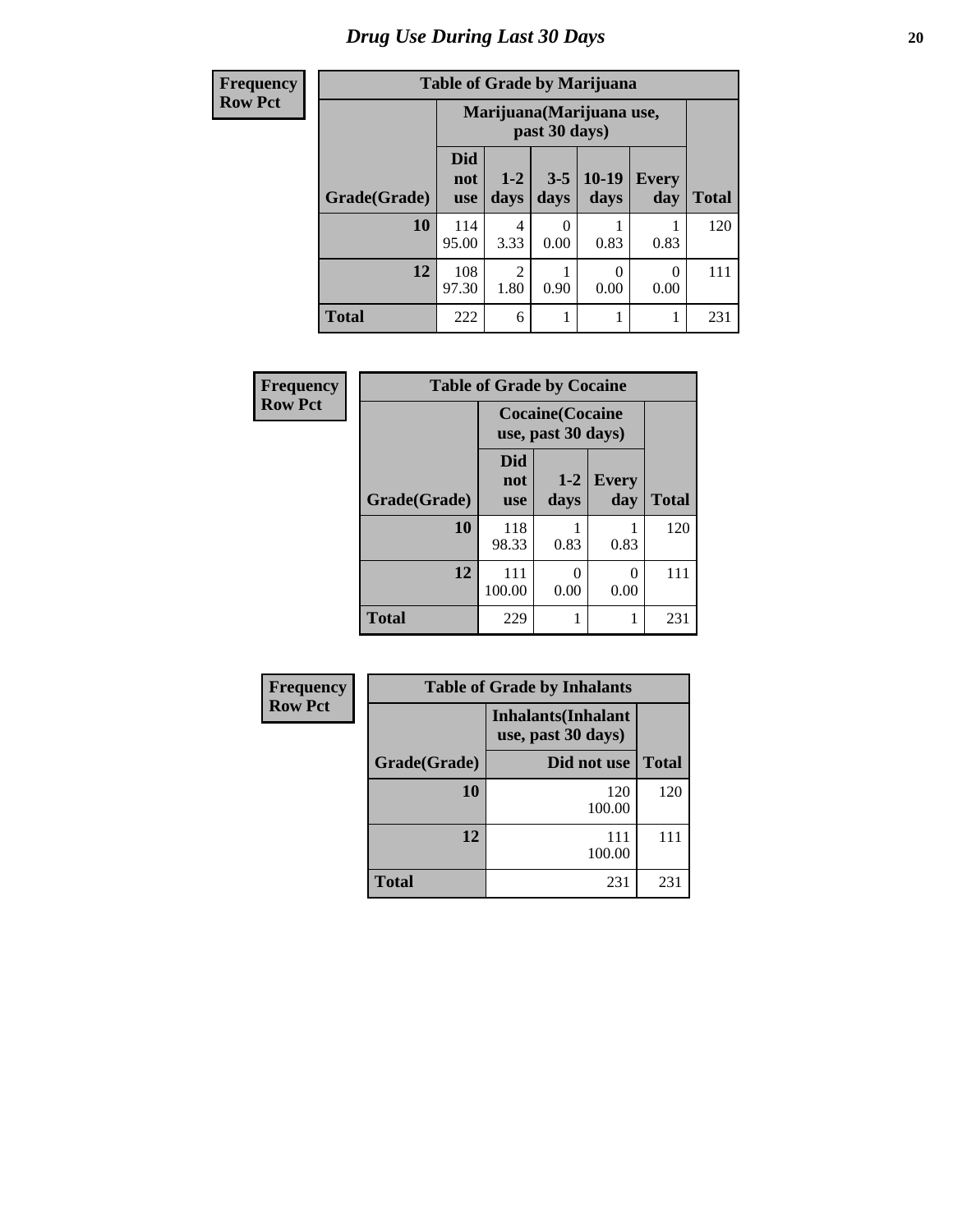| <b>Frequency</b> | <b>Table of Grade by Steroids</b> |                                                |                 |                 |              |  |
|------------------|-----------------------------------|------------------------------------------------|-----------------|-----------------|--------------|--|
| <b>Row Pct</b>   |                                   | <b>Steroids</b> (Steroid<br>use, past 30 days) |                 |                 |              |  |
|                  | Grade(Grade)                      | Did<br>not<br><b>use</b>                       | $1 - 2$<br>days | $10-19$<br>days | <b>Total</b> |  |
|                  | 10                                | 118<br>98.33                                   | 0.83            | 0.83            | 120          |  |
|                  | 12                                | 111<br>100.00                                  | 0<br>0.00       | 0<br>0.00       | 111          |  |
|                  | <b>Total</b>                      | 229                                            |                 |                 | 231          |  |

| Frequency      | <b>Table of Grade by Ecstasy</b> |                                               |                 |               |              |  |
|----------------|----------------------------------|-----------------------------------------------|-----------------|---------------|--------------|--|
| <b>Row Pct</b> |                                  | <b>Ecstasy</b> (Ecstasy<br>use, past 30 days) |                 |               |              |  |
|                | Grade(Grade)                     | Did<br>not<br><b>use</b>                      | $3 - 5$<br>days | 20-29<br>days | <b>Total</b> |  |
|                | 10                               | 118<br>98.33                                  | 0.83            | 0.83          | 120          |  |
|                | 12                               | 111<br>100.00                                 | 0<br>0.00       | 0<br>0.00     | 111          |  |
|                | <b>Total</b>                     | 229                                           |                 |               | 231          |  |

| <b>Frequency</b> | <b>Table of Grade by Meth</b> |                                                    |                       |              |  |  |  |
|------------------|-------------------------------|----------------------------------------------------|-----------------------|--------------|--|--|--|
| <b>Row Pct</b>   |                               | <b>Meth</b> (Methamphetamine<br>use, past 30 days) |                       |              |  |  |  |
|                  | Grade(Grade)                  | Did not use                                        | <b>20-29 days</b>     | <b>Total</b> |  |  |  |
|                  | 10                            | 120<br>100.00                                      | $\mathcal{L}$<br>0.00 | 120          |  |  |  |
|                  | 12                            | 110<br>99.10                                       | 0.90                  | 111          |  |  |  |
|                  | <b>Total</b>                  | 230                                                |                       | 231          |  |  |  |

| <b>Frequency</b> | <b>Table of Grade by Hallucinogens</b> |                                                   |            |                       |              |  |
|------------------|----------------------------------------|---------------------------------------------------|------------|-----------------------|--------------|--|
| <b>Row Pct</b>   |                                        | Hallucinogens (Hallucinogen<br>use, past 30 days) |            |                       |              |  |
|                  | Grade(Grade)                           | Did not<br><b>use</b>                             | $1-2$ days | 20-29<br>days         | <b>Total</b> |  |
|                  | 10                                     | 119<br>99.17                                      | 0.83       | $\mathcal{O}$<br>0.00 | 120          |  |
|                  | 12                                     | 110<br>99.10                                      | 0.00       | 0.90                  | 111          |  |
|                  | <b>Total</b>                           | 229                                               |            |                       | 231          |  |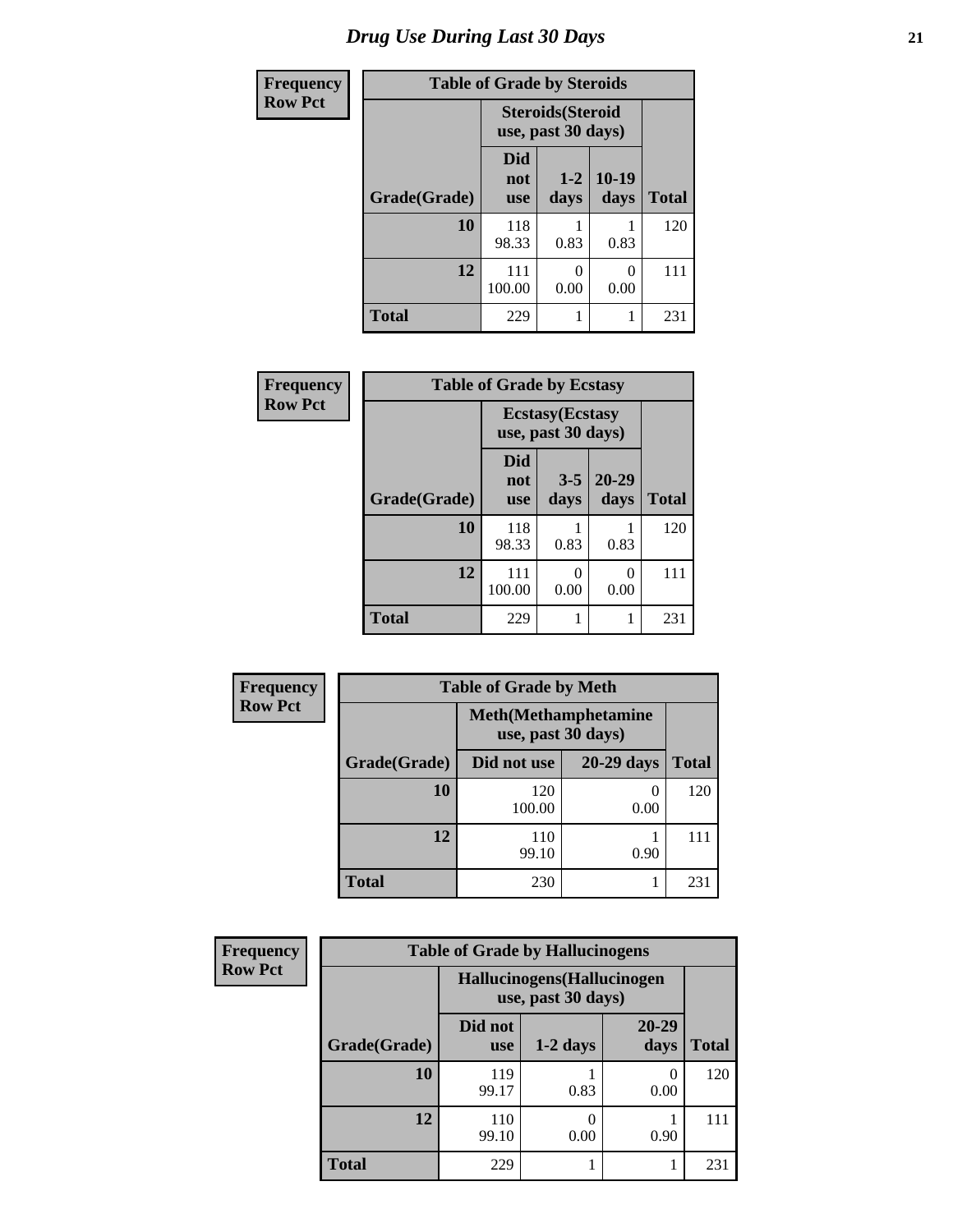| <b>Frequency</b> |
|------------------|
| <b>Row Pct</b>   |

| <b>Table of Grade by Prescription</b> |                                 |                                                                                |                 |                 |                 |                   |                |       |
|---------------------------------------|---------------------------------|--------------------------------------------------------------------------------|-----------------|-----------------|-----------------|-------------------|----------------|-------|
|                                       |                                 | <b>Prescription</b> (Prescription drugs not<br>prescribed to me, past 30 days) |                 |                 |                 |                   |                |       |
| Grade(Grade)                          | <b>Did</b><br>not<br><b>use</b> | $1 - 2$<br>days                                                                | $3 - 5$<br>days | $6 - 9$<br>days | $10-19$<br>days | $20 - 29$<br>days | Every<br>day   | Total |
| 10                                    | 115<br>95.83                    | $\mathfrak{D}$<br>1.67                                                         | 0<br>0.00       | 0<br>0.00       | 0.83            | 0.83              | 0.83           | 120   |
| 12                                    | 103<br>92.79                    | 3<br>2.70                                                                      | 0.90            | 0.90            | 0.90            | 0.90              | 0.90           | 111   |
| <b>Total</b>                          | 218                             | 5                                                                              |                 | 1               | $\overline{2}$  | $\overline{c}$    | $\overline{2}$ | 231   |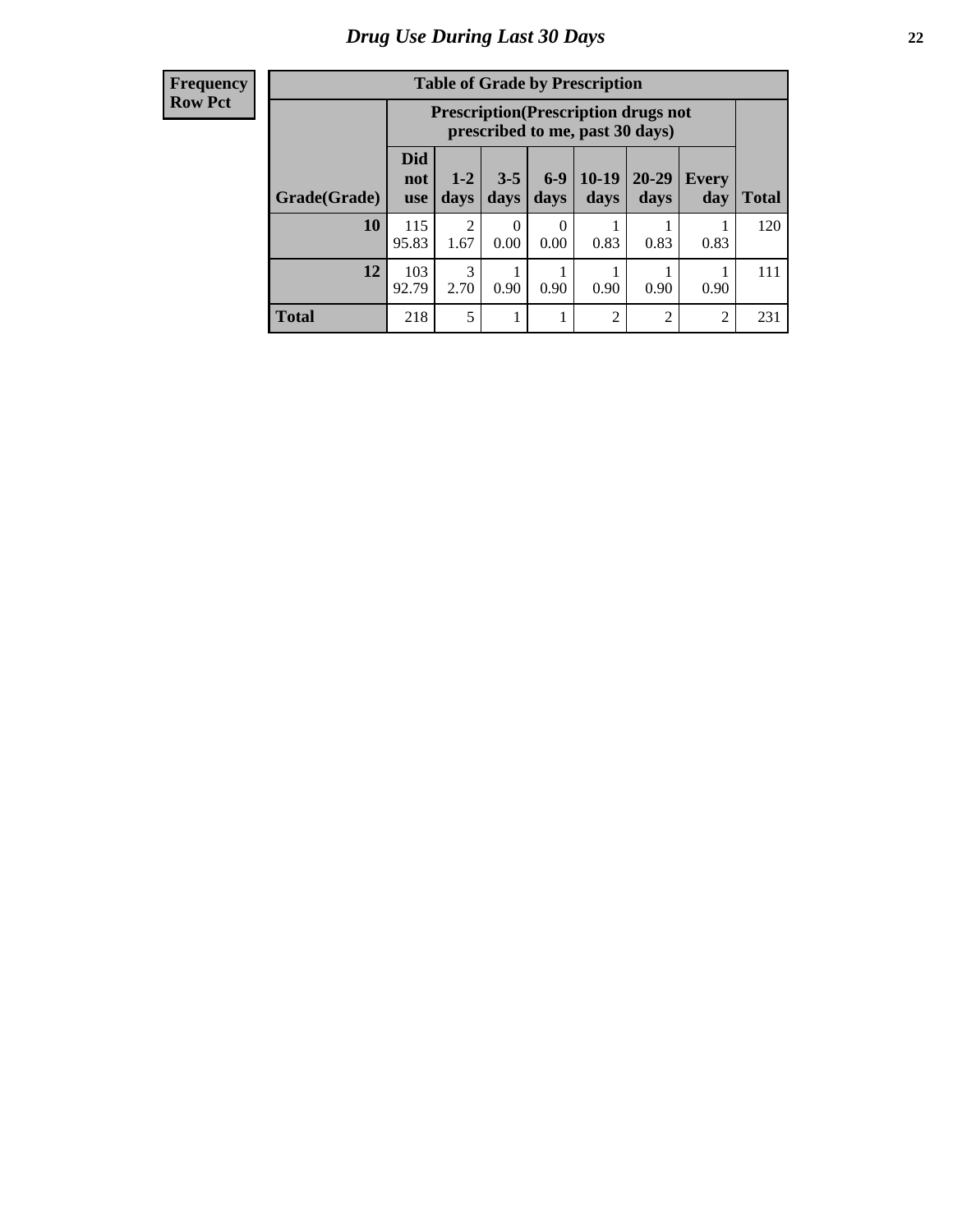| Frequency      | <b>Table of Alcoholease by Grade</b>              |                    |             |              |  |  |  |
|----------------|---------------------------------------------------|--------------------|-------------|--------------|--|--|--|
| <b>Col Pct</b> | <b>Alcoholease</b> (It is<br>easy to get alcohol) | Grade(Grade)<br>10 | 12          | <b>Total</b> |  |  |  |
|                | <b>Strongly Agree</b>                             | 40<br>33.33        | 54<br>48.65 | 94           |  |  |  |
|                | <b>Somewhat Agree</b>                             | 37<br>30.83        | 37<br>33.33 | 74           |  |  |  |
|                | <b>Somewhat Disagree</b>                          | 15<br>12.50        | 10<br>9.01  | 25           |  |  |  |
|                | <b>Strongly Disagree</b>                          | 28<br>23.33        | 10<br>9.01  | 38           |  |  |  |
|                | <b>Total</b>                                      | 120                | 111         | 231          |  |  |  |

| Frequency |  |
|-----------|--|
| Col Pct   |  |
|           |  |

| <b>Table of Cigarettesease by Grade</b>                 |             |                    |              |  |  |  |  |
|---------------------------------------------------------|-------------|--------------------|--------------|--|--|--|--|
| Cigarettesease(It is<br>easy to get smoking<br>tobacco) | 10          | Grade(Grade)<br>12 | <b>Total</b> |  |  |  |  |
| <b>Strongly Agree</b>                                   | 45<br>37.50 | 65<br>58.56        | 110          |  |  |  |  |
| <b>Somewhat Agree</b>                                   | 33<br>27.50 | 26<br>23.42        | 59           |  |  |  |  |
| <b>Somewhat Disagree</b>                                | 14<br>11.67 | 11<br>9.91         | 25           |  |  |  |  |
| <b>Strongly Disagree</b>                                | 28<br>23.33 | 9<br>8.11          | 37           |  |  |  |  |
| <b>Total</b>                                            | 120         | 111                | 231          |  |  |  |  |

| Frequency      | <b>Table of Smokelessease by Grade</b>             |              |             |              |  |  |  |  |  |
|----------------|----------------------------------------------------|--------------|-------------|--------------|--|--|--|--|--|
| <b>Col Pct</b> | <b>Smokelessease</b> (It is<br>easy to get chewing | Grade(Grade) |             |              |  |  |  |  |  |
|                | tobacco)                                           | 10           | 12          | <b>Total</b> |  |  |  |  |  |
|                | <b>Strongly Agree</b>                              | 46<br>38.33  | 66<br>59.46 | 112          |  |  |  |  |  |
|                | <b>Somewhat Agree</b>                              | 35<br>29.17  | 24<br>21.62 | 59           |  |  |  |  |  |
|                | <b>Somewhat Disagree</b>                           | 10<br>8.33   | 10<br>9.01  | 20           |  |  |  |  |  |
|                | <b>Strongly Disagree</b>                           | 29<br>24.17  | 11<br>9.91  | 40           |  |  |  |  |  |
|                | <b>Total</b>                                       | 120          | 111         | 231          |  |  |  |  |  |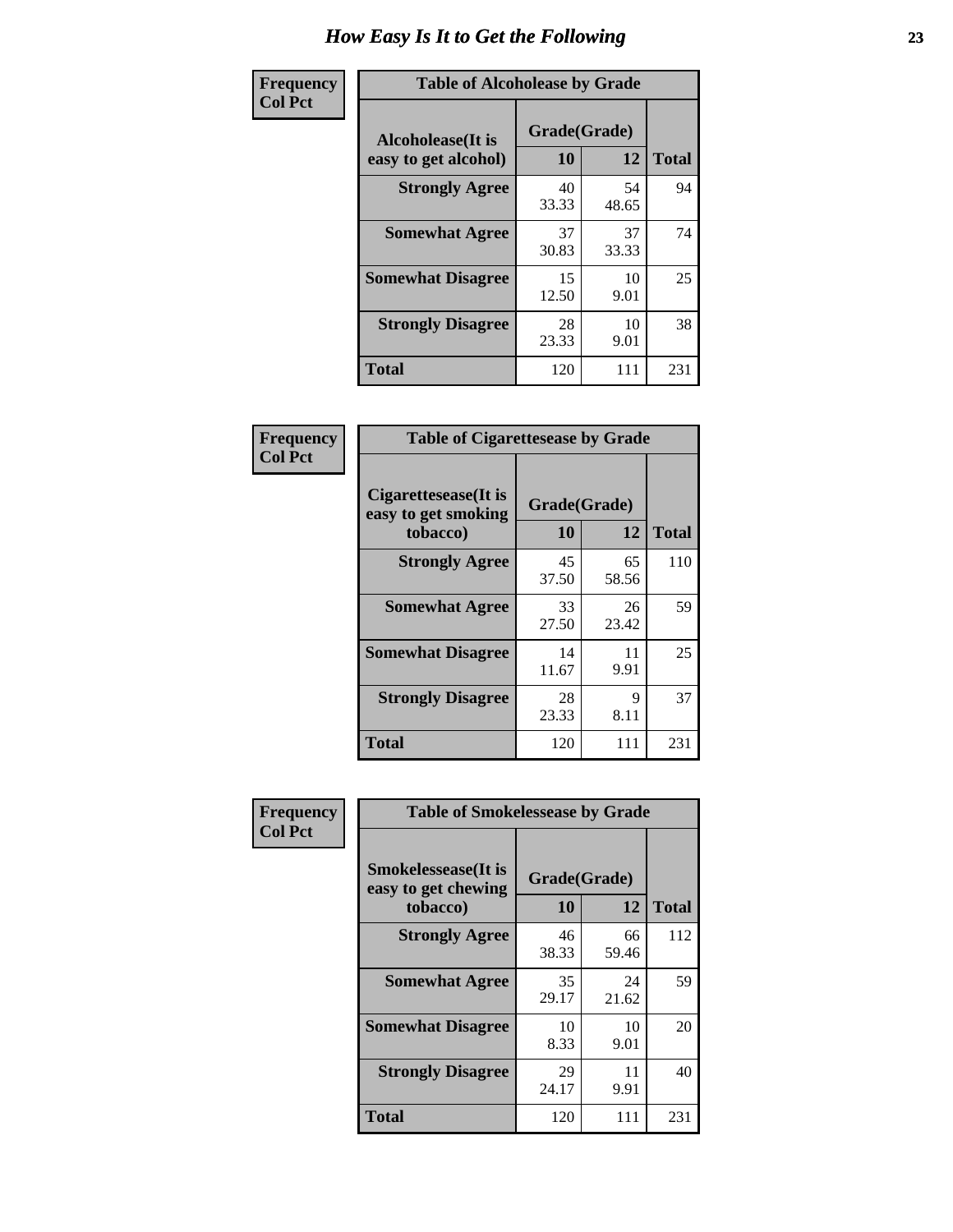| Frequency      | <b>Table of Marijuanaease by Grade</b>           |                    |             |              |  |  |  |  |
|----------------|--------------------------------------------------|--------------------|-------------|--------------|--|--|--|--|
| <b>Col Pct</b> | Marijuanaease(It is<br>easy to get<br>marijuana) | Grade(Grade)<br>10 | 12          | <b>Total</b> |  |  |  |  |
|                | <b>Strongly Agree</b>                            | 24<br>20.00        | 28<br>25.23 | 52           |  |  |  |  |
|                | <b>Somewhat Agree</b>                            | 17<br>14.17        | 39<br>35.14 | 56           |  |  |  |  |
|                | <b>Somewhat Disagree</b>                         | 29<br>24.17        | 18<br>16.22 | 47           |  |  |  |  |
|                | <b>Strongly Disagree</b>                         | 50<br>41.67        | 26<br>23.42 | 76           |  |  |  |  |
|                | <b>Total</b>                                     | 120                | 111         | 231          |  |  |  |  |

| <b>Table of Cocaineease by Grade</b>              |                    |              |     |  |  |  |  |
|---------------------------------------------------|--------------------|--------------|-----|--|--|--|--|
| <b>Cocaineease</b> (It is<br>easy to get cocaine) | Grade(Grade)<br>10 | <b>Total</b> |     |  |  |  |  |
| <b>Strongly Agree</b>                             | 8<br>6.67          | 10<br>9.01   | 18  |  |  |  |  |
| <b>Somewhat Agree</b>                             | 20<br>16.67        | 28<br>25.23  | 48  |  |  |  |  |
| <b>Somewhat Disagree</b>                          | 28<br>23.33        | 30<br>27.03  | 58  |  |  |  |  |
| <b>Strongly Disagree</b>                          | 64<br>53.33        | 43<br>38.74  | 107 |  |  |  |  |
| <b>Total</b>                                      | 120                | 111          | 231 |  |  |  |  |

| Frequency      | <b>Table of Inhalantsease by Grade</b>                   |                           |             |              |  |  |  |  |  |
|----------------|----------------------------------------------------------|---------------------------|-------------|--------------|--|--|--|--|--|
| <b>Col Pct</b> | <b>Inhalantsease</b> (It is<br>easy to get<br>inhalants) | Grade(Grade)<br><b>10</b> | 12          | <b>Total</b> |  |  |  |  |  |
|                | <b>Strongly Agree</b>                                    | 37<br>30.83               | 42<br>37.84 | 79           |  |  |  |  |  |
|                | <b>Somewhat Agree</b>                                    | 22<br>18.33               | 31<br>27.93 | 53           |  |  |  |  |  |
|                | <b>Somewhat Disagree</b>                                 | 21<br>17.50               | 14<br>12.61 | 35           |  |  |  |  |  |
|                | <b>Strongly Disagree</b>                                 | 40<br>33.33               | 24<br>21.62 | 64           |  |  |  |  |  |
|                | <b>Total</b>                                             | 120                       | 111         | 231          |  |  |  |  |  |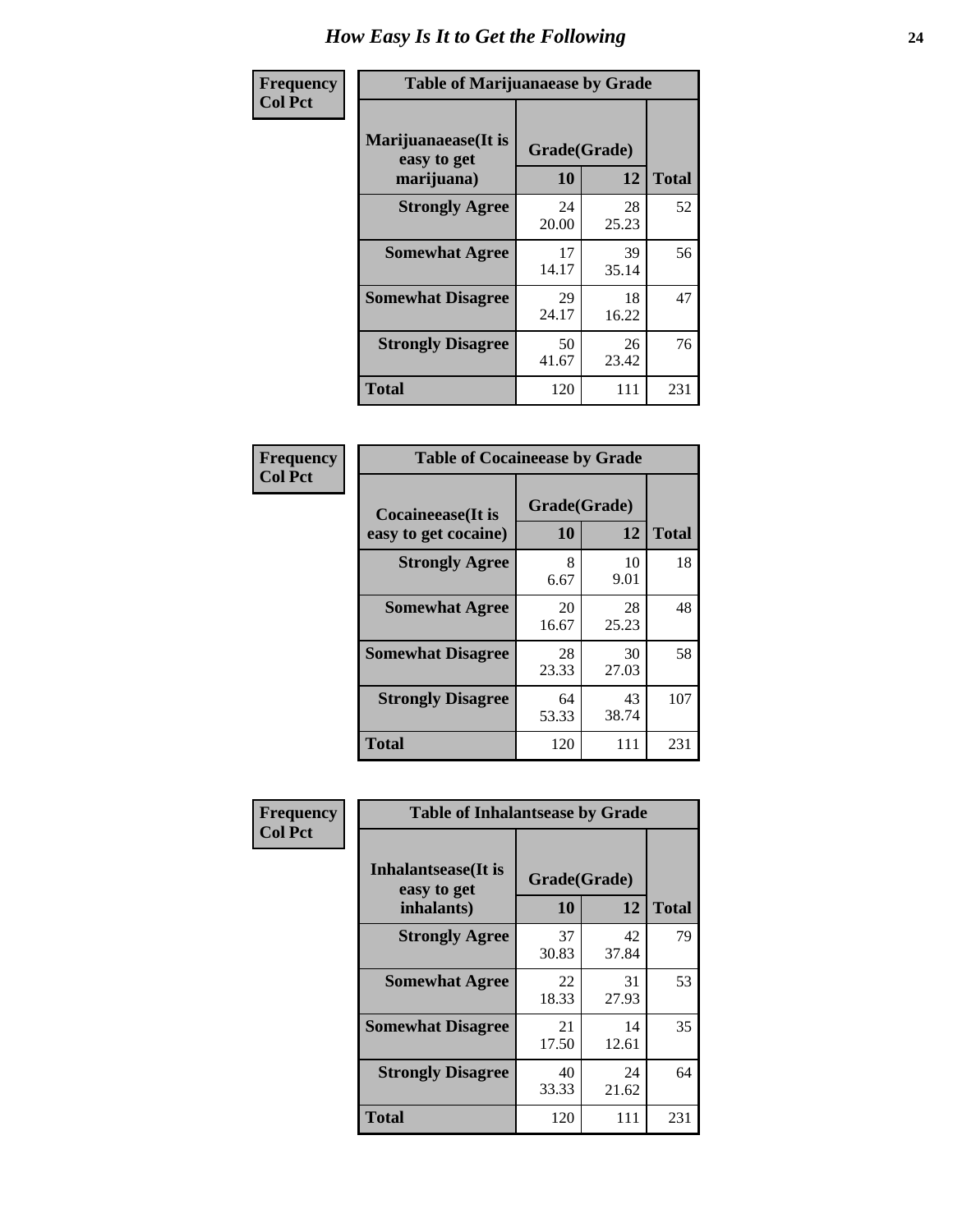| Frequency      | <b>Table of Steroidsease by Grade</b>               |                    |              |     |  |  |  |  |
|----------------|-----------------------------------------------------|--------------------|--------------|-----|--|--|--|--|
| <b>Col Pct</b> | <b>Steroidsease</b> (It is<br>easy to get steroids) | Grade(Grade)<br>10 | <b>Total</b> |     |  |  |  |  |
|                | <b>Strongly Agree</b>                               | 17<br>14.17        | 35<br>31.53  | 52  |  |  |  |  |
|                | <b>Somewhat Agree</b>                               | 24<br>20.00        | 37<br>33.33  | 61  |  |  |  |  |
|                | <b>Somewhat Disagree</b>                            | 29<br>24.17        | 16<br>14.41  | 45  |  |  |  |  |
|                | <b>Strongly Disagree</b>                            | 50<br>41.67        | 23<br>20.72  | 73  |  |  |  |  |
|                | <b>Total</b>                                        | 120                | 111          | 231 |  |  |  |  |

| Frequency      | <b>Table of Ecstasyease by Grade</b>              |                    |             |              |  |  |  |  |  |
|----------------|---------------------------------------------------|--------------------|-------------|--------------|--|--|--|--|--|
| <b>Col Pct</b> | <b>Ecstasyease</b> (It is<br>easy to get ecstasy) | Grade(Grade)<br>10 | 12          | <b>Total</b> |  |  |  |  |  |
|                | <b>Strongly Agree</b>                             | 8<br>6.67          | 12<br>10.81 | 20           |  |  |  |  |  |
|                | <b>Somewhat Agree</b>                             | 22<br>18.33        | 27<br>24.32 | 49           |  |  |  |  |  |
|                | <b>Somewhat Disagree</b>                          | 27<br>22.50        | 31<br>27.93 | 58           |  |  |  |  |  |
|                | <b>Strongly Disagree</b>                          | 63<br>52.50        | 41<br>36.94 | 104          |  |  |  |  |  |
|                | <b>Total</b>                                      | 120                | 111         | 231          |  |  |  |  |  |

| Frequency      | <b>Table of Methease by Grade</b>                          |                    |             |              |  |  |  |  |
|----------------|------------------------------------------------------------|--------------------|-------------|--------------|--|--|--|--|
| <b>Col Pct</b> | <b>Methease</b> (It is easy<br>to get<br>methamphetamines) | Grade(Grade)<br>10 | 12          | <b>Total</b> |  |  |  |  |
|                | <b>Strongly Agree</b>                                      | 14<br>11.67        | 22<br>19.82 | 36           |  |  |  |  |
|                | <b>Somewhat Agree</b>                                      | 14<br>11.67        | 25<br>22.52 | 39           |  |  |  |  |
|                | <b>Somewhat Disagree</b>                                   | 27<br>22.50        | 24<br>21.62 | 51           |  |  |  |  |
|                | <b>Strongly Disagree</b>                                   | 65<br>54.17        | 40<br>36.04 | 105          |  |  |  |  |
|                | <b>Total</b>                                               | 120                | 111         | 231          |  |  |  |  |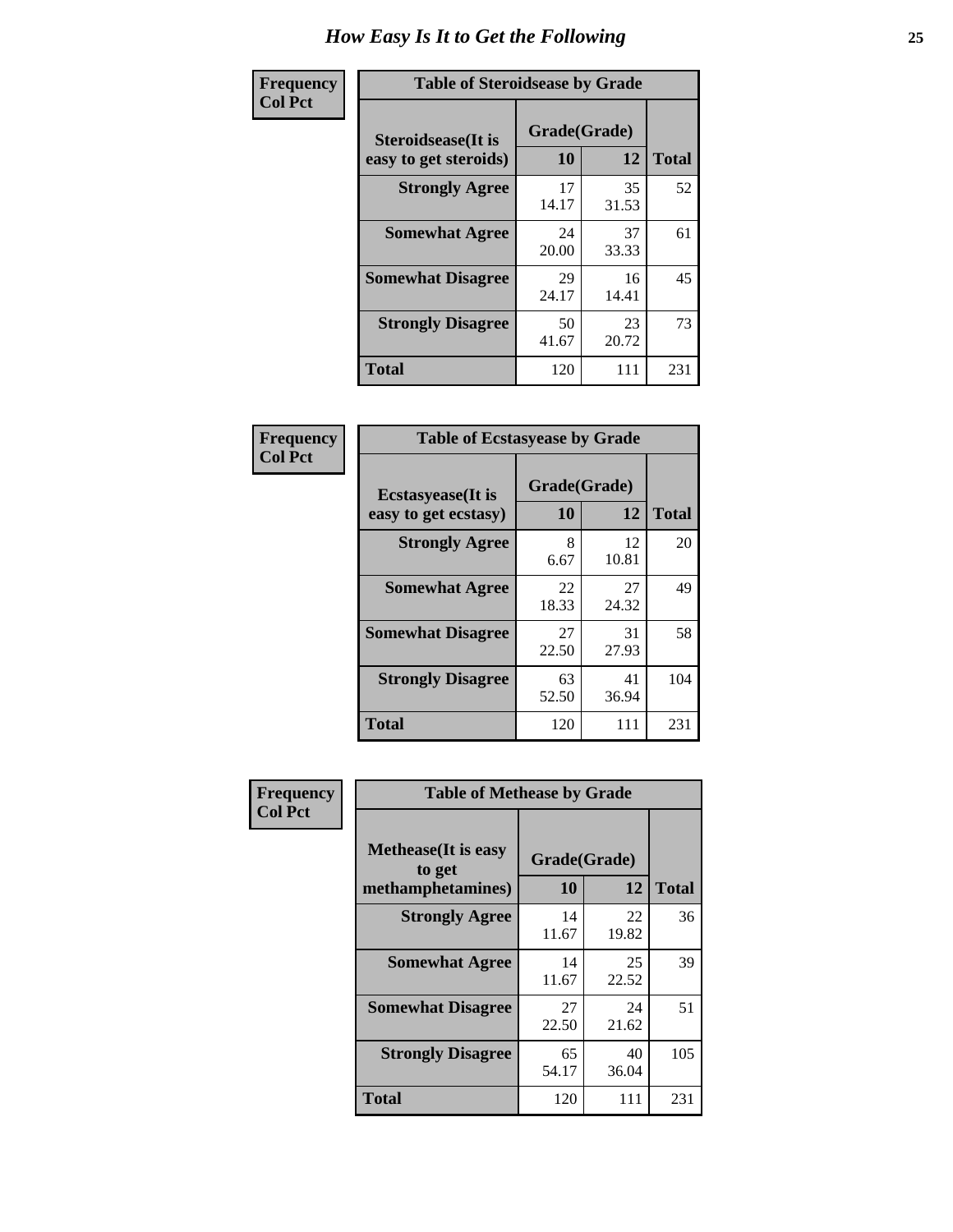| <b>Frequency</b> | <b>Table of Hallucinogensease by Grade</b>                                                           |             |             |     |  |  |  |  |
|------------------|------------------------------------------------------------------------------------------------------|-------------|-------------|-----|--|--|--|--|
| <b>Col Pct</b>   | Hallucinogensease(It<br>Grade(Grade)<br>is easy to get<br>10<br>12<br>hallucinogens)<br><b>Total</b> |             |             |     |  |  |  |  |
|                  | <b>Strongly Agree</b>                                                                                | 10<br>8.33  | 16<br>14.41 | 26  |  |  |  |  |
|                  | <b>Somewhat Agree</b>                                                                                | 19<br>15.83 | 22<br>19.82 | 41  |  |  |  |  |
|                  | <b>Somewhat Disagree</b>                                                                             | 26<br>21.67 | 29<br>26.13 | 55  |  |  |  |  |
|                  | <b>Strongly Disagree</b>                                                                             | 65<br>54.17 | 44<br>39.64 | 109 |  |  |  |  |
|                  | <b>Total</b>                                                                                         | 120         | 111         | 231 |  |  |  |  |

| Frequency<br>Col Pct |
|----------------------|
|                      |

| <b>Table of Prescriptionease by Grade</b>                                                |              |             |              |  |  |  |
|------------------------------------------------------------------------------------------|--------------|-------------|--------------|--|--|--|
| <b>Prescriptionease</b> (It<br>is easy to get<br>prescription drugs<br>not prescribed to | Grade(Grade) |             |              |  |  |  |
| me)                                                                                      | 10           | 12          | <b>Total</b> |  |  |  |
| <b>Strongly Agree</b>                                                                    | 41<br>34.17  | 53<br>47.75 | 94           |  |  |  |
| <b>Somewhat Agree</b>                                                                    | 30<br>25.00  | 30<br>27.03 | 60           |  |  |  |
| <b>Somewhat Disagree</b>                                                                 | 12<br>10.00  | 11<br>9.91  | 23           |  |  |  |
| <b>Strongly Disagree</b>                                                                 | 37<br>30.83  | 17<br>15.32 | 54           |  |  |  |
| <b>Total</b>                                                                             | 120          | 111         | 231          |  |  |  |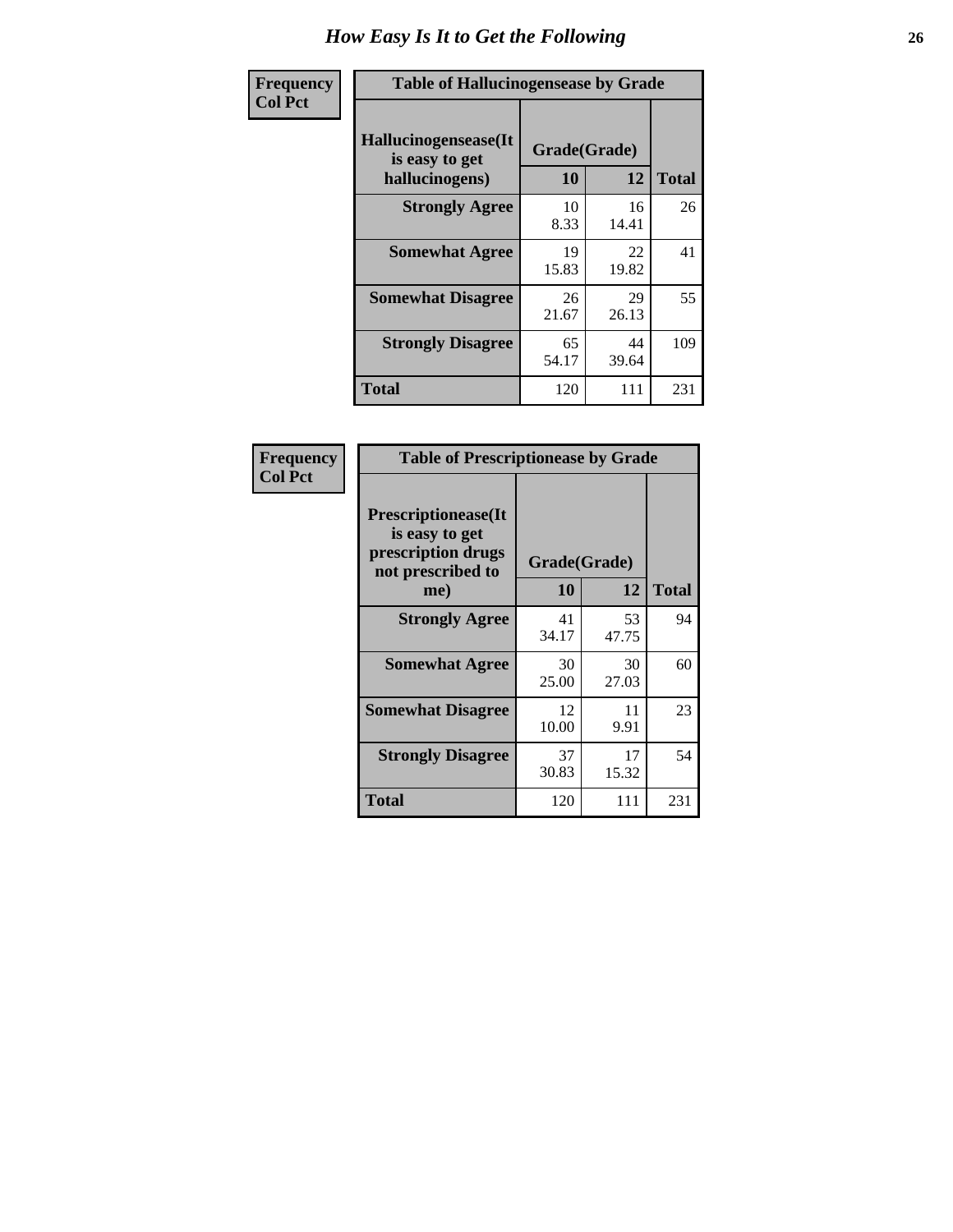#### *Age at Onset of Use* **27** *Results for "Age at Onset of Use" questions exclude students who said they did not use that substance*

| <b>Frequency</b> | <b>Table of Grade by Alcoholinit</b> |             |                  |               |                                   |            |                           |                                                  |                  |                  |                       |              |
|------------------|--------------------------------------|-------------|------------------|---------------|-----------------------------------|------------|---------------------------|--------------------------------------------------|------------------|------------------|-----------------------|--------------|
| <b>Row Pct</b>   |                                      |             |                  |               |                                   |            |                           | Alcoholinit (I started using alcohol when I was) |                  |                  |                       |              |
|                  | Grade(Grade)   younger               | <b>8 or</b> | 9                | 10            | 12                                | 13         | 14                        | 15                                               | <b>16</b>        | 17               | <b>18 or</b><br>older | <b>Total</b> |
|                  | 10                                   | 2.27        | 2.27             |               | $2.27 \mid 6.82 \mid$             | 7<br>15.91 | 22<br>50.00               | 9<br>20.45                                       | $\theta$<br>0.00 | $\Omega$<br>0.00 | $\Omega$<br>0.00      | 44           |
|                  | 12                                   | 3.57        | $\Omega$<br>0.00 | $\mathcal{F}$ | $\Omega$<br>$5.36 \mid 0.00 \mid$ | 7<br>12.50 | 6<br>10.71                | 17<br>30.36                                      | 11<br>19.64      | 8<br>14.29       | 2<br>3.57             | 56           |
|                  | <b>Total</b>                         | 3           |                  | 4             | 3 <sub>1</sub>                    | 14         | 28                        | 26                                               | 11               | 8                | 2                     | 100          |
|                  |                                      |             |                  |               |                                   |            | Frequency Missing $= 131$ |                                                  |                  |                  |                       |              |

| <b>Frequency</b> |
|------------------|
| <b>Row Pct</b>   |

| <b>Table of Grade by Cigarettesinit</b> |                                |                                                       |           |            |                        |             |            |            |           |                       |              |
|-----------------------------------------|--------------------------------|-------------------------------------------------------|-----------|------------|------------------------|-------------|------------|------------|-----------|-----------------------|--------------|
|                                         |                                | Cigarettesinit (I started smoking tobacco when I was) |           |            |                        |             |            |            |           |                       |              |
| Grade(Grade)                            | 8 or<br>younger                | 9                                                     | <b>10</b> | 12         | 13                     | 14          | 15         | 16         | 17        | <b>18 or</b><br>older | <b>Total</b> |
| 10                                      | 3.85                           | $\overline{c}$<br>7.69                                | 3.85      | 3<br>11.54 | $\overline{2}$<br>7.69 | 11<br>42.31 | 4<br>15.38 | 3.85       | 0.00      | 3.85                  | 26           |
| 12                                      | $\Omega$<br>0.00               | 3.70                                                  | 3.70      | 3.70       | $\mathbf{0}$<br>0.00   | 8<br>29.63  | 18.52      | 8<br>29.63 | ↑<br>7.41 | 3.70                  | 27           |
| <b>Total</b>                            |                                | 3                                                     | 2         | 4          | $\overline{2}$         | 19          | 9          | 9          | 2         | $\mathcal{D}$         | 53           |
|                                         | <b>Frequency Missing = 178</b> |                                                       |           |            |                        |             |            |            |           |                       |              |

| Frequency      | <b>Table of Grade by Smokelessinit</b> |                |                  |                               |                                                 |                         |                  |                        |                       |              |
|----------------|----------------------------------------|----------------|------------------|-------------------------------|-------------------------------------------------|-------------------------|------------------|------------------------|-----------------------|--------------|
| <b>Row Pct</b> |                                        |                |                  |                               | Smokelessinit (I started chewing tobacco when I | was)                    |                  |                        |                       |              |
|                | Grade(Grade)                           | 10             | <b>11</b>        | 13                            | 14                                              | 15                      | 16               | 17                     | <b>18 or</b><br>older | <b>Total</b> |
|                | 10                                     | 8.33           | $\Omega$<br>0.00 | 8.33                          | 5<br>41.67                                      | $\overline{4}$<br>33.33 | $\Omega$<br>0.00 | $\Omega$<br>0.00       | 8.33                  | 12           |
|                | 12                                     | 6.25           | 2<br>12.50       | $\theta$<br>0.00 <sub>1</sub> | 4<br>25.00                                      | $\overline{4}$<br>25.00 | 3<br>18.75       | $\mathcal{D}$<br>12.50 | $\Omega$<br>0.00      | 16           |
|                | <b>Total</b>                           | $\overline{2}$ | 2                |                               | 9                                               | 8                       | 3                | $\overline{2}$         |                       | 28           |
|                |                                        |                |                  |                               | <b>Frequency Missing = 203</b>                  |                         |                  |                        |                       |              |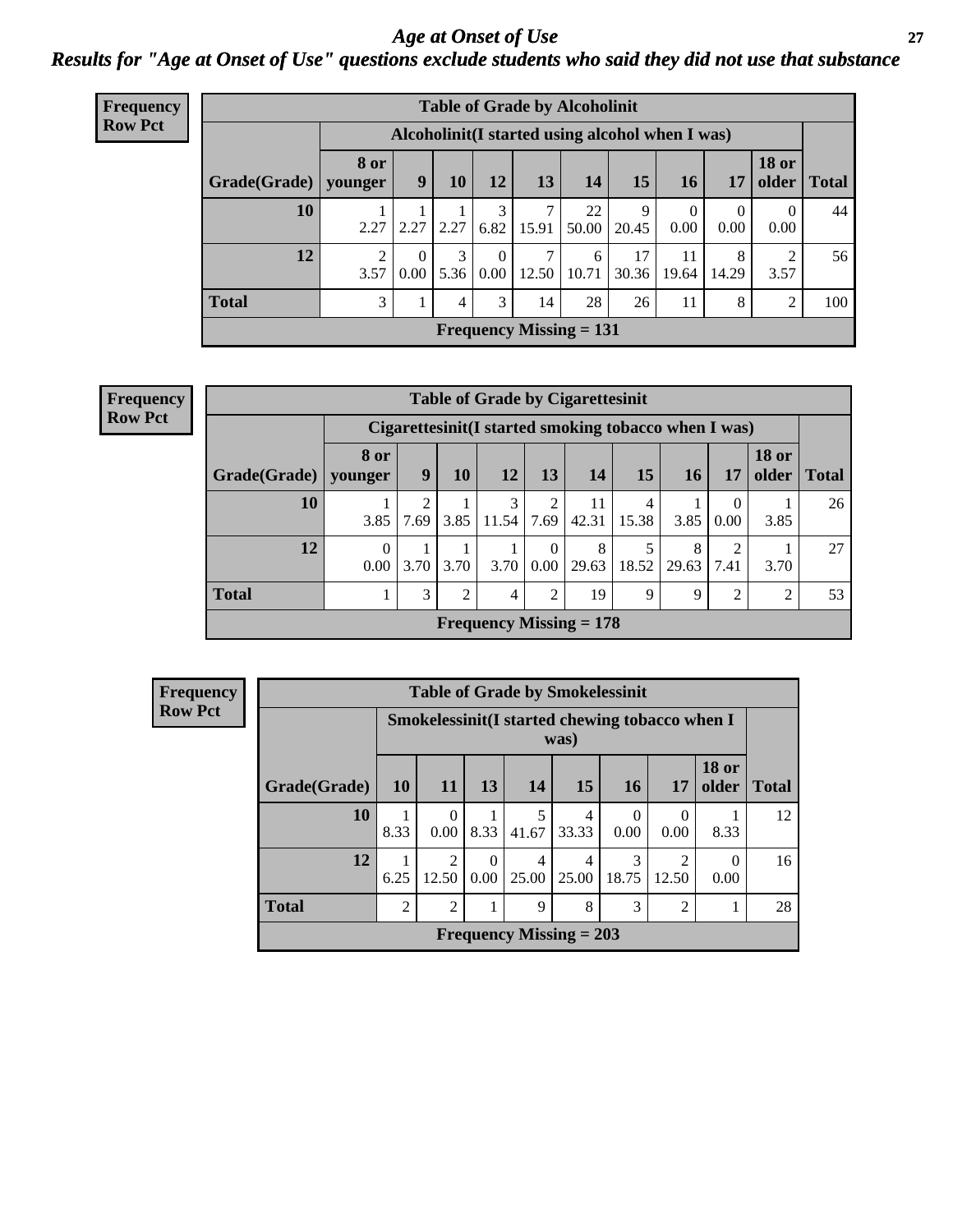#### *Age at Onset of Use* **28**

*Results for "Age at Onset of Use" questions exclude students who said they did not use that substance*

| <b>Frequency</b> |              | <b>Table of Grade by Marijuanainit</b> |                                                         |            |                           |           |            |              |  |
|------------------|--------------|----------------------------------------|---------------------------------------------------------|------------|---------------------------|-----------|------------|--------------|--|
| <b>Row Pct</b>   |              |                                        | Marijuanainit (I started using<br>marijuana when I was) |            |                           |           |            |              |  |
|                  | Grade(Grade) | 12                                     | 13                                                      | 14         | 15                        | 16        | 17         | <b>Total</b> |  |
|                  | 10           | 9.09                                   | 2<br>18.18                                              | 9.09       | 7<br>63.64                | 0<br>0.00 | 0<br>0.00  | 11           |  |
|                  | 12           | $\theta$<br>0.00                       | $\Omega$<br>0.00                                        | 5<br>31.25 | 5<br>31.25                | 6.25      | 5<br>31.25 | 16           |  |
|                  | <b>Total</b> | 1                                      | $\overline{2}$                                          | 6          | 12                        |           | 5          | 27           |  |
|                  |              |                                        |                                                         |            | Frequency Missing $= 204$ |           |            |              |  |

| Frequency      |              | <b>Table of Grade by Cocaineinit</b> |       |                     |        |              |  |
|----------------|--------------|--------------------------------------|-------|---------------------|--------|--------------|--|
| <b>Row Pct</b> |              | <b>Cocaineinit</b> (I started using  |       | cocaine when I was) |        |              |  |
|                | Grade(Grade) | 8 or<br>vounger                      | 13    | <b>15</b>           | 17     | <b>Total</b> |  |
|                | 10           | 33.33                                | 33.33 | 33.33               | 0.00   | 3            |  |
|                | 12           | 0.00                                 | 0.00  | 0.00                | 100.00 |              |  |
|                | <b>Total</b> |                                      |       |                     |        |              |  |
|                |              | Frequency Missing $= 227$            |       |                     |        |              |  |

| Frequency      | <b>Table of Grade by Inhalantsinit</b> |                                                              |       |                |  |  |  |  |
|----------------|----------------------------------------|--------------------------------------------------------------|-------|----------------|--|--|--|--|
| <b>Row Pct</b> |                                        | Inhalantsinit(I<br>started using<br>inhalants when<br>I was) |       |                |  |  |  |  |
|                | Grade(Grade)                           | 16                                                           | 17    | <b>Total</b>   |  |  |  |  |
|                | 10                                     | 0                                                            | 0     | ∩              |  |  |  |  |
|                |                                        |                                                              |       |                |  |  |  |  |
|                | 12                                     | 50.00                                                        | 50.00 | 2              |  |  |  |  |
|                | <b>Total</b>                           |                                                              |       | $\overline{2}$ |  |  |  |  |
|                |                                        | Frequency Missing $= 229$                                    |       |                |  |  |  |  |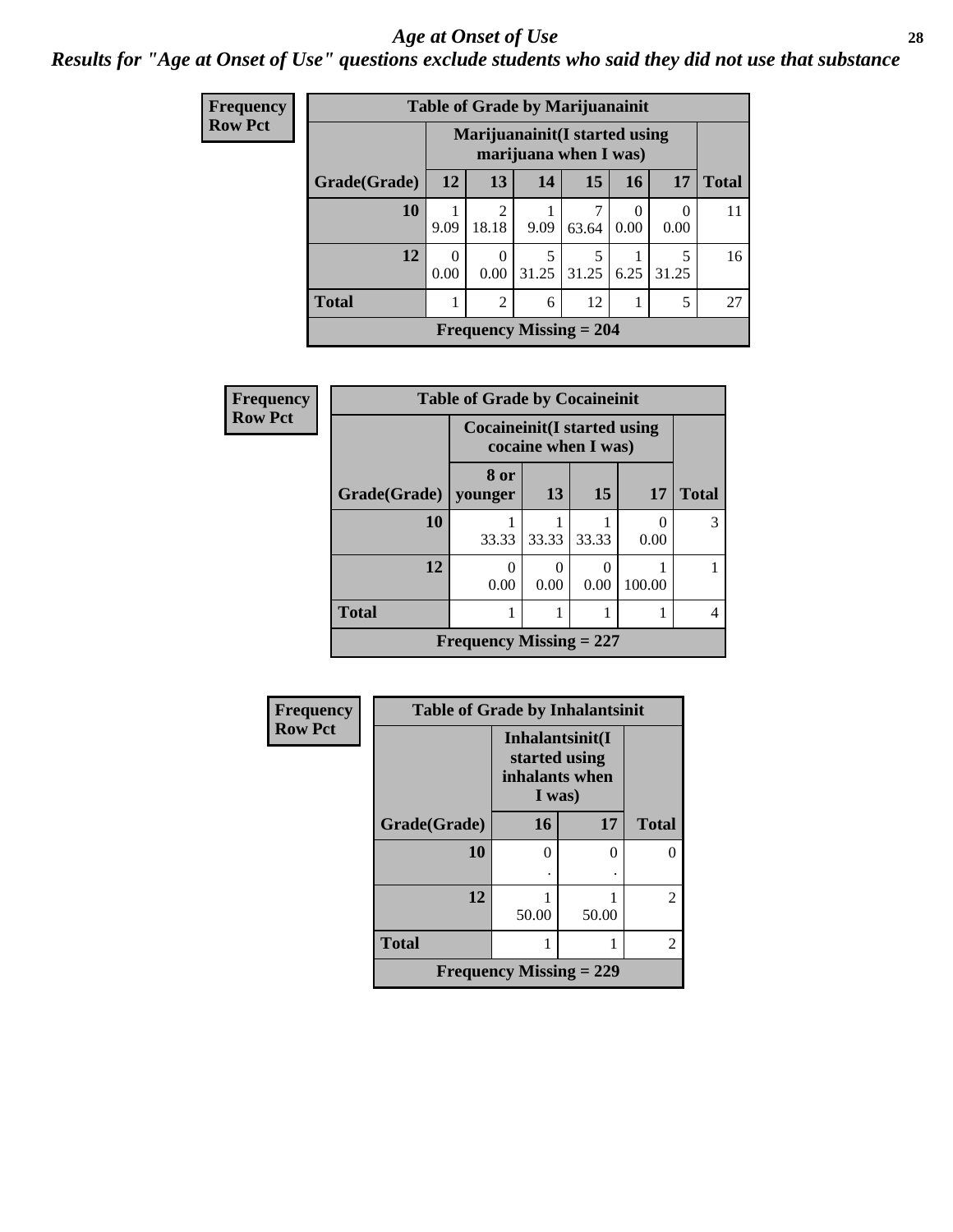#### *Age at Onset of Use* **29**

*Results for "Age at Onset of Use" questions exclude students who said they did not use that substance*

| Frequency      | <b>Table of Grade by Steroidsinit</b> |                                                                |           |                           |                |  |  |  |  |
|----------------|---------------------------------------|----------------------------------------------------------------|-----------|---------------------------|----------------|--|--|--|--|
| <b>Row Pct</b> |                                       | <b>Steroidsinit(I started</b><br>using steroids when I<br>was) |           |                           |                |  |  |  |  |
|                | Grade(Grade)   younger                | 8 or                                                           | 16        | <b>18 or</b><br>older     | <b>Total</b>   |  |  |  |  |
|                | 10                                    | 0<br>0.00                                                      | 0<br>0.00 | 100.00                    |                |  |  |  |  |
|                | 12                                    | 1<br>50.00                                                     | 50.00     | $\mathbf{\Omega}$<br>0.00 | $\overline{2}$ |  |  |  |  |
|                | <b>Total</b>                          | 1                                                              |           |                           | 3              |  |  |  |  |
|                | Frequency Missing $= 228$             |                                                                |           |                           |                |  |  |  |  |

| Frequency      | <b>Table of Grade by Ecstasyinit</b> |                         |                                                          |                |  |  |  |  |  |
|----------------|--------------------------------------|-------------------------|----------------------------------------------------------|----------------|--|--|--|--|--|
| <b>Row Pct</b> |                                      |                         | Ecstasyinit(I<br>started using<br>ecstasy when<br>I was) |                |  |  |  |  |  |
|                | Grade(Grade)                         | 15                      | 16                                                       | <b>Total</b>   |  |  |  |  |  |
|                | 10                                   | $\mathcal{L}$<br>100.00 | 0<br>0.00                                                | $\overline{2}$ |  |  |  |  |  |
|                | 12                                   | 0<br>0.00               | 100.00                                                   |                |  |  |  |  |  |
|                | <b>Total</b>                         | 2                       |                                                          | 3              |  |  |  |  |  |
|                | <b>Frequency Missing = 228</b>       |                         |                                                          |                |  |  |  |  |  |

| <b>Frequency</b> |              | <b>Table of Grade by Methinit</b>                             |           |                       |                |  |  |  |  |
|------------------|--------------|---------------------------------------------------------------|-----------|-----------------------|----------------|--|--|--|--|
| <b>Row Pct</b>   |              | <b>Methinit</b> (I started<br>methamphetamines<br>when I was) |           |                       |                |  |  |  |  |
|                  | Grade(Grade) | 13                                                            | 16        | <b>18 or</b><br>older | <b>Total</b>   |  |  |  |  |
|                  | 10           | 50.00                                                         | 0<br>0.00 | 50.00                 | $\mathfrak{D}$ |  |  |  |  |
|                  | 12           | 0<br>0.00                                                     | 100.00    | 0<br>0.00             |                |  |  |  |  |
|                  | <b>Total</b> |                                                               |           |                       | 3              |  |  |  |  |
|                  |              | Frequency Missing $= 228$                                     |           |                       |                |  |  |  |  |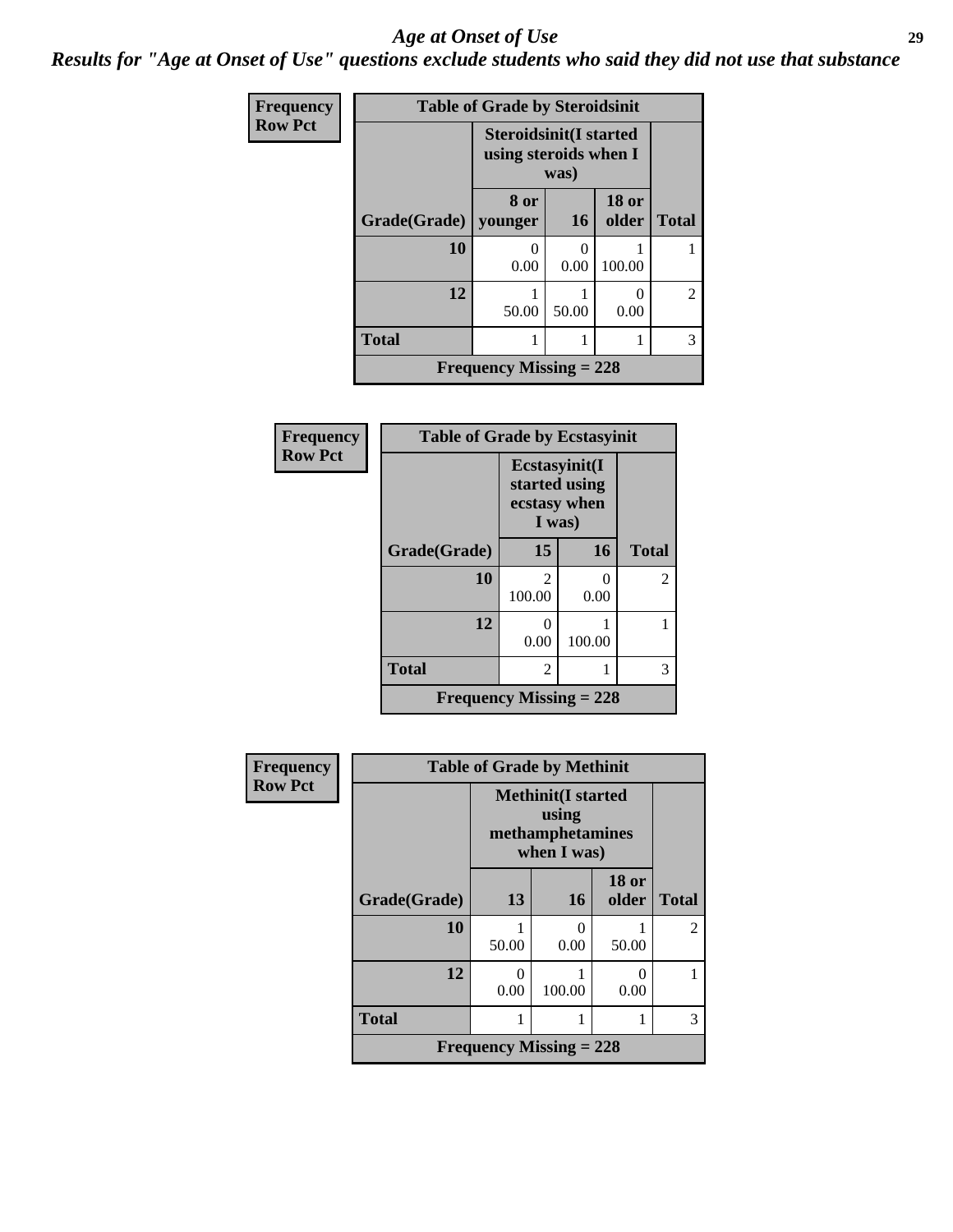#### Age at Onset of Use **30**

*Results for "Age at Onset of Use" questions exclude students who said they did not use that substance*

| <b>Frequency</b> | <b>Table of Grade by Hallucinogensinit</b> |                                                              |                           |                       |                |  |  |
|------------------|--------------------------------------------|--------------------------------------------------------------|---------------------------|-----------------------|----------------|--|--|
| <b>Row Pct</b>   |                                            | Hallucinogensinit(I<br>started using<br>hallucinogens when I |                           |                       |                |  |  |
|                  | Grade(Grade)                               | 15                                                           | 16                        | <b>18 or</b><br>older | <b>Total</b>   |  |  |
|                  | 10                                         | 50.00                                                        | 50.00                     | 0<br>0.00             | $\mathfrak{D}$ |  |  |
|                  | 12                                         | 0<br>0.00                                                    | 50.00                     | 50.00                 | $\overline{2}$ |  |  |
|                  | <b>Total</b>                               | 1                                                            | $\overline{c}$            |                       | 4              |  |  |
|                  |                                            |                                                              | Frequency Missing $= 227$ |                       |                |  |  |

| <b>Frequency</b> |              | <b>Table of Grade by Prescriptioninit</b>                                                          |            |                                |           |                |                       |              |  |  |
|------------------|--------------|----------------------------------------------------------------------------------------------------|------------|--------------------------------|-----------|----------------|-----------------------|--------------|--|--|
| <b>Row Pct</b>   |              | <b>Prescriptioninit (I started using</b><br>prescription drugs not prescribed to me<br>when I was) |            |                                |           |                |                       |              |  |  |
|                  | Grade(Grade) | 8 or<br>younger                                                                                    | 13         | 15                             | <b>16</b> | 17             | <b>18 or</b><br>older | <b>Total</b> |  |  |
|                  | 10           | 3<br>25.00                                                                                         | 3<br>25.00 | 6<br>50.00                     | 0<br>0.00 | 0.00           | $\Omega$<br>0.00      | 12           |  |  |
|                  | 12           | $\Omega$<br>0.00                                                                                   | 0.00       | 33.33                          | 16.67     | 33.33          | 16.67                 | 6            |  |  |
|                  | <b>Total</b> | 3                                                                                                  | 3          | 8                              |           | $\mathfrak{D}$ |                       | 18           |  |  |
|                  |              |                                                                                                    |            | <b>Frequency Missing = 213</b> |           |                |                       |              |  |  |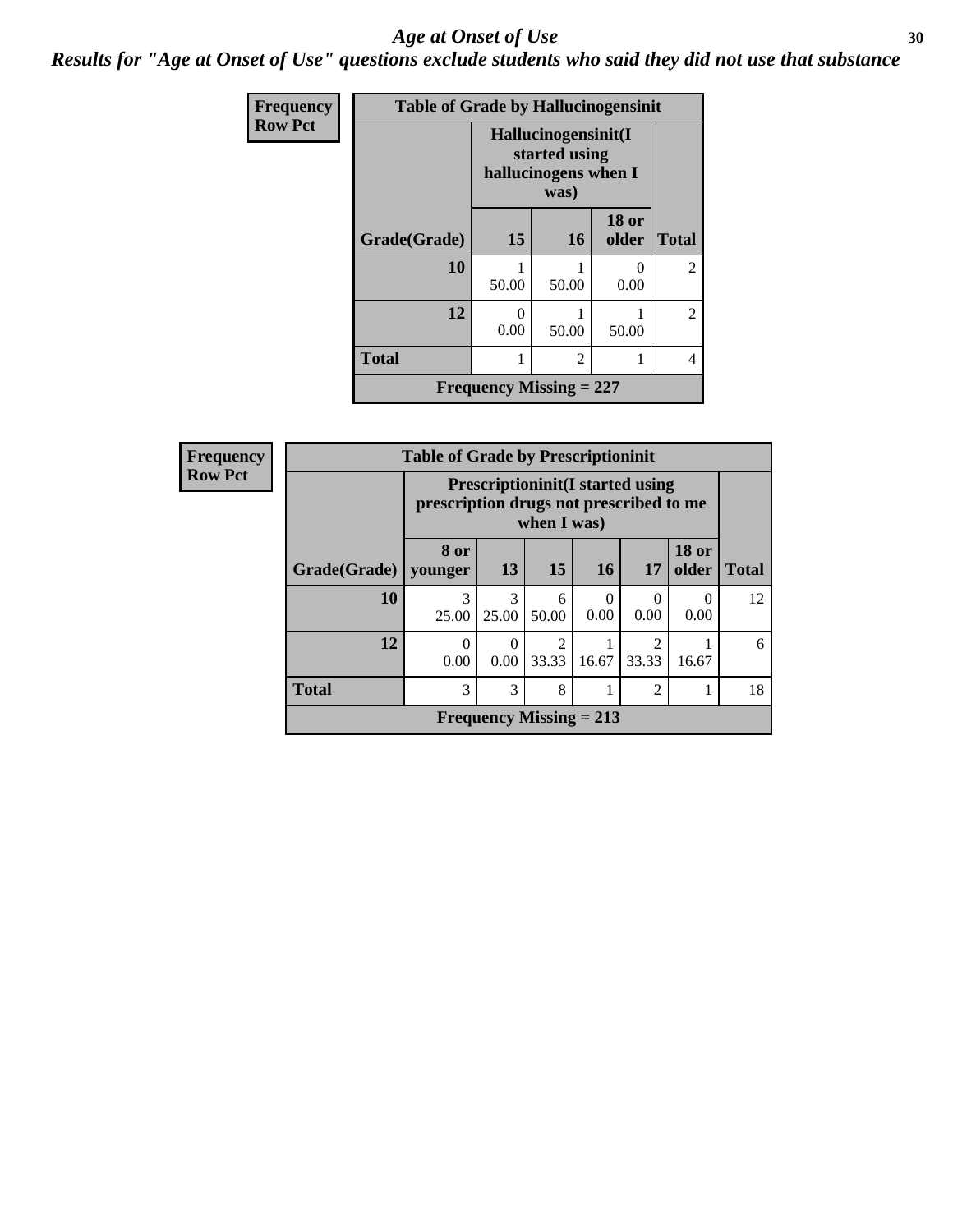| Frequency      | <b>Table of Alcoholharm by Grade</b>          |                    |             |              |  |  |  |
|----------------|-----------------------------------------------|--------------------|-------------|--------------|--|--|--|
| <b>Col Pct</b> | Alcoholharm(I<br>think alcohol is<br>harmful) | Grade(Grade)<br>10 | 12          | <b>Total</b> |  |  |  |
|                | <b>Strongly Agree</b>                         | 65<br>54.17        | 57<br>51.35 | 122          |  |  |  |
|                | <b>Somewhat Agree</b>                         | 31<br>25.83        | 37<br>33.33 | 68           |  |  |  |
|                | <b>Somewhat Disagree</b>                      | 18<br>15.00        | 10<br>9.01  | 28           |  |  |  |
|                | <b>Strongly Disagree</b>                      | 6<br>5.00          | 6.31        | 13           |  |  |  |
|                | <b>Total</b>                                  | 120                | 111         | 231          |  |  |  |

| <b>Table of Cigarettesharm by Grade</b>                  |             |                    |              |  |  |
|----------------------------------------------------------|-------------|--------------------|--------------|--|--|
| Cigarettesharm(I<br>think smoking<br>tobacco is harmful) | 10          | Grade(Grade)<br>12 | <b>Total</b> |  |  |
| <b>Strongly Agree</b>                                    | 99<br>82.50 | 88<br>79.28        | 187          |  |  |
| <b>Somewhat Agree</b>                                    | 15<br>12.50 | 17<br>15.32        | 32           |  |  |
| <b>Somewhat Disagree</b>                                 | 2<br>1.67   | 4<br>3.60          | 6            |  |  |
| <b>Strongly Disagree</b>                                 | 4<br>3.33   | 2<br>1.80          | 6            |  |  |
| <b>Total</b>                                             | 120         | 111                | 231          |  |  |

| Frequency      | <b>Table of Smokelessharm by Grade</b>                  |                    |                        |              |
|----------------|---------------------------------------------------------|--------------------|------------------------|--------------|
| <b>Col Pct</b> | Smokelessharm(I<br>think chewing<br>tobacco is harmful) | Grade(Grade)<br>10 | 12                     | <b>Total</b> |
|                | <b>Strongly Agree</b>                                   | 96<br>80.00        | 84<br>75.68            | 180          |
|                | <b>Somewhat Agree</b>                                   | 19<br>15.83        | 22<br>19.82            | 41           |
|                | <b>Somewhat Disagree</b>                                | 2<br>1.67          | 3<br>2.70              | 5            |
|                | <b>Strongly Disagree</b>                                | 3<br>2.50          | $\mathfrak{D}$<br>1.80 | 5            |
|                | <b>Total</b>                                            | 120                | 111                    | 231          |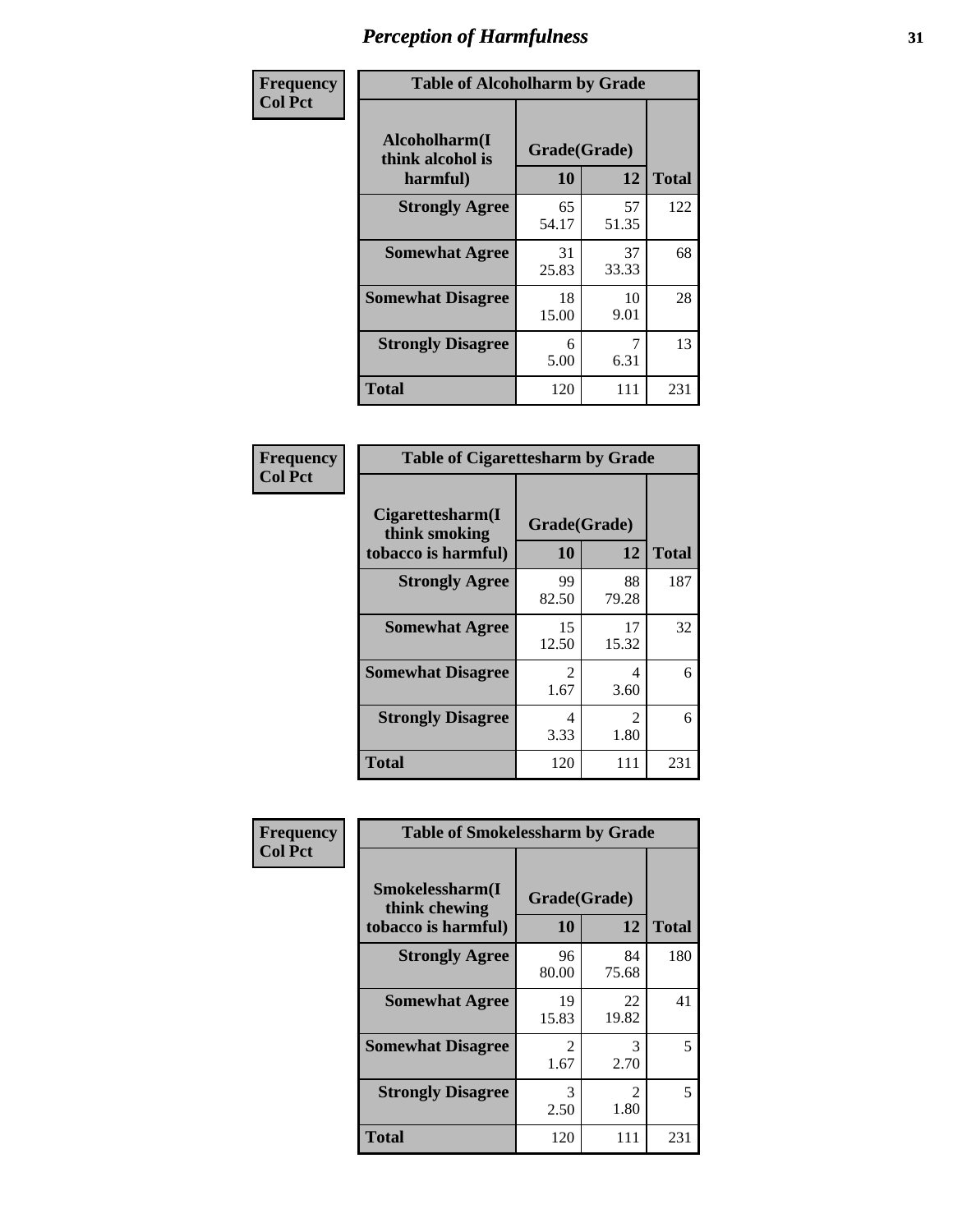| Frequency      | <b>Table of Marijuanaharm by Grade</b>            |                    |             |              |
|----------------|---------------------------------------------------|--------------------|-------------|--------------|
| <b>Col Pct</b> | Marijuanaharm(I<br>think marijuana is<br>harmful) | Grade(Grade)<br>10 | 12          | <b>Total</b> |
|                | <b>Strongly Agree</b>                             | 87<br>72.50        | 74<br>66.67 | 161          |
|                | <b>Somewhat Agree</b>                             | 14<br>11.67        | 16<br>14.41 | 30           |
|                | <b>Somewhat Disagree</b>                          | 8<br>6.67          | 14<br>12.61 | 22           |
|                | <b>Strongly Disagree</b>                          | 11<br>9.17         | 6.31        | 18           |
|                | <b>Total</b>                                      | 120                | 111         | 231          |

| <b>Table of Cocaineharm by Grade</b>          |                    |              |              |  |  |
|-----------------------------------------------|--------------------|--------------|--------------|--|--|
| Cocaineharm(I<br>think cocaine is<br>harmful) | Grade(Grade)<br>10 | 12           | <b>Total</b> |  |  |
| <b>Strongly Agree</b>                         | 110<br>91.67       | 103<br>92.79 | 213          |  |  |
| <b>Somewhat Agree</b>                         | 6<br>5.00          | 3<br>2.70    | 9            |  |  |
| <b>Somewhat Disagree</b>                      | 0<br>0.00          | 0.90         | 1            |  |  |
| <b>Strongly Disagree</b>                      | 4<br>3.33          | 4<br>3.60    | 8            |  |  |
| <b>Total</b>                                  | 120                | 111          | 231          |  |  |

| Frequency      | <b>Table of Inhalantsharm by Grade</b>             |                           |              |              |
|----------------|----------------------------------------------------|---------------------------|--------------|--------------|
| <b>Col Pct</b> | Inhalantsharm(I<br>think inhalants are<br>harmful) | Grade(Grade)<br><b>10</b> | 12           | <b>Total</b> |
|                | <b>Strongly Agree</b>                              | 100<br>83.33              | 101<br>90.99 | 201          |
|                | <b>Somewhat Agree</b>                              | 12<br>10.00               | 5<br>4.50    | 17           |
|                | <b>Somewhat Disagree</b>                           | 4<br>3.33                 | 0.90         | 5            |
|                | <b>Strongly Disagree</b>                           | 4<br>3.33                 | 4<br>3.60    | 8            |
|                | <b>Total</b>                                       | 120                       | 111          | 231          |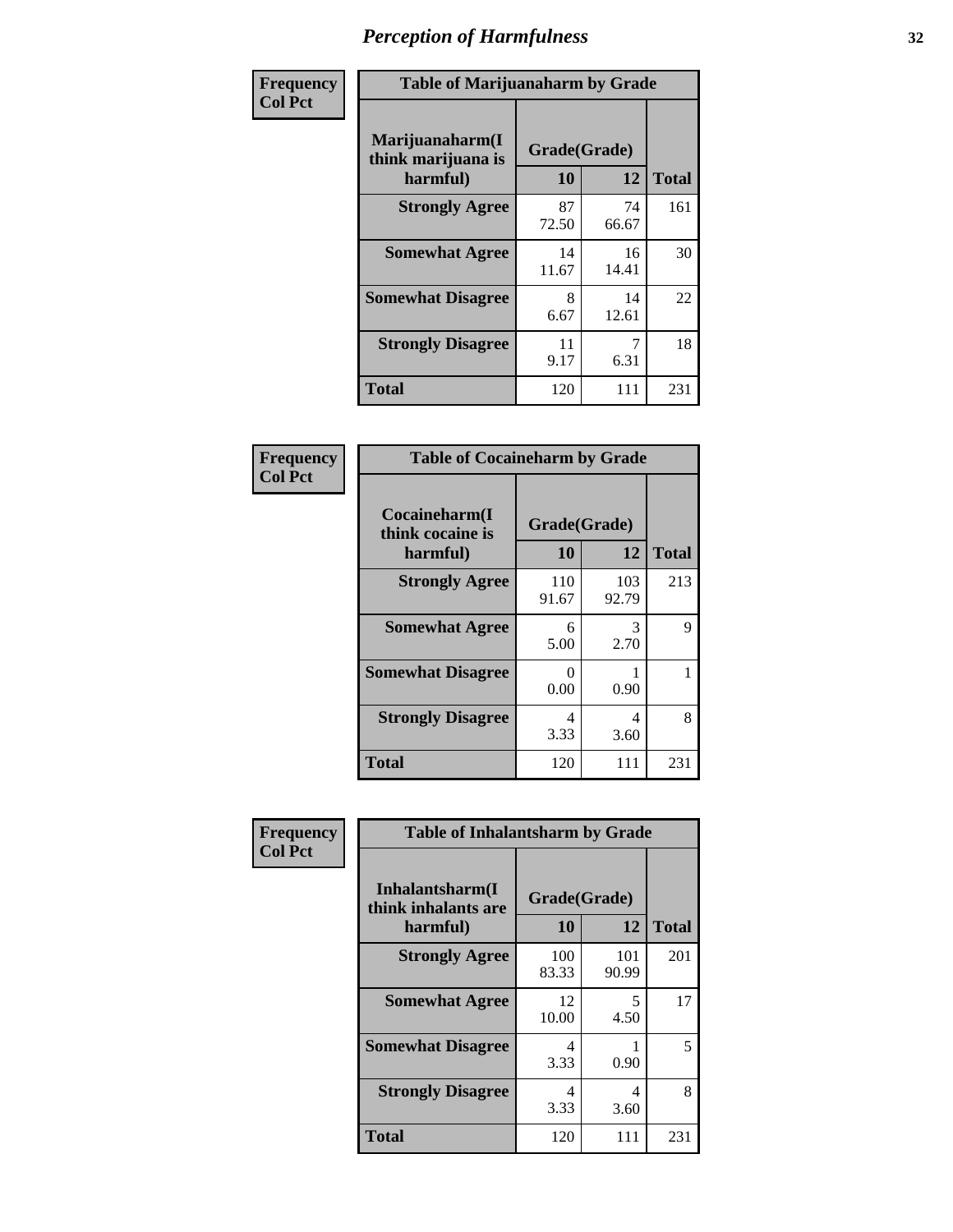| Frequency      | <b>Table of Steroidsharm by Grade</b>            |                    |                                     |              |
|----------------|--------------------------------------------------|--------------------|-------------------------------------|--------------|
| <b>Col Pct</b> | Steroidsharm(I<br>think steroids are<br>harmful) | Grade(Grade)<br>10 | 12                                  | <b>Total</b> |
|                | <b>Strongly Agree</b>                            | 94<br>78.33        | 86<br>77.48                         | 180          |
|                | <b>Somewhat Agree</b>                            | 18<br>15.00        | 19<br>17.12                         | 37           |
|                | <b>Somewhat Disagree</b>                         | 4<br>3.33          | 4<br>3.60                           | 8            |
|                | <b>Strongly Disagree</b>                         | 4<br>3.33          | $\mathcal{D}_{\mathcal{L}}$<br>1.80 | 6            |
|                | <b>Total</b>                                     | 120                | 111                                 | 231          |

| <b>Table of Ecstasyharm by Grade</b>          |                          |              |     |  |  |
|-----------------------------------------------|--------------------------|--------------|-----|--|--|
| Ecstasyharm(I<br>think ecstasy is<br>harmful) | Grade(Grade)<br>10<br>12 |              |     |  |  |
| <b>Strongly Agree</b>                         | 105<br>87.50             | 100<br>90.09 | 205 |  |  |
| <b>Somewhat Agree</b>                         | 8<br>6.67                | 6.31         | 15  |  |  |
| <b>Somewhat Disagree</b>                      | 2<br>1.67                | 0.90         | 3   |  |  |
| <b>Strongly Disagree</b>                      | 5<br>4.17                | 3<br>2.70    | 8   |  |  |
| Total                                         | 120                      | 111          | 231 |  |  |

| Frequency      | <b>Table of Methharm by Grade</b>            |              |                                  |              |
|----------------|----------------------------------------------|--------------|----------------------------------|--------------|
| <b>Col Pct</b> | <b>Methharm</b> (I think<br>methamphetamines | Grade(Grade) |                                  |              |
|                | are harmful)                                 | 10           | 12                               | <b>Total</b> |
|                | <b>Strongly Agree</b>                        | 113<br>94.17 | 106<br>95.50                     | 219          |
|                | <b>Somewhat Agree</b>                        | 3<br>2.50    | $\overline{\mathcal{L}}$<br>1.80 | 5            |
|                | <b>Strongly Disagree</b>                     | 4<br>3.33    | 3<br>2.70                        | 7            |
|                | <b>Total</b>                                 | 120          | 111                              | 231          |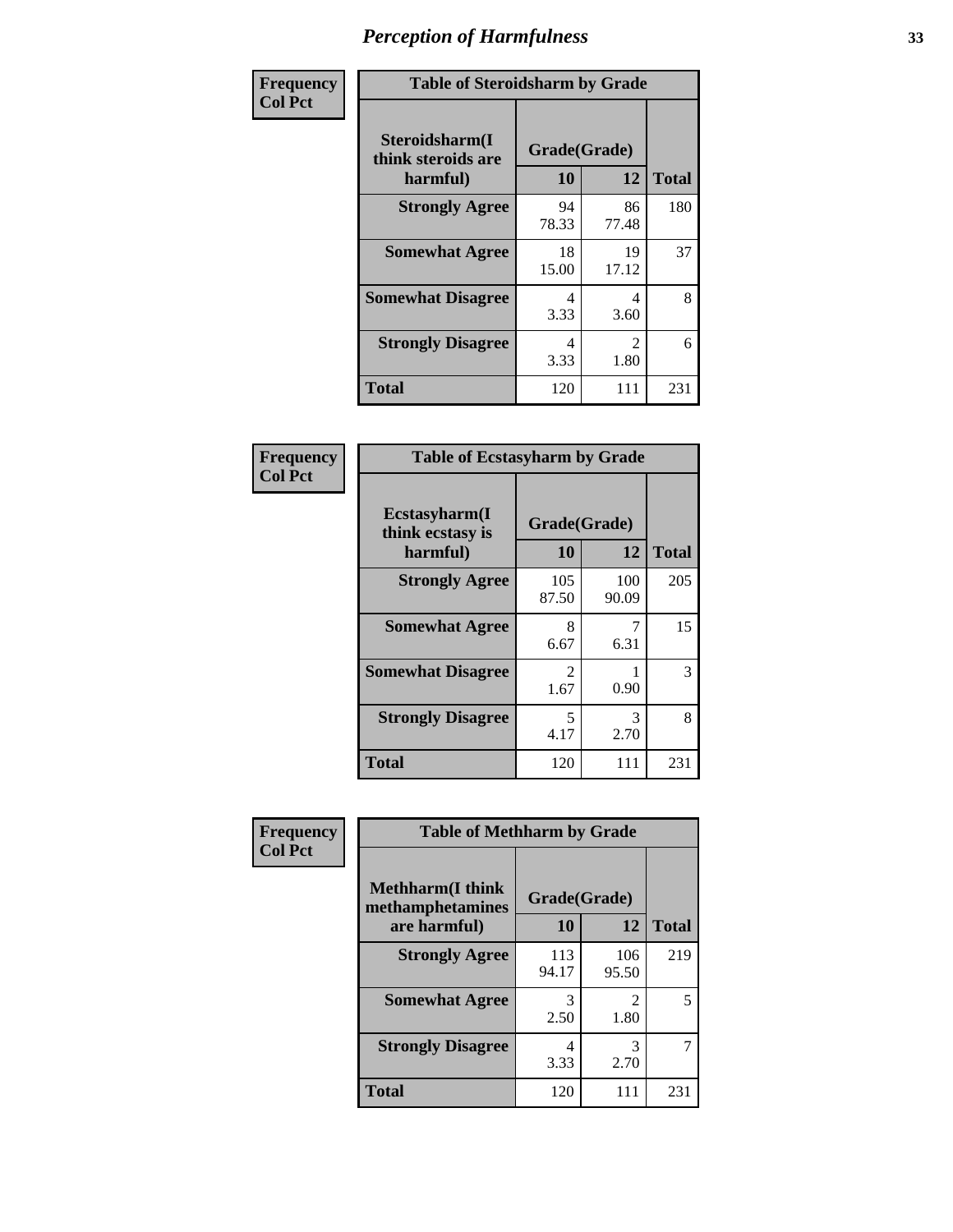| Frequency      | <b>Table of Hallucinogensharm by Grade</b>                 |                           |                       |              |
|----------------|------------------------------------------------------------|---------------------------|-----------------------|--------------|
| <b>Col Pct</b> | Hallucinogensharm(I<br>think hallucinogens<br>are harmful) | Grade(Grade)<br><b>10</b> | 12                    | <b>Total</b> |
|                | <b>Strongly Agree</b>                                      | 105<br>87.50              | 96<br>86.49           | 201          |
|                | <b>Somewhat Agree</b>                                      | 10<br>8.33                | 9<br>8.11             | 19           |
|                | <b>Somewhat Disagree</b>                                   | 0.83                      | $\mathcal{L}$<br>1.80 | 3            |
|                | <b>Strongly Disagree</b>                                   | 4<br>3.33                 | 4<br>3.60             | 8            |
|                | <b>Total</b>                                               | 120                       | 111                   | 231          |

| <b>Table of Prescriptionharm by Grade</b>                                                         |                    |             |              |  |
|---------------------------------------------------------------------------------------------------|--------------------|-------------|--------------|--|
| <b>Prescriptionharm(I)</b><br>think prescription<br>drugs not<br>prescribed to me<br>are harmful) | Grade(Grade)<br>10 | 12          | <b>Total</b> |  |
| <b>Strongly Agree</b>                                                                             | 93<br>77.50        | 82<br>73.87 | 175          |  |
| <b>Somewhat Agree</b>                                                                             | 17<br>14.17        | 14<br>12.61 | 31           |  |
| <b>Somewhat Disagree</b>                                                                          | 4<br>3.33          | 11<br>9.91  | 15           |  |
| <b>Strongly Disagree</b>                                                                          | 6<br>5.00          | 4<br>3.60   | 10           |  |
| Total                                                                                             | 120                | 111         | 231          |  |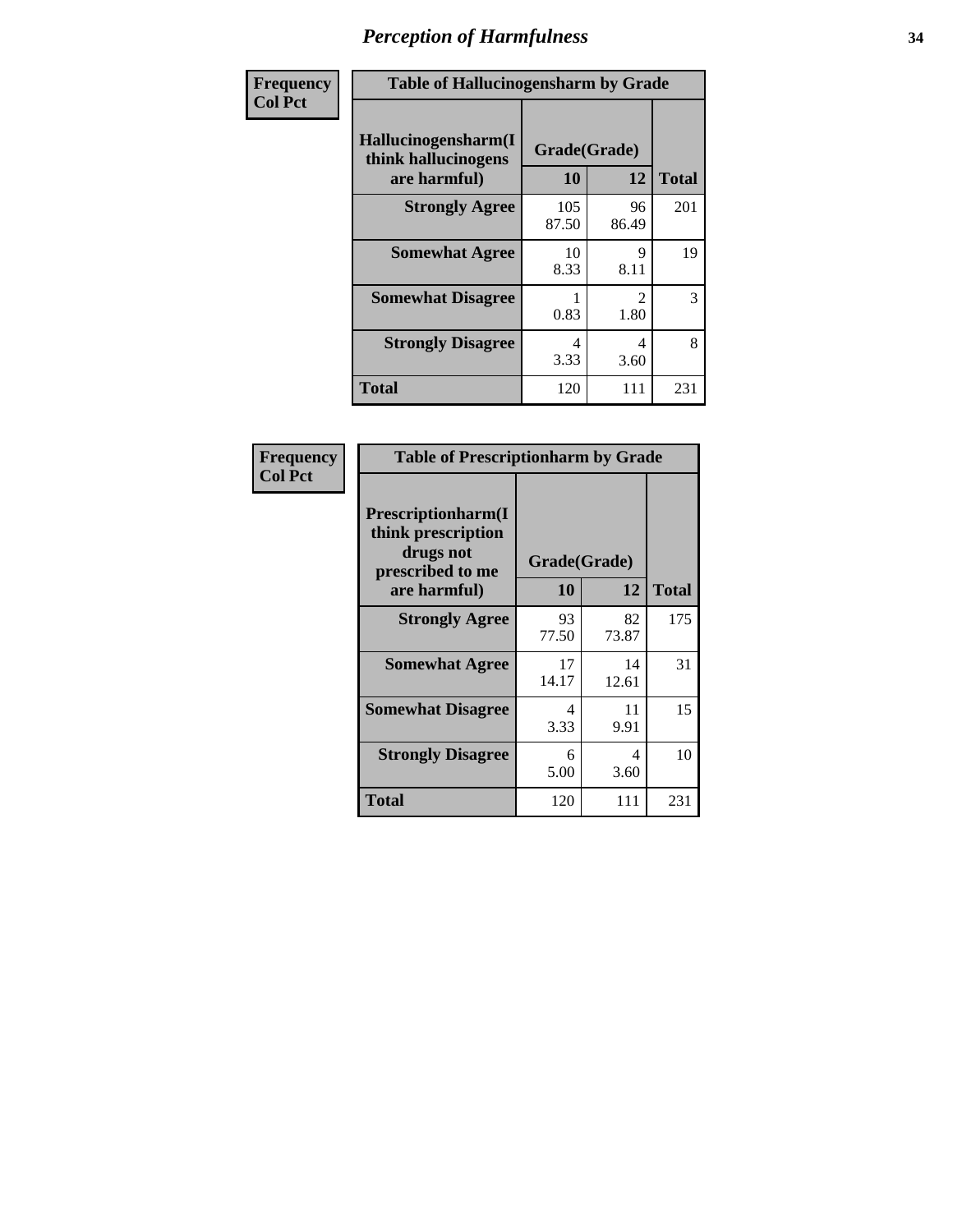# *Disapproval by Adults* **35**

| Frequency      | <b>Table of Alcoholadult by Grade</b>                                 |                    |             |              |
|----------------|-----------------------------------------------------------------------|--------------------|-------------|--------------|
| <b>Col Pct</b> | <b>Alcoholadult</b> (Adults<br>would disapprove if<br>I used alcohol) | Grade(Grade)<br>10 | 12          | <b>Total</b> |
|                | <b>Strongly Agree</b>                                                 | 74<br>61.67        | 70<br>63.06 | 144          |
|                | <b>Somewhat Agree</b>                                                 | 31<br>25.83        | 20<br>18.02 | 51           |
|                | <b>Somewhat Disagree</b>                                              | 11<br>9.17         | 16<br>14.41 | 27           |
|                | <b>Strongly Disagree</b>                                              | 4<br>3.33          | 5<br>4.50   | 9            |
|                | <b>Total</b>                                                          | 120                | 111         | 231          |

| <b>Table of Tobaccoadult by Grade</b>                                                             |             |             |     |  |  |
|---------------------------------------------------------------------------------------------------|-------------|-------------|-----|--|--|
| <b>Tobaccoadult</b> (Adults<br>Grade(Grade)<br>would disapprove if<br>10<br>12<br>I used tobacco) |             |             |     |  |  |
| <b>Strongly Agree</b>                                                                             | 91<br>75.83 | 72<br>64.86 | 163 |  |  |
| <b>Somewhat Agree</b>                                                                             | 19<br>15.83 | 24<br>21.62 | 43  |  |  |
| <b>Somewhat Disagree</b>                                                                          | 7<br>5.83   | 11<br>9.91  | 18  |  |  |
| <b>Strongly Disagree</b>                                                                          | 3<br>2.50   | 4<br>3.60   | 7   |  |  |
| <b>Total</b>                                                                                      | 120         | 111         | 231 |  |  |

| Frequency      | <b>Table of Marijuanaadult by Grade</b>                           |                    |             |              |  |
|----------------|-------------------------------------------------------------------|--------------------|-------------|--------------|--|
| <b>Col Pct</b> | Marijuanaadult(Adults<br>would disapprove if I<br>used marijuana) | Grade(Grade)<br>10 | 12          | <b>Total</b> |  |
|                | <b>Strongly Agree</b>                                             | 107<br>89.17       | 93<br>83.78 | 200          |  |
|                | <b>Somewhat Agree</b>                                             | 6<br>5.00          | 9<br>8.11   | 15           |  |
|                | <b>Somewhat Disagree</b>                                          | 4<br>3.33          | 5<br>4.50   | 9            |  |
|                | <b>Strongly Disagree</b>                                          | 3<br>2.50          | 4<br>3.60   |              |  |
|                | <b>Total</b>                                                      | 120                | 111         | 231          |  |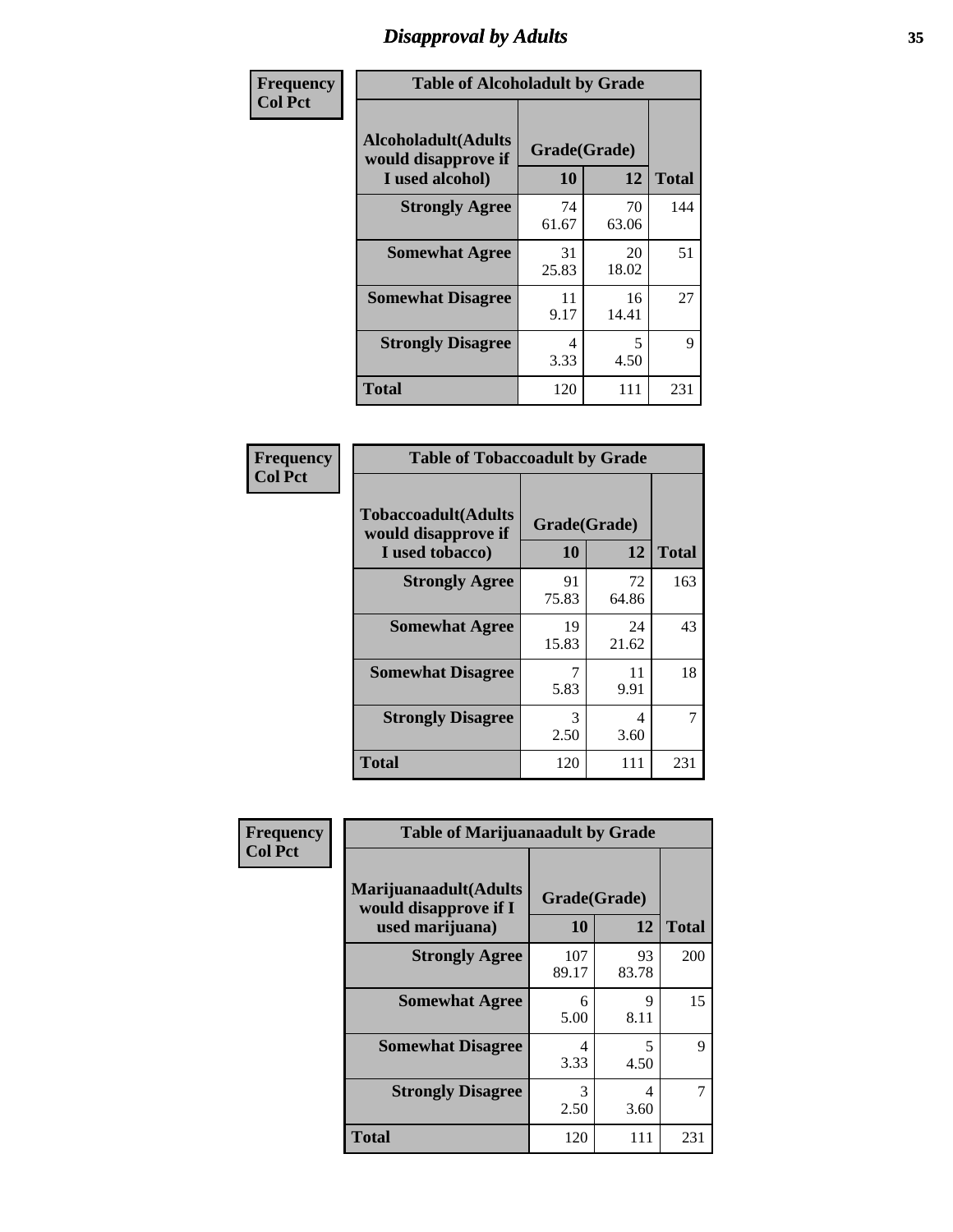### *Disapproval by Adults* **36**

| <b>Frequency</b> | <b>Table of Otherdrugadult by Grade</b>                                     |                    |                        |              |  |
|------------------|-----------------------------------------------------------------------------|--------------------|------------------------|--------------|--|
| <b>Col Pct</b>   | <b>Otherdrugadult</b> (Adults<br>would disapprove if I<br>used other drugs) | Grade(Grade)<br>10 | 12                     | <b>Total</b> |  |
|                  | <b>Strongly Agree</b>                                                       | 110<br>91.67       | 101<br>90.99           | 211          |  |
|                  | <b>Somewhat Agree</b>                                                       | 5<br>4.17          | 5<br>4.50              | 10           |  |
|                  | <b>Somewhat Disagree</b>                                                    | ∩<br>0.00          | 3<br>2.70              | 3            |  |
|                  | <b>Strongly Disagree</b>                                                    | 5<br>4.17          | $\mathfrak{D}$<br>1.80 | 7            |  |
|                  | <b>Total</b>                                                                | 120                | 111                    | 231          |  |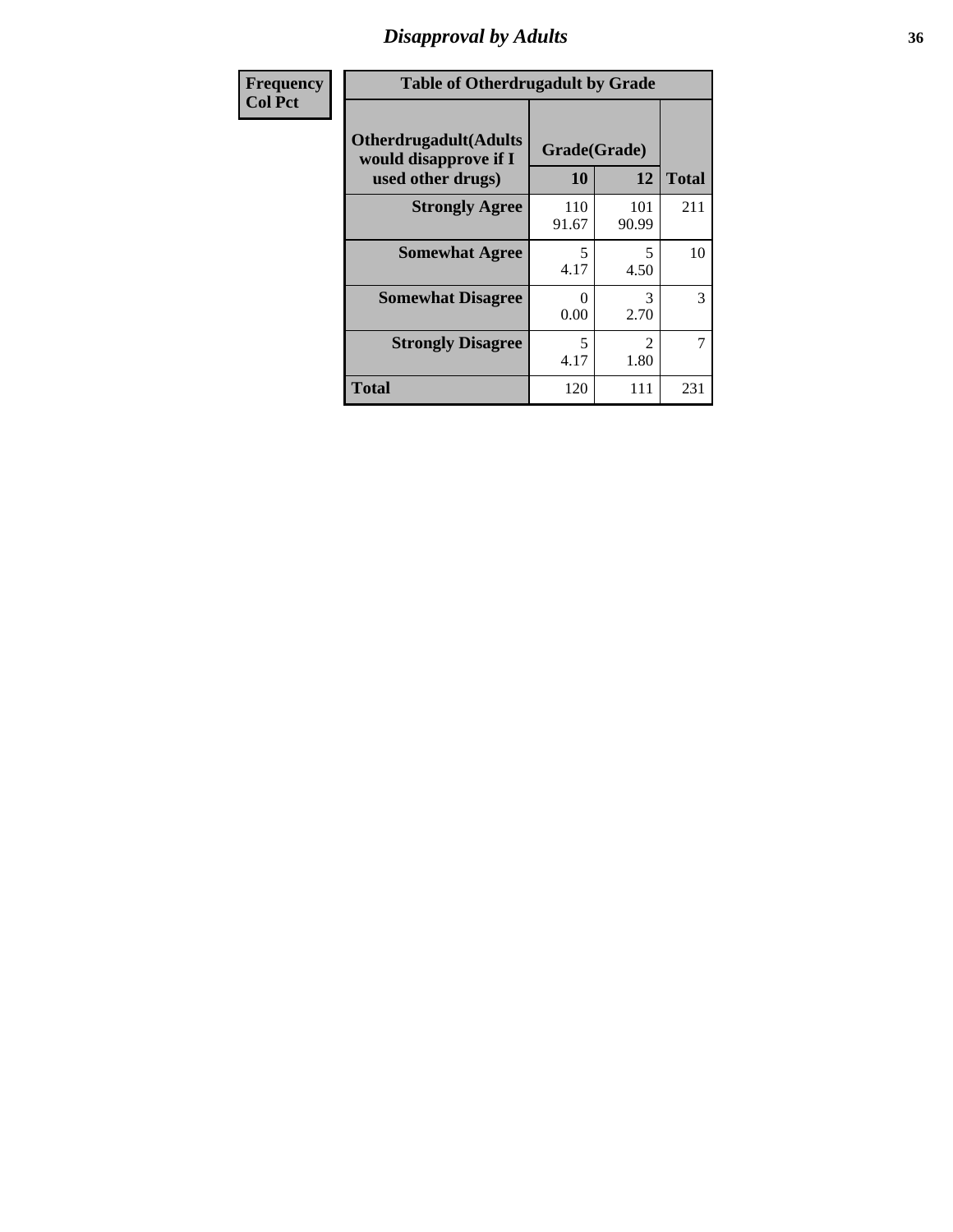# *Disapproval by Peers* **37**

| Frequency      | <b>Table of Alcoholpeer by Grade</b>                    |              |             |              |  |
|----------------|---------------------------------------------------------|--------------|-------------|--------------|--|
| <b>Col Pct</b> | Alcoholpeer(My<br>friends would<br>disapprove if I used | Grade(Grade) |             |              |  |
|                | alcohol)                                                | 10           | 12          | <b>Total</b> |  |
|                | <b>Strongly Agree</b>                                   | 37<br>30.83  | 20<br>18.02 | 57           |  |
|                | <b>Somewhat Agree</b>                                   | 26<br>21.67  | 26<br>23.42 | 52           |  |
|                | <b>Somewhat Disagree</b>                                | 30<br>25.00  | 34<br>30.63 | 64           |  |
|                | <b>Strongly Disagree</b>                                | 27<br>22.50  | 31<br>27.93 | 58           |  |
|                | Total                                                   | 120          | 111         | 231          |  |

| Frequency      | <b>Table of Tobaccopeer by Grade</b>                                |                           |             |              |
|----------------|---------------------------------------------------------------------|---------------------------|-------------|--------------|
| <b>Col Pct</b> | Tobaccopeer(My<br>friends would<br>disapprove if I used<br>tobacco) | Grade(Grade)<br><b>10</b> | 12          | <b>Total</b> |
|                | <b>Strongly Agree</b>                                               | 57<br>47.50               | 38<br>34.23 | 95           |
|                | <b>Somewhat Agree</b>                                               | 16<br>13.33               | 20<br>18.02 | 36           |
|                | <b>Somewhat Disagree</b>                                            | 21<br>17.50               | 26<br>23.42 | 47           |
|                | <b>Strongly Disagree</b>                                            | 26<br>21.67               | 27<br>24.32 | 53           |
|                | Total                                                               | 120                       | 111         | 231          |

| Frequency      | <b>Table of Marijuanapeer by Grade</b>                    |              |             |              |
|----------------|-----------------------------------------------------------|--------------|-------------|--------------|
| <b>Col Pct</b> | Marijuanapeer(My<br>friends would<br>disapprove if I used | Grade(Grade) |             |              |
|                | marijuana)                                                | 10           | 12          | <b>Total</b> |
|                | <b>Strongly Agree</b>                                     | 75<br>62.50  | 64<br>57.66 | 139          |
|                | <b>Somewhat Agree</b>                                     | 12<br>10.00  | 21<br>18.92 | 33           |
|                | <b>Somewhat Disagree</b>                                  | 18<br>15.00  | 16<br>14.41 | 34           |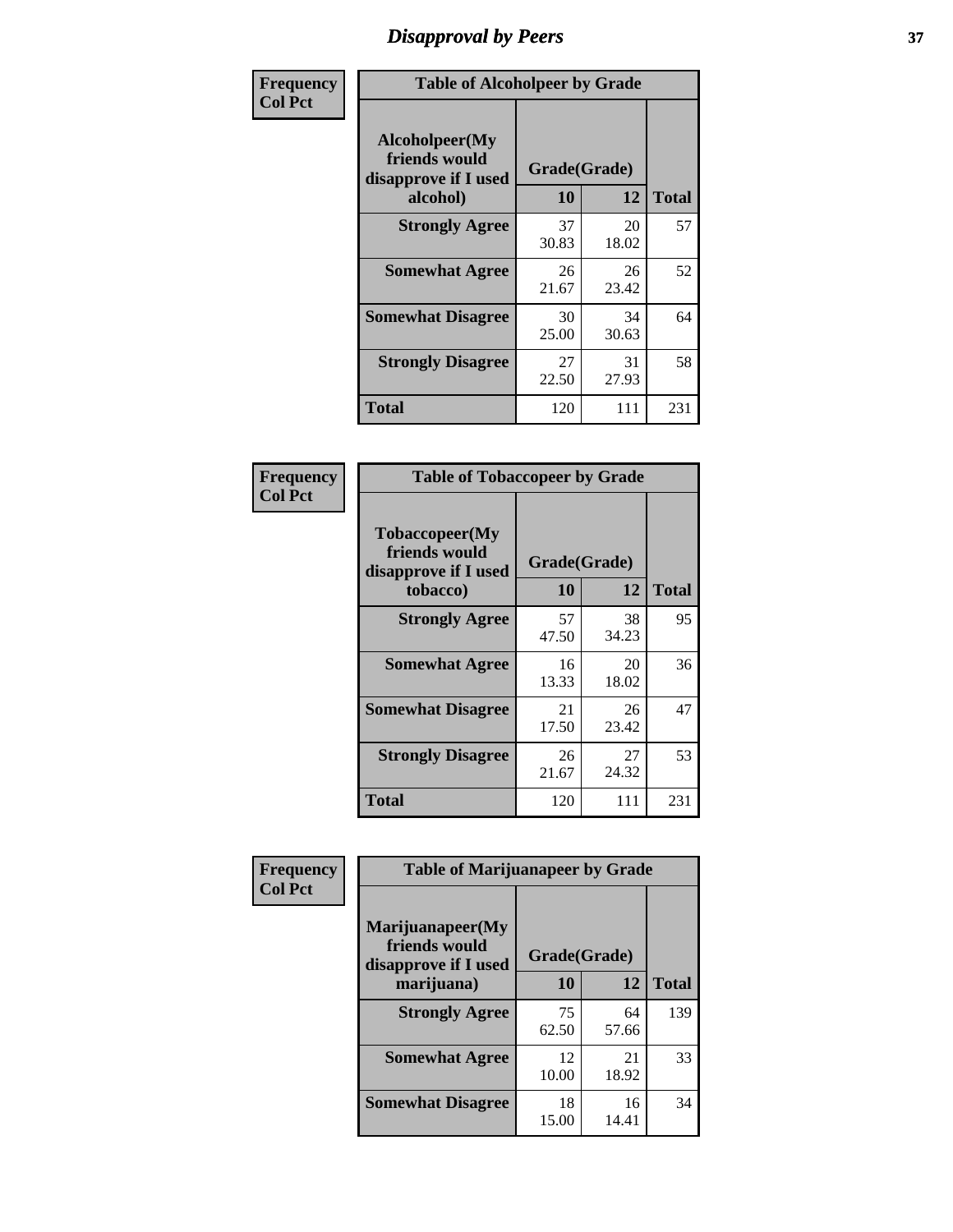# *Disapproval by Peers* **38**

| <b>Frequency</b> | <b>Table of Marijuanapeer by Grade</b>                                  |                    |            |              |  |
|------------------|-------------------------------------------------------------------------|--------------------|------------|--------------|--|
| <b>Col Pct</b>   | Marijuanapeer(My<br>friends would<br>disapprove if I used<br>marijuana) | Grade(Grade)<br>10 | 12         | <b>Total</b> |  |
|                  | <b>Strongly Disagree</b>                                                | 15<br>12.50        | 10<br>9.01 | 25           |  |
|                  | <b>Total</b>                                                            | 120                | 111        | $23^{\circ}$ |  |

| <b>Frequency</b> | <b>Table of Otherdrugpeer by Grade</b>                                    |                    |                       |              |
|------------------|---------------------------------------------------------------------------|--------------------|-----------------------|--------------|
| <b>Col Pct</b>   | Otherdrugpeer(My<br>friends would<br>disapprove if I used<br>other drugs) | Grade(Grade)<br>10 | 12                    | <b>Total</b> |
|                  | <b>Strongly Agree</b>                                                     | 87<br>72.50        | 79<br>71.17           | 166          |
|                  | <b>Somewhat Agree</b>                                                     | 14<br>11.67        | 21<br>18.92           | 35           |
|                  | <b>Somewhat Disagree</b>                                                  | 10<br>8.33         | 8<br>7.21             | 18           |
|                  | <b>Strongly Disagree</b>                                                  | 9<br>7.50          | $\mathcal{R}$<br>2.70 | 12           |
|                  | Total                                                                     | 120                | 111                   | 231          |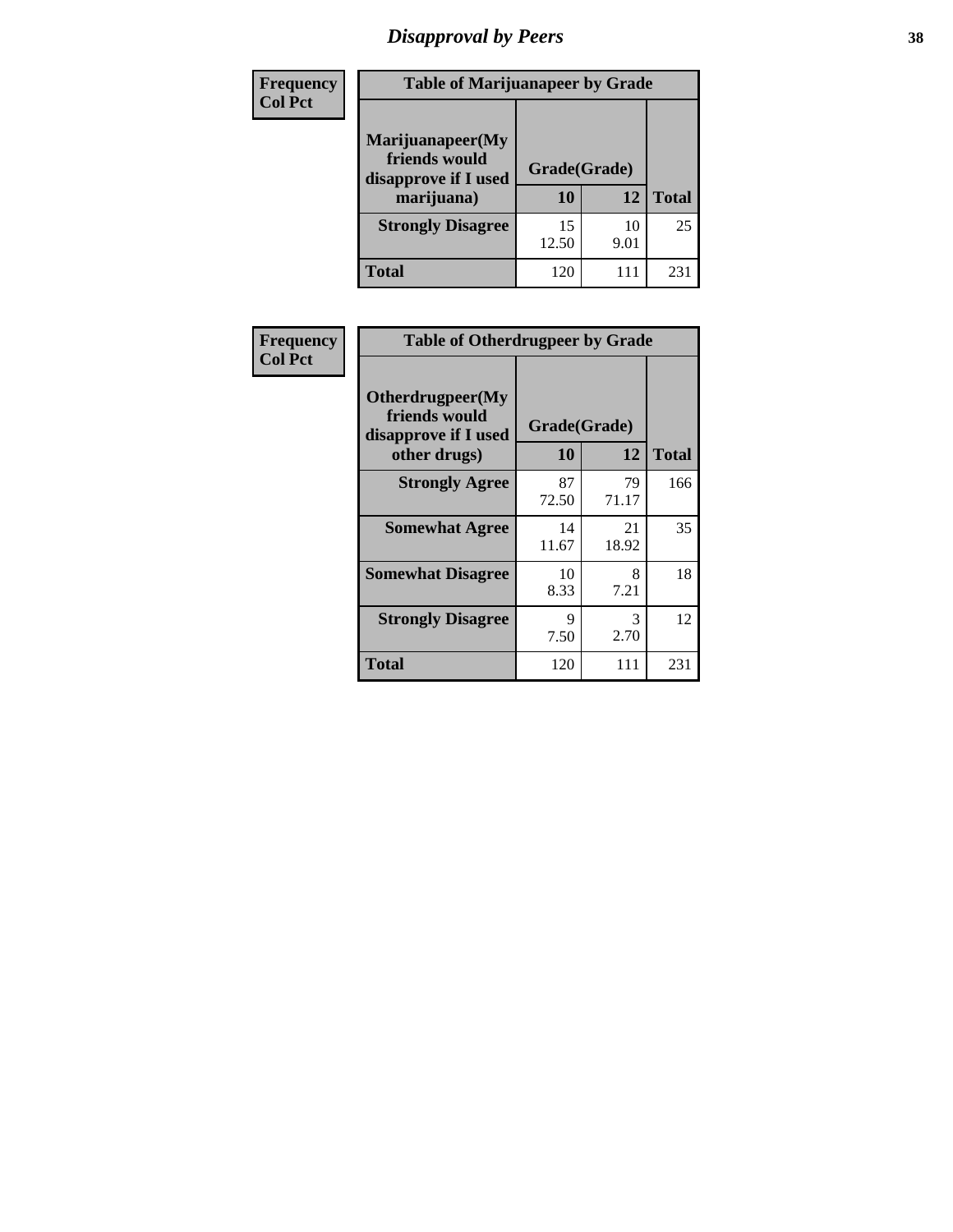| Frequency      | <b>Table of Alcohollocation1 by Grade</b> |              |             |              |
|----------------|-------------------------------------------|--------------|-------------|--------------|
| <b>Col Pct</b> | <b>Alcohollocation1(Places</b>            | Grade(Grade) |             |              |
|                | <b>Friends Use Alcohol)</b>               | 10           | 12          | <b>Total</b> |
|                |                                           | 71<br>59.17  | 82<br>73.87 | 153          |
|                | Do Not Use                                | 49<br>40.83  | 29<br>26.13 | 78           |
|                | <b>Total</b>                              | 120          | 111         | 231          |

| Frequency      | <b>Table of Alcohollocation2 by Grade</b>                     |                    |             |              |
|----------------|---------------------------------------------------------------|--------------------|-------------|--------------|
| <b>Col Pct</b> | <b>Alcohollocation2(Places</b><br><b>Friends Use Alcohol)</b> | Grade(Grade)<br>10 | <b>12</b>   | <b>Total</b> |
|                |                                                               | 75<br>62.50        | 54<br>48.65 | 129          |
|                | Home                                                          | 45<br>37.50        | 57<br>51.35 | 102          |
|                | <b>Total</b>                                                  | 120                | 111         | 231          |

| Frequency      | <b>Table of Alcohollocation3 by Grade</b>                     |                        |              |              |
|----------------|---------------------------------------------------------------|------------------------|--------------|--------------|
| <b>Col Pct</b> | <b>Alcohollocation3(Places</b><br><b>Friends Use Alcohol)</b> | Grade(Grade)<br>10     | 12           | <b>Total</b> |
|                |                                                               | 118<br>98.33           | 101<br>90.99 | 219          |
|                | <b>School</b>                                                 | $\overline{2}$<br>1.67 | 10<br>9.01   | 12           |
|                | <b>Total</b>                                                  | 120                    | 111          | 231          |

| <b>Frequency</b> | <b>Table of Alcohollocation4 by Grade</b> |              |             |              |
|------------------|-------------------------------------------|--------------|-------------|--------------|
| <b>Col Pct</b>   | <b>Alcohollocation4(Places</b>            | Grade(Grade) |             |              |
|                  | <b>Friends Use Alcohol)</b>               | 10           | 12          | <b>Total</b> |
|                  |                                           | 109<br>90.83 | 91<br>81.98 | 200          |
|                  | Car                                       | 11<br>9.17   | 20<br>18.02 | 31           |
|                  | Total                                     | 120          | 111         | 231          |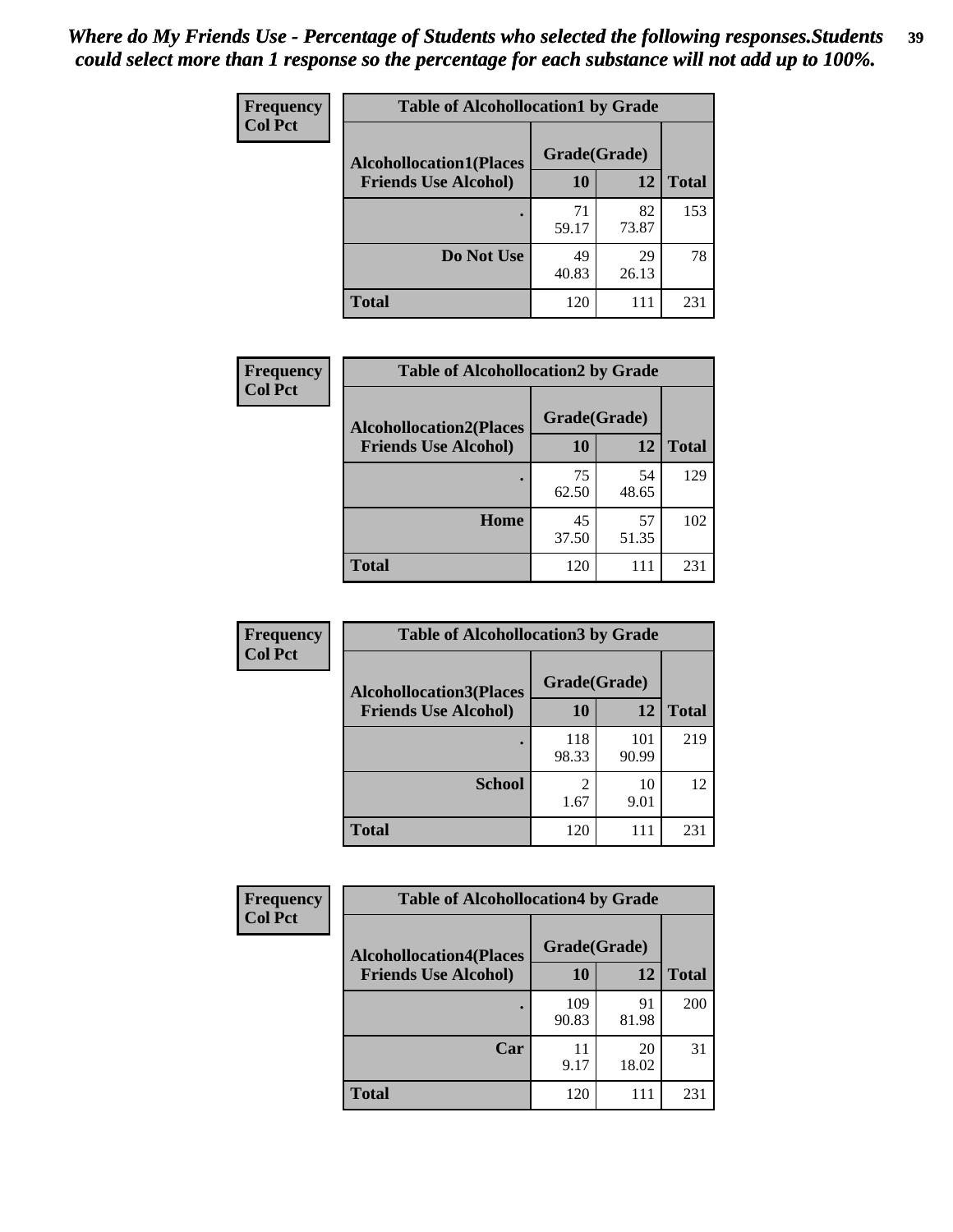| Frequency<br><b>Col Pct</b> | <b>Table of Alcohollocation5 by Grade</b>      |             |             |              |  |
|-----------------------------|------------------------------------------------|-------------|-------------|--------------|--|
|                             | Grade(Grade)<br><b>Alcohollocation5(Places</b> |             |             |              |  |
|                             | <b>Friends Use Alcohol)</b>                    | 10          | 12          | <b>Total</b> |  |
|                             |                                                | 58<br>48.33 | 35<br>31.53 | 93           |  |
|                             | <b>Friend's House</b>                          | 62<br>51.67 | 76<br>68.47 | 138          |  |
|                             | <b>Total</b>                                   | 120         | 111         | 231          |  |

| <b>Frequency</b> | <b>Table of Alcohollocation6 by Grade</b>                     |                    |             |              |
|------------------|---------------------------------------------------------------|--------------------|-------------|--------------|
| <b>Col Pct</b>   | <b>Alcohollocation6(Places</b><br><b>Friends Use Alcohol)</b> | Grade(Grade)<br>10 | 12          | <b>Total</b> |
|                  |                                                               | 86                 | 74          | 160          |
|                  |                                                               | 71.67              | 66.67       |              |
|                  | <b>Other</b>                                                  | 34<br>28.33        | 37<br>33.33 | 71           |
|                  | <b>Total</b>                                                  | 120                | 111         | 231          |

| Frequency      | <b>Table of Tobaccolocation1 by Grade</b> |              |             |              |
|----------------|-------------------------------------------|--------------|-------------|--------------|
| <b>Col Pct</b> | <b>Tobaccolocation1(Places</b>            | Grade(Grade) |             |              |
|                | <b>Friends Use Tobacco)</b>               | 10           | 12          | <b>Total</b> |
|                |                                           | 58<br>48.33  | 72<br>64.86 | 130          |
|                | Do Not Use                                | 62<br>51.67  | 39<br>35.14 | 101          |
|                | <b>Total</b>                              | 120          | 111         | 231          |

| <b>Frequency</b> | <b>Table of Tobaccolocation2 by Grade</b> |              |             |              |  |
|------------------|-------------------------------------------|--------------|-------------|--------------|--|
| <b>Col Pct</b>   | <b>Tobaccolocation2(Places</b>            | Grade(Grade) |             |              |  |
|                  | <b>Friends Use Tobacco)</b>               | 10           | 12          | <b>Total</b> |  |
|                  |                                           | 76<br>63.33  | 56<br>50.45 | 132          |  |
|                  | Home                                      | 44<br>36.67  | 55<br>49.55 | 99           |  |
|                  | <b>Total</b>                              | 120          |             | 231          |  |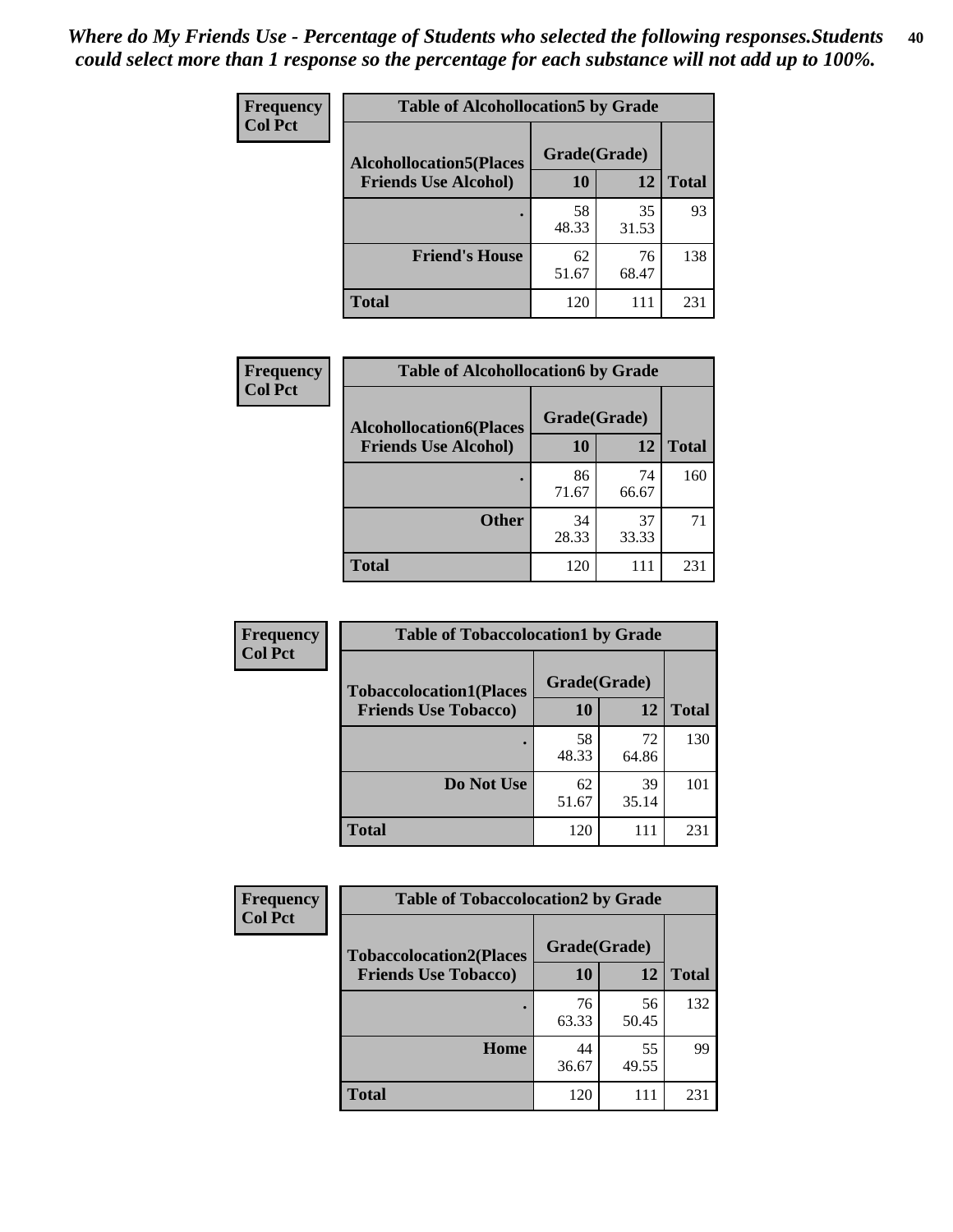| Frequency      | <b>Table of Tobaccolocation 3 by Grade</b> |              |             |              |
|----------------|--------------------------------------------|--------------|-------------|--------------|
| <b>Col Pct</b> | <b>Tobaccolocation3(Places</b>             | Grade(Grade) |             |              |
|                | <b>Friends Use Tobacco)</b>                | 10           | 12          | <b>Total</b> |
|                |                                            | 98<br>81.67  | 76<br>68.47 | 174          |
|                | <b>School</b>                              | 22<br>18.33  | 35<br>31.53 | 57           |
|                | <b>Total</b>                               | 120          | 111         | 231          |

| Frequency      | <b>Table of Tobaccolocation4 by Grade</b>                     |                           |             |              |
|----------------|---------------------------------------------------------------|---------------------------|-------------|--------------|
| <b>Col Pct</b> | <b>Tobaccolocation4(Places</b><br><b>Friends Use Tobacco)</b> | Grade(Grade)<br><b>10</b> | 12          | <b>Total</b> |
|                |                                                               | 83<br>69.17               | 53<br>47.75 | 136          |
|                | Car                                                           | 37<br>30.83               | 58<br>52.25 | 95           |
|                | <b>Total</b>                                                  | 120                       | 111         | 231          |

| Frequency<br><b>Col Pct</b> | <b>Table of Tobaccolocation5 by Grade</b>                     |                    |             |              |
|-----------------------------|---------------------------------------------------------------|--------------------|-------------|--------------|
|                             | <b>Tobaccolocation5(Places</b><br><b>Friends Use Tobacco)</b> | Grade(Grade)<br>10 | <b>12</b>   | <b>Total</b> |
|                             |                                                               |                    |             |              |
|                             |                                                               | 77<br>64.17        | 54<br>48.65 | 131          |
|                             | <b>Friend's House</b>                                         | 43<br>35.83        | 57<br>51.35 | 100          |
|                             | <b>Total</b>                                                  | 120                | 111         | 231          |

| Frequency      | <b>Table of Tobaccolocation6 by Grade</b> |              |             |              |  |
|----------------|-------------------------------------------|--------------|-------------|--------------|--|
| <b>Col Pct</b> | <b>Tobaccolocation6(Places</b>            | Grade(Grade) |             |              |  |
|                | <b>Friends Use Tobacco)</b>               | 10           | 12          | <b>Total</b> |  |
|                |                                           | 83<br>69.17  | 65<br>58.56 | 148          |  |
|                | <b>Other</b>                              | 37<br>30.83  | 46<br>41.44 | 83           |  |
|                | <b>Total</b>                              | 120          |             | 231          |  |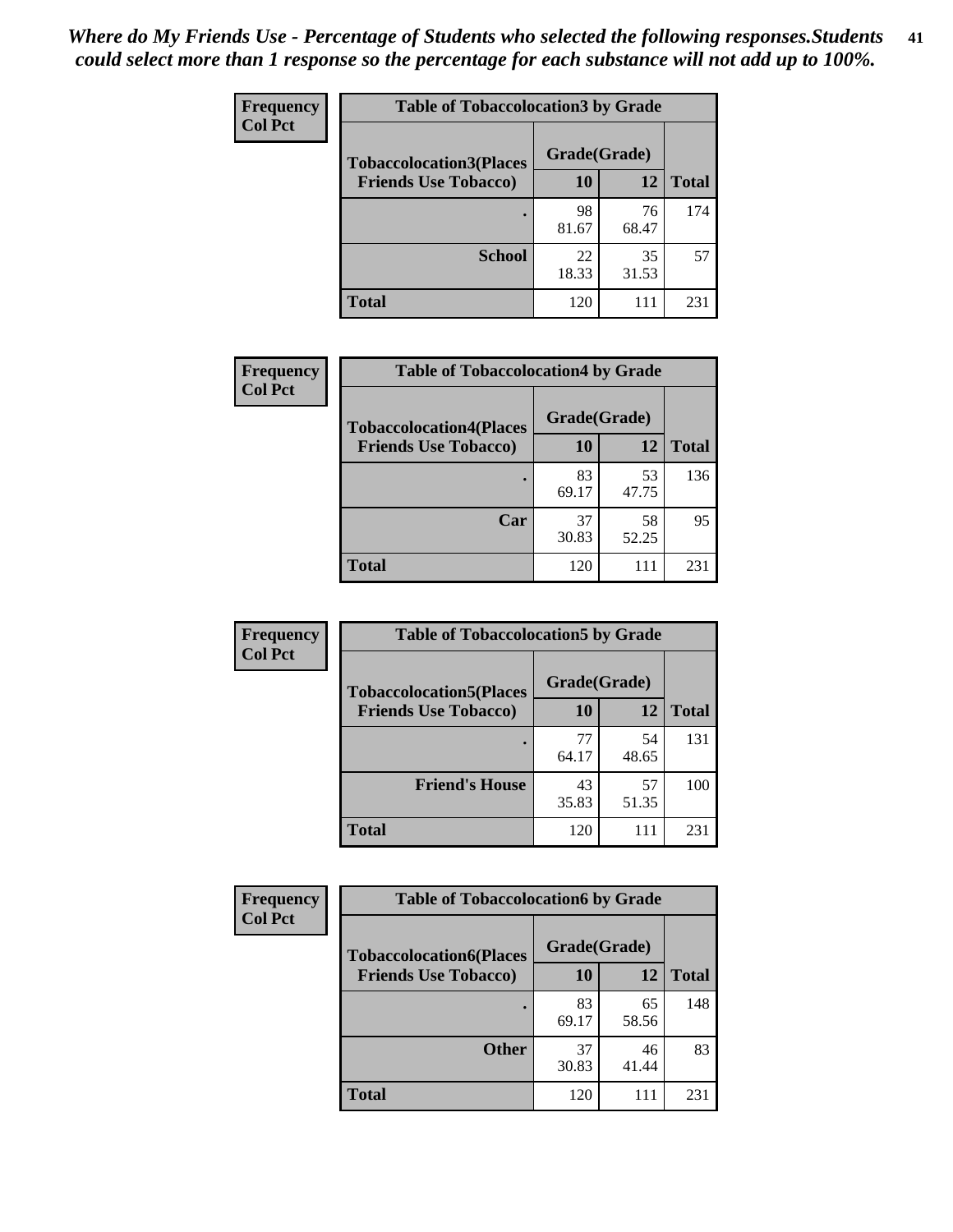| <b>Frequency</b> | <b>Table of Marijuanalocation1 by Grade</b> |              |             |              |
|------------------|---------------------------------------------|--------------|-------------|--------------|
| <b>Col Pct</b>   | <b>Marijuanalocation1(Places</b>            | Grade(Grade) |             |              |
|                  | <b>Friends Use Marijuana</b> )              | 10           | 12          | <b>Total</b> |
|                  |                                             | 27<br>22.50  | 40<br>36.04 | 67           |
|                  | Do Not Use                                  | 93<br>77.50  | 71<br>63.96 | 164          |
|                  | <b>Total</b>                                | 120          | 111         | 231          |

| <b>Frequency</b> | <b>Table of Marijuanalocation2 by Grade</b>                        |                    |             |              |
|------------------|--------------------------------------------------------------------|--------------------|-------------|--------------|
| <b>Col Pct</b>   | <b>Marijuanalocation2(Places</b><br><b>Friends Use Marijuana</b> ) | Grade(Grade)<br>10 | 12          | <b>Total</b> |
|                  |                                                                    | 104<br>86.67       | 83<br>74.77 | 187          |
|                  | Home                                                               | 16<br>13.33        | 28<br>25.23 | 44           |
|                  | <b>Total</b>                                                       | 120                | 111         | 231          |

| Frequency<br><b>Col Pct</b> | <b>Table of Marijuanalocation3 by Grade</b> |              |              |              |
|-----------------------------|---------------------------------------------|--------------|--------------|--------------|
|                             | <b>Marijuanalocation3</b> (Places           | Grade(Grade) |              |              |
|                             | <b>Friends Use Marijuana</b> )              | 10           | 12           | <b>Total</b> |
|                             |                                             | 118<br>98.33 | 104<br>93.69 | 222          |
|                             | <b>School</b>                               | 1.67         | 6.31         | Q            |
|                             | <b>Total</b>                                | 120          | 111          | 231          |

| <b>Frequency</b> | <b>Table of Marijuanalocation4 by Grade</b> |              |             |              |  |
|------------------|---------------------------------------------|--------------|-------------|--------------|--|
| <b>Col Pct</b>   | <b>Marijuanalocation4(Places</b>            | Grade(Grade) |             |              |  |
|                  | <b>Friends Use Marijuana</b> )              | 10           | 12          | <b>Total</b> |  |
|                  |                                             | 105<br>87.50 | 88<br>79.28 | 193          |  |
|                  | Car                                         | 15<br>12.50  | 23<br>20.72 | 38           |  |
|                  | <b>Total</b>                                | 120          | 111         | 231          |  |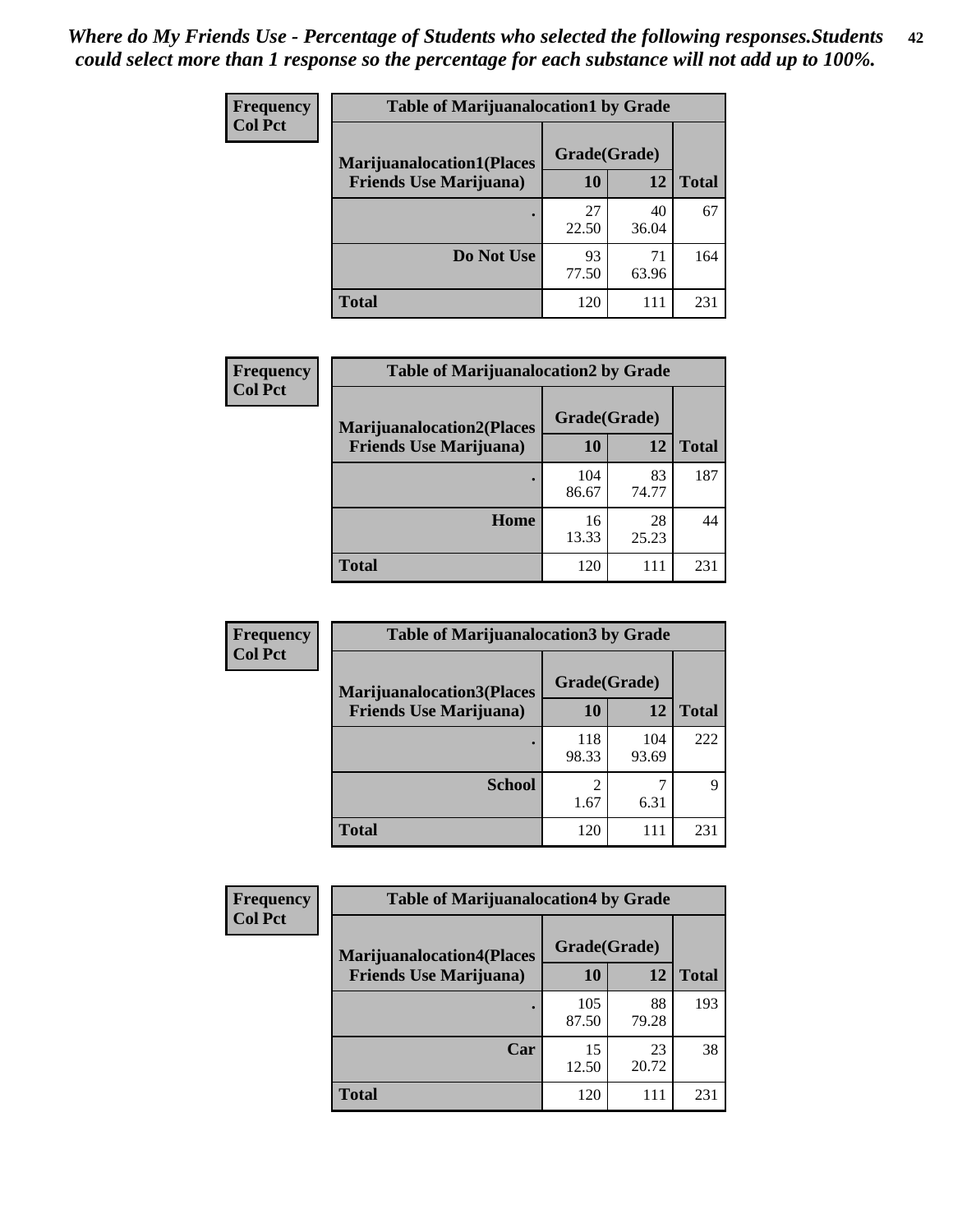| <b>Frequency</b> | <b>Table of Marijuanalocation5 by Grade</b> |              |             |              |
|------------------|---------------------------------------------|--------------|-------------|--------------|
| <b>Col Pct</b>   | <b>Marijuanalocation5</b> (Places           | Grade(Grade) |             |              |
|                  | <b>Friends Use Marijuana</b> )              | 10           | 12          | <b>Total</b> |
|                  |                                             | 96<br>80.00  | 77<br>69.37 | 173          |
|                  | <b>Friend's House</b>                       | 24<br>20.00  | 34<br>30.63 | 58           |
|                  | <b>Total</b>                                | 120          | 111         | 231          |

| <b>Frequency</b> | <b>Table of Marijuanalocation6 by Grade</b>                        |                    |             |              |
|------------------|--------------------------------------------------------------------|--------------------|-------------|--------------|
| <b>Col Pct</b>   | <b>Marijuanalocation6(Places</b><br><b>Friends Use Marijuana</b> ) | Grade(Grade)<br>10 | 12          | <b>Total</b> |
|                  |                                                                    | 107<br>89.17       | 86<br>77.48 | 193          |
|                  | <b>Other</b>                                                       | 13<br>10.83        | 25<br>22.52 | 38           |
|                  | <b>Total</b>                                                       | 120                | 111         | 231          |

| <b>Frequency</b> | <b>Table of Otherdruglocation1 by Grade</b>                          |              |             |              |
|------------------|----------------------------------------------------------------------|--------------|-------------|--------------|
| <b>Col Pct</b>   | <b>Otherdruglocation1(Places</b><br><b>Friends Use Other Illegal</b> | Grade(Grade) |             |              |
|                  | Drugs)                                                               | 10           | <b>12</b>   | <b>Total</b> |
|                  |                                                                      | 13<br>10.83  | 29<br>26.13 | 42           |
|                  | Do Not Use                                                           | 107<br>89.17 | 82<br>73.87 | 189          |
|                  | <b>Total</b>                                                         | 120          | 111         | 231          |

| Frequency      | <b>Table of Otherdruglocation2 by Grade</b>                          |              |             |              |
|----------------|----------------------------------------------------------------------|--------------|-------------|--------------|
| <b>Col Pct</b> | <b>Otherdruglocation2(Places</b><br><b>Friends Use Other Illegal</b> | Grade(Grade) |             |              |
|                | Drugs)                                                               | 10           | 12          | <b>Total</b> |
|                |                                                                      | 111<br>92.50 | 92<br>82.88 | 203          |
|                | Home                                                                 | 9<br>7.50    | 19<br>17.12 | 28           |
|                | <b>Total</b>                                                         | 120          | 111         | 231          |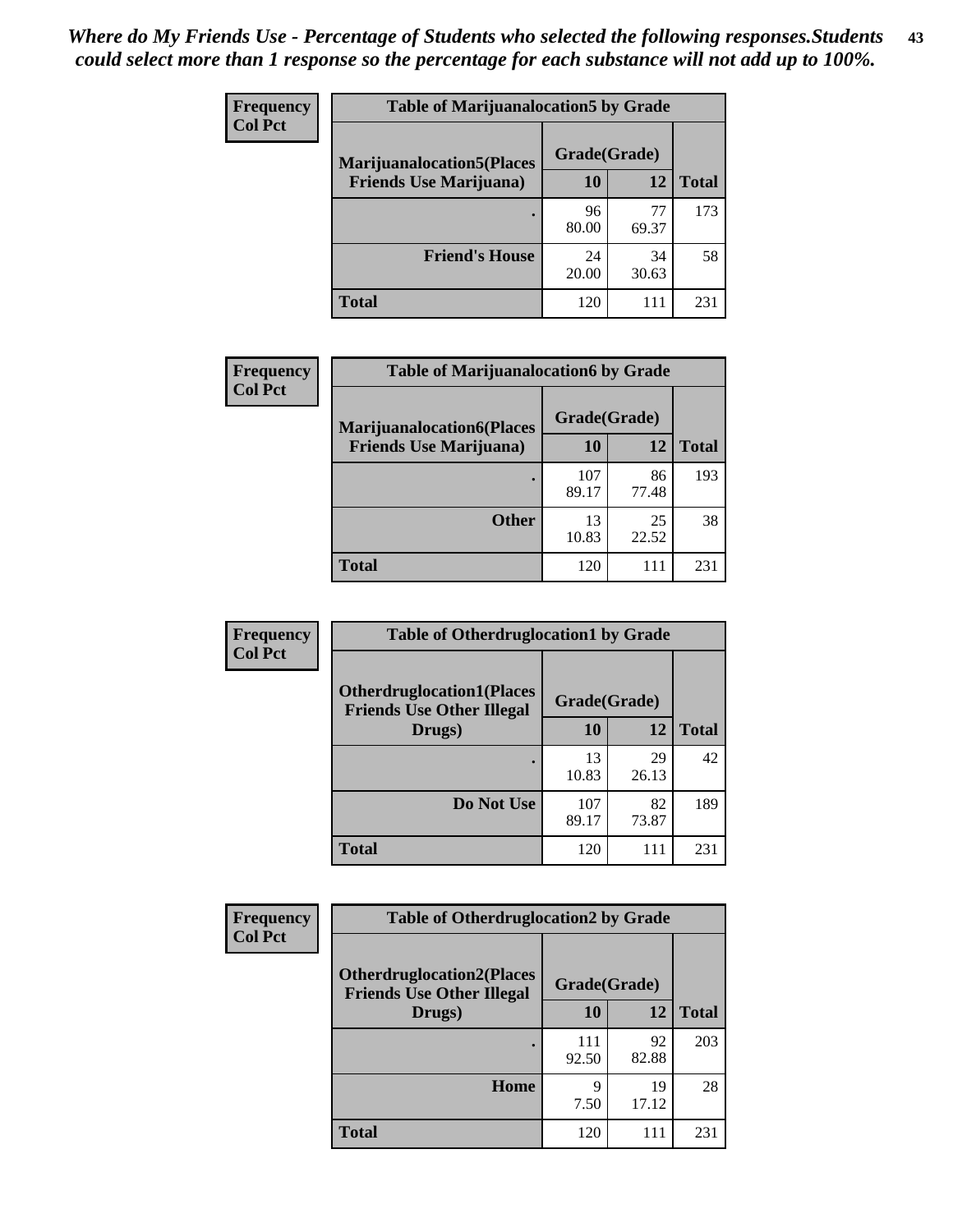| <b>Frequency</b> | <b>Table of Otherdruglocation 3 by Grade</b>                         |                        |              |              |
|------------------|----------------------------------------------------------------------|------------------------|--------------|--------------|
| <b>Col Pct</b>   | <b>Otherdruglocation3(Places</b><br><b>Friends Use Other Illegal</b> | Grade(Grade)           |              |              |
|                  | Drugs)                                                               | 10                     | 12           | <b>Total</b> |
|                  |                                                                      | 118<br>98.33           | 104<br>93.69 | 222          |
|                  | <b>School</b>                                                        | $\mathfrak{D}$<br>1.67 | 6.31         | 9            |
|                  | <b>Total</b>                                                         | 120                    | 111          | 231          |

| Frequency      | <b>Table of Otherdruglocation4 by Grade</b>                          |              |             |              |  |
|----------------|----------------------------------------------------------------------|--------------|-------------|--------------|--|
| <b>Col Pct</b> | <b>Otherdruglocation4(Places</b><br><b>Friends Use Other Illegal</b> | Grade(Grade) |             |              |  |
|                | Drugs)                                                               | 10           | 12          | <b>Total</b> |  |
|                |                                                                      | 116<br>96.67 | 98<br>88.29 | 214          |  |
|                | Car                                                                  | 4<br>3.33    | 13<br>11.71 | 17           |  |
|                | <b>Total</b>                                                         | 120          | 111         | 231          |  |

| Frequency      | <b>Table of Otherdruglocation5 by Grade</b>                          |              |             |              |
|----------------|----------------------------------------------------------------------|--------------|-------------|--------------|
| <b>Col Pct</b> | <b>Otherdruglocation5(Places</b><br><b>Friends Use Other Illegal</b> | Grade(Grade) |             |              |
|                | Drugs)                                                               | 10           | 12          | <b>Total</b> |
|                |                                                                      | 110<br>91.67 | 88<br>79.28 | 198          |
|                | <b>Friend's House</b>                                                | 10<br>8.33   | 23<br>20.72 | 33           |
|                | <b>Total</b>                                                         | 120          | 111         | 231          |

| Frequency      | <b>Table of Otherdruglocation6 by Grade</b>                           |              |             |              |
|----------------|-----------------------------------------------------------------------|--------------|-------------|--------------|
| <b>Col Pct</b> | <b>Otherdruglocation6(Places)</b><br><b>Friends Use Other Illegal</b> | Grade(Grade) |             |              |
|                | Drugs)                                                                | 10           | 12          | <b>Total</b> |
|                |                                                                       | 111<br>92.50 | 93<br>83.78 | 204          |
|                | <b>Other</b>                                                          | 9<br>7.50    | 18<br>16.22 | 27           |
|                | <b>Total</b>                                                          | 120          | 111         | 231          |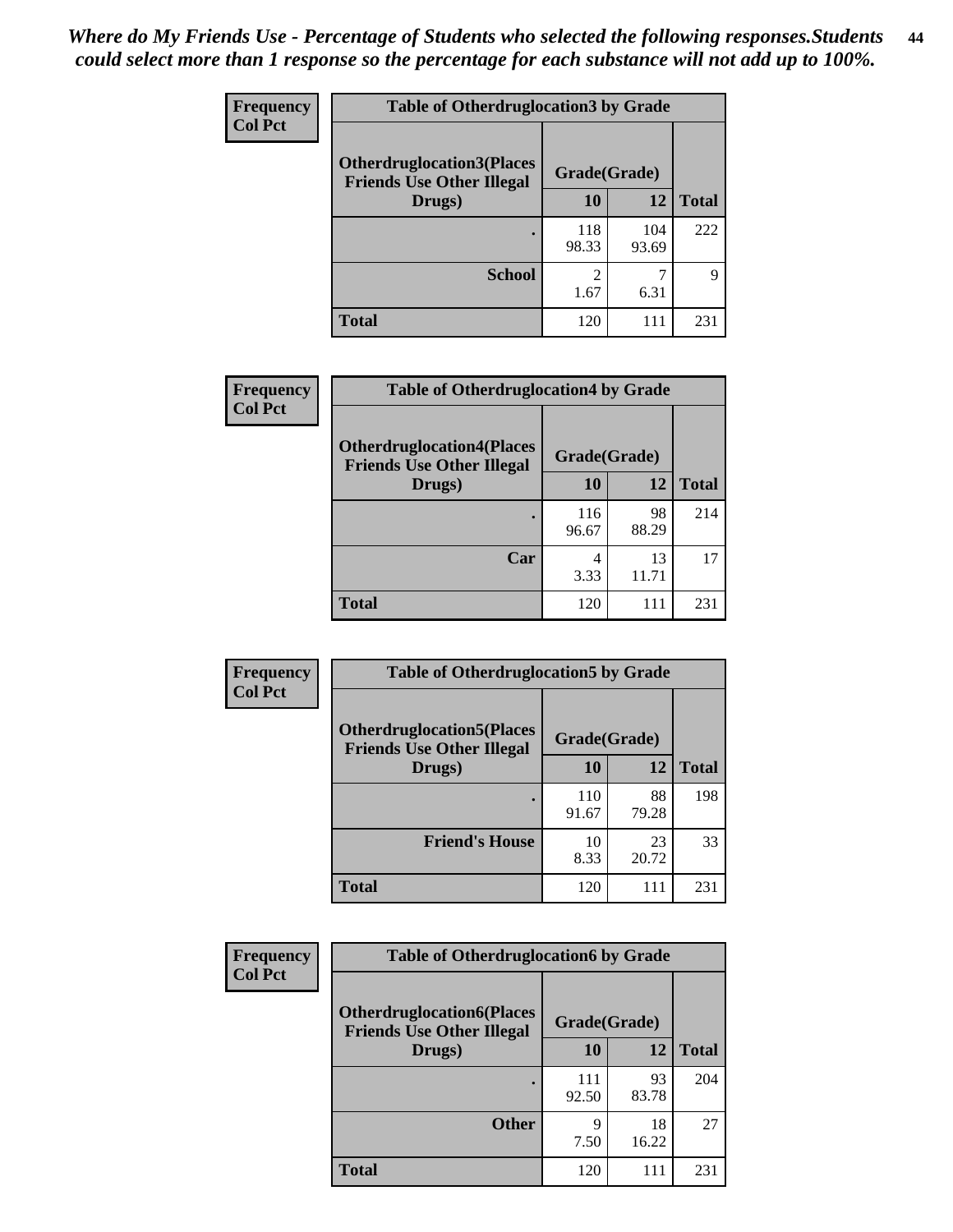| Frequency      | <b>Table of Alcoholtime1 by Grade</b>           |              |             |              |
|----------------|-------------------------------------------------|--------------|-------------|--------------|
| <b>Col Pct</b> | <b>Alcoholtime1(Times</b><br><b>Friends Use</b> | Grade(Grade) |             |              |
|                | Alcohol)                                        | 10           | 12          | <b>Total</b> |
|                |                                                 | 72<br>60.00  | 83<br>74.77 | 155          |
|                | Do Not Use                                      | 48<br>40.00  | 28<br>25.23 | 76           |
|                | <b>Total</b>                                    | 120          | 111         | 231          |

| Frequency      | <b>Table of Alcoholtime2 by Grade</b>           |              |              |              |
|----------------|-------------------------------------------------|--------------|--------------|--------------|
| <b>Col Pct</b> | <b>Alcoholtime2(Times</b><br><b>Friends Use</b> | Grade(Grade) |              |              |
|                | Alcohol)                                        | 10           | 12           | <b>Total</b> |
|                |                                                 | 119<br>99.17 | 102<br>91.89 | 221          |
|                | <b>On Way to School</b>                         | 0.83         | 9<br>8.11    | 10           |
|                | <b>Total</b>                                    | 120          | 111          | 231          |

| Frequency<br><b>Col Pct</b> | <b>Table of Alcoholtime3 by Grade</b>           |              |              |              |
|-----------------------------|-------------------------------------------------|--------------|--------------|--------------|
|                             | <b>Alcoholtime3(Times</b><br><b>Friends Use</b> | Grade(Grade) |              |              |
|                             | Alcohol)                                        | 10           | 12           | <b>Total</b> |
|                             |                                                 | 119<br>99.17 | 101<br>90.99 | 220          |
|                             | <b>During School</b>                            | 0.83         | 10<br>9.01   | 11           |
|                             | Total                                           | 120          | 111          | 231          |

| <b>Frequency</b> | <b>Table of Alcoholtime4 by Grade</b> |              |              |              |  |
|------------------|---------------------------------------|--------------|--------------|--------------|--|
| <b>Col Pct</b>   | <b>Alcoholtime4(Times</b>             | Grade(Grade) |              |              |  |
|                  | <b>Friends Use Alcohol)</b>           | 10           | 12           | <b>Total</b> |  |
|                  |                                       | 117<br>97.50 | 104<br>93.69 | 221          |  |
|                  | <b>On Way Home From School</b>        | 3<br>2.50    | ┑<br>6.31    | 10           |  |
|                  | <b>Total</b>                          | 120          | 111          | 231          |  |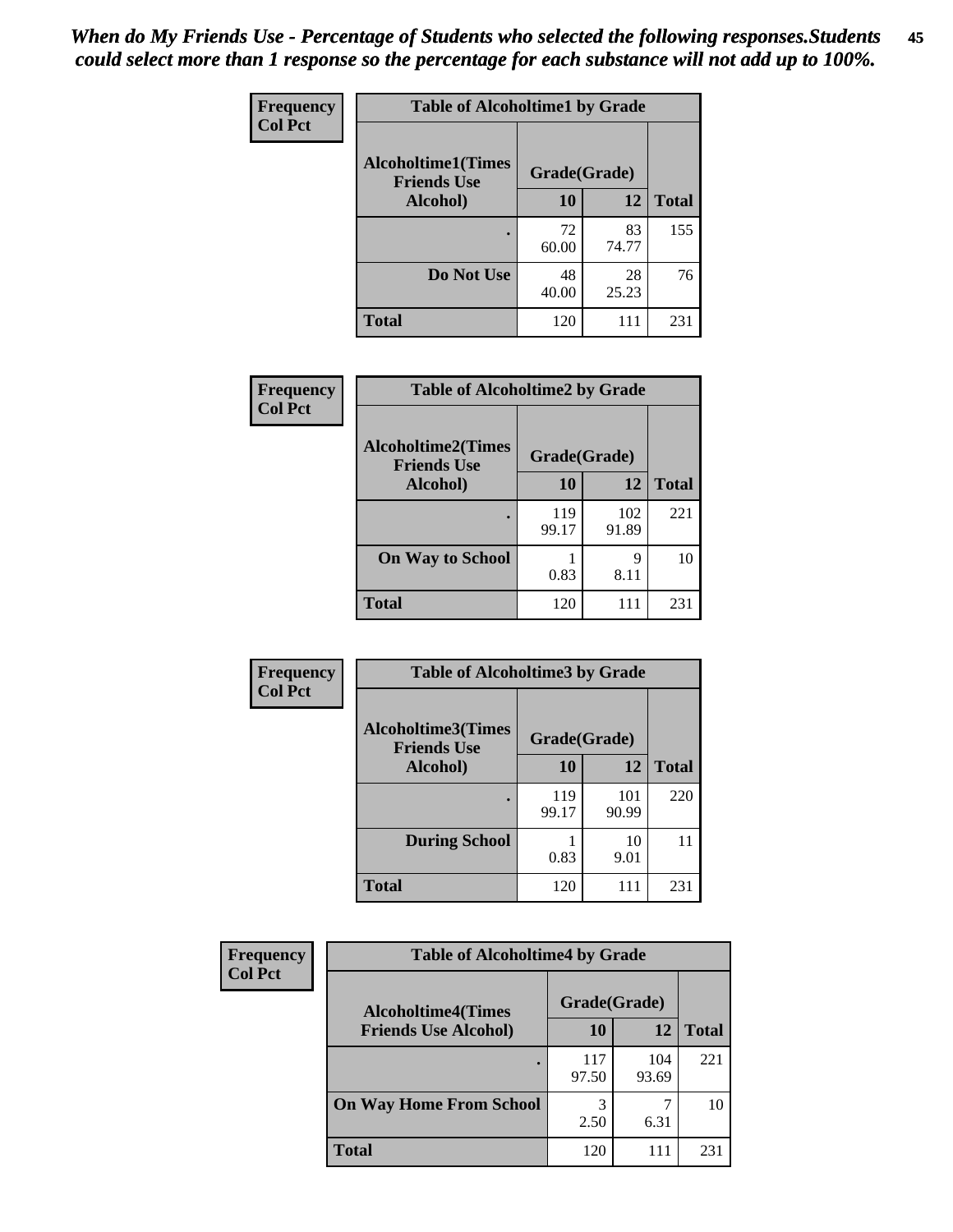*When do My Friends Use - Percentage of Students who selected the following responses.Students could select more than 1 response so the percentage for each substance will not add up to 100%.* **46**

| Frequency      | <b>Table of Alcoholtime5 by Grade</b>            |              |             |              |
|----------------|--------------------------------------------------|--------------|-------------|--------------|
| <b>Col Pct</b> | <b>Alcoholtime5</b> (Times<br><b>Friends Use</b> | Grade(Grade) |             |              |
|                | Alcohol)                                         | 10           | 12          | <b>Total</b> |
|                |                                                  | 100<br>83.33 | 78<br>70.27 | 178          |
|                | Weeknights                                       | 20<br>16.67  | 33<br>29.73 | 53           |
|                | <b>Total</b>                                     | 120          | 111         | 231          |

| Frequency      | <b>Table of Alcoholtime6 by Grade</b>           |              |             |              |
|----------------|-------------------------------------------------|--------------|-------------|--------------|
| <b>Col Pct</b> | <b>Alcoholtime6(Times</b><br><b>Friends Use</b> | Grade(Grade) |             |              |
|                | Alcohol)                                        | 10           | 12          | <b>Total</b> |
|                |                                                 | 44<br>36.67  | 24<br>21.62 | 68           |
|                | Weekends                                        | 76<br>63.33  | 87<br>78.38 | 163          |
|                | <b>Total</b>                                    | 120          | 111         | 231          |

| Frequency<br><b>Col Pct</b> | <b>Table of Tobaccotime1 by Grade</b>           |              |             |              |
|-----------------------------|-------------------------------------------------|--------------|-------------|--------------|
|                             | <b>Tobaccotime1(Times</b><br><b>Friends Use</b> | Grade(Grade) |             |              |
|                             | <b>Tobacco</b> )                                | 10           | 12          | <b>Total</b> |
|                             |                                                 | 63<br>52.50  | 69<br>62.16 | 132          |
|                             | Do Not Use                                      | 57<br>47.50  | 42<br>37.84 | 99           |
|                             | <b>Total</b>                                    | 120          | 111         | 231          |

| <b>Frequency</b> |                                                 | <b>Table of Tobaccotime2 by Grade</b> |             |              |
|------------------|-------------------------------------------------|---------------------------------------|-------------|--------------|
| <b>Col Pct</b>   | <b>Tobaccotime2(Times</b><br><b>Friends Use</b> | Grade(Grade)                          |             |              |
|                  | <b>Tobacco</b> )                                | 10                                    | 12          | <b>Total</b> |
|                  |                                                 | 90<br>75.00                           | 64<br>57.66 | 154          |
|                  | <b>On Way to School</b>                         | 30<br>25.00                           | 47<br>42.34 | 77           |
|                  | <b>Total</b>                                    | 120                                   | 111         | 231          |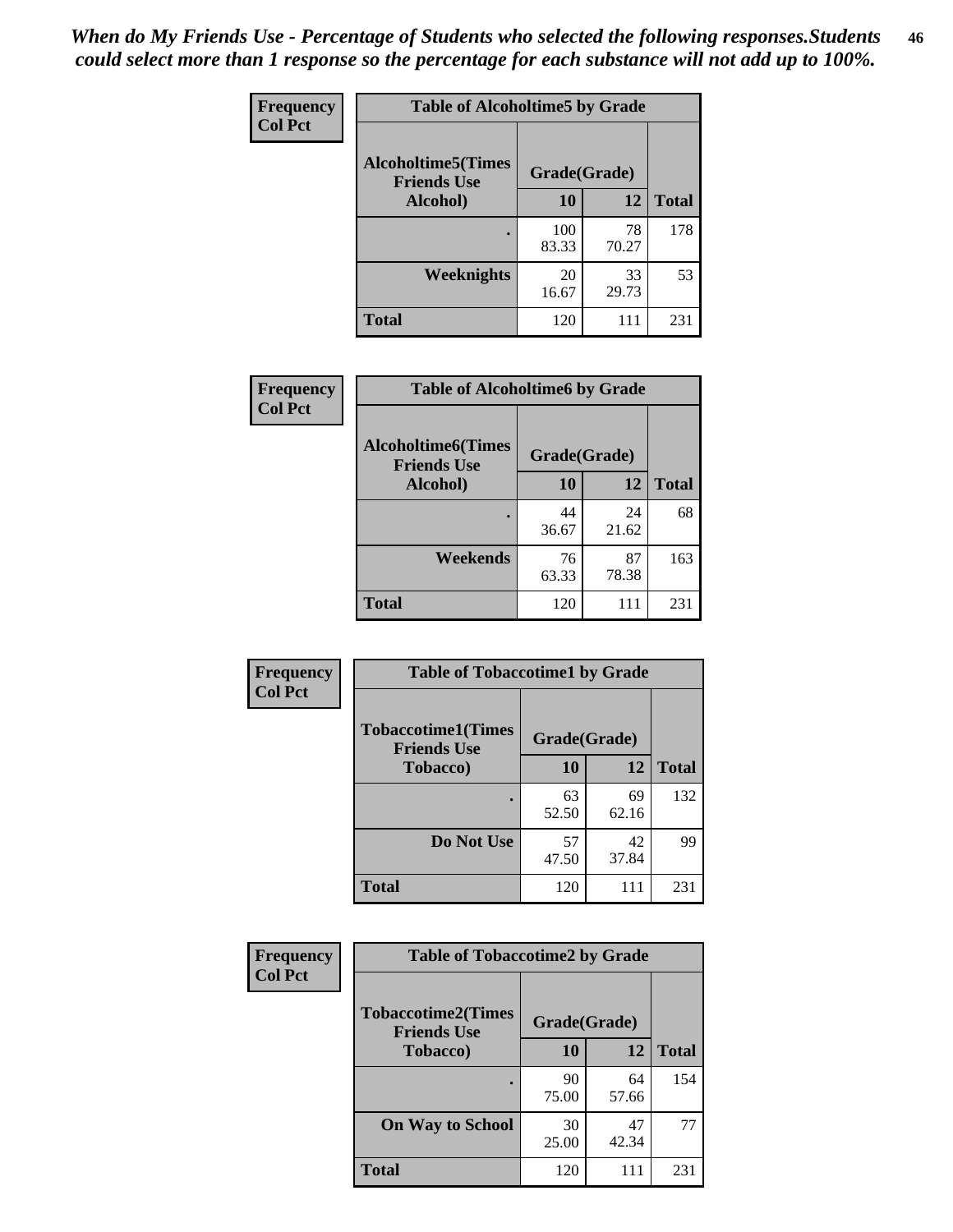*When do My Friends Use - Percentage of Students who selected the following responses.Students could select more than 1 response so the percentage for each substance will not add up to 100%.* **47**

| <b>Frequency</b> | <b>Table of Tobaccotime3 by Grade</b>           |              |             |              |  |
|------------------|-------------------------------------------------|--------------|-------------|--------------|--|
| <b>Col Pct</b>   | <b>Tobaccotime3(Times</b><br><b>Friends Use</b> | Grade(Grade) |             |              |  |
|                  | <b>Tobacco</b> )                                | 10           | 12          | <b>Total</b> |  |
|                  |                                                 | 105<br>87.50 | 74<br>66.67 | 179          |  |
|                  | <b>During School</b>                            | 15<br>12.50  | 37<br>33.33 | 52           |  |
|                  | <b>Total</b>                                    | 120          | 111         | 231          |  |

| <b>Frequency</b><br><b>Col Pct</b> | <b>Table of Tobaccotime4 by Grade</b> |              |              |              |
|------------------------------------|---------------------------------------|--------------|--------------|--------------|
|                                    | <b>Tobaccotime4(Times</b>             | Grade(Grade) |              |              |
|                                    | <b>Friends Use Tobacco)</b>           | 10           | 12           | <b>Total</b> |
|                                    |                                       | 117<br>97.50 | 104<br>93.69 | 221          |
|                                    | <b>On Way Home From School</b>        | 3<br>2.50    | 6.31         | 10           |
|                                    | <b>Total</b>                          | 120          | 111          | 231          |

| Frequency      | <b>Table of Tobaccotime5 by Grade</b>            |              |             |              |
|----------------|--------------------------------------------------|--------------|-------------|--------------|
| <b>Col Pct</b> | <b>Tobaccotime5</b> (Times<br><b>Friends Use</b> | Grade(Grade) |             |              |
|                | <b>Tobacco</b> )                                 | 10           | 12          | <b>Total</b> |
|                |                                                  | 77<br>64.17  | 53<br>47.75 | 130          |
|                | Weeknights                                       | 43<br>35.83  | 58<br>52.25 | 101          |
|                | <b>Total</b>                                     | 120          | 111         | 231          |

| Frequency<br><b>Col Pct</b> | <b>Table of Tobaccotime6 by Grade</b>           |              |             |              |  |
|-----------------------------|-------------------------------------------------|--------------|-------------|--------------|--|
|                             | <b>Tobaccotime6(Times</b><br><b>Friends Use</b> | Grade(Grade) |             |              |  |
|                             | <b>Tobacco</b> )                                | 10           | 12          | <b>Total</b> |  |
|                             | ٠                                               | 67<br>55.83  | 54<br>48.65 | 121          |  |
|                             | Weekends                                        | 53<br>44.17  | 57<br>51.35 | 110          |  |
|                             | <b>Total</b>                                    | 120          | 111         | 231          |  |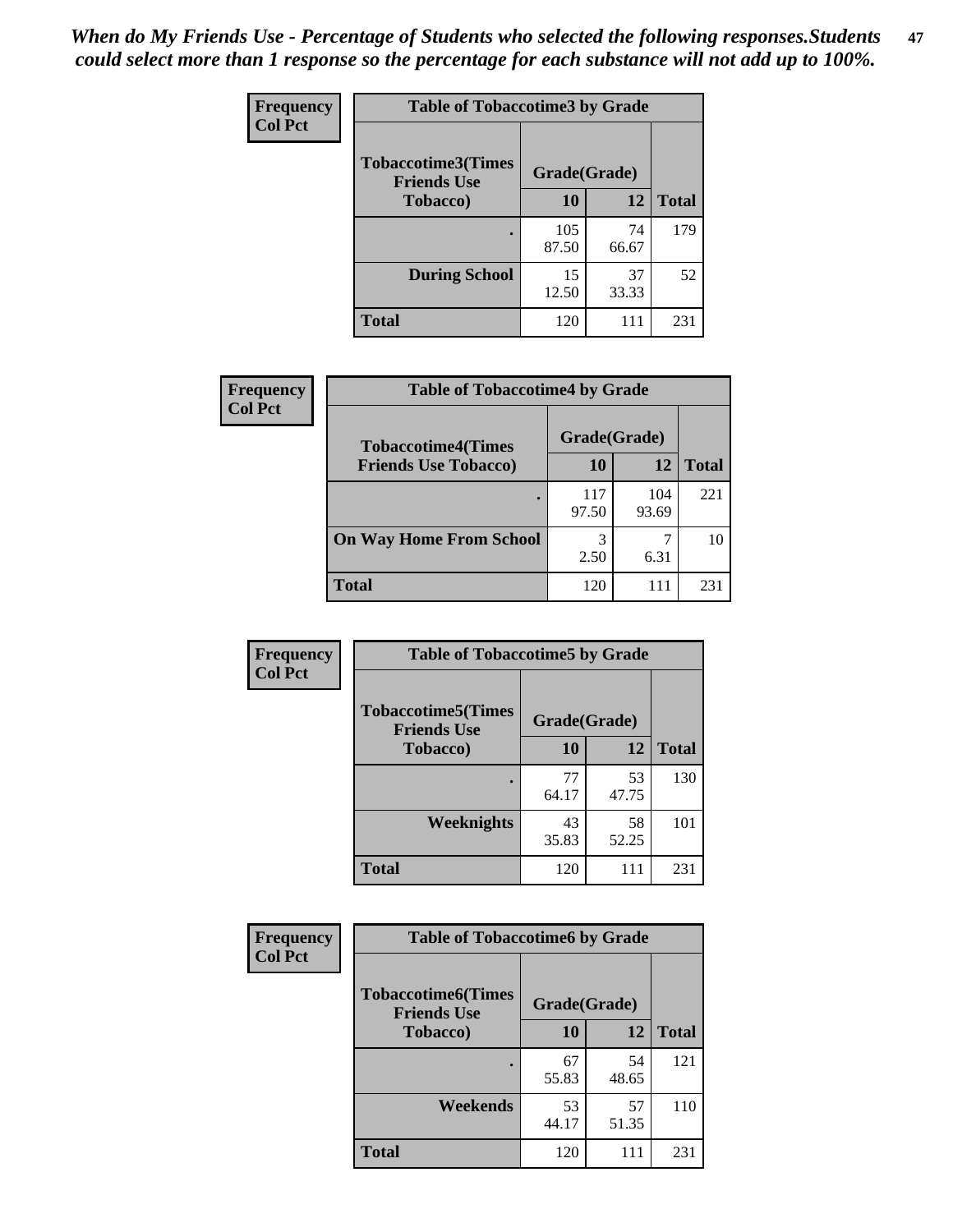| Frequency      | <b>Table of Marijuanatime1 by Grade</b>           |              |             |              |
|----------------|---------------------------------------------------|--------------|-------------|--------------|
| <b>Col Pct</b> | <b>Marijuanatime1(Times</b><br><b>Friends Use</b> | Grade(Grade) |             |              |
|                | Marijuana)                                        | 10           | 12          | <b>Total</b> |
|                |                                                   | 25<br>20.83  | 39<br>35.14 | 64           |
|                | Do Not Use                                        | 95<br>79.17  | 72<br>64.86 | 167          |
|                | <b>Total</b>                                      | 120          | 111         | 231          |

| Frequency      |                                                   | <b>Table of Marijuanatime2 by Grade</b> |              |              |  |
|----------------|---------------------------------------------------|-----------------------------------------|--------------|--------------|--|
| <b>Col Pct</b> | <b>Marijuanatime2(Times</b><br><b>Friends Use</b> | Grade(Grade)                            |              |              |  |
|                | Marijuana)                                        | 10                                      | 12           | <b>Total</b> |  |
|                |                                                   | 116<br>96.67                            | 102<br>91.89 | 218          |  |
|                | <b>On Way to School</b>                           | 4<br>3.33                               | 9<br>8.11    | 13           |  |
|                | <b>Total</b>                                      | 120                                     | 111          | 231          |  |

| Frequency      | <b>Table of Marijuanatime3 by Grade</b>    |               |              |              |
|----------------|--------------------------------------------|---------------|--------------|--------------|
| <b>Col Pct</b> | Marijuanatime3(Times<br><b>Friends Use</b> | Grade(Grade)  |              |              |
|                | Marijuana)                                 | 10            | 12           | <b>Total</b> |
|                |                                            | 120<br>100.00 | 105<br>94.59 | 225          |
|                | <b>During School</b>                       | 0.00          | 6<br>5.41    | 6            |
|                | <b>Total</b>                               | 120           | 111          | 231          |

| <b>Frequency</b> | <b>Table of Marijuanatime4 by Grade</b> |              |              |              |
|------------------|-----------------------------------------|--------------|--------------|--------------|
| <b>Col Pct</b>   | <b>Marijuanatime4(Times</b>             | Grade(Grade) |              |              |
|                  | <b>Friends Use Marijuana</b> )          | 10           | 12           | <b>Total</b> |
|                  |                                         | 116<br>96.67 | 101<br>90.99 | 217          |
|                  | <b>On Way Home From School</b>          | 3.33         | 10<br>9.01   | 14           |
|                  | <b>Total</b>                            | 120          | 111          | 231          |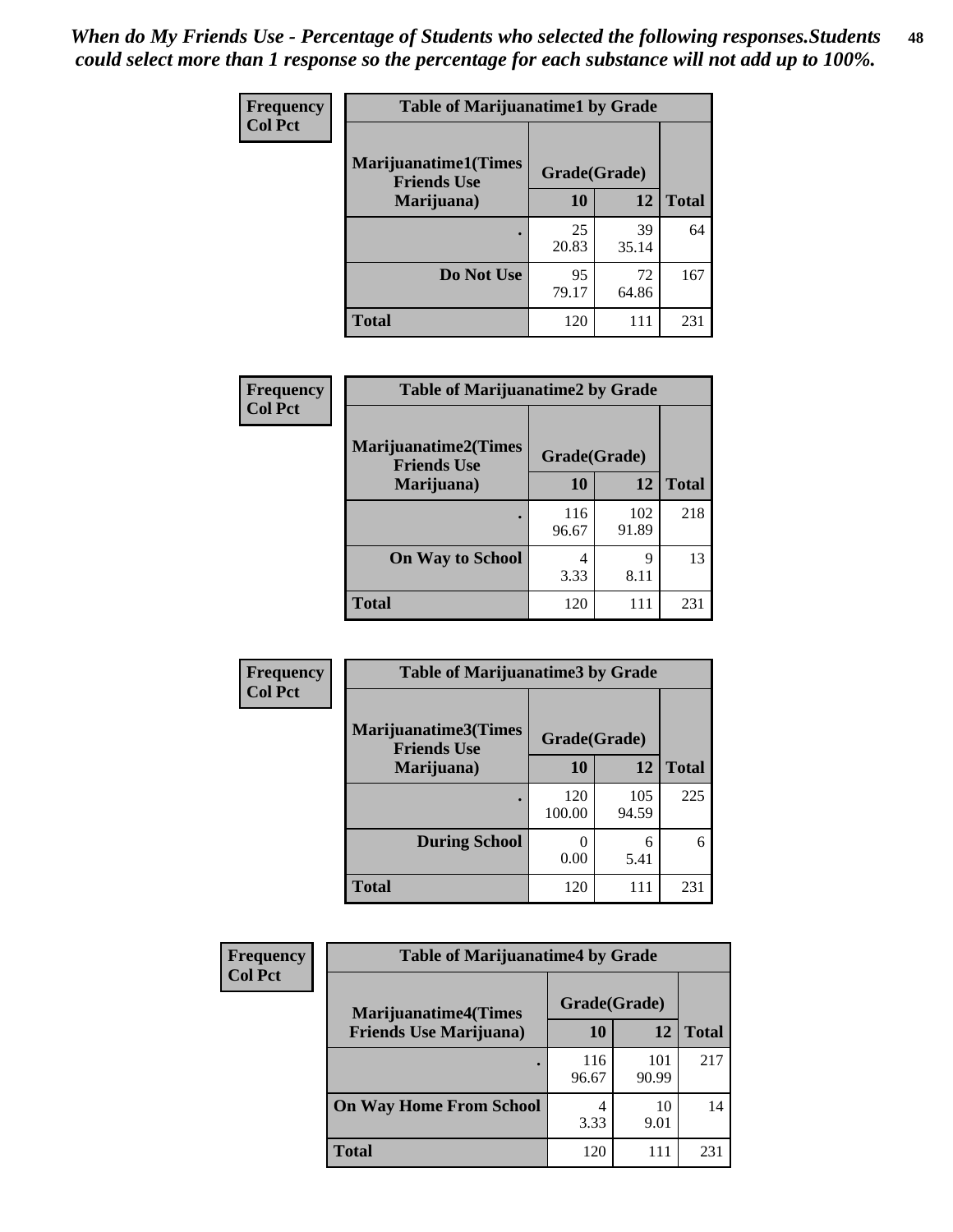| Frequency      | <b>Table of Marijuanatime5 by Grade</b>            |              |             |              |
|----------------|----------------------------------------------------|--------------|-------------|--------------|
| <b>Col Pct</b> | <b>Marijuanatime5</b> (Times<br><b>Friends Use</b> | Grade(Grade) |             |              |
|                | Marijuana)                                         | 10           | 12          | <b>Total</b> |
|                |                                                    | 110<br>91.67 | 84<br>75.68 | 194          |
|                | Weeknights                                         | 10<br>8.33   | 27<br>24.32 | 37           |
|                | <b>Total</b>                                       | 120          | 111         | 231          |

| Frequency      | <b>Table of Marijuanatime6 by Grade</b>    |              |             |              |
|----------------|--------------------------------------------|--------------|-------------|--------------|
| <b>Col Pct</b> | Marijuanatime6(Times<br><b>Friends Use</b> | Grade(Grade) |             |              |
|                | Marijuana)                                 | 10           | 12          | <b>Total</b> |
|                |                                            | 95<br>79.17  | 68<br>61.26 | 163          |
|                | Weekends                                   | 25<br>20.83  | 43<br>38.74 | 68           |
|                | <b>Total</b>                               | 120          | 111         | 231          |

| <b>Frequency</b> | <b>Table of Otherdrugtime1 by Grade</b>                 |              |             |              |
|------------------|---------------------------------------------------------|--------------|-------------|--------------|
| <b>Col Pct</b>   | <b>Otherdrugtime1(Times</b><br><b>Friends Use Other</b> | Grade(Grade) |             |              |
|                  | <b>Illegal Drugs</b> )                                  | 10           | 12          | <b>Total</b> |
|                  |                                                         | 10<br>8.33   | 23<br>20.72 | 33           |
|                  | Do Not Use                                              | 110<br>91.67 | 88<br>79.28 | 198          |
|                  | <b>Total</b>                                            | 120          | 111         | 231          |

| Frequency      | <b>Table of Otherdrugtime2 by Grade</b>                 |              |              |              |  |  |  |
|----------------|---------------------------------------------------------|--------------|--------------|--------------|--|--|--|
| <b>Col Pct</b> | <b>Otherdrugtime2(Times</b><br><b>Friends Use Other</b> | Grade(Grade) |              |              |  |  |  |
|                | <b>Illegal Drugs</b> )                                  | 10           | 12           | <b>Total</b> |  |  |  |
|                |                                                         | 117<br>97.50 | 101<br>90.99 | 218          |  |  |  |
|                | <b>On Way to School</b>                                 | 3<br>2.50    | 10<br>9.01   | 13           |  |  |  |
|                | Total                                                   | 120          | 111          | 231          |  |  |  |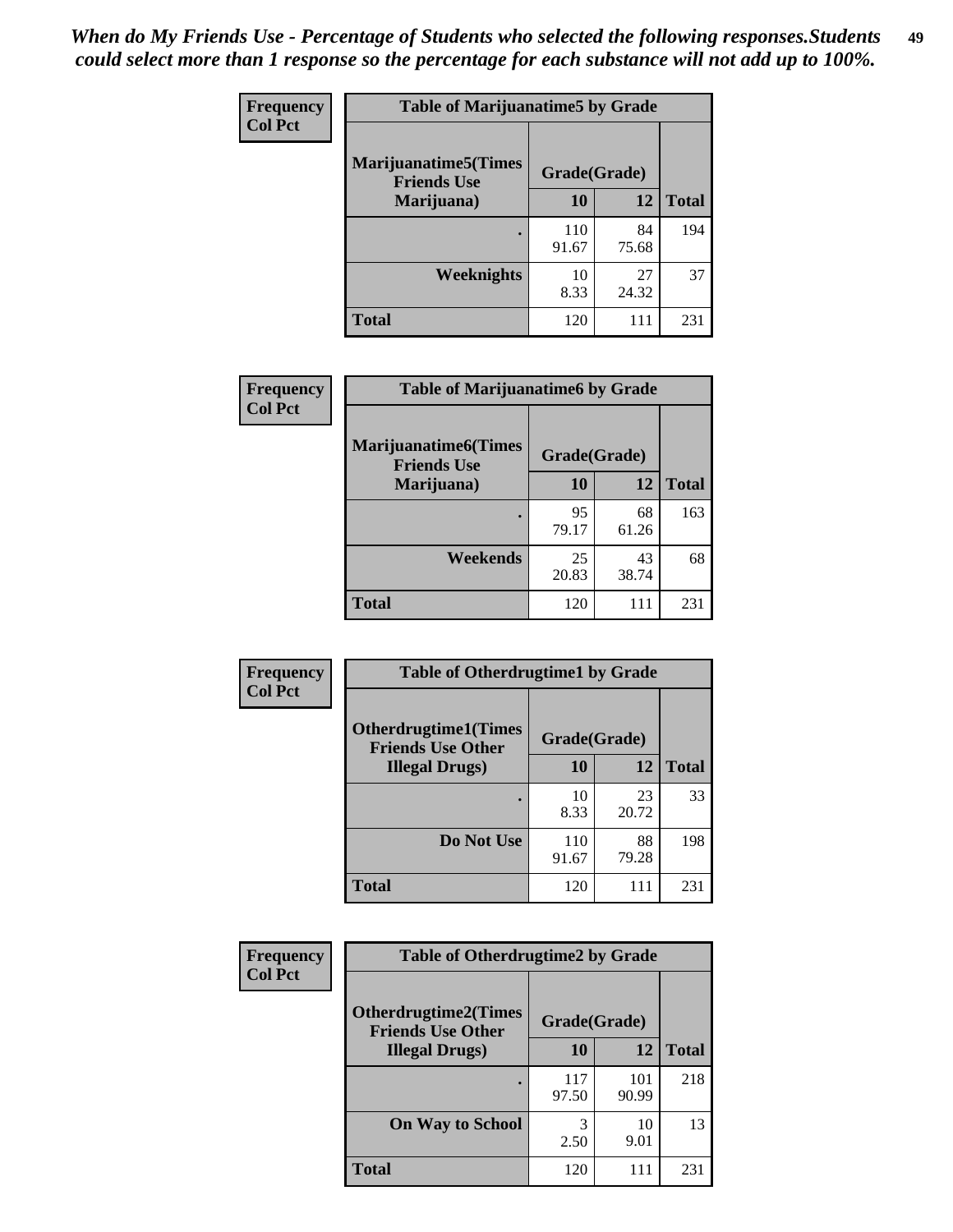| <b>Frequency</b> | <b>Table of Otherdrugtime3 by Grade</b>                 |              |              |              |  |  |
|------------------|---------------------------------------------------------|--------------|--------------|--------------|--|--|
| <b>Col Pct</b>   | <b>Otherdrugtime3(Times</b><br><b>Friends Use Other</b> | Grade(Grade) |              |              |  |  |
|                  | <b>Illegal Drugs</b> )                                  | 10           | 12           | <b>Total</b> |  |  |
|                  |                                                         | 118<br>98.33 | 104<br>93.69 | 222          |  |  |
|                  | <b>During School</b>                                    | 2<br>1.67    | 6.31         | 9            |  |  |
|                  | <b>Total</b>                                            | 120          | 111          | 231          |  |  |

| Frequency      | <b>Table of Otherdrugtime4 by Grade</b>                         |                        |              |              |  |  |  |
|----------------|-----------------------------------------------------------------|------------------------|--------------|--------------|--|--|--|
| <b>Col Pct</b> | <b>Otherdrugtime4(Times</b><br><b>Friends Use Other Illegal</b> | Grade(Grade)           |              |              |  |  |  |
|                | Drugs)                                                          | 10                     | 12           | <b>Total</b> |  |  |  |
|                |                                                                 | 118<br>98.33           | 101<br>90.99 | 219          |  |  |  |
|                | <b>On Way Home From School</b>                                  | $\mathfrak{D}$<br>1.67 | 10<br>9.01   | 12           |  |  |  |
|                | <b>Total</b>                                                    | 120                    | 111          | 231          |  |  |  |

| <b>Frequency</b><br><b>Col Pct</b> | <b>Table of Otherdrugtime5 by Grade</b>                  |              |             |              |  |  |
|------------------------------------|----------------------------------------------------------|--------------|-------------|--------------|--|--|
|                                    | <b>Otherdrugtime5</b> (Times<br><b>Friends Use Other</b> | Grade(Grade) |             |              |  |  |
|                                    | <b>Illegal Drugs</b> )                                   | 10           | 12          | <b>Total</b> |  |  |
|                                    |                                                          | 115<br>95.83 | 97<br>87.39 | 212          |  |  |
|                                    | <b>Weeknights</b>                                        | 5<br>4.17    | 14<br>12.61 | 19           |  |  |
|                                    | Total                                                    | 120          | 111         | 231          |  |  |

| <b>Frequency</b> | <b>Table of Otherdrugtime6 by Grade</b>                 |              |             |              |  |  |
|------------------|---------------------------------------------------------|--------------|-------------|--------------|--|--|
| <b>Col Pct</b>   | <b>Otherdrugtime6(Times</b><br><b>Friends Use Other</b> | Grade(Grade) |             |              |  |  |
|                  | <b>Illegal Drugs</b> )                                  | 10           | 12          | <b>Total</b> |  |  |
|                  |                                                         | 108<br>90.00 | 84<br>75.68 | 192          |  |  |
|                  | Weekends                                                | 12<br>10.00  | 27<br>24.32 | 39           |  |  |
|                  | Total                                                   | 120          | 111         | 231          |  |  |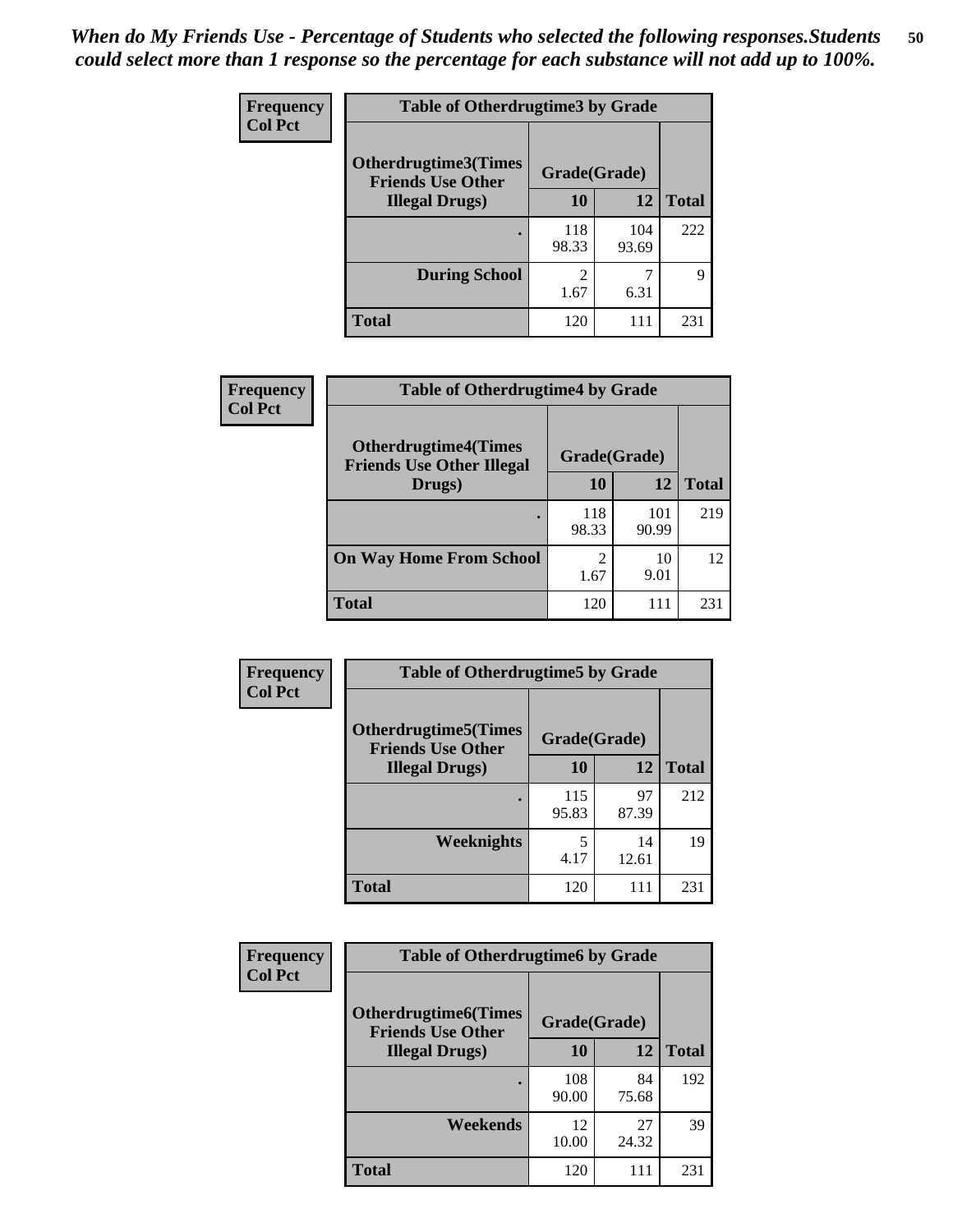| Frequency      | <b>Table of Educationalcohol by Grade</b>                                                                  |              |             |              |  |  |
|----------------|------------------------------------------------------------------------------------------------------------|--------------|-------------|--------------|--|--|
| <b>Col Pct</b> | Educationalcohol(I<br>have been taught<br>about alcohol,<br>tobacco,<br>and other drugs<br>within the last | Grade(Grade) |             |              |  |  |
|                | year at school)                                                                                            | 10           | 12          | <b>Total</b> |  |  |
|                | <b>Yes</b>                                                                                                 | 115<br>95.83 | 75<br>67.57 | 190          |  |  |
|                | N <sub>0</sub>                                                                                             | 5<br>4.17    | 36<br>32.43 | 41           |  |  |
|                | <b>Total</b>                                                                                               | 120          | 111         | 231          |  |  |

| Frequency      | <b>Table of Eversmoked by Grade</b> |              |             |              |  |  |  |
|----------------|-------------------------------------|--------------|-------------|--------------|--|--|--|
| <b>Col Pct</b> | Eversmoked(I<br>have smoked         | Grade(Grade) |             |              |  |  |  |
|                | a cigarette)                        | 10           | 12          | <b>Total</b> |  |  |  |
|                | <b>Yes</b>                          | 32<br>26.67  | 45<br>40.54 | 77           |  |  |  |
|                | N <sub>0</sub>                      | 88<br>73.33  | 66<br>59.46 | 154          |  |  |  |
|                | <b>Total</b>                        | 120          | 111         | 231          |  |  |  |

| Frequency<br><b>Col Pct</b> | <b>Table of Drovedrinking by Grade</b>                                                                              |                      |              |     |  |  |  |
|-----------------------------|---------------------------------------------------------------------------------------------------------------------|----------------------|--------------|-----|--|--|--|
|                             | Drovedrinking(In<br>the past 30 days I<br>have driven a car<br>or other vehicle<br>while I was<br>drinking alcohol) | Grade(Grade)<br>10   | <b>Total</b> |     |  |  |  |
|                             | <b>Yes</b>                                                                                                          | $\mathbf{0}$<br>0.00 | 4<br>3.60    | 4   |  |  |  |
|                             | N <sub>0</sub>                                                                                                      | 120<br>100.00        | 107<br>96.40 | 227 |  |  |  |
|                             | <b>Total</b>                                                                                                        | 120                  | 111          | 231 |  |  |  |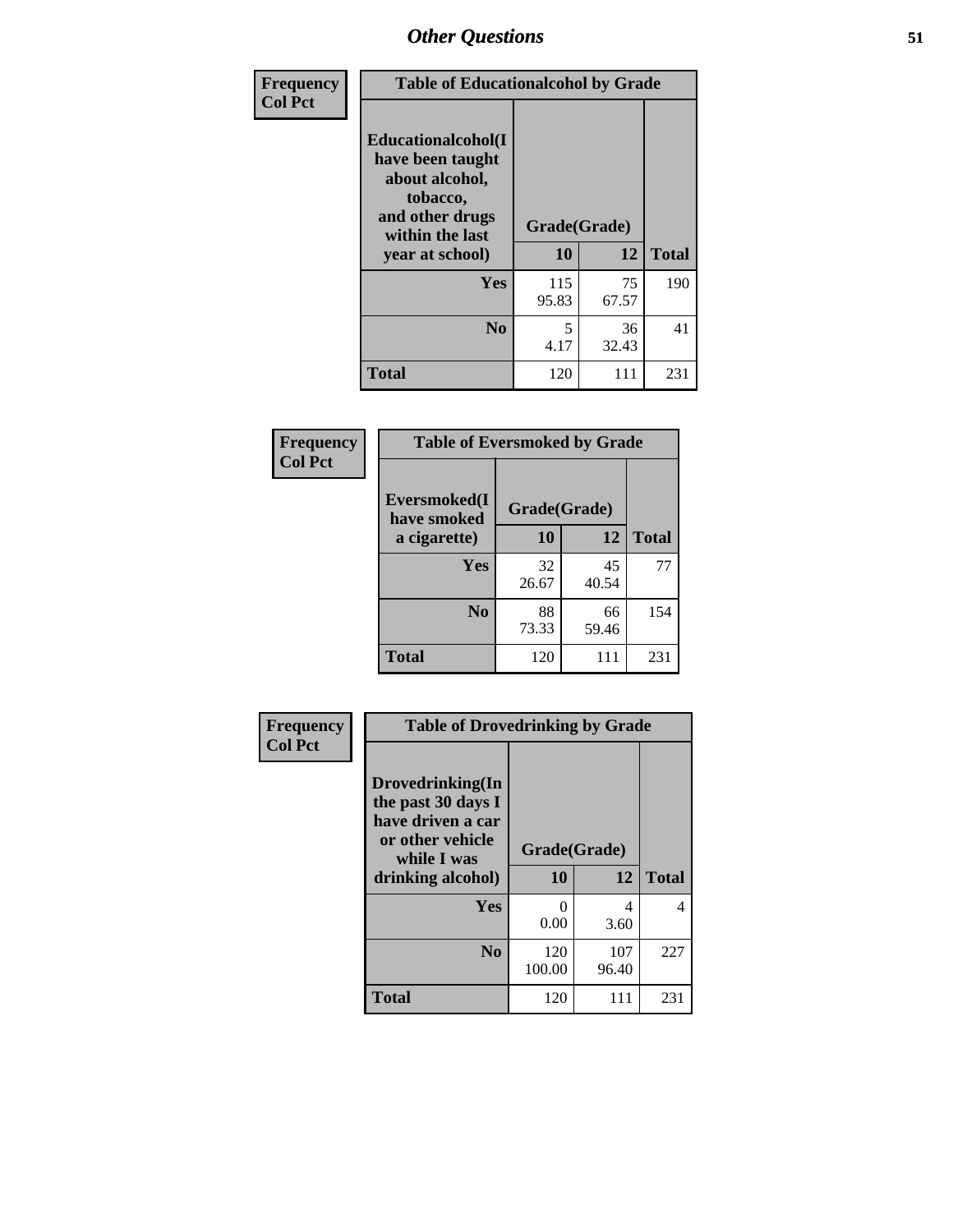| Frequency      | <b>Table of Rodedrinking by Grade</b>                                                                      |              |             |              |  |  |  |
|----------------|------------------------------------------------------------------------------------------------------------|--------------|-------------|--------------|--|--|--|
| <b>Col Pct</b> | Rodedrinking(In<br>the past 30 days<br>I have ridden in<br>a car with a<br>driver who had<br>been drinking | Grade(Grade) |             |              |  |  |  |
|                | alcohol)                                                                                                   | 10           | 12          | <b>Total</b> |  |  |  |
|                | <b>Yes</b>                                                                                                 | 12<br>10.00  | 15<br>13.51 | 27           |  |  |  |
|                | N <sub>0</sub>                                                                                             | 108<br>90.00 | 96<br>86.49 | 204          |  |  |  |
|                | <b>Total</b>                                                                                               | 120          | 111         | 231          |  |  |  |

#### **Frequency Col Pct**

| <b>Table of Drugsschool by Grade</b>                                                                                      |              |             |              |  |  |  |
|---------------------------------------------------------------------------------------------------------------------------|--------------|-------------|--------------|--|--|--|
| <b>Drugsschool</b> (During<br>the past 12 months,<br>I have been offered,<br>sold,<br>or given illegal<br>drugs on school | Grade(Grade) |             |              |  |  |  |
| property)                                                                                                                 | 10           | 12          | <b>Total</b> |  |  |  |
| Yes                                                                                                                       | 13<br>10.83  | 12<br>10.81 | 25           |  |  |  |
| N <sub>0</sub>                                                                                                            | 107<br>89.17 | 99<br>89.19 | 206          |  |  |  |
|                                                                                                                           |              |             |              |  |  |  |

| Frequency      | <b>Table of Helpbullied by Grade</b>           |              |             |              |  |  |  |
|----------------|------------------------------------------------|--------------|-------------|--------------|--|--|--|
| <b>Col Pct</b> | Helpbullied(I<br>would help<br>someone who was | Grade(Grade) |             |              |  |  |  |
|                | being bullied)                                 | 10           | 12          | <b>Total</b> |  |  |  |
|                | <b>Strongly Agree</b>                          | 62<br>51.67  | 63<br>56.76 | 125          |  |  |  |
|                | <b>Somewhat Agree</b>                          | 43<br>35.83  | 36<br>32.43 | 79           |  |  |  |
|                | <b>Somewhat Disagree</b>                       | 12<br>10.00  | 8<br>7.21   | 20           |  |  |  |
|                | <b>Strongly Disagree</b>                       | 3<br>2.50    | 4<br>3.60   |              |  |  |  |
|                | <b>Total</b>                                   | 120          | 111         | 231          |  |  |  |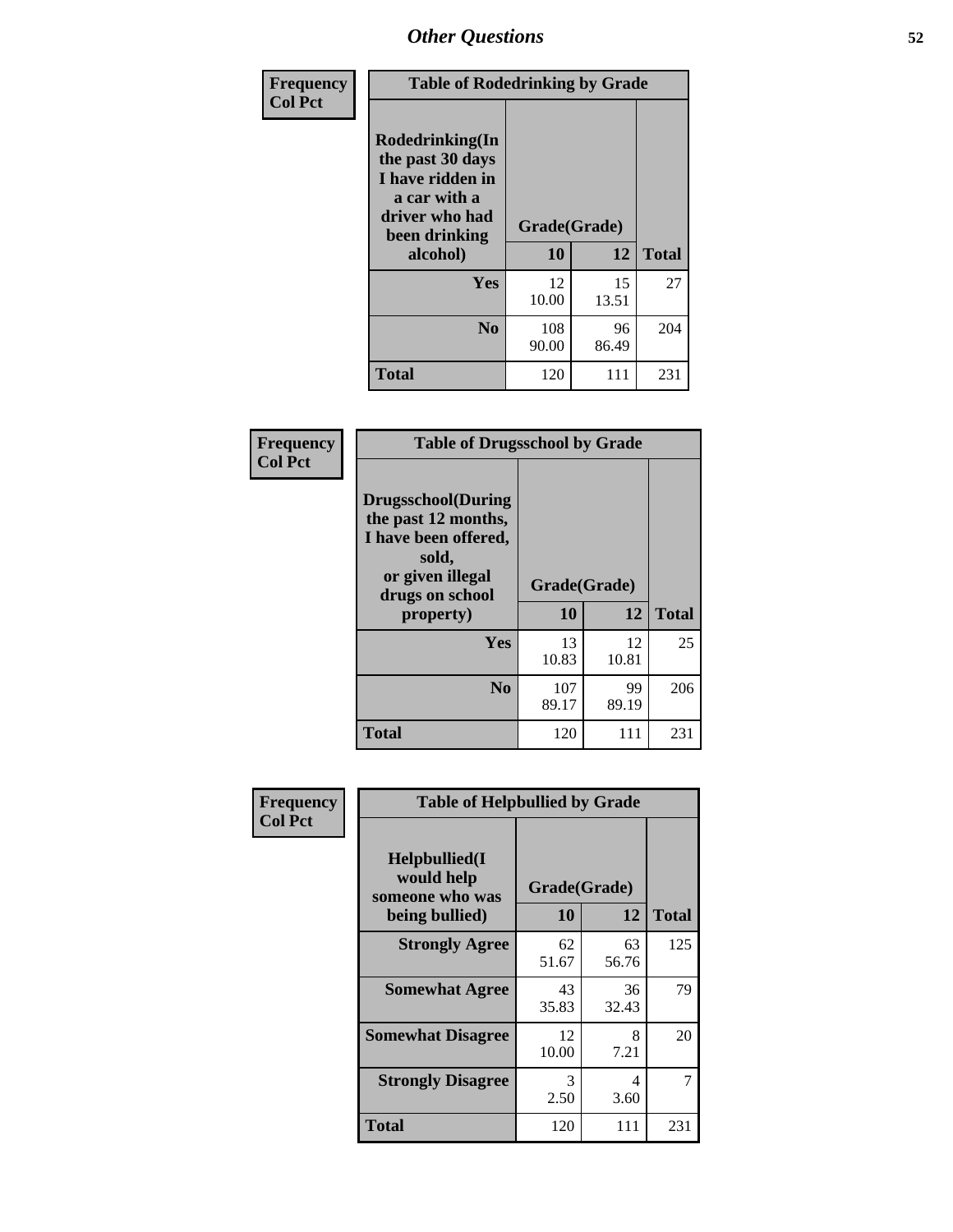| <b>Frequency</b><br><b>Row Pct</b> | <b>Table of Grade by Bingedrinking</b><br>Bingedrinking(I have drunk five or more |                             |                                                              |                        |                                |                          |                       |                |                     |
|------------------------------------|-----------------------------------------------------------------------------------|-----------------------------|--------------------------------------------------------------|------------------------|--------------------------------|--------------------------|-----------------------|----------------|---------------------|
|                                    |                                                                                   |                             | drinks of alcohol at one sitting during the<br>last 30 days) |                        |                                |                          |                       |                |                     |
|                                    |                                                                                   | $\bf{0}$                    | 1 or                                                         | 3 <sub>to</sub>        | $6$ to<br>9                    | 10<br>$\mathbf{t}$<br>19 | <b>20</b><br>to<br>29 | All<br>30      |                     |
|                                    | Grade(Grade)  <br>10                                                              | <b>Days</b><br>107<br>89.17 | days<br>3                                                    | days<br>0.83           | days<br>$\mathfrak{D}$<br>1.67 | days<br>$\mathfrak{D}$   | days<br>4<br>3.33     | days<br>0.83   | <b>Total</b><br>120 |
|                                    | 12                                                                                | 97<br>87.39                 | 2.50<br>6.31                                                 | $\mathfrak{D}$<br>1.80 | $\mathfrak{D}$<br>1.80         | 1.67<br>0.90             | 0.90                  | 0.90           | 111                 |
|                                    | <b>Total</b>                                                                      | 204                         | 10                                                           | 3                      | 4                              | 3                        | 5                     | $\overline{2}$ | 231                 |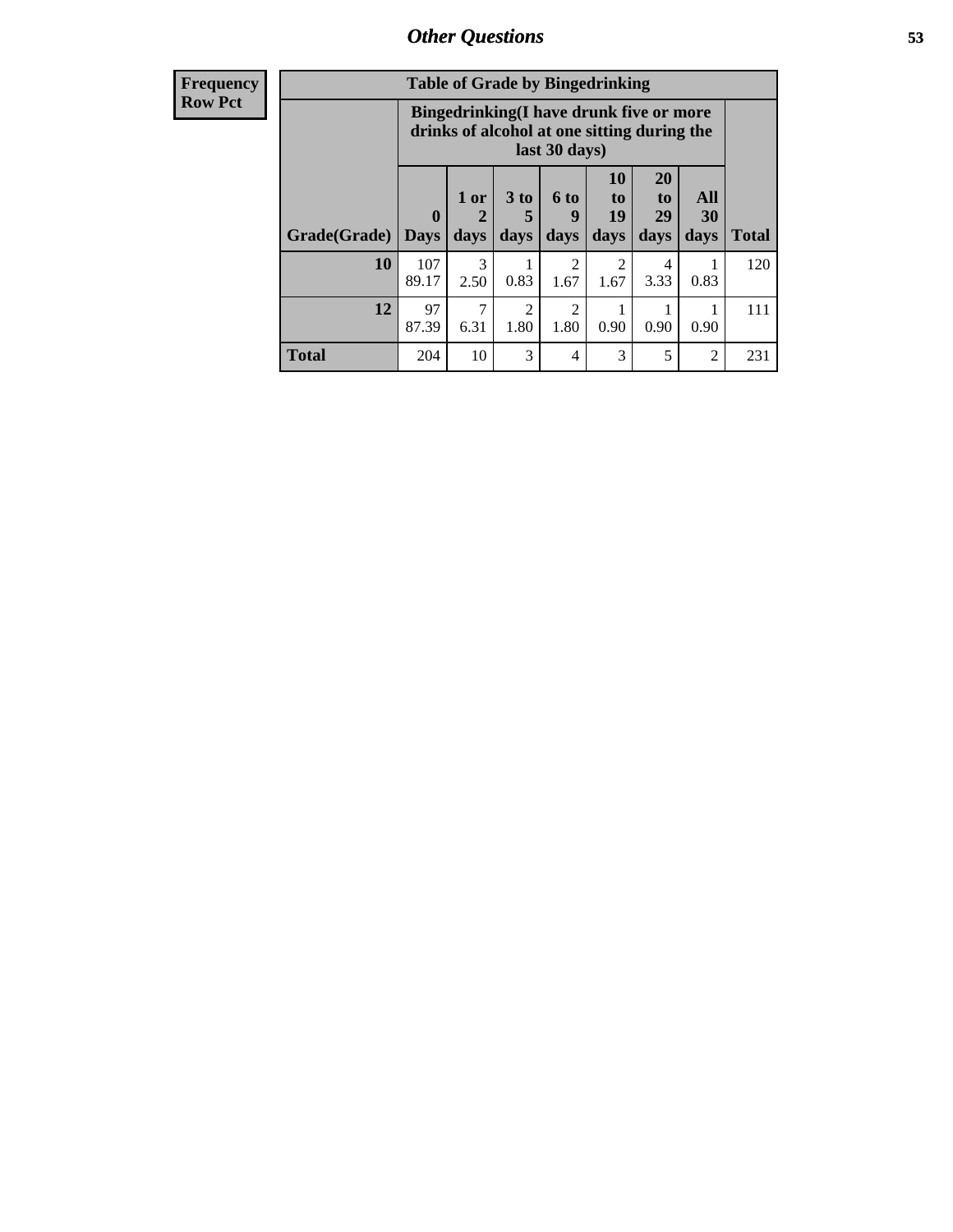### *Nutrition* **54**

| <b>Frequency</b><br>Row Pct |
|-----------------------------|
|                             |

| <b>Table of Grade by Dairy</b> |                          |                                                                 |                             |                                    |              |  |
|--------------------------------|--------------------------|-----------------------------------------------------------------|-----------------------------|------------------------------------|--------------|--|
|                                |                          | Dairy (I eat at least 3 servings of dairy<br>products each day) |                             |                                    |              |  |
| Grade(Grade)                   | <b>Strongly</b><br>Agree | Somewhat<br>Agree                                               | <b>Somewhat</b><br>Disagree | <b>Strongly</b><br><b>Disagree</b> | <b>Total</b> |  |
| 10                             | 32<br>26.67              | 54<br>45.00                                                     | 21<br>17.50                 | 13<br>10.83                        | 120          |  |
| 12                             | 43<br>38.74              | 41<br>36.94                                                     | 19<br>17.12                 | 8<br>7.21                          | 111          |  |
| <b>Total</b>                   | 75                       | 95                                                              | 40                          | 21                                 | 231          |  |

| <b>Frequency</b> |  |
|------------------|--|
| <b>Row Pct</b>   |  |

| <b>Table of Grade by Fruitveg</b> |                          |                                                                          |                                        |                                    |              |  |
|-----------------------------------|--------------------------|--------------------------------------------------------------------------|----------------------------------------|------------------------------------|--------------|--|
|                                   |                          | Fruitveg(I eat at least 5 servings of fruits<br>and vegetables each day) |                                        |                                    |              |  |
| Grade(Grade)                      | <b>Strongly</b><br>Agree | Agree                                                                    | <b>Somewhat   Somewhat</b><br>Disagree | <b>Strongly</b><br><b>Disagree</b> | <b>Total</b> |  |
| 10                                | 21<br>17.50              | 43<br>35.83                                                              | 39<br>32.50                            | 17<br>14.17                        | 120          |  |
| 12                                | 15<br>13.51              | 41<br>36.94                                                              | 34<br>30.63                            | 21<br>18.92                        | 111          |  |
| <b>Total</b>                      | 36                       | 84                                                                       | 73                                     | 38                                 | 231          |  |

| Frequency      | <b>Table of Grade by Cafeteriahealthy</b> |                          |                                                                       |                                        |                                    |              |  |
|----------------|-------------------------------------------|--------------------------|-----------------------------------------------------------------------|----------------------------------------|------------------------------------|--------------|--|
| <b>Row Pct</b> |                                           |                          | Cafeteriahealthy (School meals in my<br>school cafeteria are healthy) |                                        |                                    |              |  |
|                | Grade(Grade)                              | <b>Strongly</b><br>Agree | Agree                                                                 | Somewhat   Somewhat<br><b>Disagree</b> | <b>Strongly</b><br><b>Disagree</b> | <b>Total</b> |  |
|                | 10                                        | 8<br>6.67                | 33<br>27.50                                                           | 25<br>20.83                            | 54<br>45.00                        | 120          |  |
|                | 12                                        | 11<br>9.91               | 37<br>33.33                                                           | 33<br>29.73                            | 30<br>27.03                        | 111          |  |
|                | <b>Total</b>                              | 19                       | 70                                                                    | 58                                     | 84                                 | 231          |  |

| <b>Frequency</b> |
|------------------|
| <b>Row Pct</b>   |

| <b>Table of Grade by Cafeterianutrition</b> |                          |                                                                                           |                             |                                    |              |  |
|---------------------------------------------|--------------------------|-------------------------------------------------------------------------------------------|-----------------------------|------------------------------------|--------------|--|
|                                             |                          | <b>Cafeterianutrition</b> (Facts about nutrition<br>are available in my school cafeteria) |                             |                                    |              |  |
| Grade(Grade)                                | <b>Strongly</b><br>Agree | <b>Somewhat</b><br>Agree                                                                  | <b>Somewhat</b><br>Disagree | <b>Strongly</b><br><b>Disagree</b> | <b>Total</b> |  |
| 10                                          | 20<br>16.67              | 58<br>48.33                                                                               | 22<br>18.33                 | 20<br>16.67                        | 120          |  |
| 12                                          | 25<br>22.52              | 50<br>45.05                                                                               | 19<br>17.12                 | 17<br>15.32                        | 111          |  |
| <b>Total</b>                                | 45                       | 108                                                                                       | 41                          | 37                                 | 231          |  |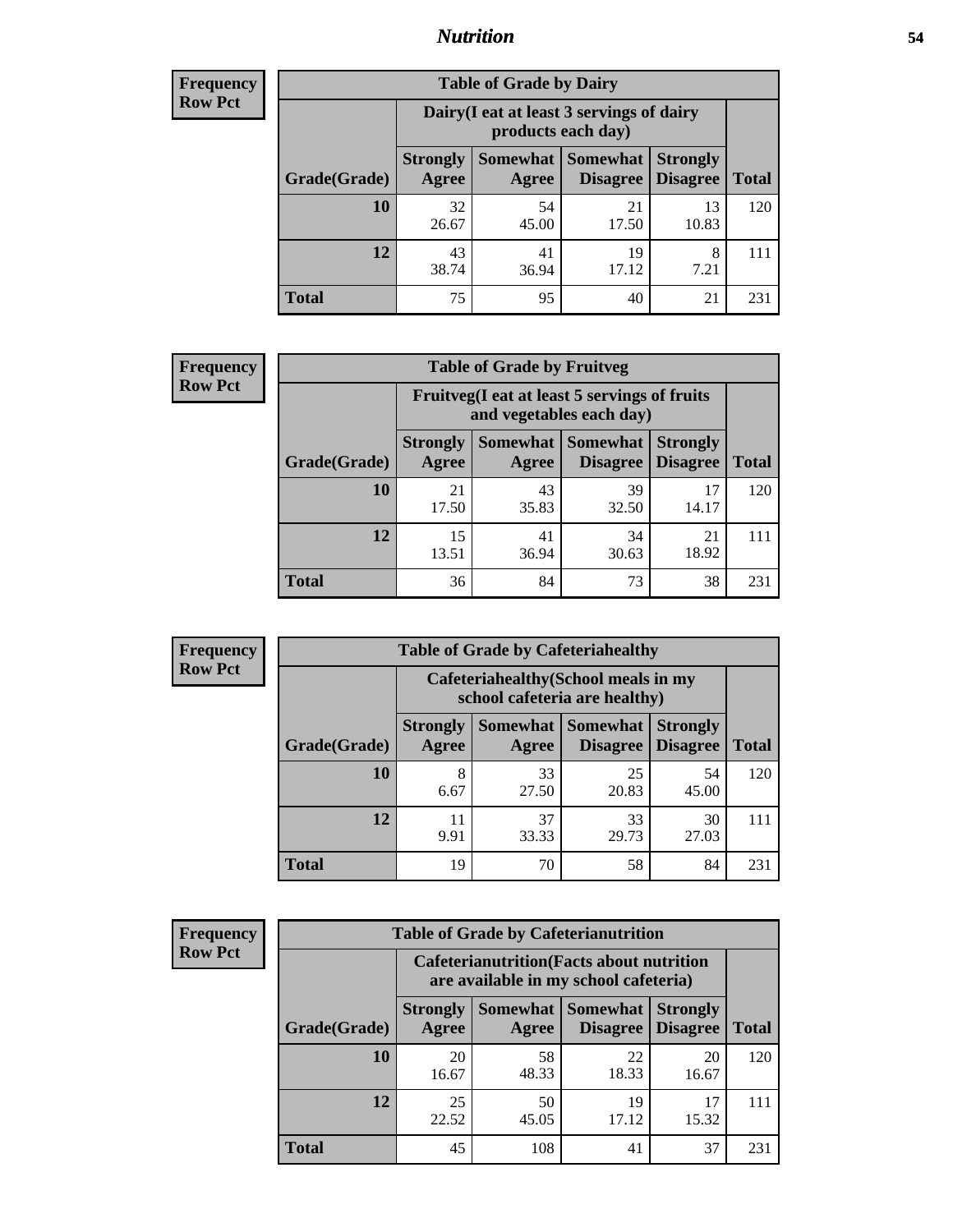### *Nutrition* **55**

| Frequency |
|-----------|
| Row Pct   |

| <b>Table of Grade by Schoollunch</b> |                          |                                                                 |                             |                                    |              |  |
|--------------------------------------|--------------------------|-----------------------------------------------------------------|-----------------------------|------------------------------------|--------------|--|
|                                      |                          | Schoollunch(I eat school lunch three or<br>more times per week) |                             |                                    |              |  |
| Grade(Grade)                         | <b>Strongly</b><br>Agree | Somewhat  <br>Agree                                             | <b>Somewhat</b><br>Disagree | <b>Strongly</b><br><b>Disagree</b> | <b>Total</b> |  |
| 10                                   | 52<br>43.33              | 22<br>18.33                                                     | 5.83                        | 39<br>32.50                        | 120          |  |
| 12                                   | 39<br>35.14              | 19<br>17.12                                                     | 16<br>14.41                 | 37<br>33.33                        | 111          |  |
| <b>Total</b>                         | 91                       | 41                                                              | 23                          | 76                                 | 231          |  |

| <b>Frequency</b> |  |
|------------------|--|
| <b>Row Pct</b>   |  |

| <b>Table of Grade by Foodchoices</b>                                                                                                     |             |                                                                            |             |             |              |  |
|------------------------------------------------------------------------------------------------------------------------------------------|-------------|----------------------------------------------------------------------------|-------------|-------------|--------------|--|
|                                                                                                                                          |             | <b>Foodchoices</b> (I make healthy food choices in<br>my school cafeteria) |             |             |              |  |
| <b>Somewhat   Somewhat</b><br><b>Strongly</b><br><b>Strongly</b><br><b>Disagree</b><br>Grade(Grade)<br>Agree<br><b>Disagree</b><br>Agree |             |                                                                            |             |             | <b>Total</b> |  |
| 10                                                                                                                                       | 22<br>18.33 | 47<br>39.17                                                                | 22<br>18.33 | 29<br>24.17 | 120          |  |
| 12                                                                                                                                       | 21<br>18.92 | 36<br>32.43                                                                | 28<br>25.23 | 26<br>23.42 | 111          |  |
| <b>Total</b>                                                                                                                             | 43          | 83                                                                         | 50          | 55          | 231          |  |

| <b>Frequency</b> |
|------------------|
| <b>Row Pct</b>   |

| <b>Table of Grade by Wholewheat</b> |                          |                                                                                                             |                                      |                                    |              |  |
|-------------------------------------|--------------------------|-------------------------------------------------------------------------------------------------------------|--------------------------------------|------------------------------------|--------------|--|
|                                     |                          | Wholewheat (There are whole wheat and<br>multigrain breads and cereals available in<br>my school cafeteria) |                                      |                                    |              |  |
| Grade(Grade)                        | <b>Strongly</b><br>Agree | Agree                                                                                                       | Somewhat Somewhat<br><b>Disagree</b> | <b>Strongly</b><br><b>Disagree</b> | <b>Total</b> |  |
| 10                                  | 27<br>22.50              | 42<br>35.00                                                                                                 | 23<br>19.17                          | 28<br>23.33                        | 120          |  |
| 12                                  | 26<br>23.42              | 42<br>37.84                                                                                                 | 27<br>24.32                          | 16<br>14.41                        | 111          |  |
| <b>Total</b>                        | 53                       | 84                                                                                                          | 50                                   | 44                                 | 231          |  |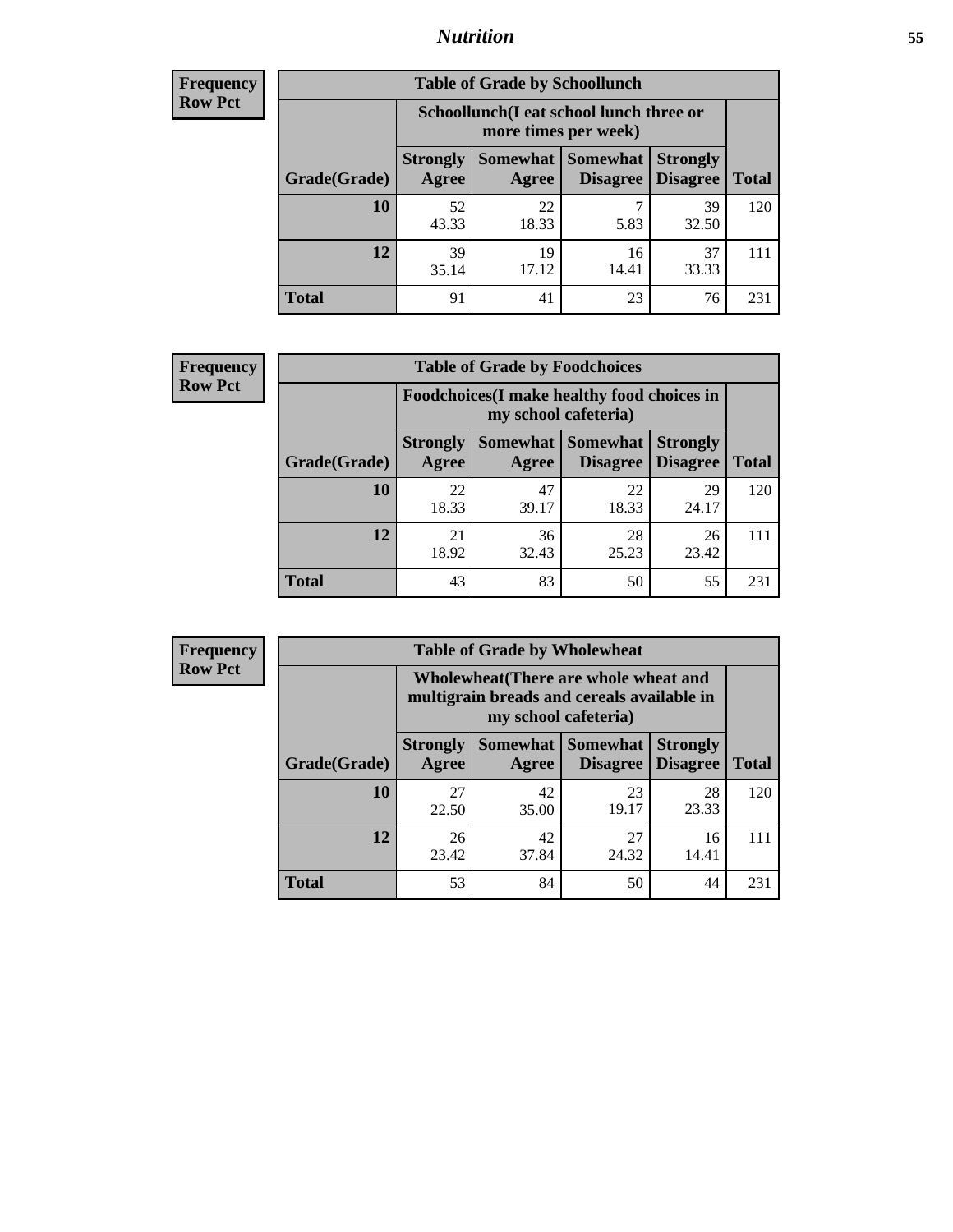### *Nutrition* **56**

**Frequency Row Pct**

| <b>Table of Grade by Healthyvending</b> |                                                                                                                                               |                          |                                    |                                    |              |  |
|-----------------------------------------|-----------------------------------------------------------------------------------------------------------------------------------------------|--------------------------|------------------------------------|------------------------------------|--------------|--|
|                                         | Healthyvending (If only healthy snacks and<br>beverages were available in the vending<br>machines during the school day,<br>I would buy them) |                          |                                    |                                    |              |  |
| Grade(Grade)                            | <b>Strongly</b><br>Agree                                                                                                                      | <b>Somewhat</b><br>Agree | <b>Somewhat</b><br><b>Disagree</b> | <b>Strongly</b><br><b>Disagree</b> | <b>Total</b> |  |
| 10                                      | 29<br>24.17                                                                                                                                   | 28<br>23.33              | 24<br>20.00                        | 39<br>32.50                        | 120          |  |
| 12                                      | 28<br>25.23                                                                                                                                   | 31<br>27.93              | 26<br>23.42                        | 26<br>23.42                        | 111          |  |
| <b>Total</b>                            | 57                                                                                                                                            | 59                       | 50                                 | 65                                 | 231          |  |

**Frequency Row Pct**

| <b>Table of Grade by Schoolbreakfast</b> |                                                                                                                                        |             |                                               |                                    |              |  |
|------------------------------------------|----------------------------------------------------------------------------------------------------------------------------------------|-------------|-----------------------------------------------|------------------------------------|--------------|--|
|                                          | Schoolbreakfast(If breakfast were<br>available at school,<br>but outside the cafeteria,<br>I would eat breakfast at school more often) |             |                                               |                                    |              |  |
| Grade(Grade)                             | <b>Strongly</b><br>Agree                                                                                                               | Agree       | <b>Somewhat   Somewhat</b><br><b>Disagree</b> | <b>Strongly</b><br><b>Disagree</b> | <b>Total</b> |  |
| 10                                       | 47<br>39.17                                                                                                                            | 30<br>25.00 | 16<br>13.33                                   | 27<br>22.50                        | 120          |  |
| 12                                       | 36<br>32.43                                                                                                                            | 29<br>26.13 | 27<br>24.32                                   | 19<br>17.12                        | 111          |  |
| <b>Total</b>                             | 83                                                                                                                                     | 59          | 43                                            | 46                                 | 231          |  |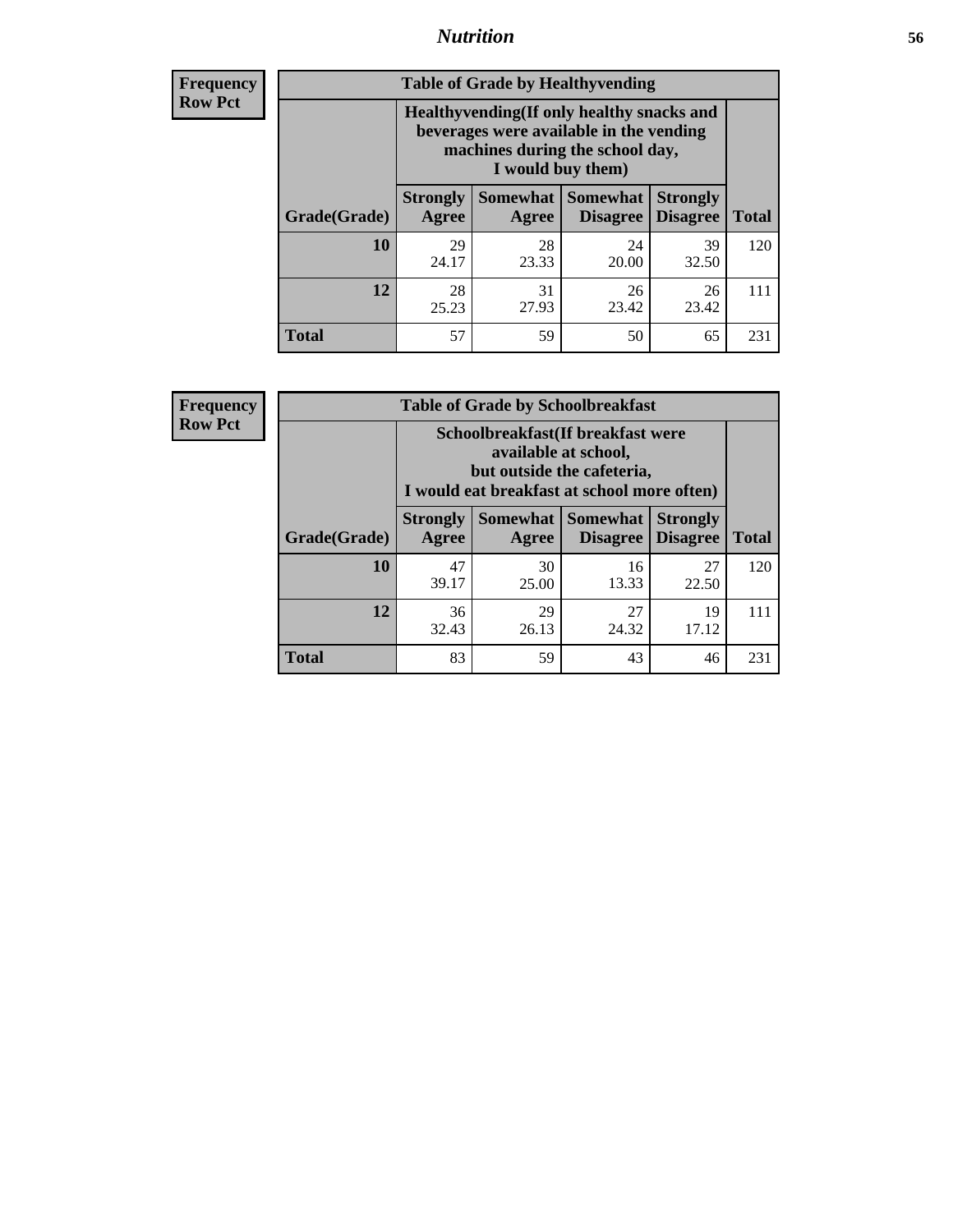| Frequency<br><b>Col Pct</b> |                                                                                                           | <b>Table of Educationaids by Grade</b> |             |              |  |
|-----------------------------|-----------------------------------------------------------------------------------------------------------|----------------------------------------|-------------|--------------|--|
|                             | <b>Educationaids</b> (I<br>have been<br>taught about<br><b>HIV/AIDS</b> at<br>school in the<br>past year) | Grade(Grade)<br>10                     | 12          | <b>Total</b> |  |
|                             | <b>Yes</b>                                                                                                | 111<br>92.50                           | 64<br>57.66 | 175          |  |
|                             | N <sub>0</sub>                                                                                            | 9<br>7.50                              | 47<br>42.34 | 56           |  |
|                             | <b>Total</b>                                                                                              | 120                                    | 111         | 231          |  |

| <b>Frequency</b> | <b>Table of Educationcharacter by Grade</b>                                                             |              |             |              |
|------------------|---------------------------------------------------------------------------------------------------------|--------------|-------------|--------------|
| <b>Col Pct</b>   | Educationcharacter(I<br>have been taught<br>about character<br>education in the past<br>year at school) | Grade(Grade) |             |              |
|                  |                                                                                                         | 10           | 12          | <b>Total</b> |
|                  | Yes                                                                                                     | 106<br>88.33 | 85<br>76.58 | 191          |
|                  | N <sub>0</sub>                                                                                          | 14<br>11.67  | 26<br>23.42 | 40           |
|                  | <b>Total</b>                                                                                            | 120          | 111         | 231          |

| Frequency      | <b>Table of Gradcoach1 by Grade</b>              |              |             |              |  |
|----------------|--------------------------------------------------|--------------|-------------|--------------|--|
| <b>Col Pct</b> | Gradcoach1(I<br>know who my<br><b>Graduation</b> | Grade(Grade) |             |              |  |
|                | Coach is)                                        | 10           | 12          | <b>Total</b> |  |
|                | Yes                                              | 95<br>79.17  | 95<br>85.59 | 190          |  |
|                | N <sub>0</sub>                                   | 25<br>20.83  | 16<br>14.41 | 41           |  |
|                | <b>Total</b>                                     | 120          | 111         | 231          |  |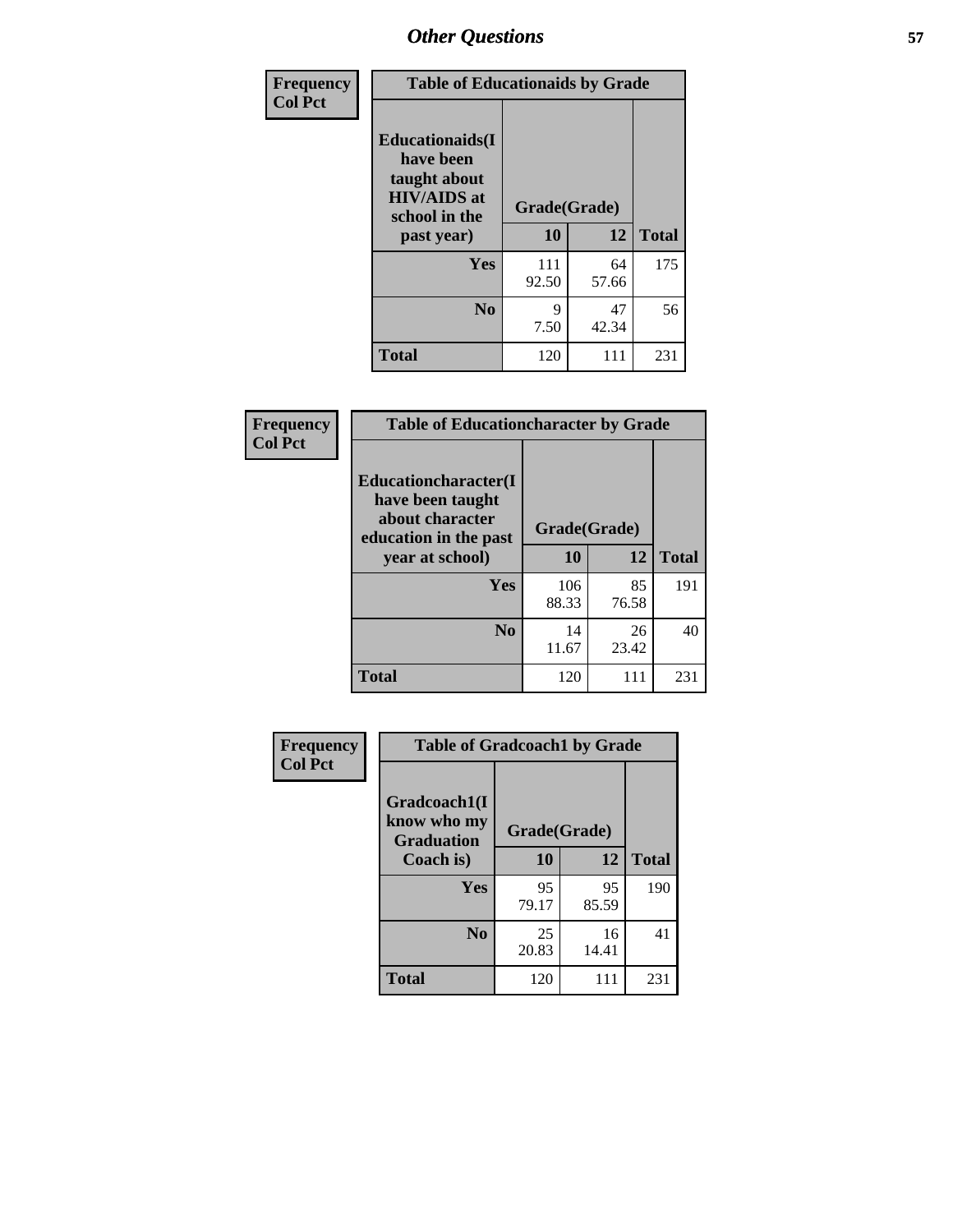| Frequency      | <b>Table of Gradcoach2 by Grade</b> |              |             |              |
|----------------|-------------------------------------|--------------|-------------|--------------|
| <b>Col Pct</b> |                                     |              |             |              |
|                | Gradcoach2(I<br>have                |              |             |              |
|                | contacted my<br><b>Graduation</b>   | Grade(Grade) |             |              |
|                | Coach)                              | 10           | 12          | <b>Total</b> |
|                | <b>Yes</b>                          | 30<br>25.00  | 51<br>45.95 | 81           |
|                | N <sub>0</sub>                      | 90<br>75.00  | 60<br>54.05 | 150          |
|                | <b>Total</b>                        | 120          | 111         | 231          |

| <b>Frequency</b><br><b>Col Pct</b> | <b>Table of Gradcoach3 by Grade</b>                                         |              |             |              |
|------------------------------------|-----------------------------------------------------------------------------|--------------|-------------|--------------|
|                                    | Gradcoach3(I<br>have received<br>assistance<br>from my<br><b>Graduation</b> | Grade(Grade) |             |              |
|                                    | Coach)                                                                      | 10           | 12          | <b>Total</b> |
|                                    | Yes                                                                         | 24<br>20.00  | 43<br>38.74 | 67           |
|                                    | N <sub>0</sub>                                                              | 22<br>18.33  | 17<br>15.32 | 39           |
|                                    | Don't know                                                                  | 74<br>61.67  | 51<br>45.95 | 125          |
|                                    | <b>Total</b>                                                                | 120          | 111         | 231          |

| Frequency      | <b>Table of Selfharm by Grade</b>                                                                                                                                               |                    |             |              |
|----------------|---------------------------------------------------------------------------------------------------------------------------------------------------------------------------------|--------------------|-------------|--------------|
| <b>Col Pct</b> | <b>Selfharm</b> (During<br>the past 12<br>months,<br>I harmed myself<br>on purpose<br>Suicideconsider<br>During the past<br>12 months,<br>I seriously<br>considered<br>suicide) | Grade(Grade)<br>10 | 12          | <b>Total</b> |
|                | Yes                                                                                                                                                                             | 12<br>10.00        | 15<br>13.51 | 27           |
|                | N <sub>0</sub>                                                                                                                                                                  | 108<br>90.00       | 96<br>86.49 | 204          |
|                | Total                                                                                                                                                                           | 120                | 111         | 231          |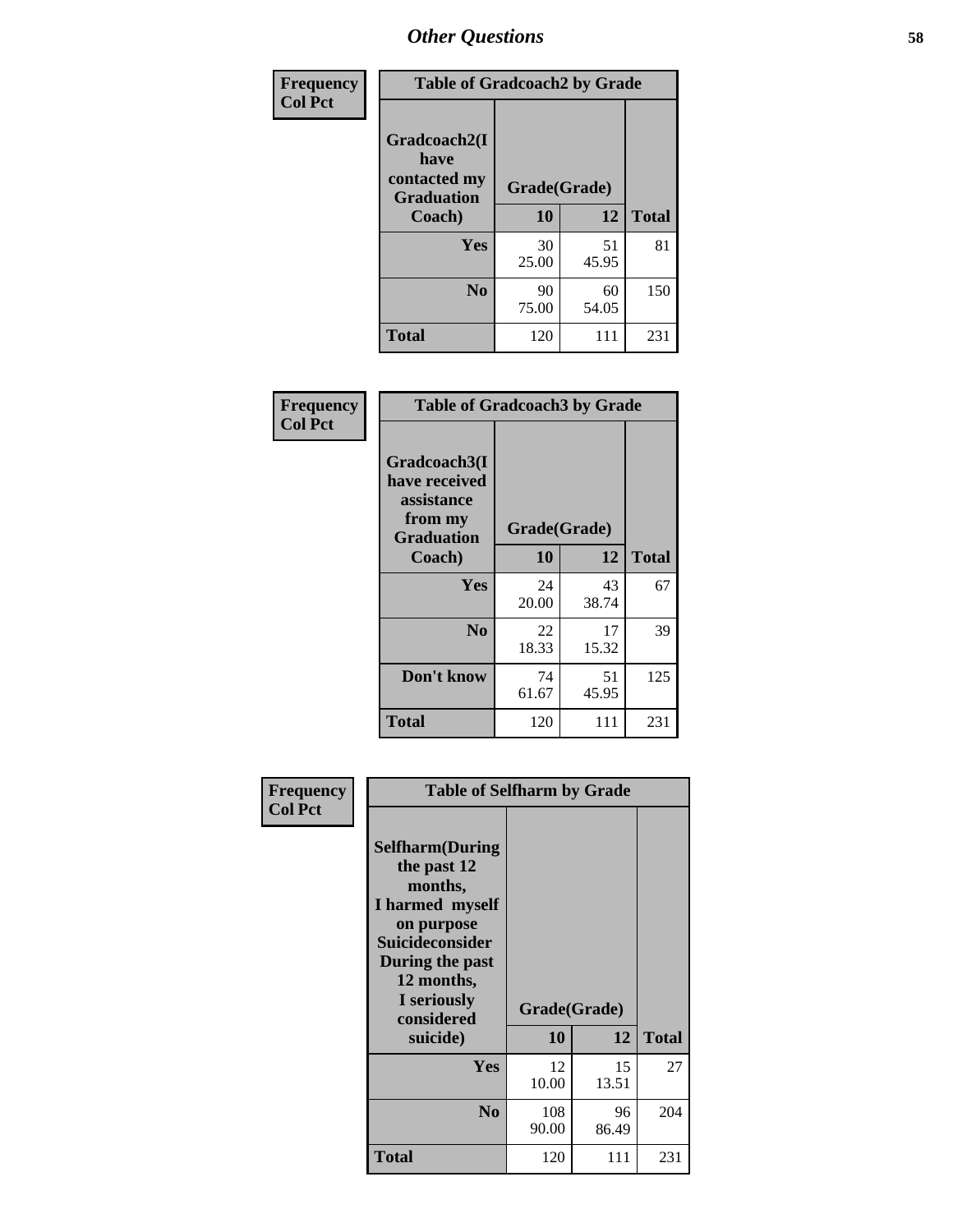| <b>Frequency</b> | <b>Table of Suicideconsider by Grade</b> |              |              |              |
|------------------|------------------------------------------|--------------|--------------|--------------|
| <b>Col Pct</b>   |                                          | Grade(Grade) |              |              |
|                  | Suicideconsider                          | <b>10</b>    | 12           | <b>Total</b> |
|                  | Yes                                      | 11<br>9.17   | 4<br>3.60    | 15           |
|                  | N <sub>0</sub>                           | 109<br>90.83 | 107<br>96.40 | 216          |
|                  | <b>Total</b>                             | 120          | 111          | 231          |

| Frequency      | <b>Table of Suicideattempt by Grade</b>                            |              |              |              |
|----------------|--------------------------------------------------------------------|--------------|--------------|--------------|
| <b>Col Pct</b> | Suicideattempt(I<br>have attempted<br>suicide in the<br>last year) | Grade(Grade) |              |              |
|                |                                                                    | 10           | 12           | <b>Total</b> |
|                | Yes                                                                | 4<br>3.33    | 4<br>3.60    | 8            |
|                | N <sub>0</sub>                                                     | 116<br>96.67 | 107<br>96.40 | 223          |
|                | <b>Total</b>                                                       | 120          | 111          | 231          |

| Frequency      | <b>Table of Instantmessaged by Grade</b>                       |              |             |              |
|----------------|----------------------------------------------------------------|--------------|-------------|--------------|
| <b>Col Pct</b> | <b>Instantmessaged</b> (I<br>have instant<br>messaged people I | Grade(Grade) |             |              |
|                | do not even know)                                              | 10           | 12          | <b>Total</b> |
|                | Yes                                                            | 36<br>30.00  | 47<br>42.34 | 83           |
|                | N <sub>0</sub>                                                 | 84<br>70.00  | 64<br>57.66 | 148          |
|                | <b>Total</b>                                                   | 120          | 111         | 231          |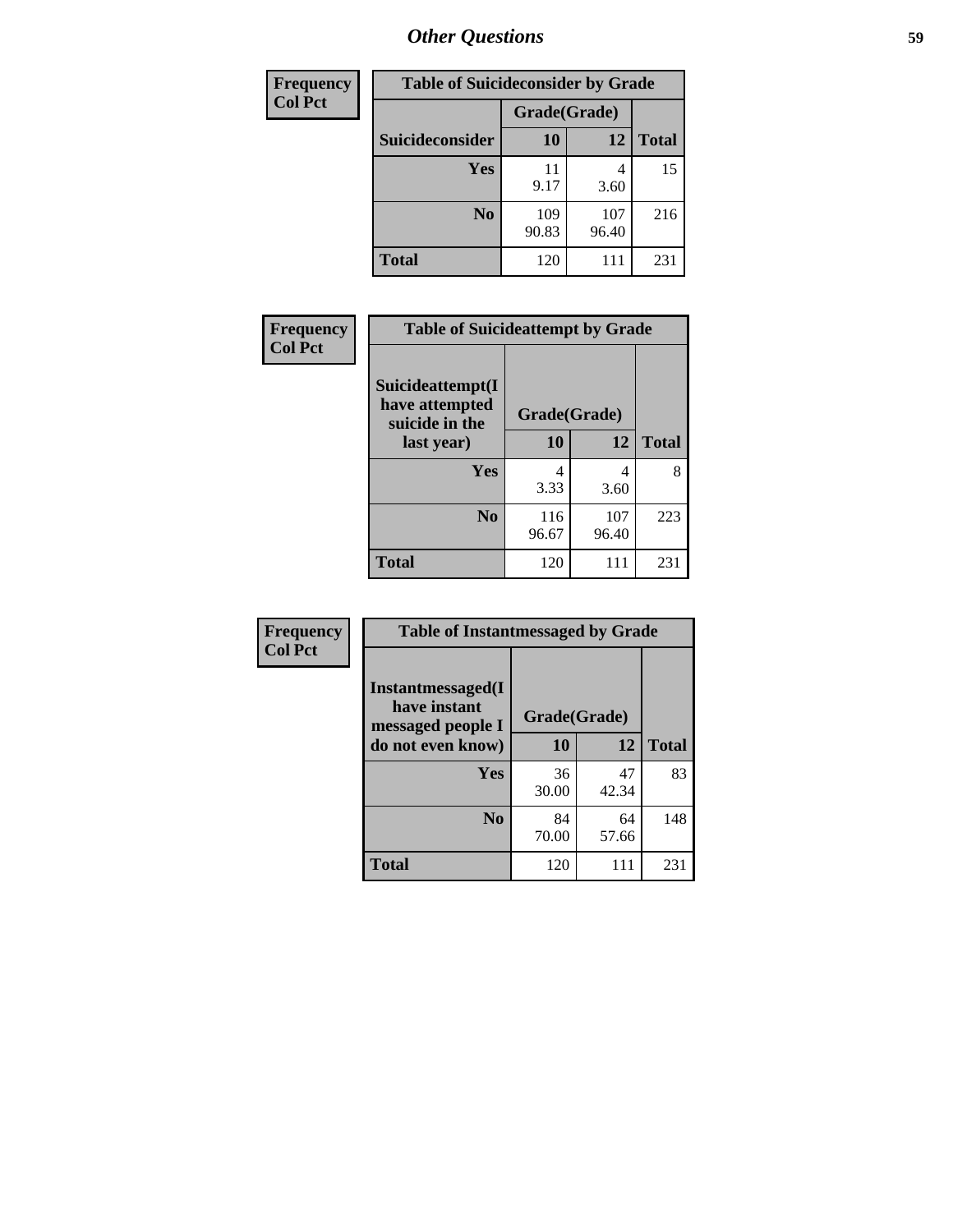| Frequency      | <b>Table of Getsalong by Grade</b>                          |                        |             |              |  |  |  |
|----------------|-------------------------------------------------------------|------------------------|-------------|--------------|--|--|--|
| <b>Col Pct</b> | <b>Getsalong</b> (I get<br>along with other<br>students and | Grade(Grade)           |             |              |  |  |  |
|                | adults)                                                     | 10                     | 12          | <b>Total</b> |  |  |  |
|                | <b>Strongly Agree</b>                                       | 70<br>58.33            | 75<br>67.57 | 145          |  |  |  |
|                | <b>Somewhat Agree</b>                                       | 43<br>35.83            | 30<br>27.03 | 73           |  |  |  |
|                | <b>Somewhat Disagree</b>                                    | 5<br>4.17              | 3<br>2.70   | 8            |  |  |  |
|                | <b>Strongly Disagree</b>                                    | $\mathfrak{D}$<br>1.67 | 3<br>2.70   | 5            |  |  |  |
|                | <b>Total</b>                                                | 120                    | 111         | 231          |  |  |  |

| Frequency      | <b>Table of Safehome by Grade</b> |                        |                               |              |  |  |
|----------------|-----------------------------------|------------------------|-------------------------------|--------------|--|--|
| <b>Col Pct</b> | Safehome(I feel<br>safe at home)  | Grade(Grade)<br>10     | 12                            | <b>Total</b> |  |  |
|                | <b>Strongly Agree</b>             | 96<br>80.00            | 96<br>86.49                   | 192          |  |  |
|                | <b>Somewhat Agree</b>             | 19<br>15.83            | 10<br>9.01                    | 29           |  |  |
|                | <b>Somewhat Disagree</b>          | 3<br>2.50              | 3<br>2.70                     | 6            |  |  |
|                | <b>Strongly Disagree</b>          | $\mathfrak{D}$<br>1.67 | $\mathcal{D}_{\cdot}$<br>1.80 | 4            |  |  |
|                | <b>Total</b>                      | 120                    | 111                           | 231          |  |  |

| Frequency      | <b>Table of Adulttalk by Grade</b>                                                  |              |             |              |  |  |  |  |
|----------------|-------------------------------------------------------------------------------------|--------------|-------------|--------------|--|--|--|--|
| <b>Col Pct</b> | <b>Adulttalk(I</b><br>know an<br>adult at<br>school that<br>I can talk<br>with if I | Grade(Grade) |             |              |  |  |  |  |
|                | need help)                                                                          | 10           | 12          | <b>Total</b> |  |  |  |  |
|                | <b>Yes</b>                                                                          | 102<br>85.00 | 94<br>84.68 | 196          |  |  |  |  |
|                | N <sub>0</sub>                                                                      | 18<br>15.00  | 17<br>15.32 | 35           |  |  |  |  |
|                | <b>Total</b>                                                                        | 120          | 111         | 231          |  |  |  |  |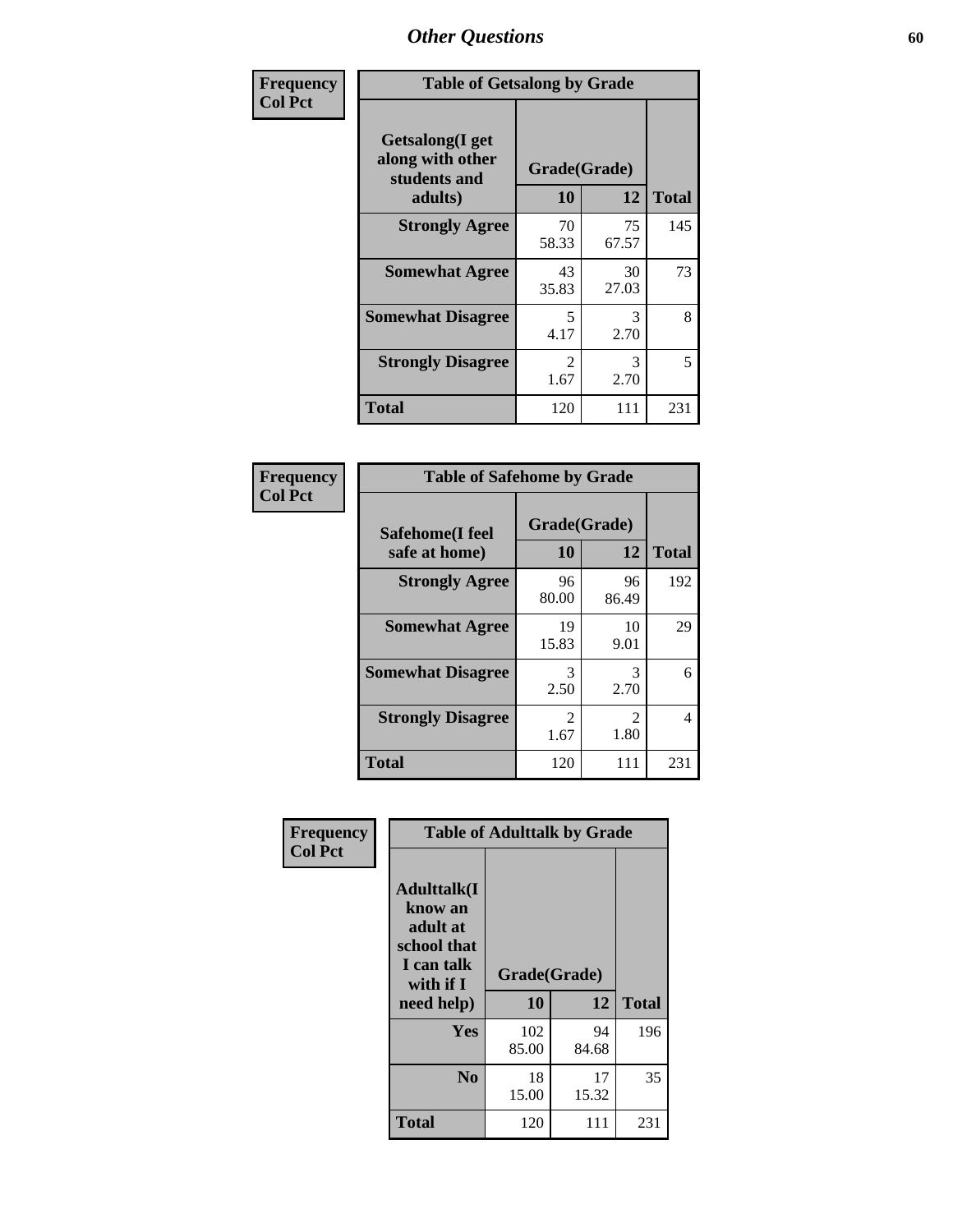**Frequency Row Pct**

r

| <b>Table of Grade by Tvtime</b> |             |                                                                                                                                |             |             |             |           |     |  |  |  |
|---------------------------------|-------------|--------------------------------------------------------------------------------------------------------------------------------|-------------|-------------|-------------|-----------|-----|--|--|--|
|                                 |             | Tvtime(On an average school day,<br>how much unsupervised time do I spend watching TV)                                         |             |             |             |           |     |  |  |  |
| Grade(Grade)   None             |             | <b>Less that</b><br>$2 - 3$<br>$4 - 5$<br>$6+$<br>hour/day   hour/day<br>hours/day<br>hours/day<br>  hours/day<br><b>Total</b> |             |             |             |           |     |  |  |  |
| 10                              | 16<br>13.33 | 26<br>21.67                                                                                                                    | 29<br>24.17 | 27<br>22.50 | 14<br>11.67 | 8<br>6.67 | 120 |  |  |  |
| 12                              | 24<br>21.62 | 28<br>25.23                                                                                                                    | 19<br>17.12 | 29<br>26.13 | 8<br>7.21   | 2.70      | 111 |  |  |  |
| <b>Total</b>                    | 40          | 54                                                                                                                             | 48          | 56          | 22          |           | 231 |  |  |  |

**Frequency Row Pct**

| <b>Table of Grade by Computertime</b> |             |                                                                                                   |                     |             |           |           |              |  |  |  |
|---------------------------------------|-------------|---------------------------------------------------------------------------------------------------|---------------------|-------------|-----------|-----------|--------------|--|--|--|
|                                       |             | Computertime (On an average school day,<br>how much unsupervised time do I spend on the computer) |                     |             |           |           |              |  |  |  |
|                                       |             | <b>Less that</b>                                                                                  |                     | $2 - 3$     | $4 - 5$   | $6+$      |              |  |  |  |
| Grade(Grade)                          | None $ $    |                                                                                                   | hour/day   hour/day | hours/day   | hours/day | hours/day | <b>Total</b> |  |  |  |
| 10                                    | 11<br>9.17  | 35<br>29.17                                                                                       | 28<br>23.33         | 32<br>26.67 | 5.83      | 5.83      | 120          |  |  |  |
| 12                                    | 12<br>10.81 | 43<br>25<br>23<br>4<br>20.72<br>38.74<br>22.52<br>3.60<br>3.60                                    |                     |             |           |           |              |  |  |  |
| <b>Total</b>                          | 23          | 78                                                                                                | 53                  | 55          | 11        | 11        | 231          |  |  |  |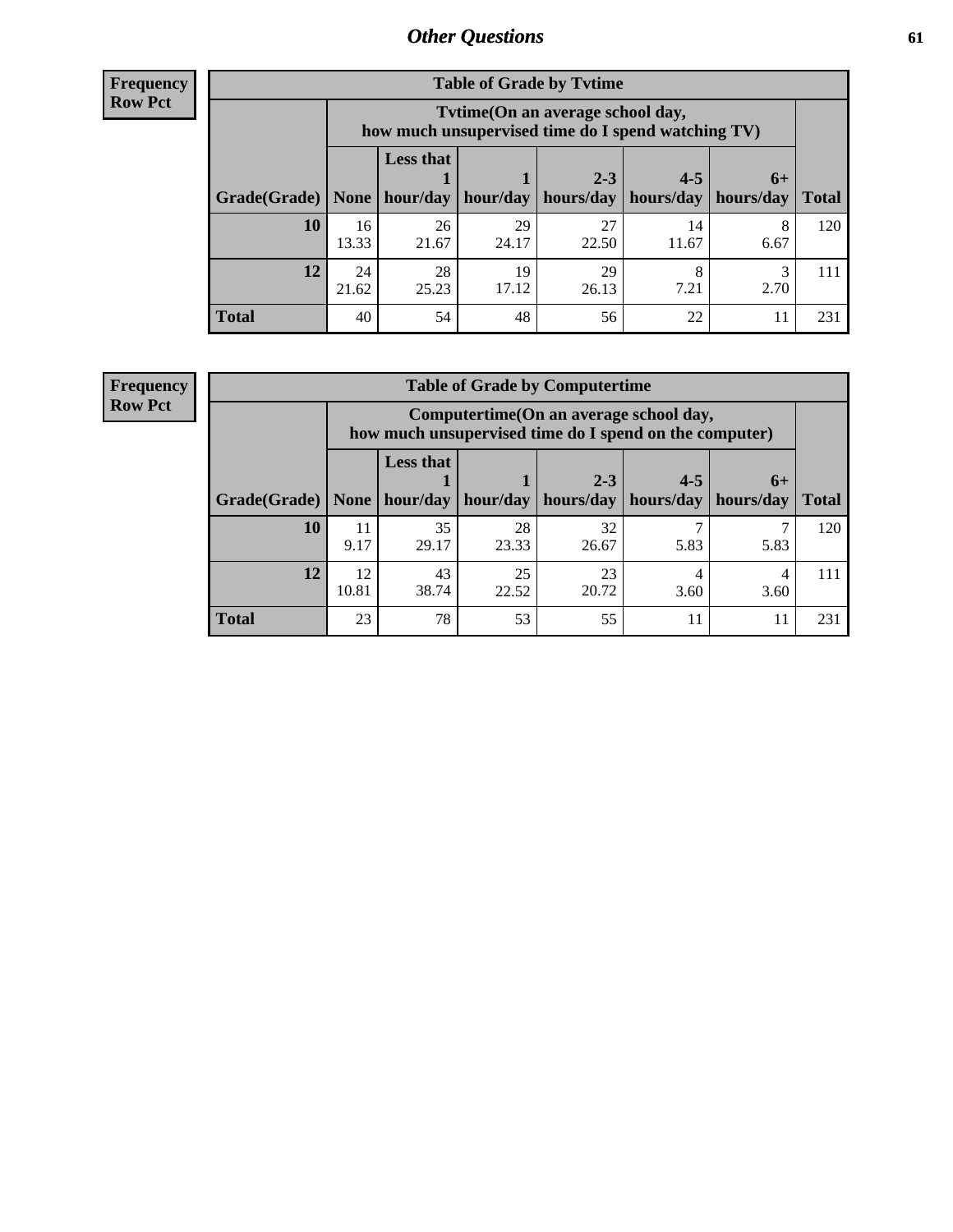#### *Questions about Driving Laws* **62** *Driving Questions were asked only of high school students.*

| <b>Frequency</b> |
|------------------|
| <b>Row Pct</b>   |

| <b>Table of Grade by License1</b> |                              |                                                                                                                                           |                |        |               |              |  |  |  |  |
|-----------------------------------|------------------------------|-------------------------------------------------------------------------------------------------------------------------------------------|----------------|--------|---------------|--------------|--|--|--|--|
|                                   |                              | License1(During the first 6 months of driving<br>with a provisional license,<br>the only passengers who can ride with the<br>driver are:) |                |        |               |              |  |  |  |  |
| Grade(Grade)                      | <b>Parent or</b><br>Guardian | Family<br>  Members                                                                                                                       | <b>Friends</b> | Anyone | Don't<br>Know | <b>Total</b> |  |  |  |  |
| 10                                | 20<br>16.67                  | 91<br>75.83                                                                                                                               | 0.83           | 0.83   | 5.83          | 120          |  |  |  |  |
| 12                                | 18<br>16.22                  | 71<br>14<br>4<br>4<br>63.96<br>12.61<br>3.60<br>3.60                                                                                      |                |        |               |              |  |  |  |  |
| Total                             | 38                           | 162                                                                                                                                       | 5              | 5      | 21            | 231          |  |  |  |  |

| Frequency      |              | <b>Table of Grade by License2</b>                                                                        |                  |                         |                                                      |               |              |  |
|----------------|--------------|----------------------------------------------------------------------------------------------------------|------------------|-------------------------|------------------------------------------------------|---------------|--------------|--|
| <b>Row Pct</b> |              | License2(17 yr old drivers with a<br>provisional driver's license cannot<br>drive between the hours of:) |                  |                         |                                                      |               |              |  |
|                | Grade(Grade) | <b>Midnight</b><br>to 6am                                                                                | 1am<br>to<br>5am | 1am<br>to<br><b>6am</b> | N <sub>0</sub><br>curfew<br>for $17$<br>year<br>olds | Don't<br>Know | <b>Total</b> |  |
|                | 10           | 78<br>65.00                                                                                              | 13<br>10.83      | 7<br>5.83               | 4<br>3.33                                            | 18<br>15.00   | 120          |  |
|                | 12           | 84<br>75.68                                                                                              | 8<br>7.21        | 4<br>3.60               | $\overline{2}$<br>1.80                               | 13<br>11.71   | 111          |  |
|                | <b>Total</b> | 162                                                                                                      | 21               | 11                      | 6                                                    | 31            | 231          |  |

| Frequency      |              | <b>Table of Grade by License3</b> |                                                                                        |             |           |             |               |              |  |
|----------------|--------------|-----------------------------------|----------------------------------------------------------------------------------------|-------------|-----------|-------------|---------------|--------------|--|
| <b>Row Pct</b> |              |                                   | License3(For drivers under the age of 21,<br>what level of alcohol is considered DUI?) |             |           |             |               |              |  |
|                | Grade(Grade) | Any<br><b>Amount</b>              | 0.02                                                                                   | 0.04        | 0.06      | 0.08        | Don't<br>know | <b>Total</b> |  |
|                | <b>10</b>    | 25<br>20.83                       | 55<br>45.83                                                                            | 5.83        | 5.83      | 12<br>10.00 | 14<br>11.67   | 120          |  |
|                | 12           | 31<br>27.93                       | 28<br>25.23                                                                            | 15<br>13.51 | 9<br>8.11 | 6.31        | 21<br>18.92   | 111          |  |
|                | <b>Total</b> | 56                                | 83                                                                                     | 22          | 16        | 19          | 35            | 231          |  |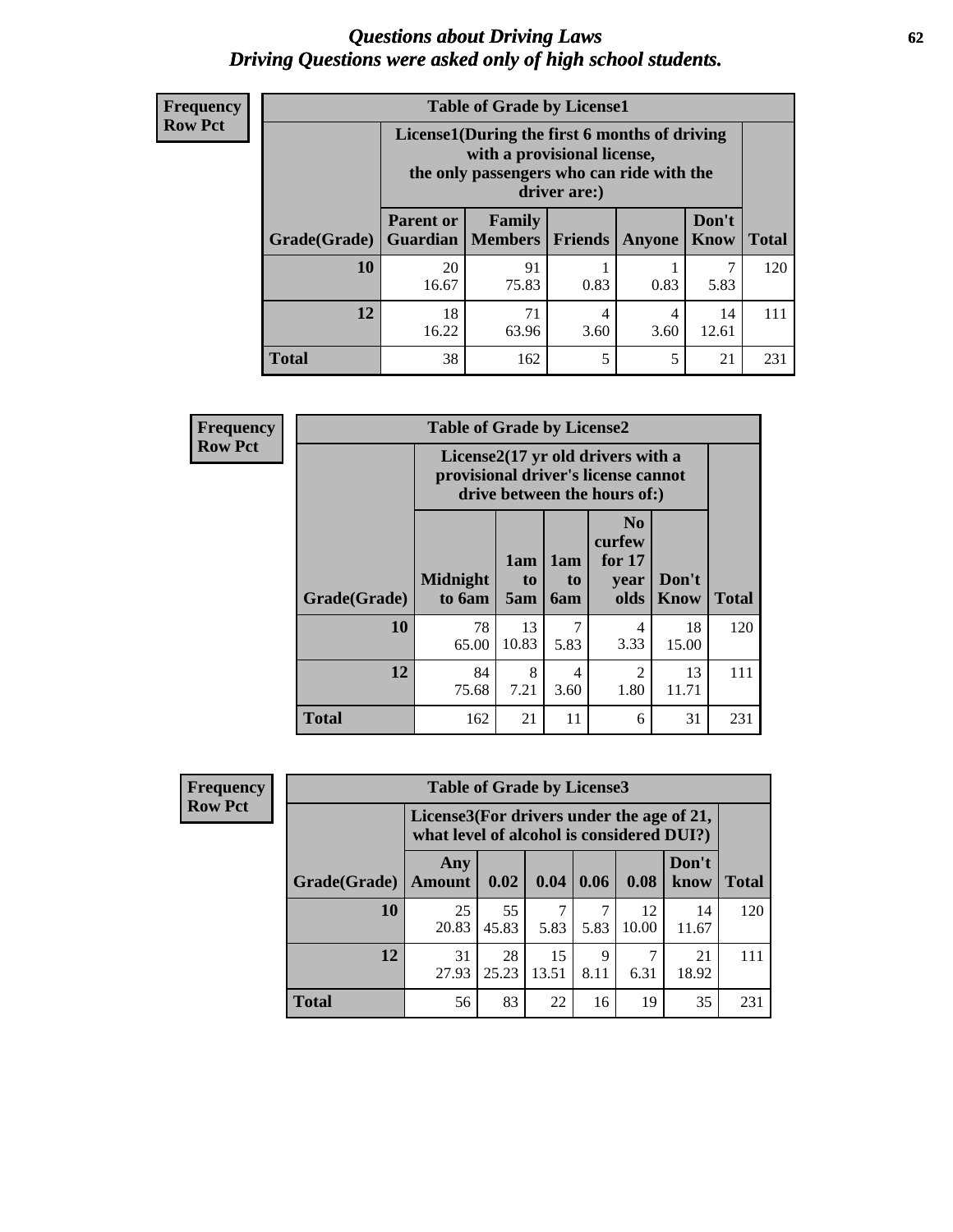#### *Questions about Driving Laws* **63** *Driving Questions were asked only of high school students.*

**Frequency Row Pct**

|              |             |                                                                                                                                                                                                                                                                                |             | <b>Table of Grade by License4</b> |           |             |     |  |  |
|--------------|-------------|--------------------------------------------------------------------------------------------------------------------------------------------------------------------------------------------------------------------------------------------------------------------------------|-------------|-----------------------------------|-----------|-------------|-----|--|--|
|              |             | License4(A driver under 21 automatically<br>loses his/her license if caught exceeding the<br>posted speet limit by:)<br>Can't<br>lose<br><b>Depends</b><br>license<br>$15+$<br>$25+$<br>$35+$<br>Don't<br>for<br>on<br>speeding<br><b>Total</b><br>mph<br>know<br>mph<br>judge |             |                                   |           |             |     |  |  |
| Grade(Grade) | mph         |                                                                                                                                                                                                                                                                                |             |                                   |           |             |     |  |  |
| 10           | 33<br>27.50 | 21<br>17.50                                                                                                                                                                                                                                                                    | 21<br>17.50 | 14<br>11.67                       | 6<br>5.00 | 25<br>20.83 | 120 |  |  |
| 12           | 20<br>18.02 | 39<br>13<br>16<br>$\mathfrak{D}$<br>21<br>35.14<br>1.80<br>18.92<br>14.41<br>11.71                                                                                                                                                                                             |             |                                   |           |             |     |  |  |
| <b>Total</b> | 53          | 60                                                                                                                                                                                                                                                                             | 37          | 27                                | 8         | 46          | 231 |  |  |

| Frequency      | <b>Table of Grade by License5</b> |             |                                                                                                                                      |                     |              |
|----------------|-----------------------------------|-------------|--------------------------------------------------------------------------------------------------------------------------------------|---------------------|--------------|
| <b>Row Pct</b> |                                   |             | License5(A)<br>Georgia teenager<br>with family<br>connections or a<br>good lawyer can<br>break a teen<br>driving law and<br>license) | keep their driver's |              |
|                | Grade(Grade)                      | <b>Yes</b>  | N <sub>0</sub>                                                                                                                       | Don't<br>know       | <b>Total</b> |
|                | 10                                | 25<br>20.83 | 58<br>48.33                                                                                                                          | 37<br>30.83         | 120          |
|                | 12                                | 41<br>36.94 | 44<br>39.64                                                                                                                          | 26<br>23.42         | 111          |
|                | Total                             | 66          | 102                                                                                                                                  | 63                  | 231          |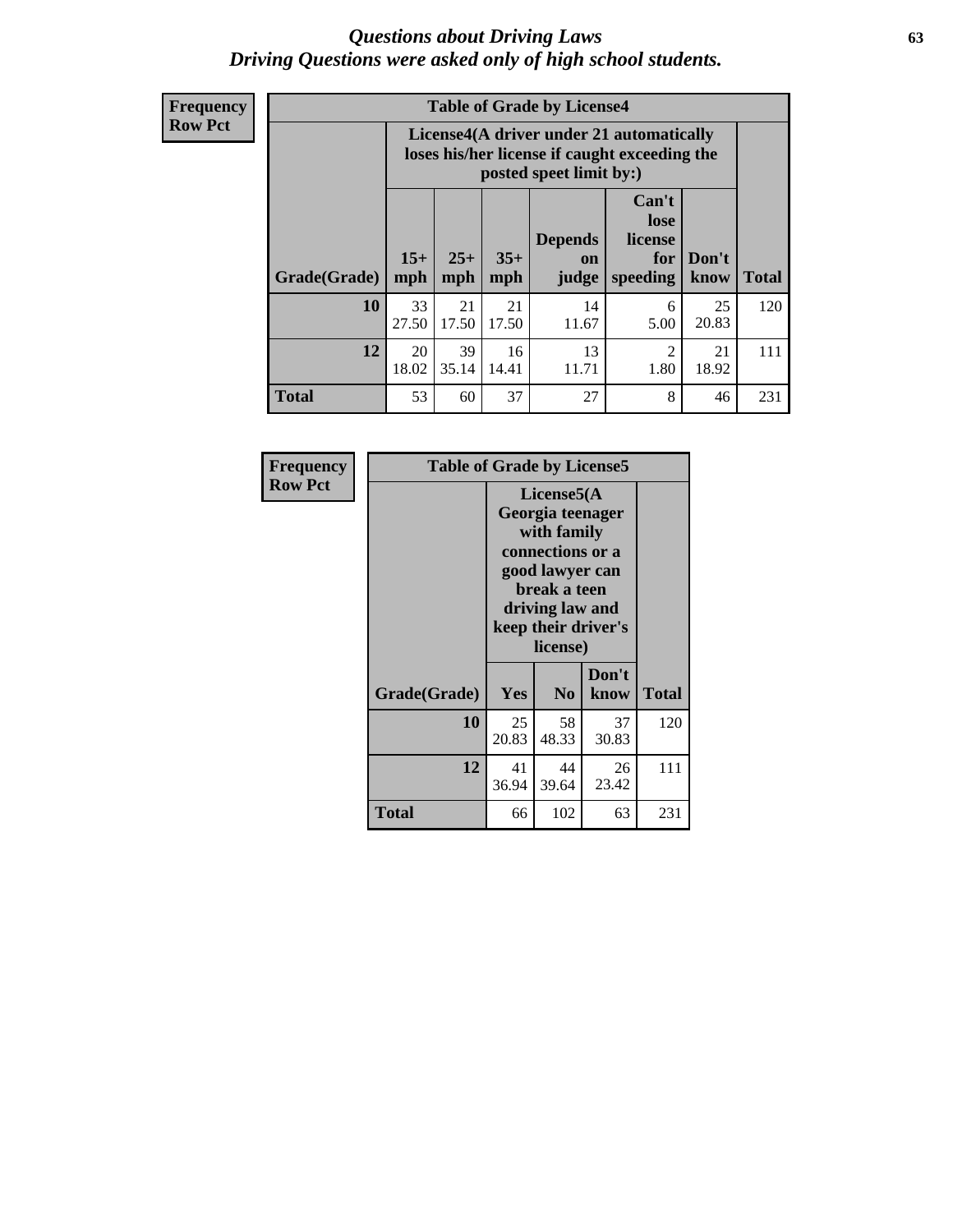#### *Questions about Driving Laws* **64** *Driving Questions were asked only of high school students.*

| <b>Frequency</b> | <b>Table of Grade by License6</b> |                                                                                                                                                 |                |               |              |
|------------------|-----------------------------------|-------------------------------------------------------------------------------------------------------------------------------------------------|----------------|---------------|--------------|
| <b>Row Pct</b>   |                                   | License <sub>6</sub> (I know a<br>friend or<br>classmate that<br>broke a teen<br>driving law,<br>but was allowed to<br>keep his/her<br>license) |                |               |              |
|                  | Grade(Grade)                      | <b>Yes</b>                                                                                                                                      | N <sub>0</sub> | Don't<br>know | <b>Total</b> |
|                  | 10                                | 43<br>35.83                                                                                                                                     | 44<br>36.67    | 33<br>27.50   | 120          |
|                  | 12                                | 57<br>30<br>24<br>27.03<br>51.35<br>21.62                                                                                                       |                |               | 111          |
|                  | <b>Total</b>                      | 100                                                                                                                                             | 74             | 57            | 231          |

| <b>Frequency</b> | <b>Table of Grade by License7</b> |                                                                                               |                                   |                                            |                        |              |
|------------------|-----------------------------------|-----------------------------------------------------------------------------------------------|-----------------------------------|--------------------------------------------|------------------------|--------------|
| <b>Row Pct</b>   |                                   | License7(A student under the age of 18 cam loser<br>his/her driving privileges if he or she:) |                                   |                                            |                        |              |
|                  | Grade(Grade)                      | <b>Have</b><br>more than<br>10<br>unexcused<br>absences<br>per school<br>yr                   | Drop out<br>without<br>graduating | Bring<br>alcohol/drugs/weapon<br>to school | All of<br>the<br>above | <b>Total</b> |
|                  | 10                                | 8<br>6.67                                                                                     | 12<br>10.00                       | 4.17                                       | 95<br>79.17            | 120          |
|                  | 12                                | 9<br>8.11                                                                                     | 12<br>10.81                       | 7<br>6.31                                  | 83<br>74.77            | 111          |
|                  | <b>Total</b>                      | 17                                                                                            | 24                                | 12                                         | 178                    | 231          |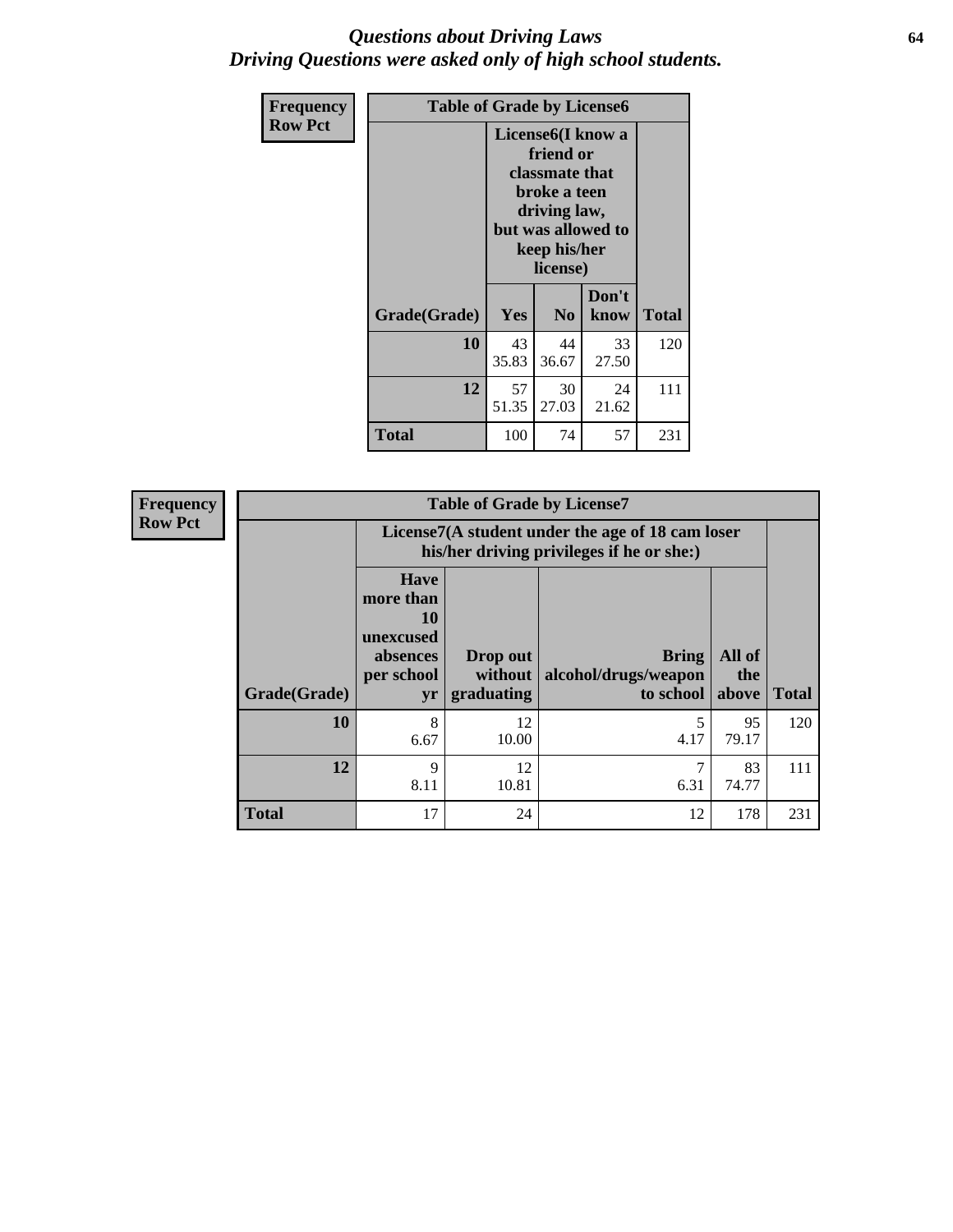# *Select Results by Gender* **65**

| Frequency      | <b>Table of SchoolClimate2 by Gender</b>          |                                 |             |              |
|----------------|---------------------------------------------------|---------------------------------|-------------|--------------|
| <b>Col Pct</b> | SchoolClimate2(I<br>feel successful at<br>school) | Gender(Gender)<br><b>Female</b> | <b>Male</b> | <b>Total</b> |
|                | <b>Strongly Agree</b>                             | 36<br>30.00                     | 35<br>31.53 | 71           |
|                | <b>Somewhat Agree</b>                             | 74<br>61.67                     | 55<br>49.55 | 129          |
|                | <b>Somewhat Disagree</b>                          | 8<br>6.67                       | 16<br>14.41 | 24           |
|                | <b>Strongly Disagree</b>                          | $\mathcal{L}$<br>1.67           | 5<br>4.50   | 7            |
|                | <b>Total</b>                                      | 120                             | 111         | 231          |

| <b>Frequency</b> | <b>Table of SchoolClimate6 by Gender</b>                 |               |                               |              |  |
|------------------|----------------------------------------------------------|---------------|-------------------------------|--------------|--|
| <b>Col Pct</b>   | <b>SchoolClimate6(Teachers</b><br>treat me with respect) | <b>Female</b> | Gender(Gender)<br><b>Male</b> | <b>Total</b> |  |
|                  | <b>Strongly Agree</b>                                    | 44<br>36.67   | 38<br>34.23                   | 82           |  |
|                  | <b>Somewhat Agree</b>                                    | 64<br>53.33   | 49<br>44.14                   | 113          |  |
|                  | <b>Somewhat Disagree</b>                                 | 11<br>9.17    | 20<br>18.02                   | 31           |  |
|                  | <b>Strongly Disagree</b>                                 | 0.83          | 4<br>3.60                     | 5            |  |
|                  | <b>Total</b>                                             | 120           | 111                           | 231          |  |

| Frequency      | <b>Table of SchoolClimate8 by Gender</b>                                             |                                 |             |              |
|----------------|--------------------------------------------------------------------------------------|---------------------------------|-------------|--------------|
| <b>Col Pct</b> | <b>SchoolClimate8(Students</b><br>are frequently<br>recognized for good<br>behavior) | Gender(Gender)<br><b>Female</b> | <b>Male</b> | <b>Total</b> |
|                | <b>Strongly Agree</b>                                                                | 27<br>22.50                     | 19<br>17.12 | 46           |
|                | <b>Somewhat Agree</b>                                                                | 58<br>48.33                     | 57<br>51.35 | 115          |
|                | <b>Somewhat Disagree</b>                                                             | 23<br>19.17                     | 22<br>19.82 | 45           |
|                | <b>Strongly Disagree</b>                                                             | 12<br>10.00                     | 13<br>11.71 | 25           |
|                | Total                                                                                | 120                             | 111         | 231          |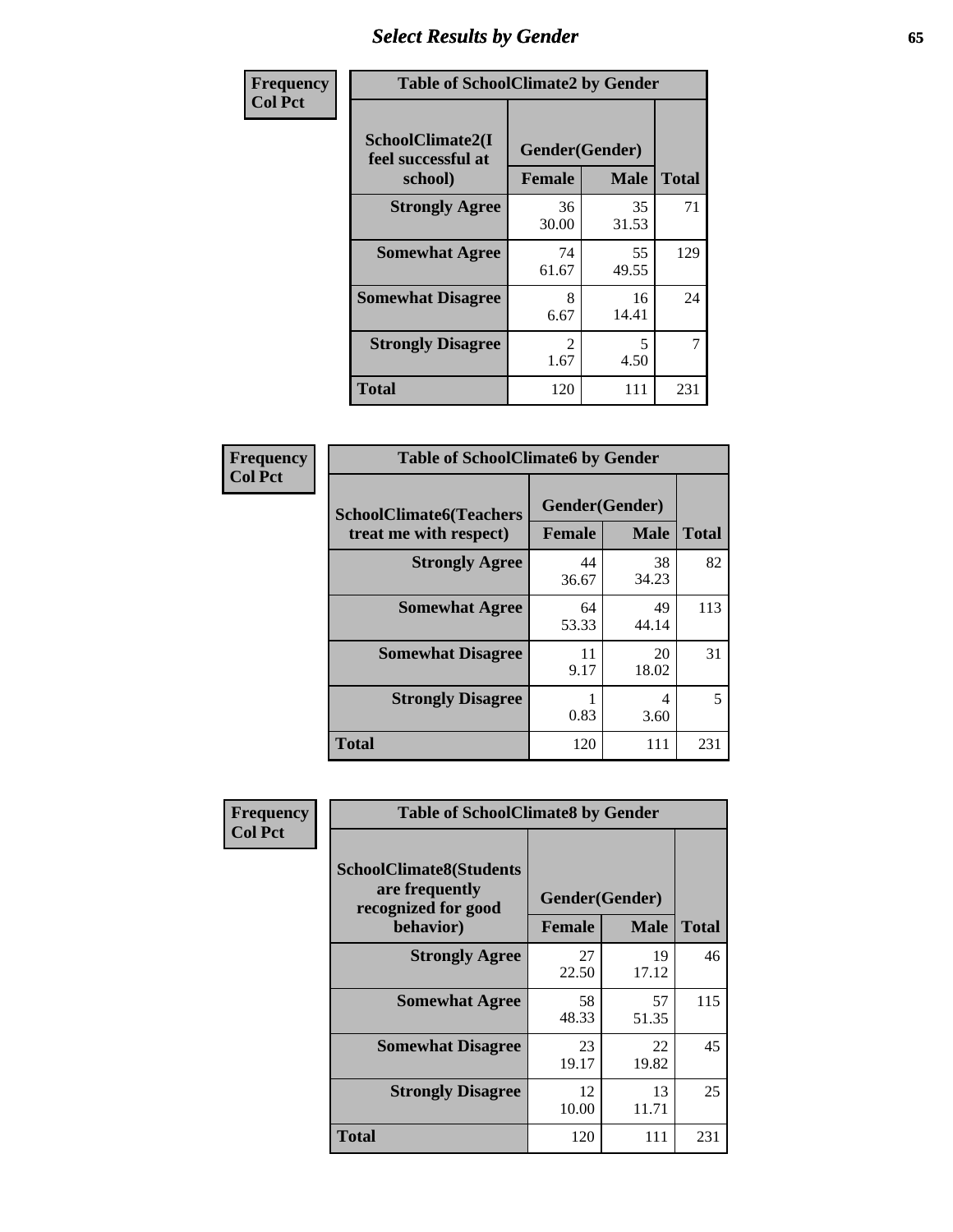# *Select Results by Gender* **66**

| Frequency      | <b>Table of Gender by Dropout</b> |                                                                        |                |              |
|----------------|-----------------------------------|------------------------------------------------------------------------|----------------|--------------|
| <b>Row Pct</b> |                                   | Dropout(I<br>have<br>thought<br>about<br>dropping<br>out of<br>school) |                |              |
|                | Gender(Gender)                    | Yes                                                                    | N <sub>0</sub> | <b>Total</b> |
|                | <b>Female</b>                     | 20<br>16.67                                                            | 100<br>83.33   | 120          |
|                | <b>Male</b>                       | 29<br>26.13                                                            | 82<br>73.87    | 111          |
|                | <b>Total</b>                      | 49                                                                     | 182            | 231          |

| <b>Frequency</b> | <b>Table of Gender by Dropoutreason</b> |                                                                    |              |                          |                                |              |              |
|------------------|-----------------------------------------|--------------------------------------------------------------------|--------------|--------------------------|--------------------------------|--------------|--------------|
| <b>Row Pct</b>   |                                         | Dropoutreason(If I dropped out the<br>reason would most likely be) |              |                          |                                |              |              |
|                  | Gender(Gender)                          | Won't<br><b>Drop</b><br>out                                        | <b>Bored</b> | Family<br><b>Reasons</b> | <b>Being</b><br><b>Bullied</b> | <b>Other</b> | <b>Total</b> |
|                  | <b>Female</b>                           | 82<br>68.33                                                        | 13<br>10.83  | 10<br>8.33               | 0.83                           | 14<br>11.67  | 120          |
|                  | <b>Male</b>                             | 73<br>65.77                                                        | 23<br>20.72  | 3<br>2.70                | 0.90                           | 11<br>9.91   | 111          |
|                  | <b>Total</b>                            | 155                                                                | 36           | 13                       | $\overline{2}$                 | 25           | 231          |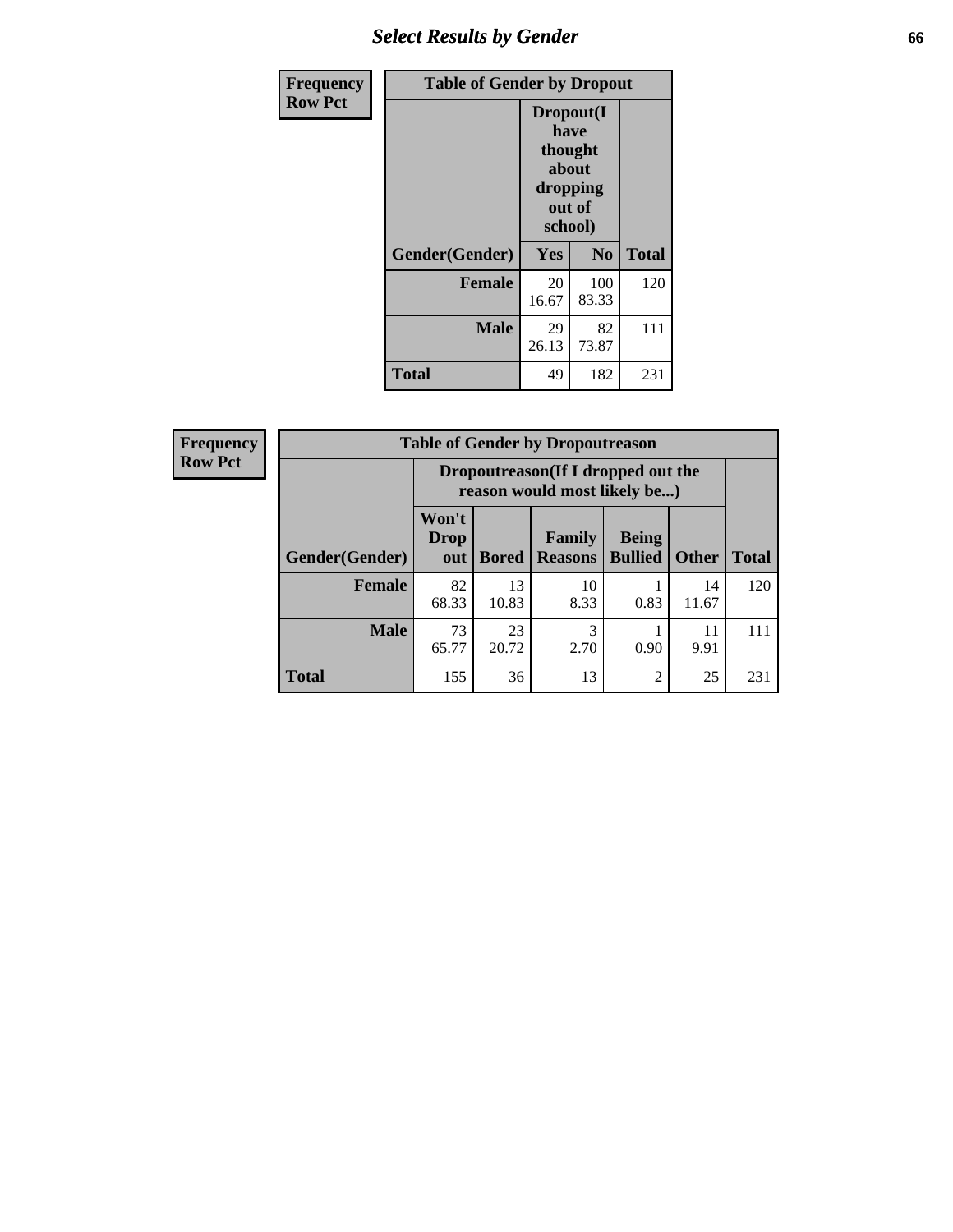*School Safety* **67**

| Frequency      | <b>Table of Gender by Bullied2</b> |                 |                |              |
|----------------|------------------------------------|-----------------|----------------|--------------|
| <b>Row Pct</b> |                                    | <b>Bullied2</b> |                |              |
|                | Gender(Gender)                     | Yes             | N <sub>0</sub> | <b>Total</b> |
|                | <b>Female</b>                      | 12<br>10.00     | 108<br>90.00   | 120          |
|                | <b>Male</b>                        | 15<br>13.51     | 96<br>86.49    | 111          |
|                | Total                              | 27              | 204            | 231          |

| Frequency      | <b>Table of Gender by Bulliedothers2</b> |                       |                |              |
|----------------|------------------------------------------|-----------------------|----------------|--------------|
| <b>Row Pct</b> |                                          | <b>Bulliedothers2</b> |                |              |
|                | Gender(Gender)                           | Yes                   | N <sub>0</sub> | <b>Total</b> |
|                | <b>Female</b>                            | 2<br>1.67             | 118<br>98.33   | 120          |
|                | <b>Male</b>                              | 10<br>9.01            | 101<br>90.99   | 111          |
|                | <b>Total</b>                             | 12                    | 219            | 231          |

| <b>Frequency</b> | <b>Table of Gender by Weaponschool2</b> |                      |                |              |
|------------------|-----------------------------------------|----------------------|----------------|--------------|
| <b>Row Pct</b>   |                                         | <b>Weaponschool2</b> |                |              |
|                  | Gender(Gender)                          | Yes                  | N <sub>0</sub> | <b>Total</b> |
|                  | <b>Female</b>                           | 0.83                 | 119<br>99.17   | 120          |
|                  | <b>Male</b>                             | 4<br>3.60            | 107<br>96.40   |              |
|                  | <b>Total</b>                            | 5                    | 226            | 231          |

| Frequency      | <b>Table of Gender by Absentunsafe2</b> |               |                |              |  |
|----------------|-----------------------------------------|---------------|----------------|--------------|--|
| <b>Row Pct</b> |                                         | Absentunsafe2 |                |              |  |
|                | Gender(Gender)                          | Yes           | N <sub>0</sub> | <b>Total</b> |  |
|                | <b>Female</b>                           | 0.83          | 119<br>99.17   | 120          |  |
|                | <b>Male</b>                             | 1.80          | 109<br>98.20   | 111          |  |
|                | <b>Total</b>                            |               | 228            | 231          |  |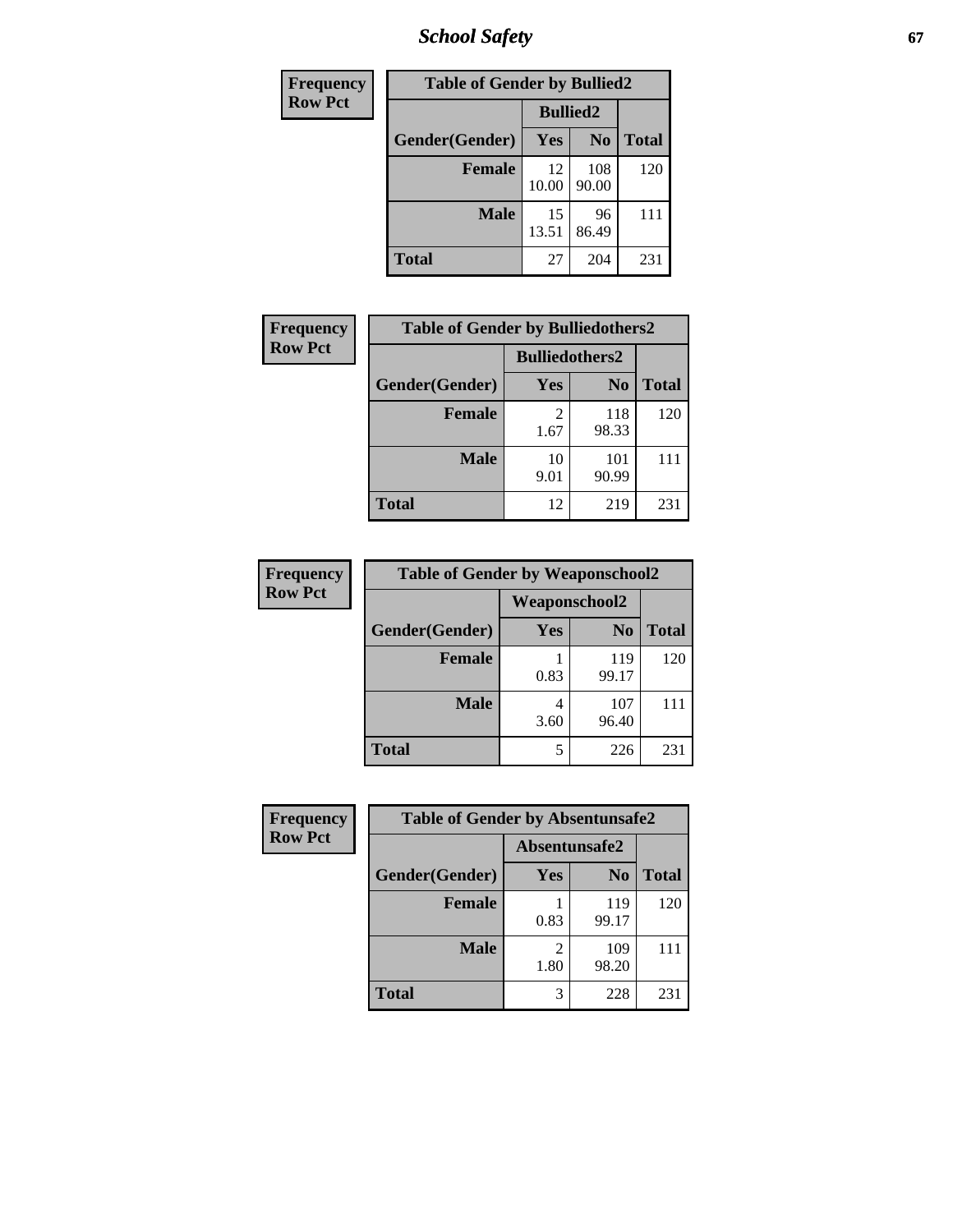*School Safety* **68**

| Frequency      | <b>Table of Gender by Gangself</b> |                                                                                                |                |              |
|----------------|------------------------------------|------------------------------------------------------------------------------------------------|----------------|--------------|
| <b>Row Pct</b> |                                    | Gangself(I<br>have<br>participated<br>in illegal gang<br>activities in<br>the past 30<br>days) |                |              |
|                | Gender(Gender)                     | Yes                                                                                            | N <sub>0</sub> | <b>Total</b> |
|                | <b>Female</b>                      | 3<br>2.50                                                                                      | 117<br>97.50   | 120          |
|                | <b>Male</b>                        | 8<br>7.21                                                                                      | 103<br>92.79   | 111          |
|                | <b>Total</b>                       | 11                                                                                             | 220            | 231          |

| Frequency      | <b>Table of Gender by Gangpeers</b> |                                                                                                                             |                |              |
|----------------|-------------------------------------|-----------------------------------------------------------------------------------------------------------------------------|----------------|--------------|
| <b>Row Pct</b> |                                     | <b>Gangpeers</b> (I<br>have friends<br>who have<br>participated<br>in illegal gang<br>activities in<br>the past 30<br>days) |                |              |
|                | Gender(Gender)                      | <b>Yes</b>                                                                                                                  | N <sub>0</sub> | <b>Total</b> |
|                | <b>Female</b>                       | 14<br>11.67                                                                                                                 | 106<br>88.33   | 120          |
|                | <b>Male</b>                         | 18<br>16.22                                                                                                                 | 93<br>83.78    | 111          |
|                | <b>Total</b>                        | 32                                                                                                                          | 199            | 231          |

| <b>Frequency</b> | <b>Table of Gender by Pickedon2</b> |                       |             |              |
|------------------|-------------------------------------|-----------------------|-------------|--------------|
| <b>Row Pct</b>   |                                     |                       | Pickedon2   |              |
|                  | Gender(Gender)                      | Yes<br>N <sub>0</sub> |             | <b>Total</b> |
|                  | <b>Female</b>                       | 32<br>26.67           | 88<br>73.33 | 120          |
|                  | <b>Male</b>                         | 35<br>31.53           | 76<br>68.47 | 111          |
|                  | <b>Total</b>                        |                       | 164         | 231          |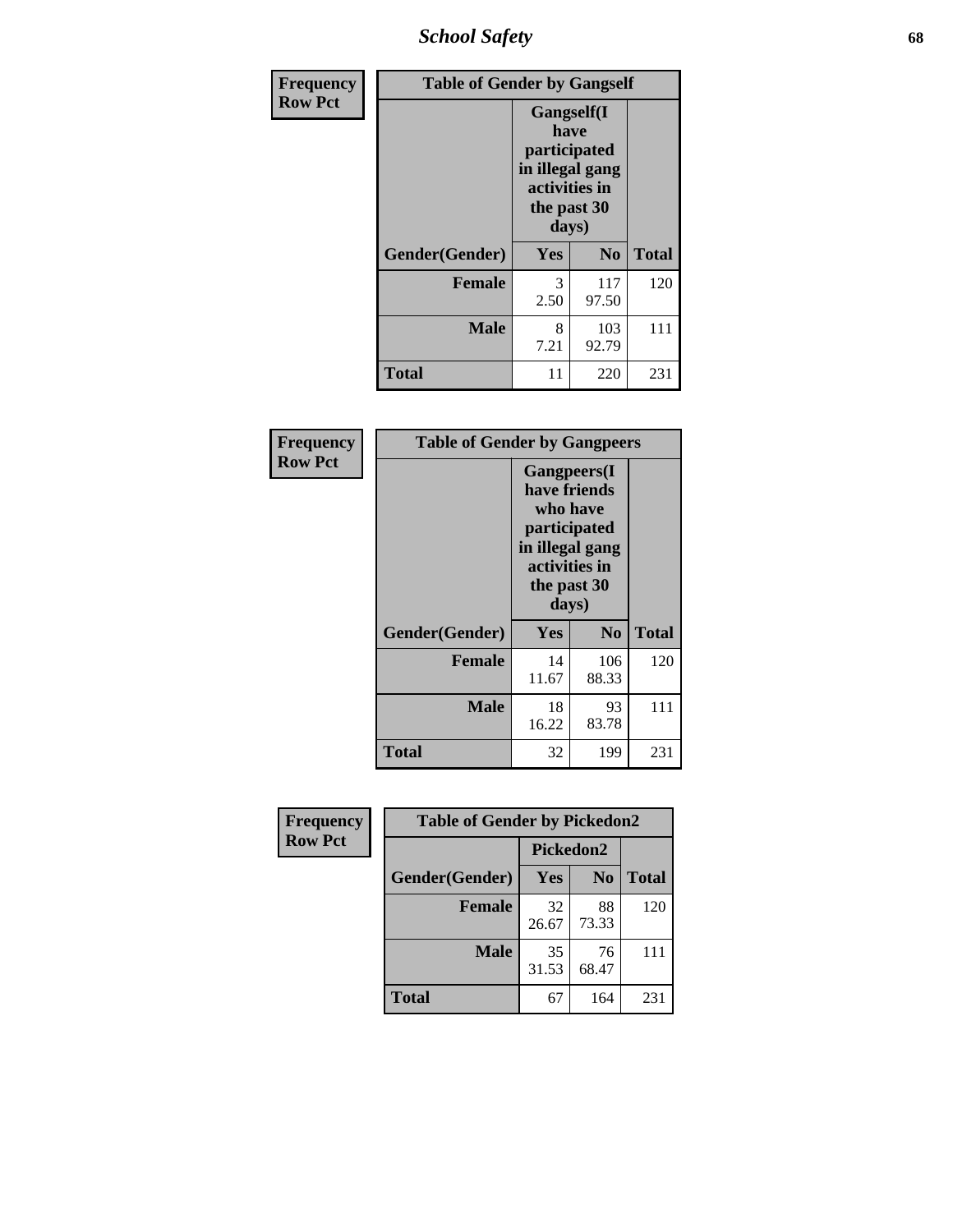*School Safety* **69**

| Frequency      | <b>Table of Gender by Safeschool2</b> |              |                |              |
|----------------|---------------------------------------|--------------|----------------|--------------|
| <b>Row Pct</b> |                                       | Safeschool2  |                |              |
|                | Gender(Gender)                        | Yes          | N <sub>0</sub> | <b>Total</b> |
|                | <b>Female</b>                         | 107<br>89.17 | 13<br>10.83    | 120          |
|                | <b>Male</b>                           | 90<br>81.08  | 21<br>18.92    | 111          |
|                | <b>Total</b>                          | 197          | 34             | 231          |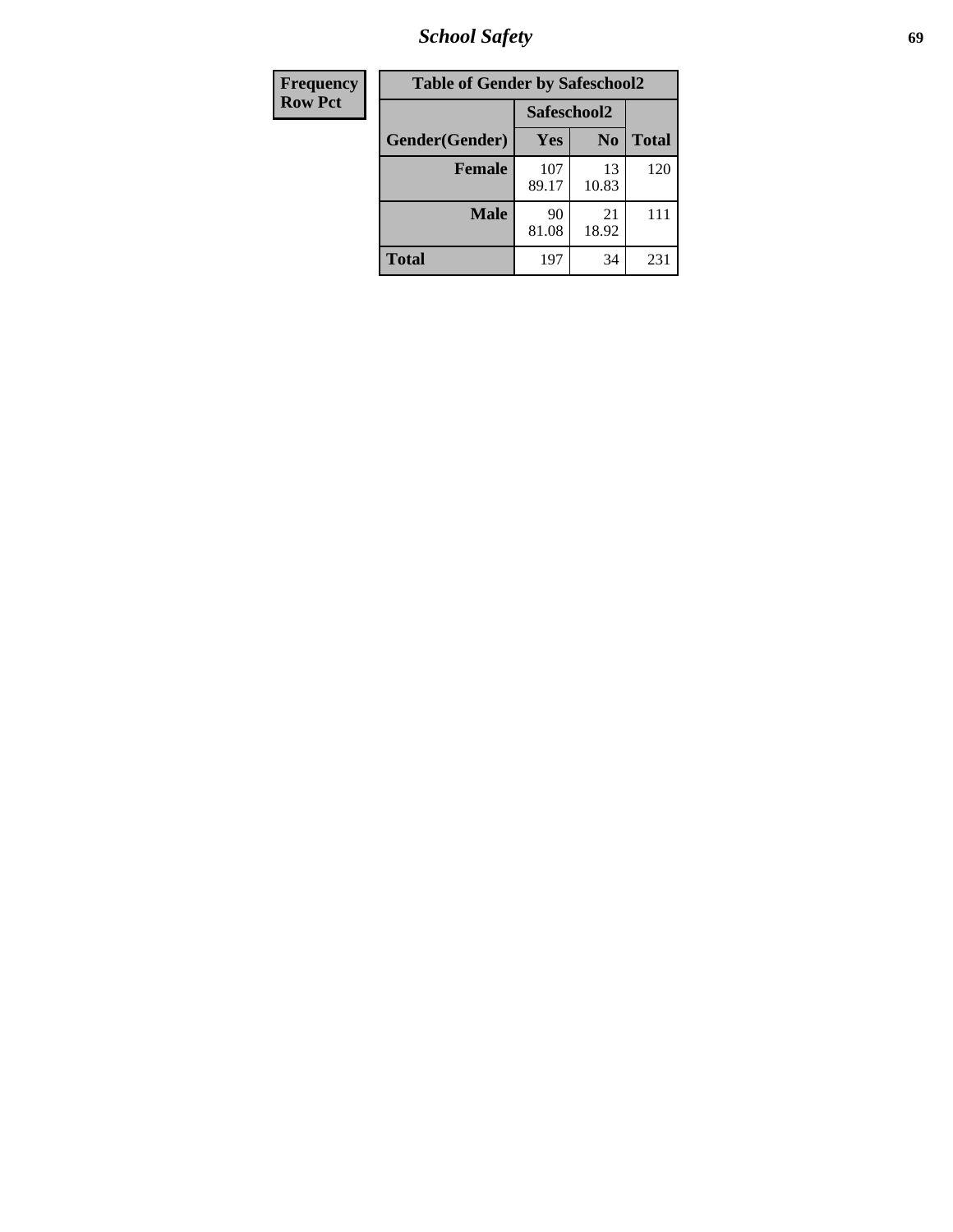# *Incidence of Drug Use* **70**

| <b>Frequency</b> | <b>Table of Gender by AlcoholAlt</b> |                                          |                |              |
|------------------|--------------------------------------|------------------------------------------|----------------|--------------|
| <b>Row Pct</b>   |                                      | AlcoholAlt(Alcohol<br>use, past 30 days) |                |              |
|                  | Gender(Gender)                       | <b>Yes</b>                               | N <sub>0</sub> | <b>Total</b> |
|                  | <b>Female</b>                        | 18<br>15.00                              | 102<br>85.00   | 120          |
|                  | <b>Male</b>                          | 31<br>27.93                              | 80<br>72.07    | 111          |
|                  | <b>Total</b>                         | 49                                       | 182            | 231          |

| <b>Frequency</b> | <b>Table of Gender by TobaccoAny</b> |                                          |                |              |  |
|------------------|--------------------------------------|------------------------------------------|----------------|--------------|--|
| <b>Row Pct</b>   |                                      | TobaccoAny(Tobacco<br>use, past 30 days) |                |              |  |
|                  | Gender(Gender)                       | Yes                                      | N <sub>0</sub> | <b>Total</b> |  |
|                  | <b>Female</b>                        | 16<br>13.33                              | 104<br>86.67   | 120          |  |
|                  | <b>Male</b>                          | 26<br>23.42                              | 85<br>76.58    |              |  |
|                  | <b>Total</b>                         | 42                                       | 189            | 231          |  |

| <b>Frequency</b> | <b>Table of Gender by MarijuanaAlt</b> |            |                                              |              |  |
|------------------|----------------------------------------|------------|----------------------------------------------|--------------|--|
| <b>Row Pct</b>   |                                        |            | MarijuanaAlt(Marijuana<br>use, past 30 days) |              |  |
|                  | Gender(Gender)                         | <b>Yes</b> | N <sub>0</sub>                               | <b>Total</b> |  |
|                  | <b>Female</b>                          | 5<br>4.17  | 115<br>95.83                                 | 120          |  |
|                  | <b>Male</b>                            | 4<br>3.60  | 107<br>96.40                                 | 111          |  |
|                  | <b>Total</b>                           | 9          | 222                                          | 231          |  |

| <b>Frequency</b> | <b>Table of Gender by OtherDrugAny</b> |                                                      |                |              |
|------------------|----------------------------------------|------------------------------------------------------|----------------|--------------|
| <b>Row Pct</b>   |                                        | <b>OtherDrugAny(Other</b><br>drug use, past 30 days) |                |              |
|                  | Gender(Gender)                         | <b>Yes</b>                                           | N <sub>0</sub> | <b>Total</b> |
|                  | <b>Female</b>                          | 5<br>4.17                                            | 115<br>95.83   | 120          |
|                  | <b>Male</b>                            | 10<br>9.01                                           | 101<br>90.99   | 111          |
|                  | <b>Total</b>                           | 15                                                   | 216            | 231          |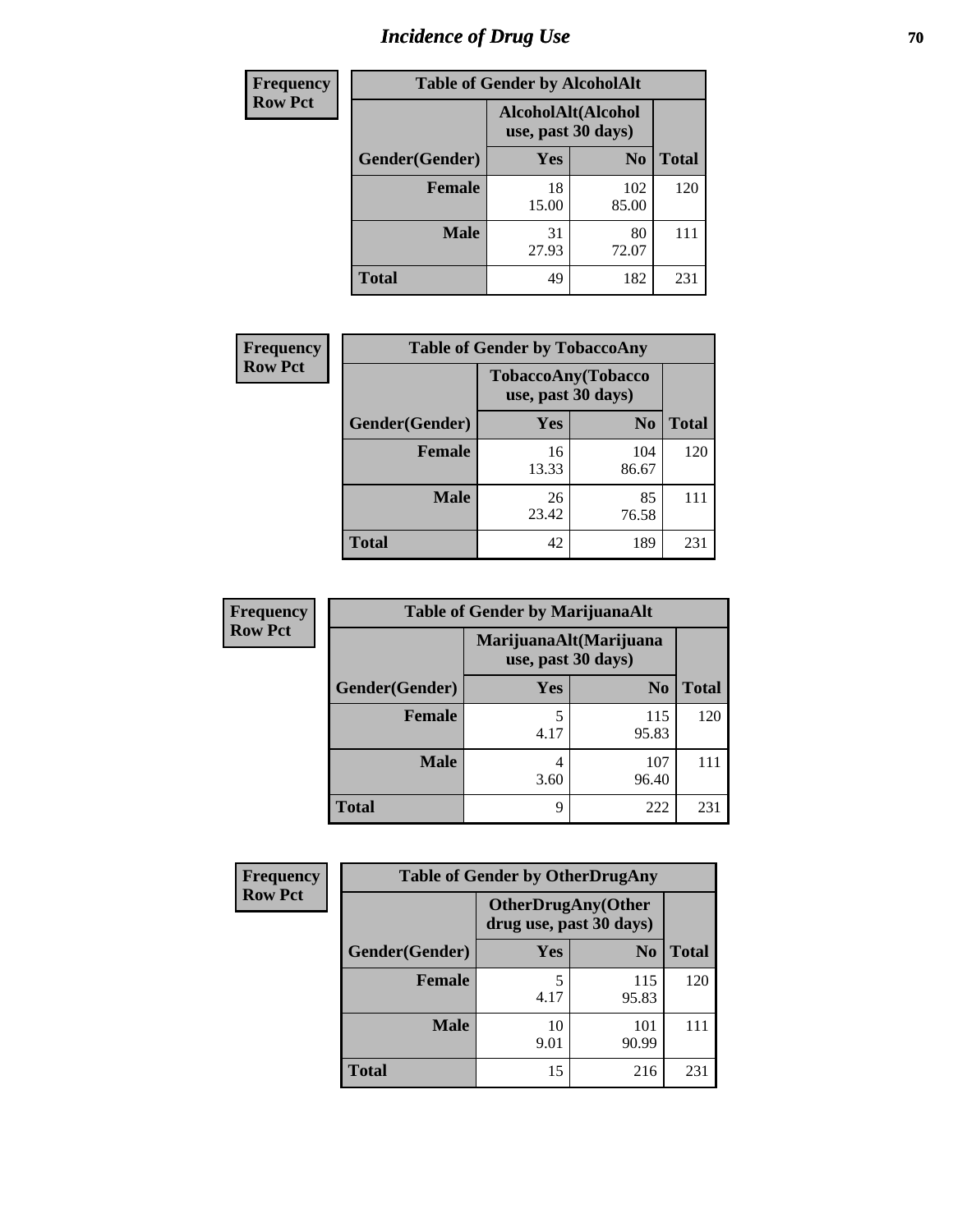#### *Average Age at Onset of Use* **71** *Results for "Average Age at Onset of Use" questions exclude students who said they did not use that substance*

#### **Gender=Female**

| <b>Variable</b>    | <b>Label</b>                                                       | <b>Mean</b> |
|--------------------|--------------------------------------------------------------------|-------------|
| Alcoholinit2       | I started using alcohol when I was                                 | 14.18       |
| Cigarettesinit2    | I started smoking tobacco when I was                               | 14.04       |
| Smokelessinit2     | I started chewing tobacco when I was                               | 14.33       |
| Marijuanainit2     | I started using marijuana when I was                               | 14.73       |
| Cocaineinit2       | I started using cocaine when I was                                 | 10.50       |
| Inhalantsinit2     | I started using inhalants when I was                               |             |
| Steroidsinit2      | I started using steroids when I was                                |             |
| Ecstasyinit2       | I started using ecstasy when I was                                 | 15.50       |
| Methinit2          | I started using methamphetamines when I was                        | 13.00       |
| Hallucinogensinit2 | I started using hallucinogens when I was                           | 15.00       |
| Prescription in t2 | I started using prescription drugs not prescribed to me when I was | 12.50       |

#### **Gender=Male**

| <b>Variable</b>    | Label                                                              | <b>Mean</b> |
|--------------------|--------------------------------------------------------------------|-------------|
| Alcoholinit2       | I started using alcohol when I was                                 | 14.24       |
| Cigarettesinit2    | I started smoking tobacco when I was                               | 14.04       |
| Smokelessinit2     | I started chewing tobacco when I was                               | 14.32       |
| Marijuanainit2     | I started using marijuana when I was                               | 15.17       |
| Cocaineinit2       | I started using cocaine when I was                                 | 16.00       |
| Inhalantsinit2     | I started using inhalants when I was                               | 16.50       |
| Steroidsinit2      | I started using steroids when I was                                | 14.00       |
| Ecstasyinit2       | I started using ecstasy when I was                                 | 15.00       |
| Methinit2          | I started using methamphetamines when I was                        | 17.00       |
| Hallucinogensinit2 | I started using hallucinogens when I was                           | 16.67       |
| Prescriptioninit2  | I started using prescription drugs not prescribed to me when I was | 15.75       |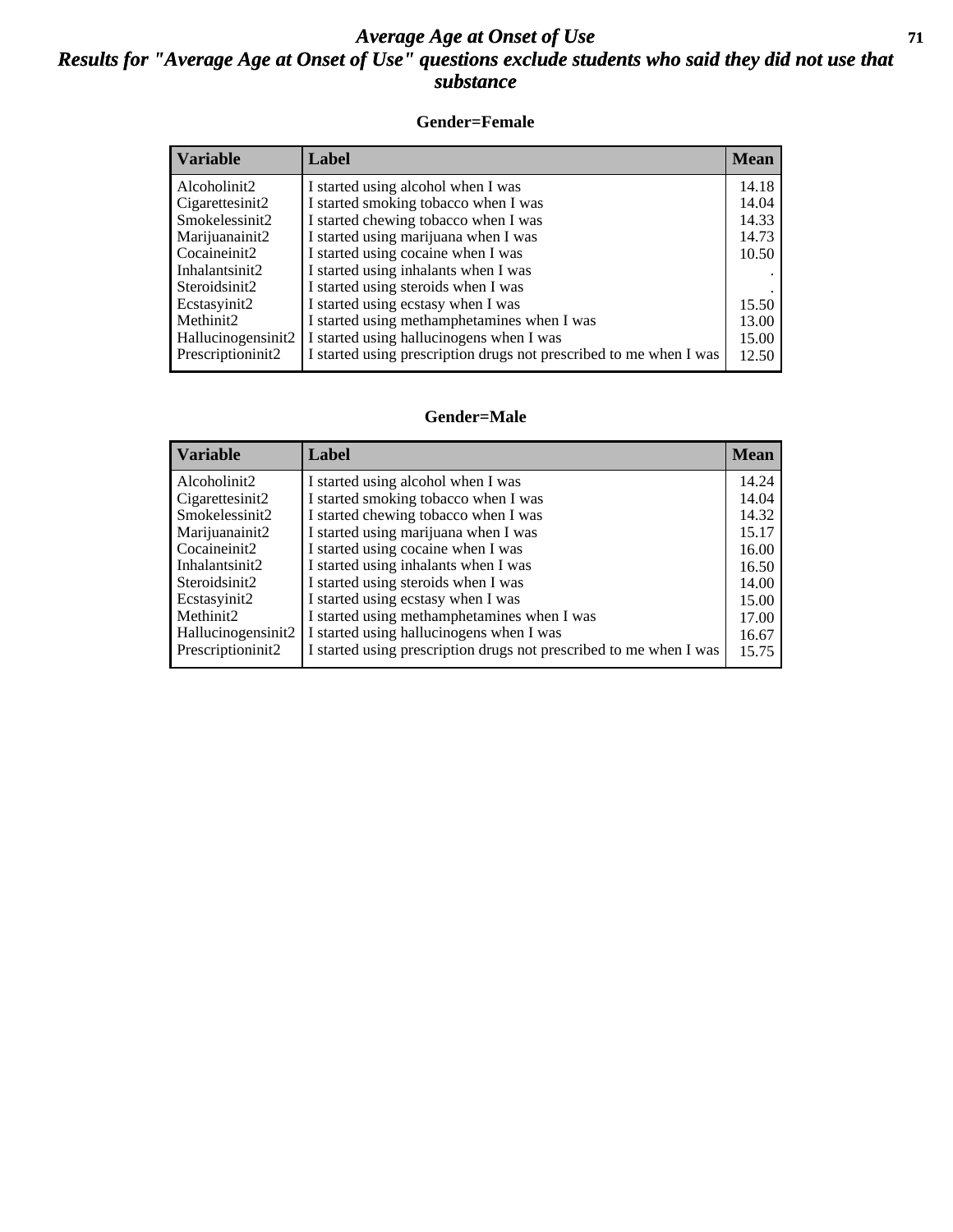# *I Think These Drugs are Harmful* **72**

| <b>Frequency</b> | <b>Table of Gender by Alcoholharmdich</b> |                  |                               |              |
|------------------|-------------------------------------------|------------------|-------------------------------|--------------|
| <b>Row Pct</b>   |                                           | think alcohol is | Alcoholharmdich(I<br>harmful) |              |
|                  | Gender(Gender)                            | <b>Yes</b>       | N <sub>0</sub>                | <b>Total</b> |
|                  | <b>Female</b>                             | 106<br>88.33     | 14<br>11.67                   | 120          |
|                  | <b>Male</b>                               | 84<br>75.68      | 27<br>24.32                   | 111          |
|                  | Total                                     | 190              | 41                            | 231          |

 $\overline{\phantom{a}}$ 

| Frequency      | <b>Table of Gender by Tobaccoharmdich</b> |                  |                               |              |
|----------------|-------------------------------------------|------------------|-------------------------------|--------------|
| <b>Row Pct</b> |                                           | think tobacco is | Tobaccoharmdich(I<br>harmful) |              |
|                | Gender(Gender)                            | Yes              | N <sub>0</sub>                | <b>Total</b> |
|                | <b>Female</b>                             | 120<br>100.00    | 0<br>0.00                     | 120          |
|                | <b>Male</b>                               | 103<br>92.79     | 8<br>7.21                     | 111          |
|                | <b>Total</b>                              | 223              | 8                             | 231          |

| Frequency      | <b>Table of Gender by Marijuanaharmdich</b> |                                                       |                |              |  |
|----------------|---------------------------------------------|-------------------------------------------------------|----------------|--------------|--|
| <b>Row Pct</b> |                                             | Marijuanaharmdich(I<br>think marijuana is<br>harmful) |                |              |  |
|                | Gender(Gender)                              | <b>Yes</b>                                            | N <sub>0</sub> | <b>Total</b> |  |
|                | <b>Female</b>                               | 108<br>90.00                                          | 12<br>10.00    | 120          |  |
|                | <b>Male</b>                                 | 83<br>74.77                                           | 28<br>25.23    | 111          |  |
|                | <b>Total</b>                                | 191                                                   | 40             | 231          |  |

| Frequency      | <b>Table of Gender by Otherdrugharmdich</b> |                                                          |                |              |  |
|----------------|---------------------------------------------|----------------------------------------------------------|----------------|--------------|--|
| <b>Row Pct</b> |                                             | Otherdrugharmdich(I<br>think other drugs are<br>harmful) |                |              |  |
|                | Gender(Gender)                              | <b>Yes</b>                                               | N <sub>0</sub> | <b>Total</b> |  |
|                | <b>Female</b>                               | 120<br>100.00                                            | 0<br>0.00      | 120          |  |
|                | <b>Male</b>                                 | 105<br>94.59                                             | 6<br>5.41      | 111          |  |
|                | <b>Total</b>                                | 225                                                      | 6              | 231          |  |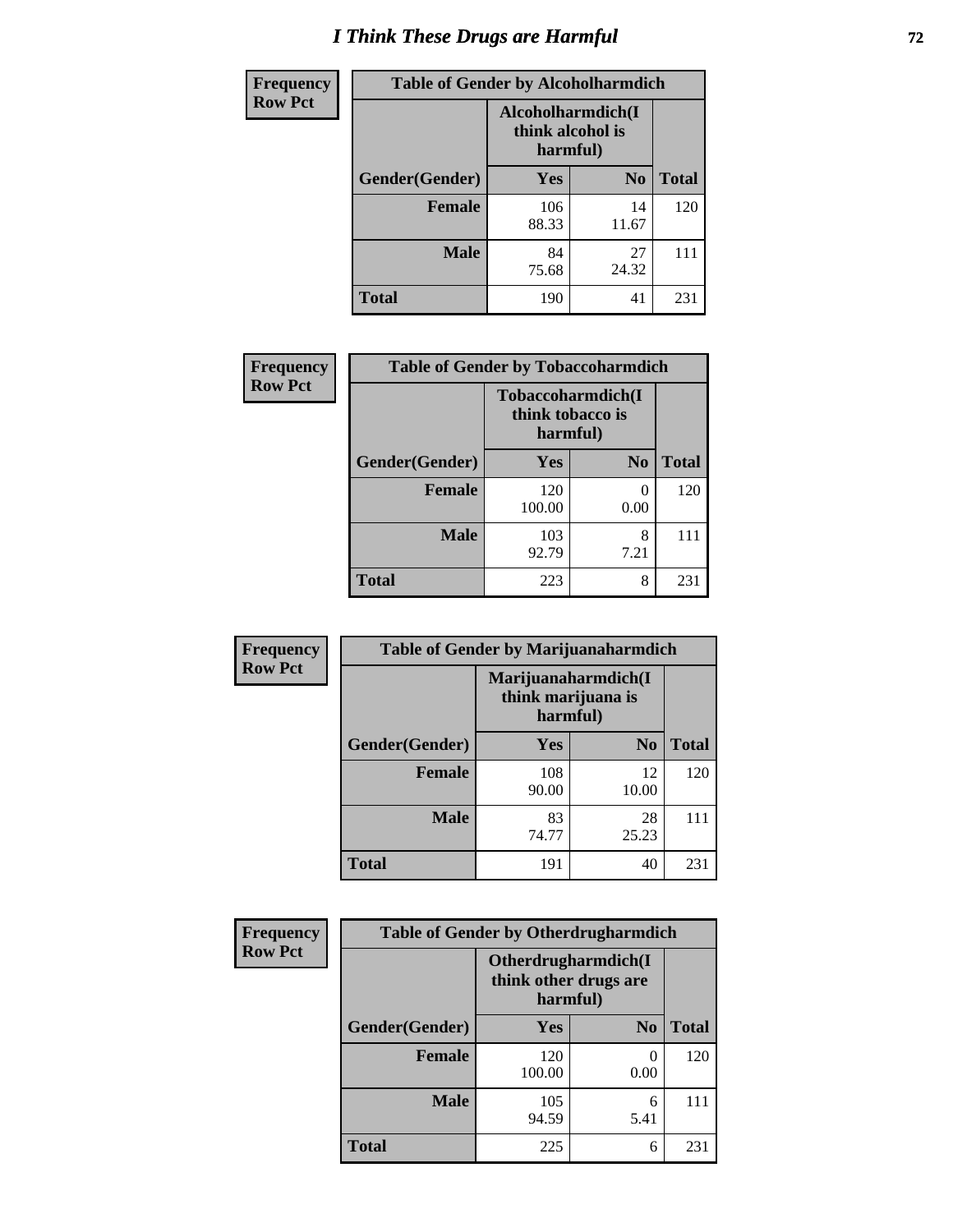| <b>Frequency</b> | <b>Table of Gender by Alcohollocation1</b> |                                                               |             |              |
|------------------|--------------------------------------------|---------------------------------------------------------------|-------------|--------------|
| <b>Row Pct</b>   |                                            | <b>Alcohollocation1(Places</b><br><b>Friends Use Alcohol)</b> |             |              |
|                  | Gender(Gender)                             |                                                               | Do Not Use  | <b>Total</b> |
|                  | <b>Female</b>                              | 82<br>68.33                                                   | 38<br>31.67 | 120          |
|                  | <b>Male</b>                                | 71<br>63.96                                                   | 40<br>36.04 | 111          |
|                  | <b>Total</b>                               | 153                                                           | 78          | 231          |

| <b>Frequency</b> | <b>Table of Gender by Alcohollocation2</b> |                                                               |             |              |
|------------------|--------------------------------------------|---------------------------------------------------------------|-------------|--------------|
| <b>Row Pct</b>   |                                            | <b>Alcohollocation2(Places</b><br><b>Friends Use Alcohol)</b> |             |              |
|                  | Gender(Gender)                             |                                                               | Home        | <b>Total</b> |
|                  | <b>Female</b>                              | 61<br>50.83                                                   | 59<br>49.17 | 120          |
|                  | <b>Male</b>                                | 68<br>61.26                                                   | 43<br>38.74 |              |
|                  | <b>Total</b>                               | 129                                                           | 102         | 231          |

| Frequency      | <b>Table of Gender by Alcohollocation3</b> |                                                               |               |              |
|----------------|--------------------------------------------|---------------------------------------------------------------|---------------|--------------|
| <b>Row Pct</b> |                                            | <b>Alcohollocation3(Places</b><br><b>Friends Use Alcohol)</b> |               |              |
|                | Gender(Gender)                             |                                                               | <b>School</b> | <b>Total</b> |
|                | <b>Female</b>                              | 115<br>95.83                                                  | 4.17          | 120          |
|                | <b>Male</b>                                | 104<br>93.69                                                  | 6.31          | 111          |
|                | <b>Total</b>                               | 219                                                           | 12            | 231          |

| Frequency      | <b>Table of Gender by Alcohollocation4</b> |                                                               |             |              |
|----------------|--------------------------------------------|---------------------------------------------------------------|-------------|--------------|
| <b>Row Pct</b> |                                            | <b>Alcohollocation4(Places</b><br><b>Friends Use Alcohol)</b> |             |              |
|                | Gender(Gender)                             |                                                               | Car         | <b>Total</b> |
|                | Female                                     | 101<br>84.17                                                  | 19<br>15.83 | 120          |
|                | <b>Male</b>                                | 99<br>89.19                                                   | 12<br>10.81 | 111          |
|                | <b>Total</b>                               | 200                                                           | 31          | 231          |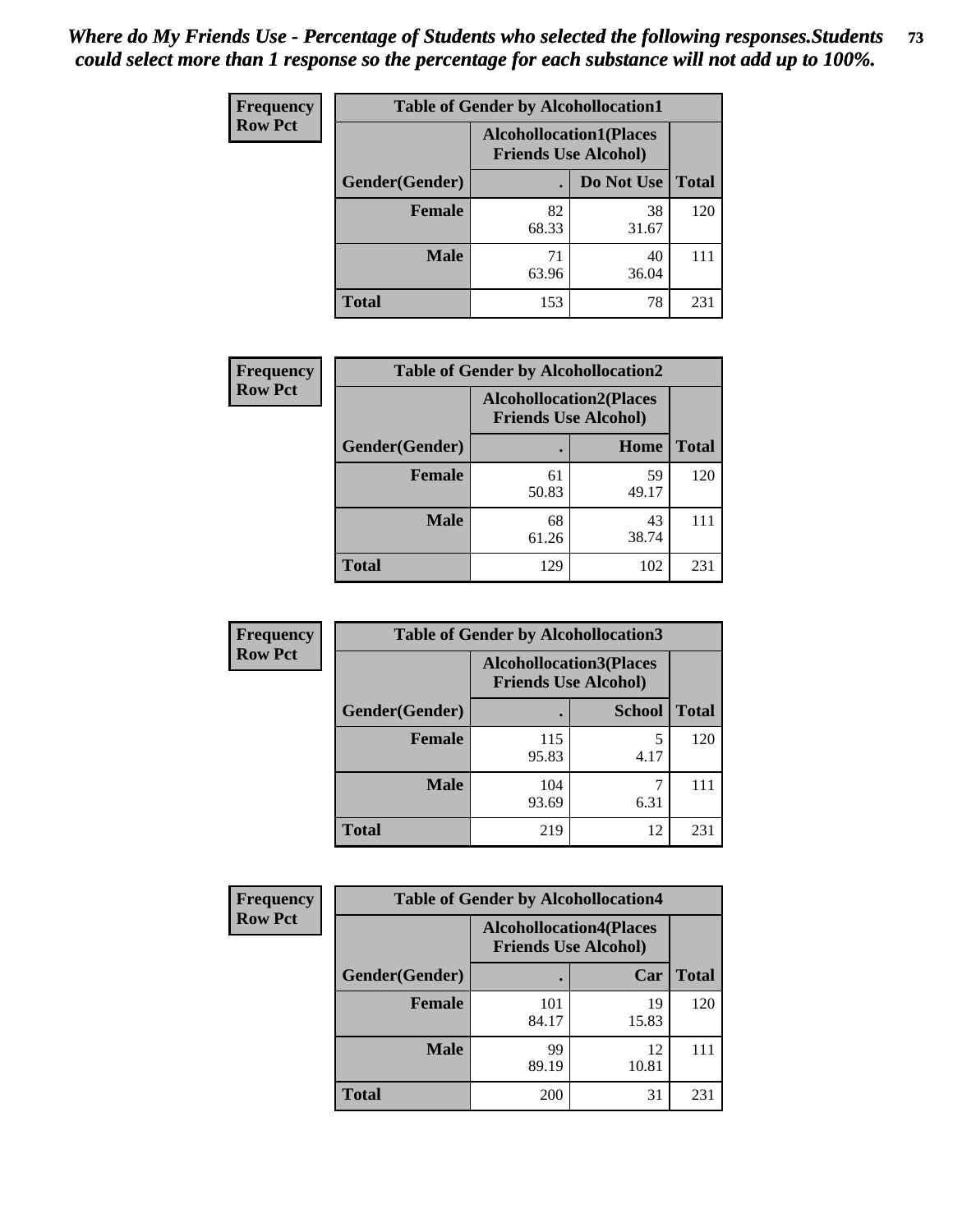| <b>Frequency</b> | <b>Table of Gender by Alcohollocation5</b> |                                                                |                                 |              |
|------------------|--------------------------------------------|----------------------------------------------------------------|---------------------------------|--------------|
| <b>Row Pct</b>   |                                            | <b>Alcohollocation5</b> (Places<br><b>Friends Use Alcohol)</b> |                                 |              |
|                  | Gender(Gender)                             |                                                                | <b>Friend's</b><br><b>House</b> | <b>Total</b> |
|                  | <b>Female</b>                              | 42<br>35.00                                                    | 78<br>65.00                     | 120          |
|                  | <b>Male</b>                                | 51<br>45.95                                                    | 60<br>54.05                     | 111          |
|                  | <b>Total</b>                               | 93                                                             | 138                             | 231          |

| Frequency      | <b>Table of Gender by Alcohollocation6</b> |                                                               |              |              |  |
|----------------|--------------------------------------------|---------------------------------------------------------------|--------------|--------------|--|
| <b>Row Pct</b> |                                            | <b>Alcohollocation6(Places</b><br><b>Friends Use Alcohol)</b> |              |              |  |
|                | <b>Gender</b> (Gender)                     |                                                               | <b>Other</b> | <b>Total</b> |  |
|                | <b>Female</b>                              | 80<br>66.67                                                   | 40<br>33.33  | 120          |  |
|                | <b>Male</b>                                | 80<br>72.07                                                   | 31<br>27.93  |              |  |
|                | <b>Total</b>                               | 160                                                           | 71           | 231          |  |

| Frequency      | <b>Table of Gender by Tobaccolocation1</b> |                                                               |             |              |  |
|----------------|--------------------------------------------|---------------------------------------------------------------|-------------|--------------|--|
| <b>Row Pct</b> |                                            | <b>Tobaccolocation1(Places</b><br><b>Friends Use Tobacco)</b> |             |              |  |
|                | Gender(Gender)                             |                                                               | Do Not Use  | <b>Total</b> |  |
|                | Female                                     | 66<br>55.00                                                   | 54<br>45.00 | 120          |  |
|                | <b>Male</b>                                | 64<br>57.66                                                   | 47<br>42.34 | 111          |  |
|                | <b>Total</b>                               | 130                                                           | 101         | 231          |  |

| <b>Frequency</b> | <b>Table of Gender by Tobaccolocation2</b> |                                                               |             |              |
|------------------|--------------------------------------------|---------------------------------------------------------------|-------------|--------------|
| <b>Row Pct</b>   |                                            | <b>Tobaccolocation2(Places</b><br><b>Friends Use Tobacco)</b> |             |              |
|                  | Gender(Gender)                             |                                                               | Home        | <b>Total</b> |
|                  | Female                                     | 65<br>54.17                                                   | 55<br>45.83 | 120          |
|                  | <b>Male</b>                                | 67<br>60.36                                                   | 44<br>39.64 | 111          |
|                  | <b>Total</b>                               | 132                                                           | 99          | 231          |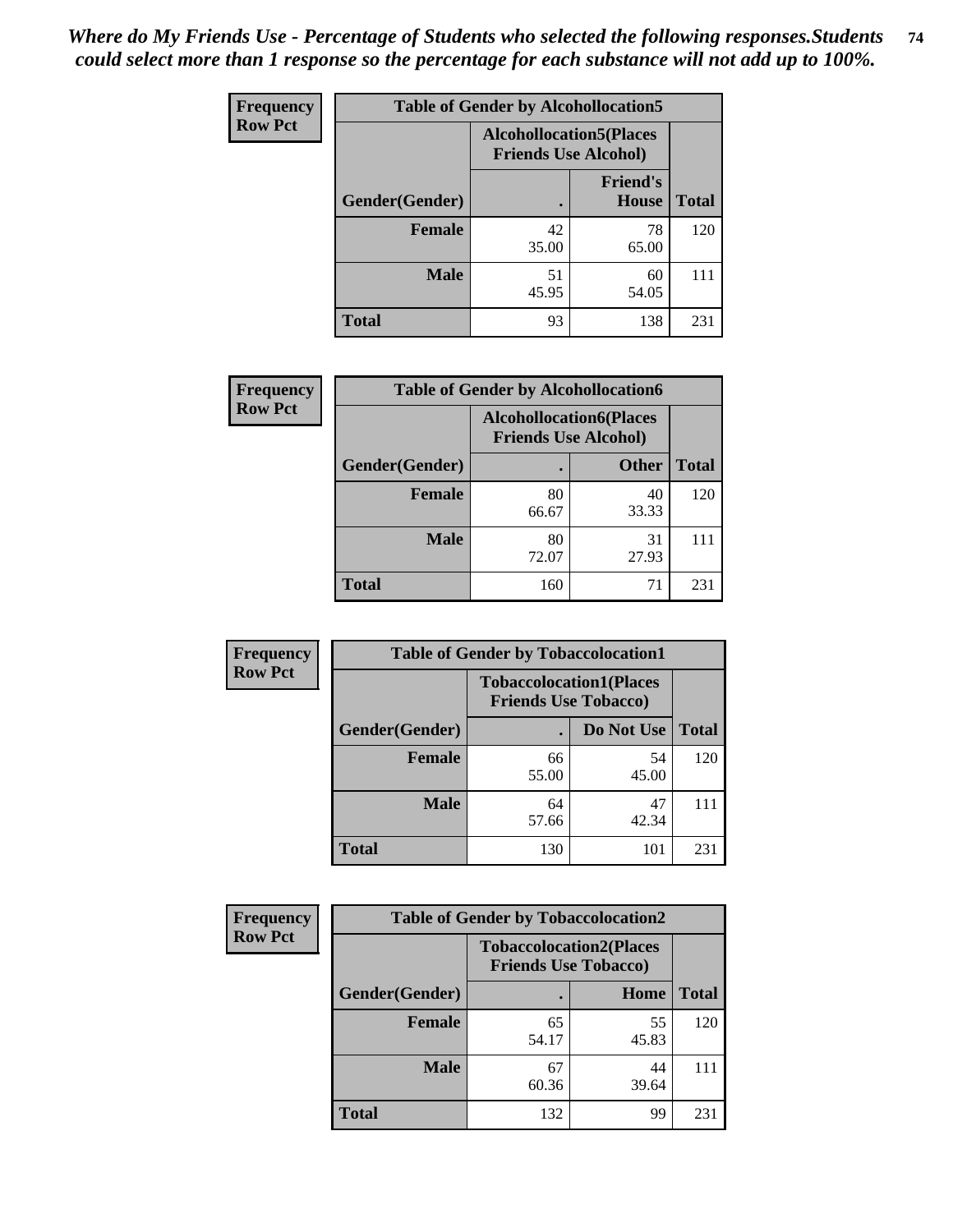| <b>Frequency</b> | <b>Table of Gender by Tobaccolocation3</b> |                                                               |               |              |
|------------------|--------------------------------------------|---------------------------------------------------------------|---------------|--------------|
| <b>Row Pct</b>   |                                            | <b>Tobaccolocation3(Places</b><br><b>Friends Use Tobacco)</b> |               |              |
|                  | Gender(Gender)                             |                                                               | <b>School</b> | <b>Total</b> |
|                  | <b>Female</b>                              | 97<br>80.83                                                   | 23<br>19.17   | 120          |
|                  | <b>Male</b>                                | 77<br>69.37                                                   | 34<br>30.63   | 111          |
|                  | <b>Total</b>                               | 174                                                           | 57            | 231          |

| <b>Frequency</b> | <b>Table of Gender by Tobaccolocation4</b> |             |                                                               |              |
|------------------|--------------------------------------------|-------------|---------------------------------------------------------------|--------------|
| <b>Row Pct</b>   |                                            |             | <b>Tobaccolocation4(Places</b><br><b>Friends Use Tobacco)</b> |              |
|                  | Gender(Gender)                             |             | Car                                                           | <b>Total</b> |
|                  | <b>Female</b>                              | 67<br>55.83 | 53<br>44.17                                                   | 120          |
|                  | <b>Male</b>                                | 69<br>62.16 | 42<br>37.84                                                   |              |
|                  | <b>Total</b>                               | 136         | 95                                                            | 231          |

| <b>Frequency</b> | <b>Table of Gender by Tobaccolocation5</b> |                                                               |                          |              |
|------------------|--------------------------------------------|---------------------------------------------------------------|--------------------------|--------------|
| <b>Row Pct</b>   |                                            | <b>Tobaccolocation5(Places</b><br><b>Friends Use Tobacco)</b> |                          |              |
|                  | Gender(Gender)                             |                                                               | <b>Friend's</b><br>House | <b>Total</b> |
|                  | Female                                     | 65<br>54.17                                                   | 55<br>45.83              | 120          |
|                  | <b>Male</b>                                | 66<br>59.46                                                   | 45<br>40.54              | 111          |
|                  | <b>Total</b>                               | 131                                                           | 100                      | 231          |

| <b>Frequency</b> |                | <b>Table of Gender by Tobaccolocation6</b>                    |              |              |
|------------------|----------------|---------------------------------------------------------------|--------------|--------------|
| <b>Row Pct</b>   |                | <b>Tobaccolocation6(Places</b><br><b>Friends Use Tobacco)</b> |              |              |
|                  | Gender(Gender) |                                                               | <b>Other</b> | <b>Total</b> |
|                  | Female         | 80<br>66.67                                                   | 40<br>33.33  | 120          |
|                  | <b>Male</b>    | 68<br>61.26                                                   | 43<br>38.74  |              |
|                  | <b>Total</b>   | 148                                                           | 83           | 231          |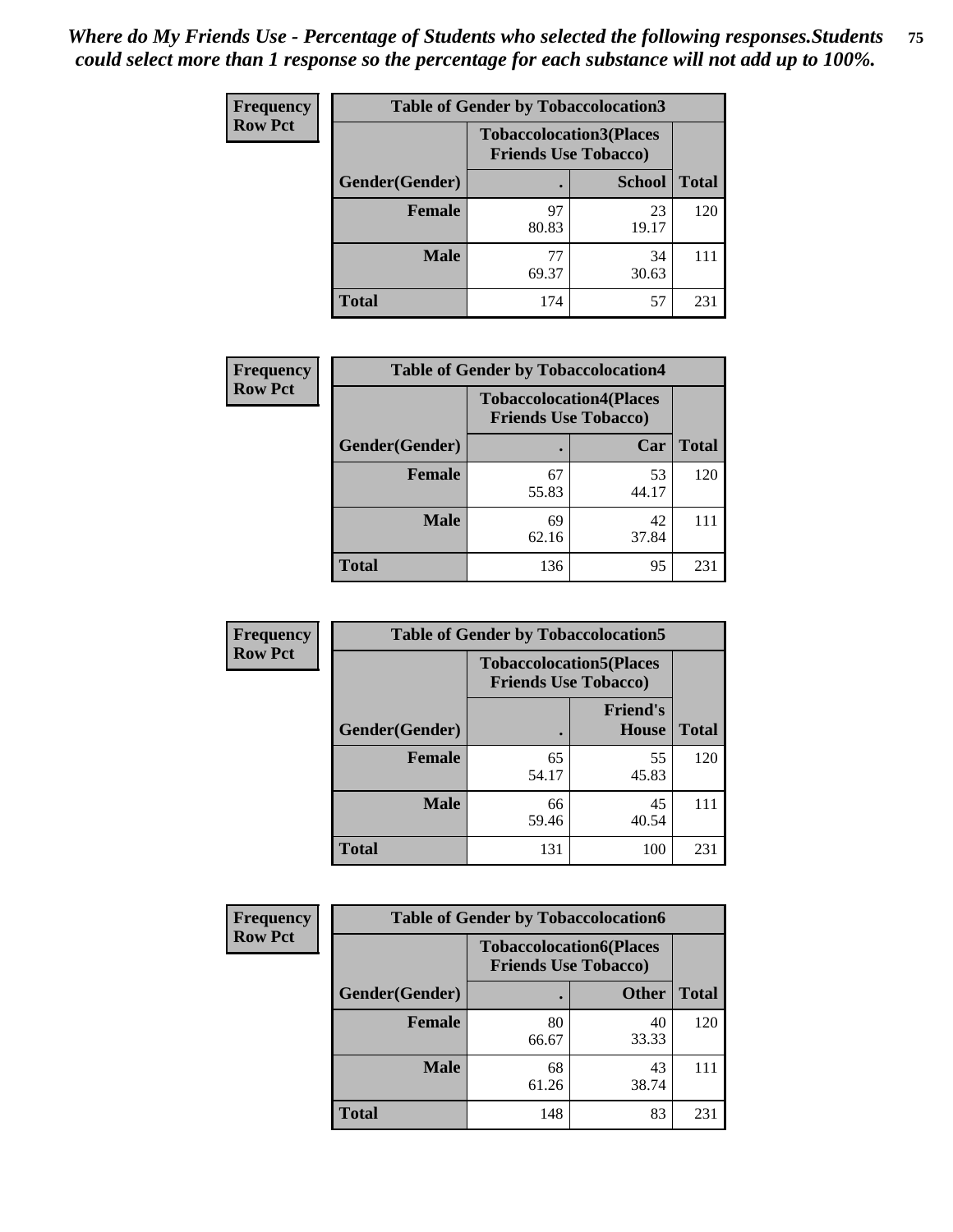| <b>Frequency</b> | <b>Table of Gender by Marijuanalocation1</b> |                                                                    |             |              |
|------------------|----------------------------------------------|--------------------------------------------------------------------|-------------|--------------|
| <b>Row Pct</b>   |                                              | <b>Marijuanalocation1(Places</b><br><b>Friends Use Marijuana</b> ) |             |              |
|                  | Gender(Gender)                               |                                                                    | Do Not Use  | <b>Total</b> |
|                  | <b>Female</b>                                | 37<br>30.83                                                        | 83<br>69.17 | 120          |
|                  | <b>Male</b>                                  | 30<br>27.03                                                        | 81<br>72.97 |              |
|                  | <b>Total</b>                                 | 67                                                                 | 164         | 231          |

| <b>Frequency</b> | <b>Table of Gender by Marijuanalocation2</b> |                                                                    |             |              |
|------------------|----------------------------------------------|--------------------------------------------------------------------|-------------|--------------|
| <b>Row Pct</b>   |                                              | <b>Marijuanalocation2(Places</b><br><b>Friends Use Marijuana</b> ) |             |              |
|                  | Gender(Gender)                               |                                                                    | Home        | <b>Total</b> |
|                  | <b>Female</b>                                | 97<br>80.83                                                        | 23<br>19.17 | 120          |
|                  | <b>Male</b>                                  | 90<br>81.08                                                        | 21<br>18.92 | 111          |
|                  | <b>Total</b>                                 | 187                                                                | 44          | 231          |

| <b>Frequency</b> | <b>Table of Gender by Marijuanalocation3</b> |              |                                                                    |              |
|------------------|----------------------------------------------|--------------|--------------------------------------------------------------------|--------------|
| <b>Row Pct</b>   |                                              |              | <b>Marijuanalocation3(Places</b><br><b>Friends Use Marijuana</b> ) |              |
|                  | Gender(Gender)                               |              | <b>School</b>                                                      | <b>Total</b> |
|                  | <b>Female</b>                                | 116<br>96.67 | 4<br>3.33                                                          | 120          |
|                  | Male                                         | 106<br>95.50 | 5<br>4.50                                                          | 111          |
|                  | <b>Total</b>                                 | 222          | 9                                                                  | 231          |

| <b>Frequency</b> | <b>Table of Gender by Marijuanalocation4</b> |                                                                    |             |              |  |
|------------------|----------------------------------------------|--------------------------------------------------------------------|-------------|--------------|--|
| <b>Row Pct</b>   |                                              | <b>Marijuanalocation4(Places</b><br><b>Friends Use Marijuana</b> ) |             |              |  |
|                  | Gender(Gender)                               |                                                                    | Car         | <b>Total</b> |  |
|                  | <b>Female</b>                                | 96<br>80.00                                                        | 24<br>20.00 | 120          |  |
|                  | <b>Male</b>                                  | 97<br>87.39                                                        | 14<br>12.61 | 111          |  |
|                  | <b>Total</b>                                 | 193                                                                | 38          | $23^{\circ}$ |  |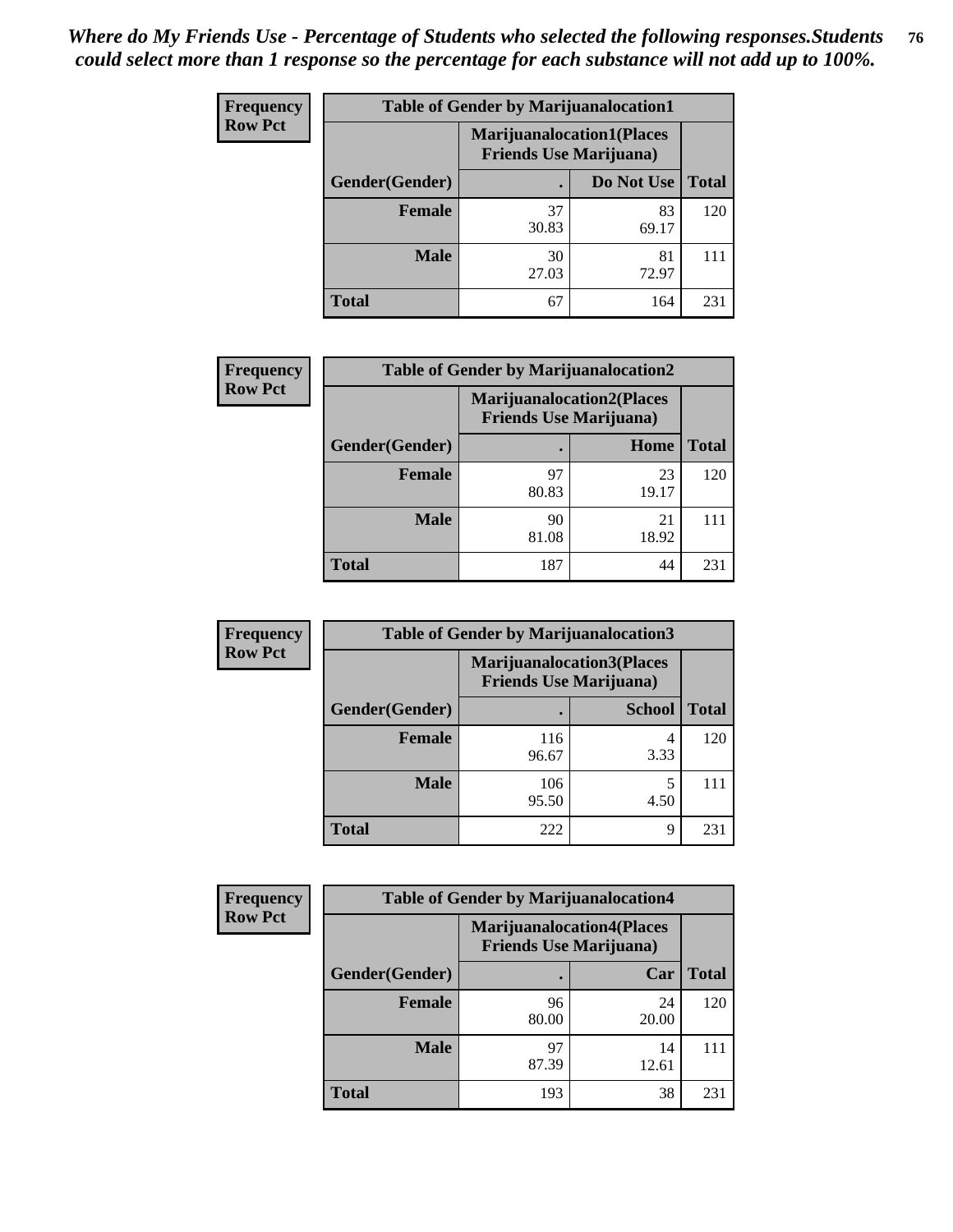| <b>Frequency</b> | <b>Table of Gender by Marijuanalocation5</b> |                                                                    |                          |              |
|------------------|----------------------------------------------|--------------------------------------------------------------------|--------------------------|--------------|
| <b>Row Pct</b>   |                                              | <b>Marijuanalocation5(Places</b><br><b>Friends Use Marijuana</b> ) |                          |              |
|                  | Gender(Gender)                               |                                                                    | <b>Friend's</b><br>House | <b>Total</b> |
|                  | <b>Female</b>                                | 86<br>71.67                                                        | 34<br>28.33              | 120          |
|                  | <b>Male</b>                                  | 87<br>78.38                                                        | 24<br>21.62              | 111          |
|                  | <b>Total</b>                                 | 173                                                                | 58                       | 231          |

| <b>Frequency</b> | <b>Table of Gender by Marijuanalocation6</b> |                                                                    |              |              |
|------------------|----------------------------------------------|--------------------------------------------------------------------|--------------|--------------|
| <b>Row Pct</b>   |                                              | <b>Marijuanalocation6(Places</b><br><b>Friends Use Marijuana</b> ) |              |              |
|                  | Gender(Gender)                               |                                                                    | <b>Other</b> | <b>Total</b> |
|                  | <b>Female</b>                                | 100<br>83.33                                                       | 20<br>16.67  | 120          |
|                  | <b>Male</b>                                  | 93<br>83.78                                                        | 18<br>16.22  | 111          |
|                  | <b>Total</b>                                 | 193                                                                | 38           | 231          |

| <b>Frequency</b> | <b>Table of Gender by Otherdruglocation1</b> |                                            |                                  |              |
|------------------|----------------------------------------------|--------------------------------------------|----------------------------------|--------------|
| <b>Row Pct</b>   |                                              | <b>Friends Use Other Illegal</b><br>Drugs) | <b>Otherdruglocation1(Places</b> |              |
|                  | Gender(Gender)                               |                                            | Do Not Use                       | <b>Total</b> |
|                  | <b>Female</b>                                | 21<br>17.50                                | 99<br>82.50                      | 120          |
|                  | <b>Male</b>                                  | 21<br>18.92                                | 90<br>81.08                      | 111          |
|                  | <b>Total</b>                                 | 42                                         | 189                              | 231          |

| Frequency      | <b>Table of Gender by Otherdruglocation2</b> |                                            |                                  |              |
|----------------|----------------------------------------------|--------------------------------------------|----------------------------------|--------------|
| <b>Row Pct</b> |                                              | <b>Friends Use Other Illegal</b><br>Drugs) | <b>Otherdruglocation2(Places</b> |              |
|                | Gender(Gender)                               |                                            | Home                             | <b>Total</b> |
|                | <b>Female</b>                                | 106<br>88.33                               | 14<br>11.67                      | 120          |
|                | <b>Male</b>                                  | 97<br>87.39                                | 14<br>12.61                      | 111          |
|                | <b>Total</b>                                 | 203                                        | 28                               | 231          |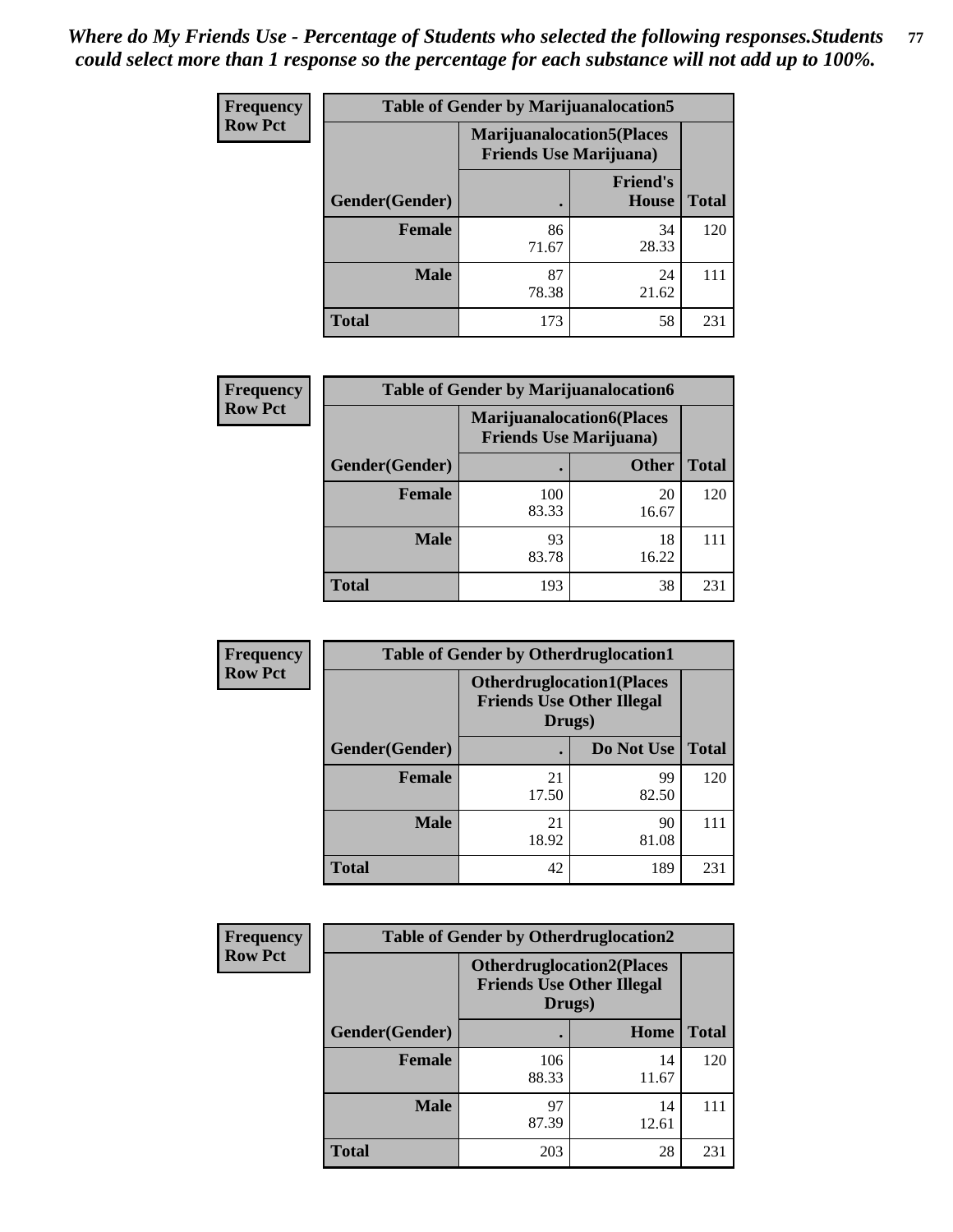| <b>Frequency</b> | <b>Table of Gender by Otherdruglocation3</b> |                                                                                |               |              |
|------------------|----------------------------------------------|--------------------------------------------------------------------------------|---------------|--------------|
| <b>Row Pct</b>   |                                              | <b>Otherdruglocation3(Places</b><br><b>Friends Use Other Illegal</b><br>Drugs) |               |              |
|                  | Gender(Gender)                               |                                                                                | <b>School</b> | <b>Total</b> |
|                  | <b>Female</b>                                | 117<br>97.50                                                                   | 3<br>2.50     | 120          |
|                  | <b>Male</b>                                  | 105<br>94.59                                                                   | 6<br>5.41     | 111          |
|                  | <b>Total</b>                                 | 222                                                                            | Q             | 231          |

| <b>Frequency</b> | <b>Table of Gender by Otherdruglocation4</b> |                                                                                |           |              |
|------------------|----------------------------------------------|--------------------------------------------------------------------------------|-----------|--------------|
| <b>Row Pct</b>   |                                              | <b>Otherdruglocation4(Places</b><br><b>Friends Use Other Illegal</b><br>Drugs) |           |              |
|                  | Gender(Gender)                               |                                                                                | Car       | <b>Total</b> |
|                  | <b>Female</b>                                | 111<br>92.50                                                                   | 9<br>7.50 | 120          |
|                  | <b>Male</b>                                  | 103<br>92.79                                                                   | 8<br>7.21 | 111          |
|                  | <b>Total</b>                                 | 214                                                                            | 17        | 231          |

| Frequency      | <b>Table of Gender by Otherdruglocation5</b>                                   |              |                                 |              |
|----------------|--------------------------------------------------------------------------------|--------------|---------------------------------|--------------|
| <b>Row Pct</b> | <b>Otherdruglocation5(Places</b><br><b>Friends Use Other Illegal</b><br>Drugs) |              |                                 |              |
|                | Gender(Gender)                                                                 |              | <b>Friend's</b><br><b>House</b> | <b>Total</b> |
|                | <b>Female</b>                                                                  | 104<br>86.67 | 16<br>13.33                     | 120          |
|                | <b>Male</b>                                                                    | 94<br>84.68  | 17<br>15.32                     | 111          |
|                | <b>Total</b>                                                                   | 198          | 33                              | 231          |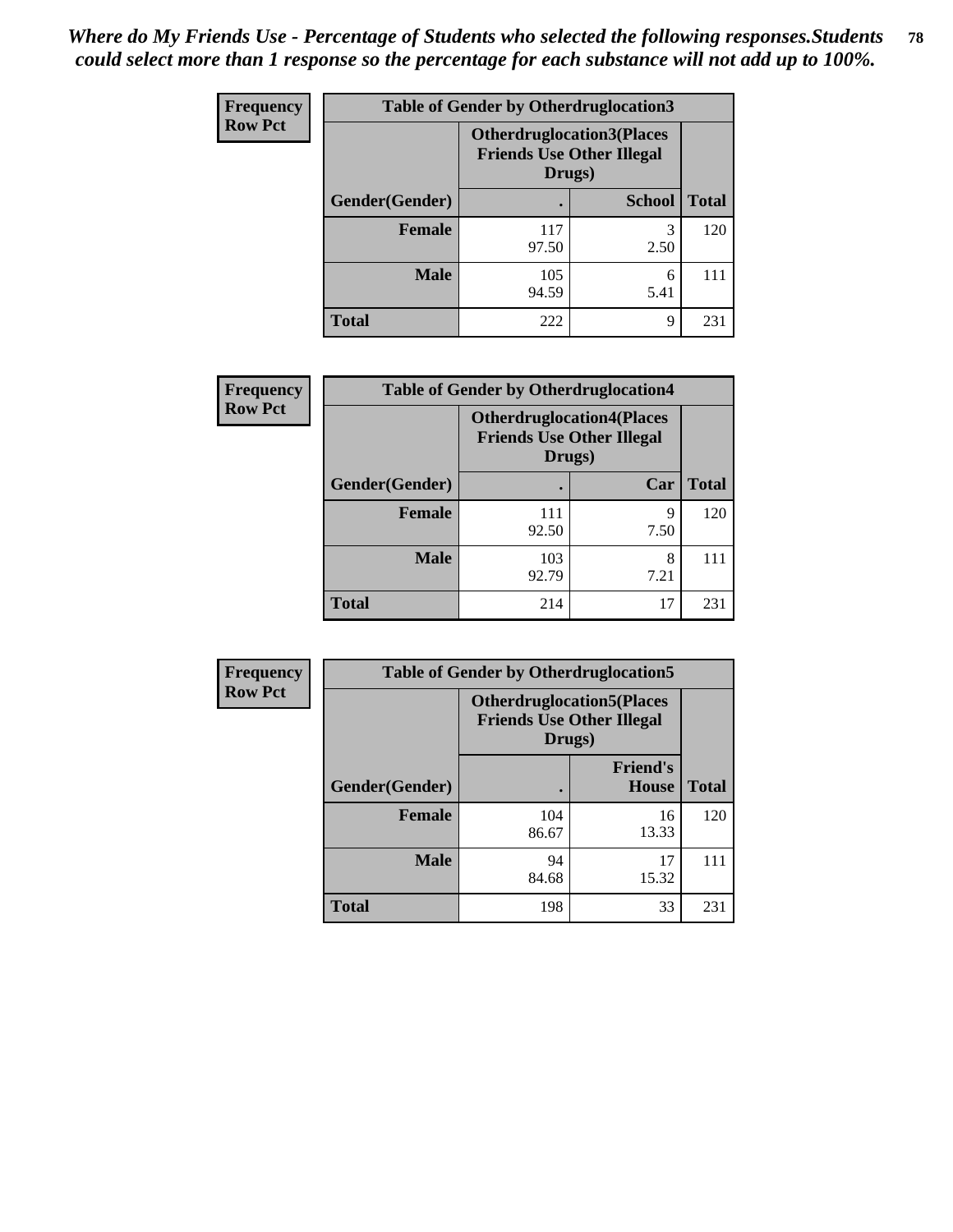| Frequency      | <b>Table of Gender by Otherdruglocation6</b> |                                            |                                  |              |
|----------------|----------------------------------------------|--------------------------------------------|----------------------------------|--------------|
| <b>Row Pct</b> |                                              | <b>Friends Use Other Illegal</b><br>Drugs) | <b>Otherdruglocation6(Places</b> |              |
|                | Gender(Gender)                               |                                            | <b>Other</b>                     | <b>Total</b> |
|                | <b>Female</b>                                | 109<br>90.83                               | 11<br>9.17                       | 120          |
|                | <b>Male</b>                                  | 95<br>85.59                                | 16<br>14.41                      | 111          |
|                | <b>Total</b>                                 | 204                                        | 27                               | 231          |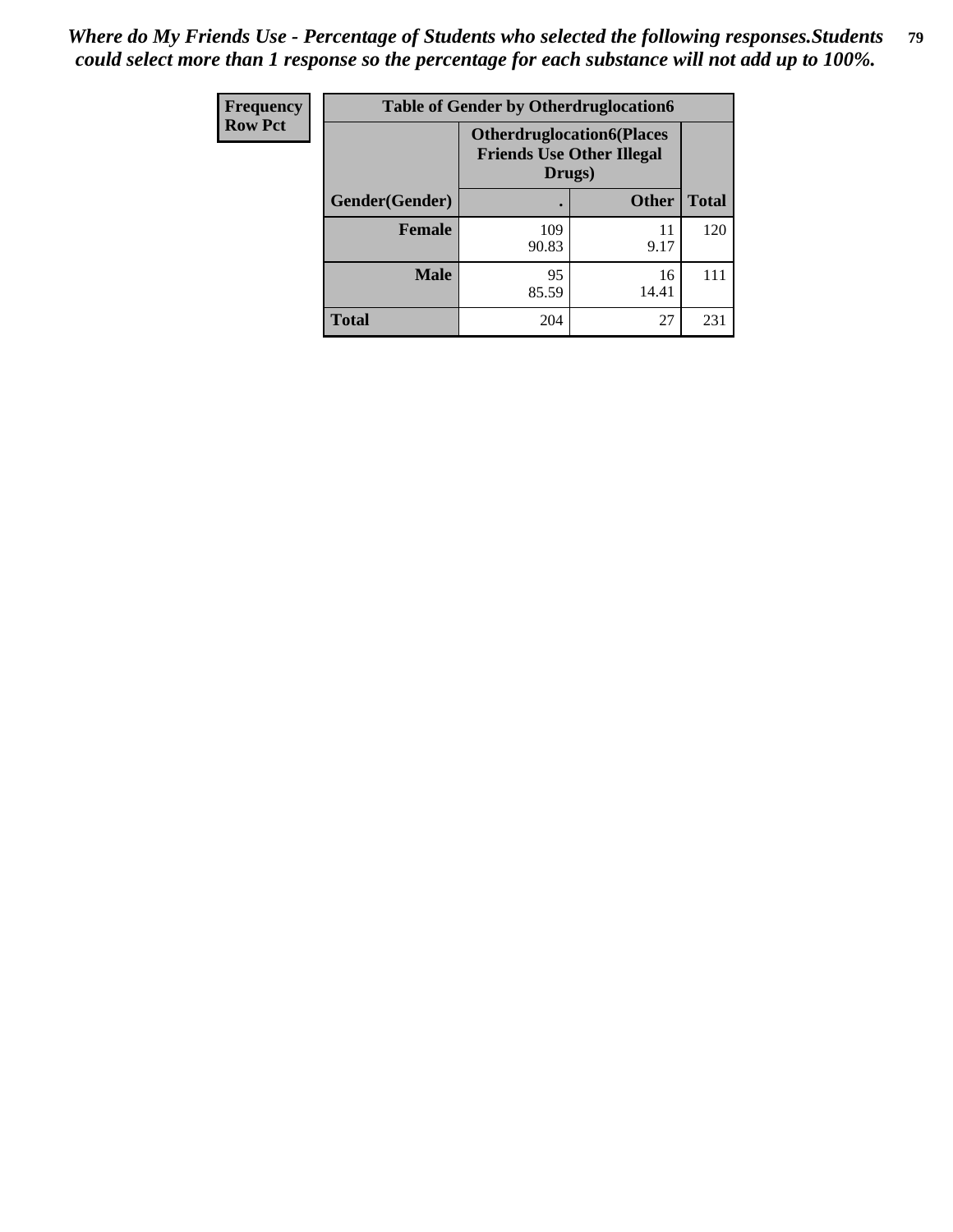| <b>Frequency</b> | <b>Table of Gender by Alcoholtime1</b> |                                                          |                      |              |
|------------------|----------------------------------------|----------------------------------------------------------|----------------------|--------------|
| <b>Row Pct</b>   |                                        | <b>Alcoholtime1(Times</b><br><b>Friends Use Alcohol)</b> |                      |              |
|                  | Gender(Gender)                         | $\bullet$                                                | Do Not<br><b>Use</b> | <b>Total</b> |
|                  | <b>Female</b>                          | 85<br>70.83                                              | 35<br>29.17          | 120          |
|                  | <b>Male</b>                            | 70<br>63.06                                              | 41<br>36.94          | 111          |
|                  | <b>Total</b>                           | 155                                                      | 76                   | 231          |

| Frequency      | <b>Table of Gender by Alcoholtime2</b> |                                                          |                            |              |
|----------------|----------------------------------------|----------------------------------------------------------|----------------------------|--------------|
| <b>Row Pct</b> |                                        | <b>Alcoholtime2(Times</b><br><b>Friends Use Alcohol)</b> |                            |              |
|                | Gender(Gender)                         |                                                          | <b>On Way</b><br>to School | <b>Total</b> |
|                | <b>Female</b>                          | 115<br>95.83                                             | 5<br>4.17                  | 120          |
|                | <b>Male</b>                            | 106<br>95.50                                             | 5<br>4.50                  | 111          |
|                | <b>Total</b>                           | 221                                                      | 10                         | 231          |

| <b>Frequency</b> | <b>Table of Gender by Alcoholtime3</b> |                                                          |                                |              |
|------------------|----------------------------------------|----------------------------------------------------------|--------------------------------|--------------|
| <b>Row Pct</b>   |                                        | <b>Alcoholtime3(Times</b><br><b>Friends Use Alcohol)</b> |                                |              |
|                  | Gender(Gender)                         |                                                          | <b>During</b><br><b>School</b> | <b>Total</b> |
|                  | Female                                 | 115<br>95.83                                             | 5<br>4.17                      | 120          |
|                  | <b>Male</b>                            | 105<br>94.59                                             | 6<br>5.41                      | 111          |
|                  | <b>Total</b>                           | 220                                                      | 11                             | 231          |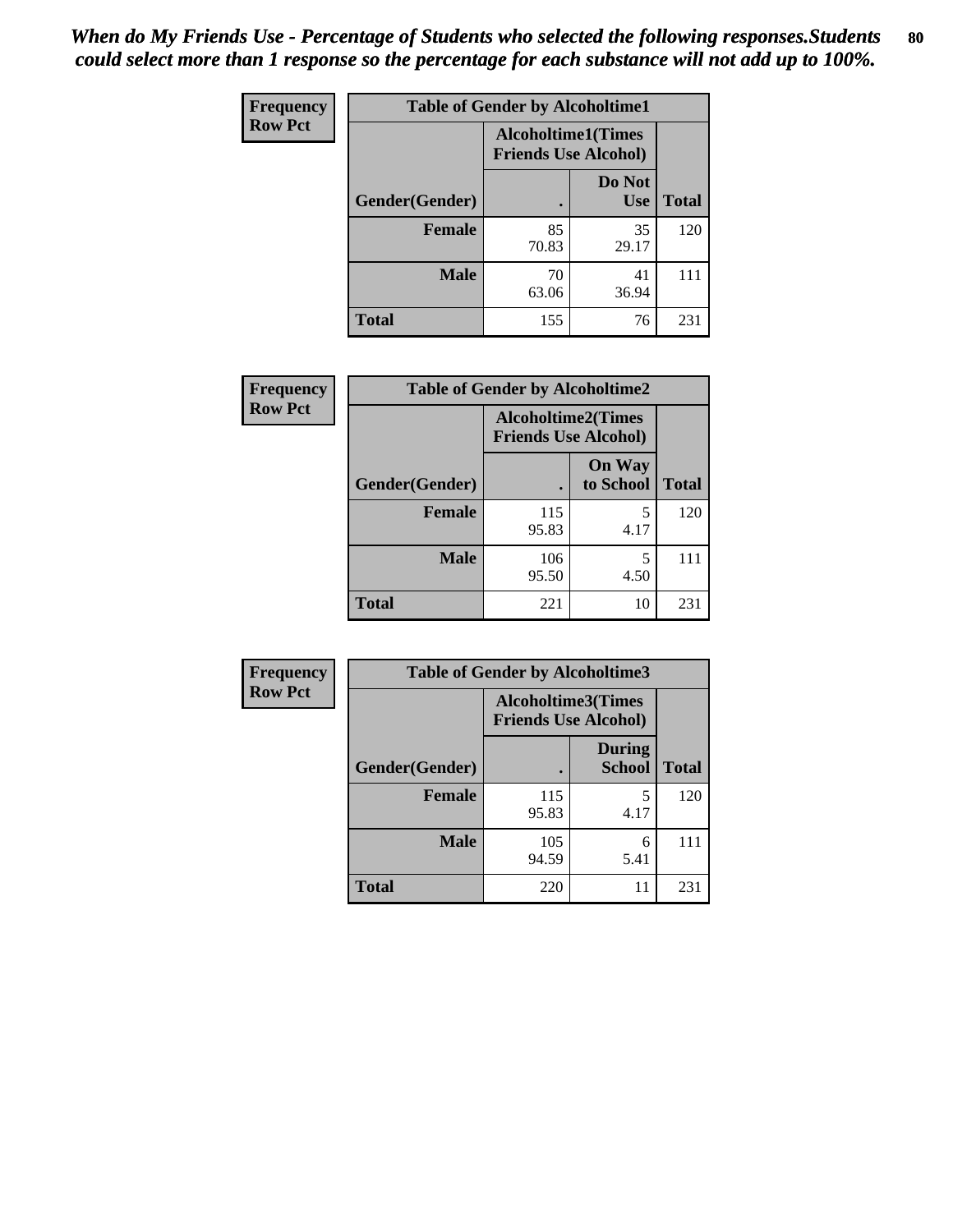*When do My Friends Use - Percentage of Students who selected the following responses.Students could select more than 1 response so the percentage for each substance will not add up to 100%.* **81**

| <b>Frequency</b> | <b>Table of Gender by Alcoholtime4</b> |                                                          |                                                |              |
|------------------|----------------------------------------|----------------------------------------------------------|------------------------------------------------|--------------|
| <b>Row Pct</b>   |                                        | <b>Alcoholtime4(Times</b><br><b>Friends Use Alcohol)</b> |                                                |              |
|                  | Gender(Gender)                         |                                                          | <b>On Way</b><br>Home<br>From<br><b>School</b> | <b>Total</b> |
|                  | <b>Female</b>                          | 114<br>95.00                                             | 6<br>5.00                                      | 120          |
|                  | <b>Male</b>                            | 107<br>96.40                                             | $\overline{4}$<br>3.60                         | 111          |
|                  | <b>Total</b>                           | 221                                                      | 10                                             | 231          |

| <b>Frequency</b> | <b>Table of Gender by Alcoholtime5</b> |                                                           |             |              |
|------------------|----------------------------------------|-----------------------------------------------------------|-------------|--------------|
| <b>Row Pct</b>   |                                        | <b>Alcoholtime5</b> (Times<br><b>Friends Use Alcohol)</b> |             |              |
|                  | Gender(Gender)                         |                                                           | Weeknights  | <b>Total</b> |
|                  | <b>Female</b>                          | 97<br>80.83                                               | 23<br>19.17 | 120          |
|                  | <b>Male</b>                            | 81<br>72.97                                               | 30<br>27.03 | 111          |
|                  | <b>Total</b>                           | 178                                                       | 53          | 231          |

| <b>Frequency</b> | <b>Table of Gender by Alcoholtime6</b> |             |                                                          |              |
|------------------|----------------------------------------|-------------|----------------------------------------------------------|--------------|
| <b>Row Pct</b>   |                                        |             | <b>Alcoholtime6(Times</b><br><b>Friends Use Alcohol)</b> |              |
|                  | Gender(Gender)                         |             | Weekends                                                 | <b>Total</b> |
|                  | Female                                 | 33<br>27.50 | 87<br>72.50                                              | 120          |
|                  | <b>Male</b>                            | 35<br>31.53 | 76<br>68.47                                              | 111          |
|                  | <b>Total</b>                           | 68          | 163                                                      | 231          |

| Frequency      | <b>Table of Gender by Tobaccotime1</b> |                                                          |                      |              |
|----------------|----------------------------------------|----------------------------------------------------------|----------------------|--------------|
| <b>Row Pct</b> |                                        | <b>Tobaccotime1(Times</b><br><b>Friends Use Tobacco)</b> |                      |              |
|                | Gender(Gender)                         |                                                          | Do Not<br><b>Use</b> | <b>Total</b> |
|                | Female                                 | 66<br>55.00                                              | 54<br>45.00          | 120          |
|                | <b>Male</b>                            | 66<br>59.46                                              | 45<br>40.54          | 111          |
|                | <b>Total</b>                           | 132                                                      | 99                   | 231          |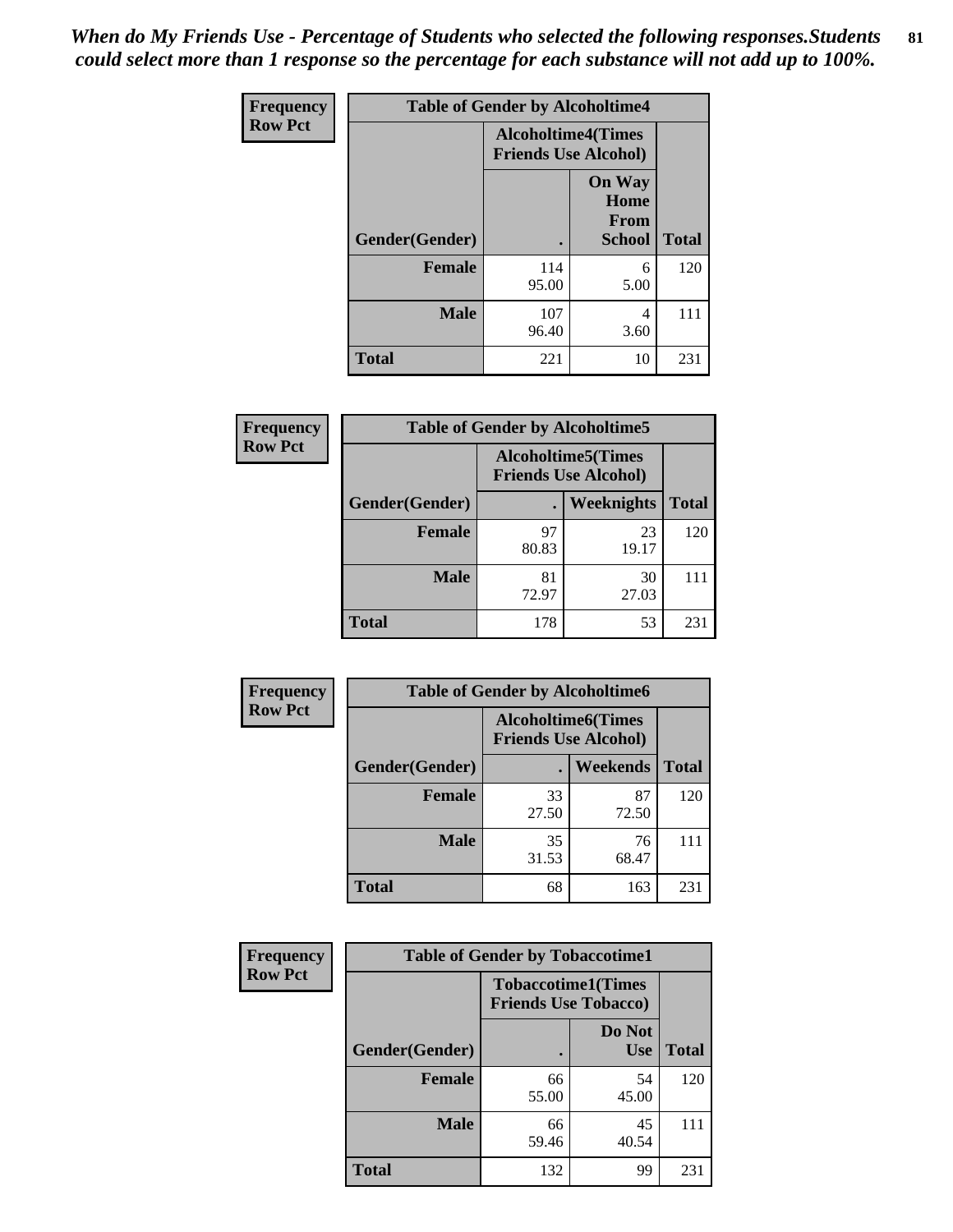| <b>Frequency</b> | <b>Table of Gender by Tobaccotime2</b> |                             |                            |              |
|------------------|----------------------------------------|-----------------------------|----------------------------|--------------|
| <b>Row Pct</b>   |                                        | <b>Friends Use Tobacco)</b> | <b>Tobaccotime2(Times</b>  |              |
|                  | Gender(Gender)                         |                             | <b>On Way</b><br>to School | <b>Total</b> |
|                  | <b>Female</b>                          | 81<br>67.50                 | 39<br>32.50                | 120          |
|                  | <b>Male</b>                            | 73<br>65.77                 | 38<br>34.23                | 111          |
|                  | <b>Total</b>                           | 154                         | 77                         | 231          |

| Frequency      | <b>Table of Gender by Tobaccotime3</b> |                                                          |                                |              |
|----------------|----------------------------------------|----------------------------------------------------------|--------------------------------|--------------|
| <b>Row Pct</b> |                                        | <b>Tobaccotime3(Times</b><br><b>Friends Use Tobacco)</b> |                                |              |
|                | Gender(Gender)                         |                                                          | <b>During</b><br><b>School</b> | <b>Total</b> |
|                | <b>Female</b>                          | 99<br>82.50                                              | 21<br>17.50                    | 120          |
|                | <b>Male</b>                            | 80<br>72.07                                              | 31<br>27.93                    |              |
|                | <b>Total</b>                           | 179                                                      | 52                             | 231          |

| <b>Frequency</b> | <b>Table of Gender by Tobaccotime4</b> |                                                          |                                                |              |
|------------------|----------------------------------------|----------------------------------------------------------|------------------------------------------------|--------------|
| <b>Row Pct</b>   |                                        | <b>Tobaccotime4(Times</b><br><b>Friends Use Tobacco)</b> |                                                |              |
|                  | Gender(Gender)                         |                                                          | <b>On Way</b><br>Home<br><b>From</b><br>School | <b>Total</b> |
|                  | <b>Female</b>                          | 114                                                      | 6                                              | 120          |
|                  |                                        | 95.00                                                    | 5.00                                           |              |
|                  | <b>Male</b>                            | 107<br>96.40                                             | 4<br>3.60                                      | 111          |
|                  | <b>Total</b>                           | 221                                                      | 10                                             | 231          |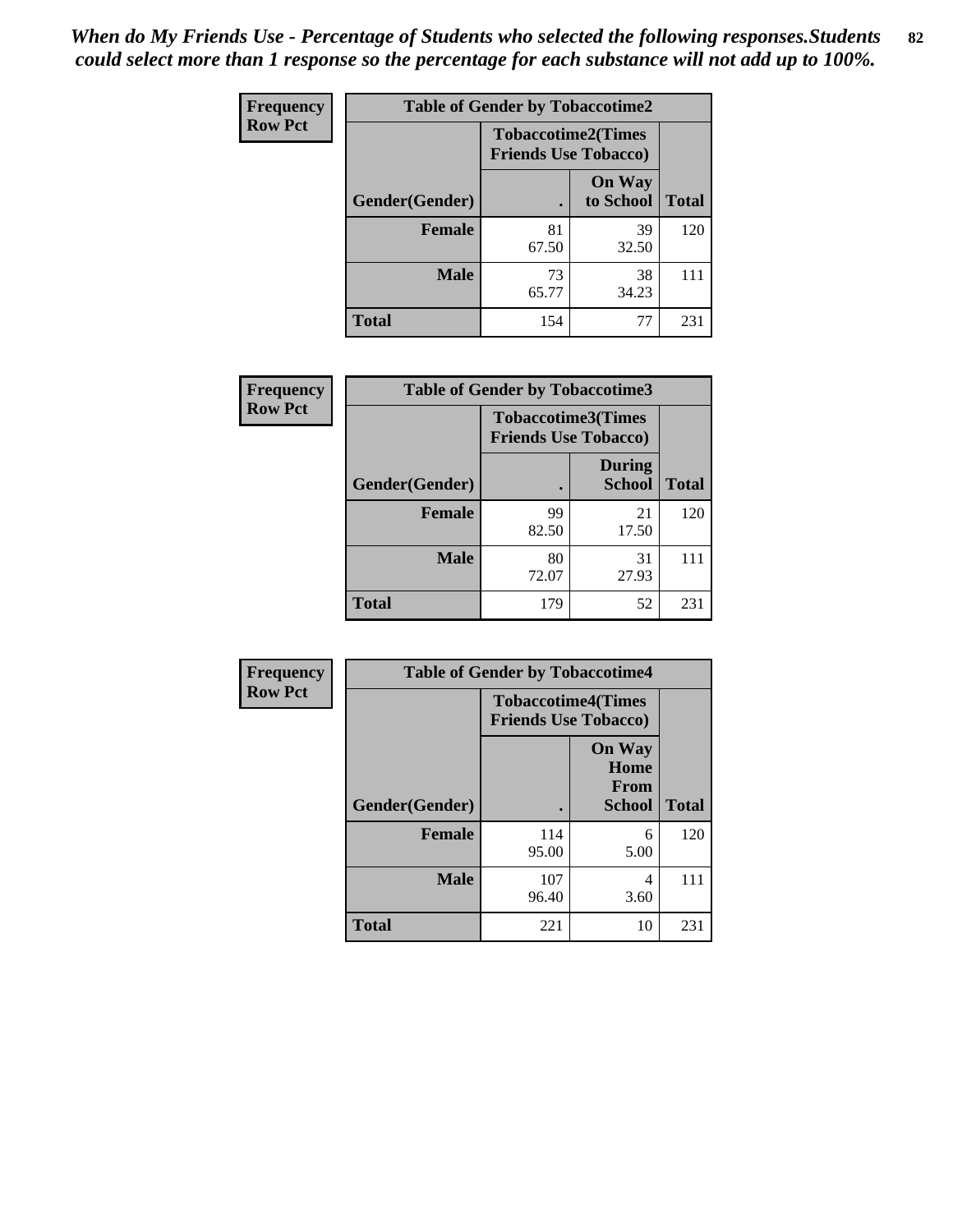| Frequency      | <b>Table of Gender by Tobaccotime5</b> |             |                                                          |              |
|----------------|----------------------------------------|-------------|----------------------------------------------------------|--------------|
| <b>Row Pct</b> |                                        |             | <b>Tobaccotime5(Times</b><br><b>Friends Use Tobacco)</b> |              |
|                | Gender(Gender)                         |             | Weeknights                                               | <b>Total</b> |
|                | <b>Female</b>                          | 66<br>55.00 | 54<br>45.00                                              | 120          |
|                | <b>Male</b>                            | 64<br>57.66 | 47<br>42.34                                              | 111          |
|                | <b>Total</b>                           | 130         | 101                                                      | 231          |

| <b>Frequency</b> | <b>Table of Gender by Tobaccotime6</b> |                                                          |                 |              |
|------------------|----------------------------------------|----------------------------------------------------------|-----------------|--------------|
| <b>Row Pct</b>   |                                        | <b>Tobaccotime6(Times</b><br><b>Friends Use Tobacco)</b> |                 |              |
|                  | Gender(Gender)                         |                                                          | <b>Weekends</b> | <b>Total</b> |
|                  | Female                                 | 66<br>55.00                                              | 54<br>45.00     | 120          |
|                  | <b>Male</b>                            | 55<br>49.55                                              | 56<br>50.45     | 111          |
|                  | <b>Total</b>                           | 121                                                      | 110             | 231          |

| Frequency      |                | <b>Table of Gender by Marijuanatime1</b>                      |             |              |
|----------------|----------------|---------------------------------------------------------------|-------------|--------------|
| <b>Row Pct</b> |                | <b>Marijuanatime1(Times</b><br><b>Friends Use Marijuana</b> ) |             |              |
|                | Gender(Gender) |                                                               | Do Not Use  | <b>Total</b> |
|                | <b>Female</b>  | 35<br>29.17                                                   | 85<br>70.83 | 120          |
|                | <b>Male</b>    | 29<br>26.13                                                   | 82<br>73.87 | 111          |
|                | <b>Total</b>   | 64                                                            | 167         | 231          |

| <b>Frequency</b> | <b>Table of Gender by Marijuanatime2</b> |                                                               |                            |              |
|------------------|------------------------------------------|---------------------------------------------------------------|----------------------------|--------------|
| <b>Row Pct</b>   |                                          | <b>Marijuanatime2(Times</b><br><b>Friends Use Marijuana</b> ) |                            |              |
|                  | Gender(Gender)                           |                                                               | On Way to<br><b>School</b> | <b>Total</b> |
|                  | <b>Female</b>                            | 114<br>95.00                                                  | 6<br>5.00                  | 120          |
|                  | <b>Male</b>                              | 104<br>93.69                                                  | 6.31                       | 111          |
|                  | <b>Total</b>                             | 218                                                           | 13                         | 231          |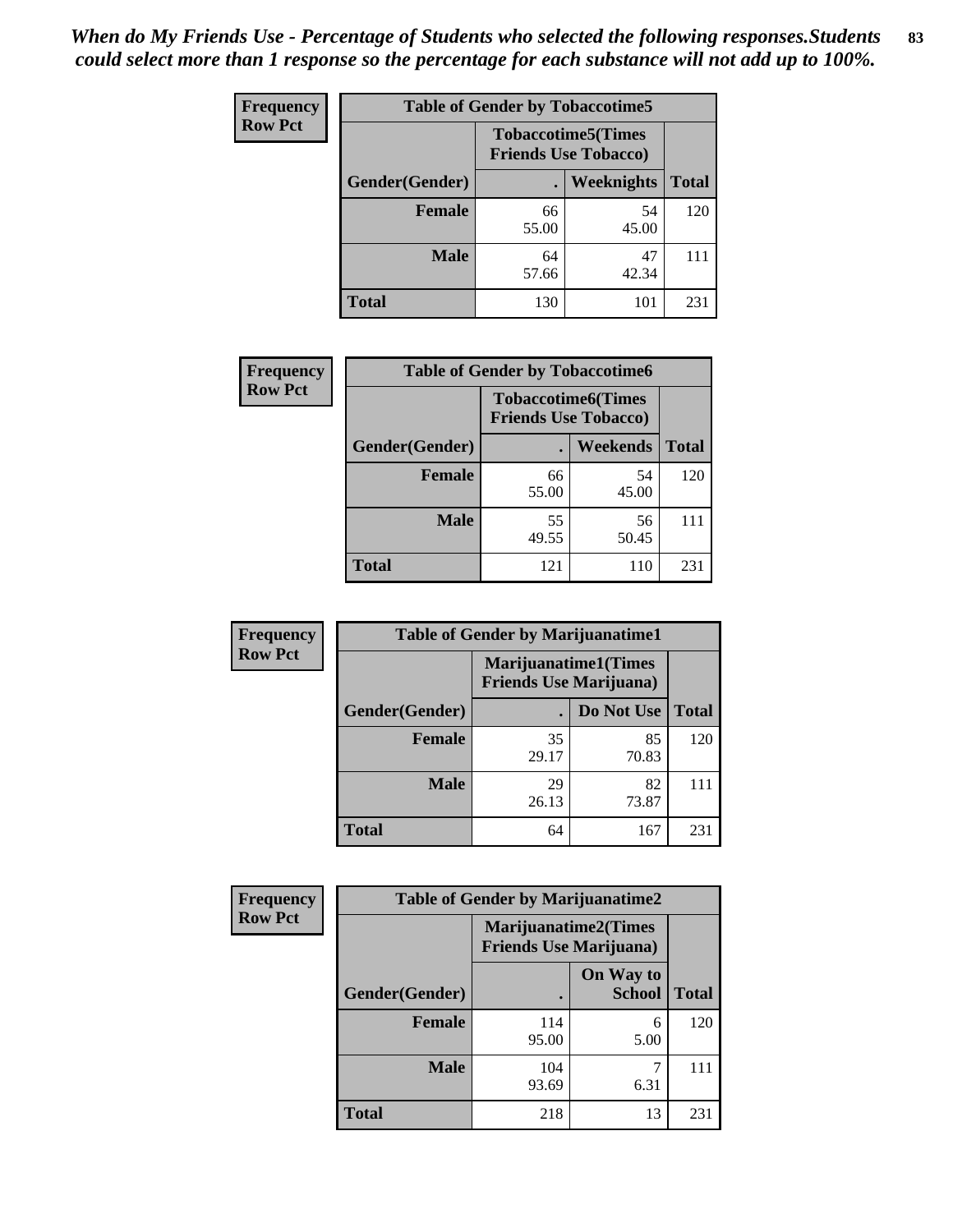*When do My Friends Use - Percentage of Students who selected the following responses.Students could select more than 1 response so the percentage for each substance will not add up to 100%.* **84**

| <b>Frequency</b> | <b>Table of Gender by Marijuanatime3</b> |                                                        |                                |              |
|------------------|------------------------------------------|--------------------------------------------------------|--------------------------------|--------------|
| <b>Row Pct</b>   |                                          | Marijuanatime3(Times<br><b>Friends Use Marijuana</b> ) |                                |              |
|                  | Gender(Gender)                           |                                                        | <b>During</b><br><b>School</b> | <b>Total</b> |
|                  | <b>Female</b>                            | 117<br>97.50                                           | 3<br>2.50                      | 120          |
|                  | <b>Male</b>                              | 108<br>97.30                                           | 3<br>2.70                      | 111          |
|                  | <b>Total</b>                             | 225                                                    | 6                              | 231          |

| Frequency      | <b>Table of Gender by Marijuanatime4</b> |                                                               |                                                |              |
|----------------|------------------------------------------|---------------------------------------------------------------|------------------------------------------------|--------------|
| <b>Row Pct</b> |                                          | <b>Marijuanatime4(Times</b><br><b>Friends Use Marijuana</b> ) |                                                |              |
|                | Gender(Gender)                           |                                                               | <b>On Way</b><br>Home<br>From<br><b>School</b> | <b>Total</b> |
|                | <b>Female</b>                            | 113<br>94.17                                                  | 7<br>5.83                                      | 120          |
|                | <b>Male</b>                              | 104<br>93.69                                                  | 7<br>6.31                                      | 111          |
|                | <b>Total</b>                             | 217                                                           | 14                                             | 231          |

| Frequency      | <b>Table of Gender by Marijuanatime5</b> |                                                                |             |              |
|----------------|------------------------------------------|----------------------------------------------------------------|-------------|--------------|
| <b>Row Pct</b> |                                          | <b>Marijuanatime5</b> (Times<br><b>Friends Use Marijuana</b> ) |             |              |
|                | Gender(Gender)                           | ٠                                                              | Weeknights  | <b>Total</b> |
|                | <b>Female</b>                            | 104<br>86.67                                                   | 16<br>13.33 | 120          |
|                | <b>Male</b>                              | 90<br>81.08                                                    | 21<br>18.92 | 111          |
|                | <b>Total</b>                             | 194                                                            | 37          | 231          |

| Frequency      | <b>Table of Gender by Marijuanatime6</b> |                                                               |             |              |  |
|----------------|------------------------------------------|---------------------------------------------------------------|-------------|--------------|--|
| <b>Row Pct</b> |                                          | <b>Marijuanatime6(Times</b><br><b>Friends Use Marijuana</b> ) |             |              |  |
|                | Gender(Gender)                           |                                                               | Weekends    | <b>Total</b> |  |
|                | <b>Female</b>                            | 86<br>71.67                                                   | 34<br>28.33 | 120          |  |
|                | <b>Male</b>                              | 77<br>69.37                                                   | 34<br>30.63 | 111          |  |
|                | <b>Total</b>                             | 163                                                           | 68          | 231          |  |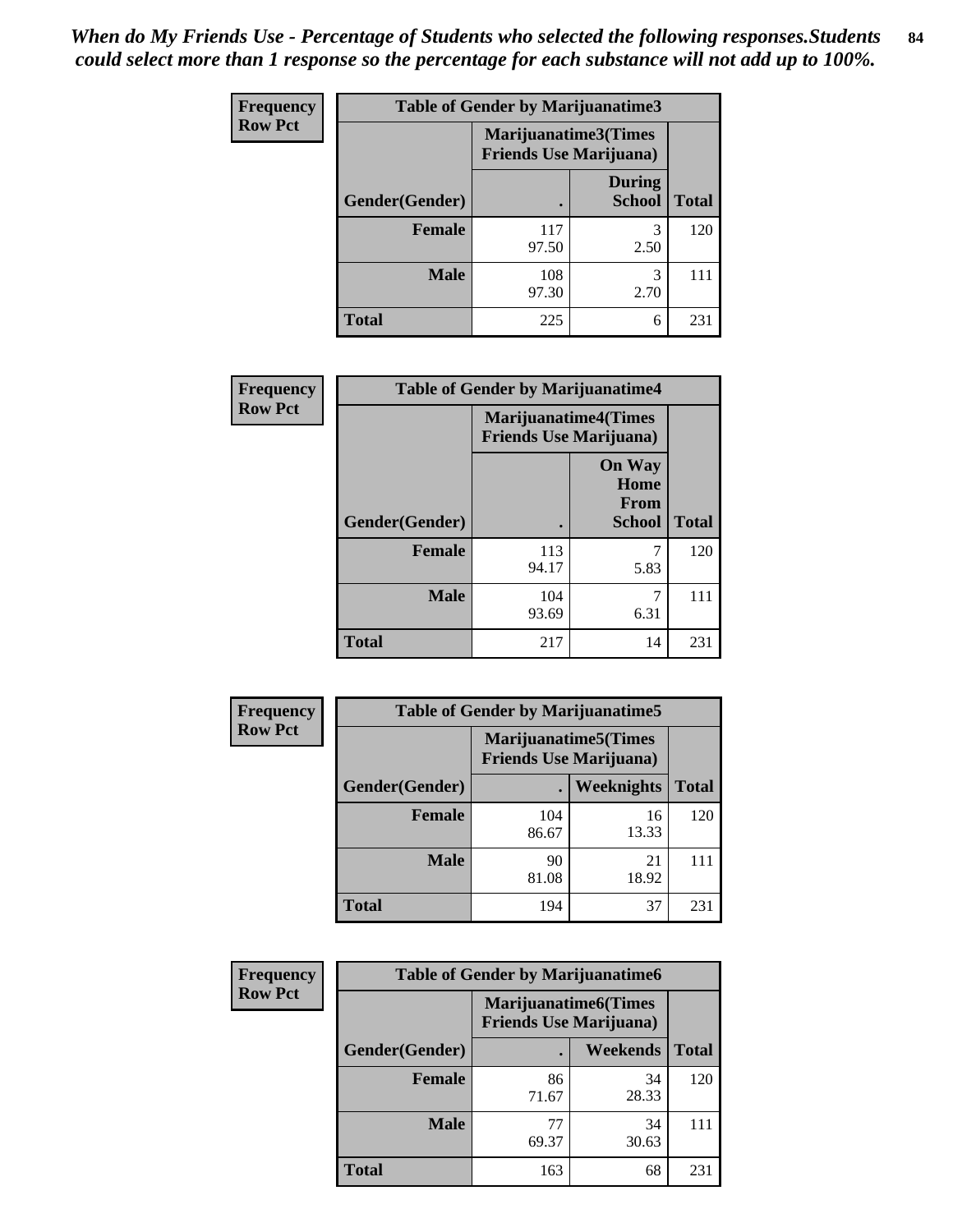| <b>Frequency</b> | <b>Table of Gender by Otherdrugtime1</b> |                                                                                    |              |              |
|------------------|------------------------------------------|------------------------------------------------------------------------------------|--------------|--------------|
| <b>Row Pct</b>   |                                          | <b>Otherdrugtime1</b> (Times<br><b>Friends Use Other</b><br><b>Illegal Drugs</b> ) |              |              |
|                  | Gender(Gender)                           |                                                                                    | Do Not Use   | <b>Total</b> |
|                  | <b>Female</b>                            | 17<br>14.17                                                                        | 103<br>85.83 | 120          |
|                  | <b>Male</b>                              | 16<br>14.41                                                                        | 95<br>85.59  | 111          |
|                  | <b>Total</b>                             | 33                                                                                 | 198          | 231          |

| Frequency      | <b>Table of Gender by Otherdrugtime2</b> |                        |                                                         |              |
|----------------|------------------------------------------|------------------------|---------------------------------------------------------|--------------|
| <b>Row Pct</b> |                                          | <b>Illegal Drugs</b> ) | <b>Otherdrugtime2(Times</b><br><b>Friends Use Other</b> |              |
|                | Gender(Gender)                           |                        | On Way to<br><b>School</b>                              | <b>Total</b> |
|                | <b>Female</b>                            | 113<br>94.17           | 5.83                                                    | 120          |
|                | <b>Male</b>                              | 105<br>94.59           | 6<br>5.41                                               | 111          |
|                | <b>Total</b>                             | 218                    | 13                                                      | 231          |

| Frequency      | <b>Table of Gender by Otherdrugtime3</b> |                        |                                                         |              |
|----------------|------------------------------------------|------------------------|---------------------------------------------------------|--------------|
| <b>Row Pct</b> |                                          | <b>Illegal Drugs</b> ) | <b>Otherdrugtime3(Times</b><br><b>Friends Use Other</b> |              |
|                | Gender(Gender)                           |                        | <b>During</b><br><b>School</b>                          | <b>Total</b> |
|                | <b>Female</b>                            | 116<br>96.67           | 4<br>3.33                                               | 120          |
|                | <b>Male</b>                              | 106<br>95.50           | 5<br>4.50                                               | 111          |
|                | <b>Total</b>                             | 222                    | 9                                                       | 231          |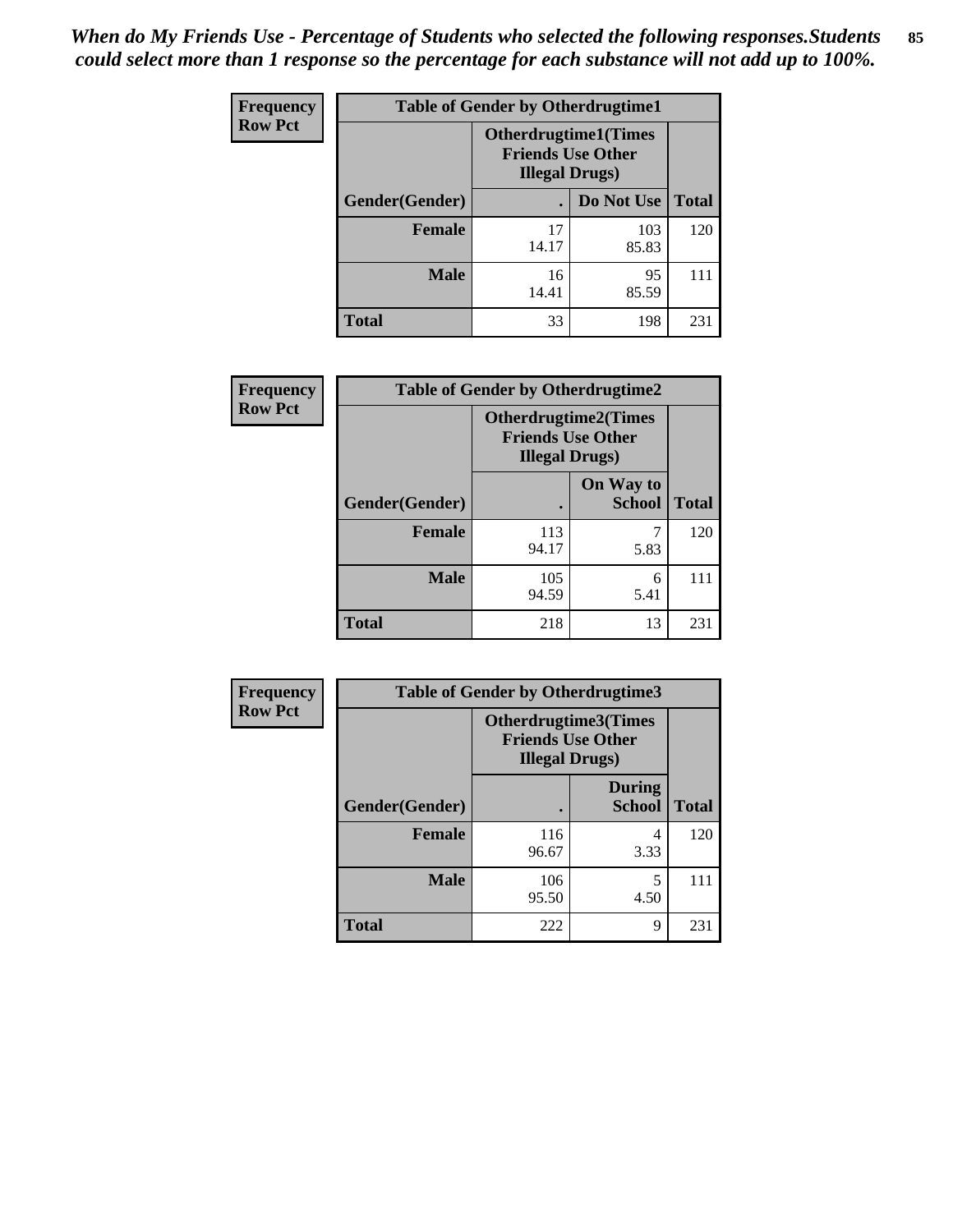*When do My Friends Use - Percentage of Students who selected the following responses.Students could select more than 1 response so the percentage for each substance will not add up to 100%.* **86**

| <b>Frequency</b> | <b>Table of Gender by Otherdrugtime4</b> |                                                    |                                                |              |
|------------------|------------------------------------------|----------------------------------------------------|------------------------------------------------|--------------|
| <b>Row Pct</b>   |                                          | <b>Friends Use Other</b><br><b>Illegal Drugs</b> ) | <b>Otherdrugtime4(Times</b>                    |              |
|                  | Gender(Gender)                           |                                                    | <b>On Way</b><br>Home<br>From<br><b>School</b> | <b>Total</b> |
|                  | <b>Female</b>                            | 114<br>95.00                                       | 6<br>5.00                                      | 120          |
|                  | <b>Male</b>                              | 105<br>94.59                                       | 6<br>5.41                                      | 111          |
|                  | <b>Total</b>                             | 219                                                | 12                                             | 231          |

| Frequency      | <b>Table of Gender by Otherdrugtime5</b> |                                                                                    |             |              |
|----------------|------------------------------------------|------------------------------------------------------------------------------------|-------------|--------------|
| <b>Row Pct</b> |                                          | <b>Otherdrugtime5</b> (Times<br><b>Friends Use Other</b><br><b>Illegal Drugs</b> ) |             |              |
|                | Gender(Gender)                           |                                                                                    | Weeknights  | <b>Total</b> |
|                | <b>Female</b>                            | 113<br>94.17                                                                       | 5.83        | 120          |
|                | <b>Male</b>                              | 99<br>89.19                                                                        | 12<br>10.81 | 111          |
|                | <b>Total</b>                             | 212                                                                                | 19          | 231          |

| <b>Frequency</b> | <b>Table of Gender by Otherdrugtime6</b> |                                                                                   |             |              |
|------------------|------------------------------------------|-----------------------------------------------------------------------------------|-------------|--------------|
| <b>Row Pct</b>   |                                          | <b>Otherdrugtime6(Times</b><br><b>Friends Use Other</b><br><b>Illegal Drugs</b> ) |             |              |
|                  | Gender(Gender)                           |                                                                                   | Weekends    | <b>Total</b> |
|                  | <b>Female</b>                            | 101<br>84.17                                                                      | 19<br>15.83 | 120          |
|                  | <b>Male</b>                              | 91<br>81.98                                                                       | 20<br>18.02 | 111          |
|                  | <b>Total</b>                             | 192                                                                               | 39          | 231          |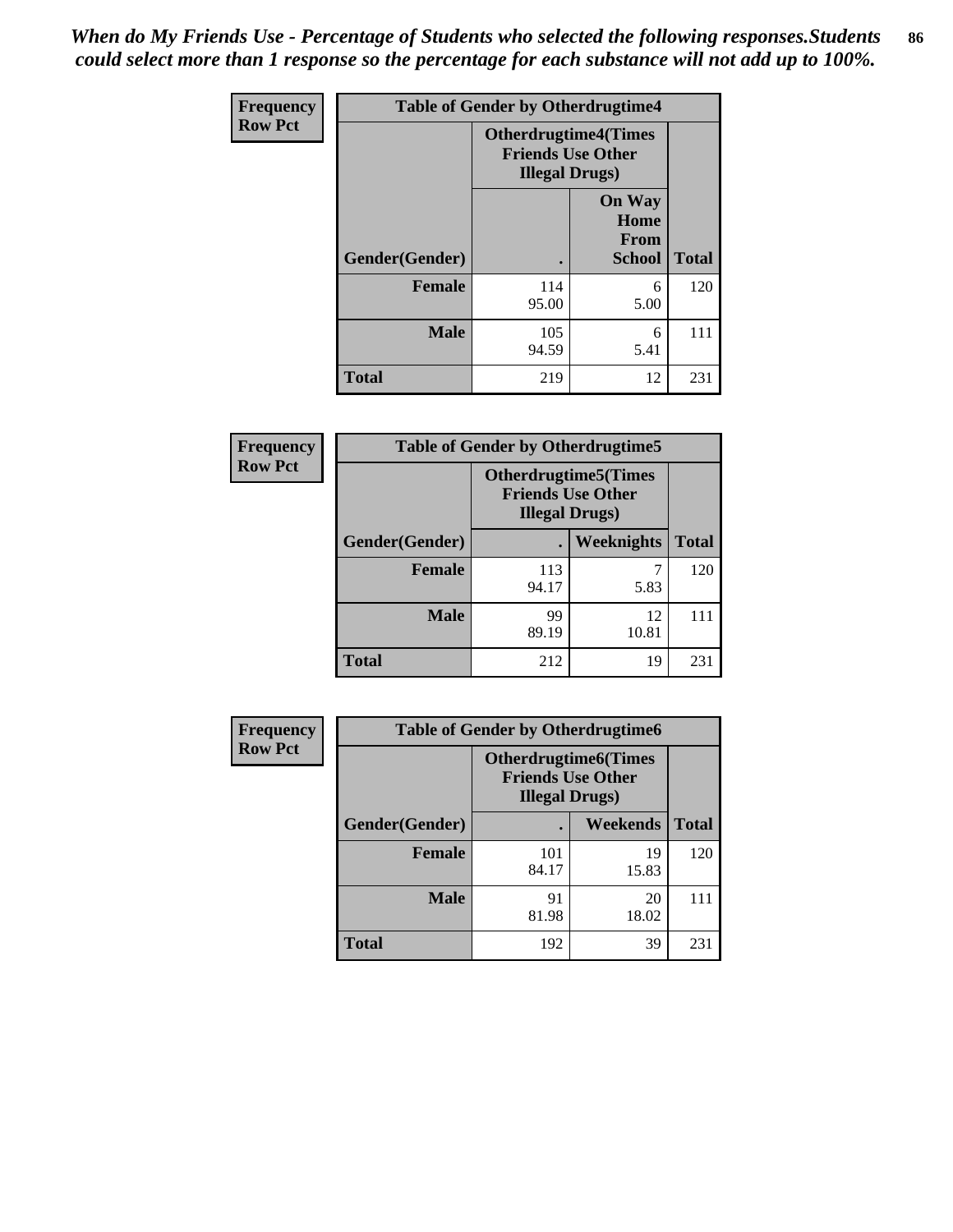# *Other Questions* **87**

| <b>Frequency</b> | <b>Table of Gender by Educationalcohol</b> |                                                                                                                                       |                |              |
|------------------|--------------------------------------------|---------------------------------------------------------------------------------------------------------------------------------------|----------------|--------------|
| <b>Row Pct</b>   |                                            | <b>Educationalcohol</b> (I<br>have been taught<br>about alcohol,<br>tobacco,<br>and other drugs<br>within the last year<br>at school) |                |              |
|                  | Gender(Gender)                             | <b>Yes</b>                                                                                                                            | N <sub>0</sub> | <b>Total</b> |
|                  | <b>Female</b>                              | 101<br>84.17                                                                                                                          | 19<br>15.83    | 120          |
|                  | <b>Male</b>                                | 89<br>80.18                                                                                                                           | 22<br>19.82    | 111          |
|                  | <b>Total</b>                               | 190                                                                                                                                   | 41             | 231          |

| Frequency      | <b>Table of Gender by Rodedrinking</b> |                                                                                                                     |                |              |  |
|----------------|----------------------------------------|---------------------------------------------------------------------------------------------------------------------|----------------|--------------|--|
| <b>Row Pct</b> |                                        | Rodedrinking(In<br>the past 30 days I<br>have ridden in a<br>car with a driver<br>who had been<br>drinking alcohol) |                |              |  |
|                | Gender(Gender)                         | Yes                                                                                                                 | N <sub>0</sub> | <b>Total</b> |  |
|                | <b>Female</b>                          | 13<br>10.83                                                                                                         | 107<br>89.17   | 120          |  |
|                | <b>Male</b>                            | 14<br>12.61                                                                                                         | 97<br>87.39    | 111          |  |
|                | <b>Total</b>                           | 27                                                                                                                  | 204            | 231          |  |

| Frequency      | <b>Table of Gender by Drugsschool</b> |                                                                                                                                     |                |              |  |
|----------------|---------------------------------------|-------------------------------------------------------------------------------------------------------------------------------------|----------------|--------------|--|
| <b>Row Pct</b> |                                       | <b>Drugsschool</b> (During<br>the past 12 months,<br>I have been offered,<br>sold,<br>or given illegal drugs<br>on school property) |                |              |  |
|                | Gender(Gender)                        | <b>Yes</b>                                                                                                                          | N <sub>0</sub> | <b>Total</b> |  |
|                | <b>Female</b>                         | 10<br>8.33                                                                                                                          | 110<br>91.67   | 120          |  |
|                | <b>Male</b>                           | 15<br>13.51                                                                                                                         | 96<br>86.49    | 111          |  |
|                | <b>Total</b>                          | 25                                                                                                                                  | 206            | 231          |  |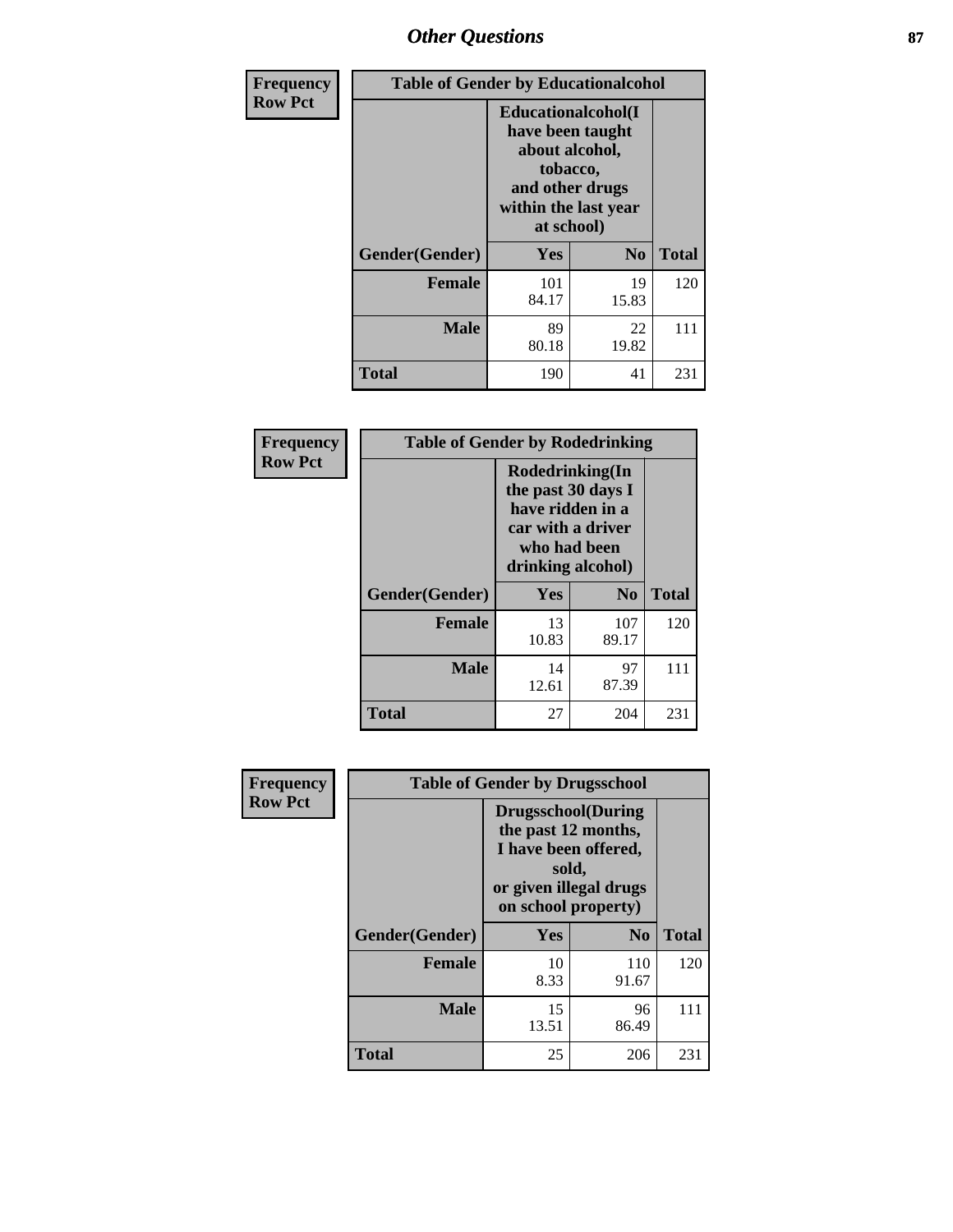# *Other Questions* **88**

**Frequency Row Pct**

| <b>Table of Gender by Bingedrinking</b> |                         |                                                                                                         |                   |                   |                        |                               |                   |              |
|-----------------------------------------|-------------------------|---------------------------------------------------------------------------------------------------------|-------------------|-------------------|------------------------|-------------------------------|-------------------|--------------|
|                                         |                         | Bingedrinking(I have drunk five or more<br>drinks of alcohol at one sitting during the<br>last 30 days) |                   |                   |                        |                               |                   |              |
| <b>Gender</b> (Gender)                  | $\bf{0}$<br><b>Days</b> | $1$ or<br>days                                                                                          | 3 to<br>5<br>days | 6 to<br>9<br>days | 10<br>to<br>19<br>days | <b>20</b><br>to<br>29<br>days | All<br>30<br>days | <b>Total</b> |
| <b>Female</b>                           | 110<br>91.67            | 3<br>2.50                                                                                               | 0.83              | 0.83              | $\overline{2}$<br>1.67 | 2<br>1.67                     | 0.83              | 120          |
| <b>Male</b>                             | 94                      |                                                                                                         | $\overline{2}$    | 3                 |                        | 3                             |                   | 111          |
|                                         | 84.68                   | 6.31                                                                                                    | 1.80              | 2.70              | 0.90                   | 2.70                          | 0.90              |              |

| Frequency      | <b>Table of Gender by Educationaids</b> |                                                                                                 |                |              |  |  |
|----------------|-----------------------------------------|-------------------------------------------------------------------------------------------------|----------------|--------------|--|--|
| <b>Row Pct</b> |                                         | <b>Educationaids</b> (I<br>have been taught<br>about HIV/AIDS<br>at school in the<br>past year) |                |              |  |  |
|                | Gender(Gender)                          | Yes                                                                                             | N <sub>0</sub> | <b>Total</b> |  |  |
|                | <b>Female</b>                           | 91<br>75.83                                                                                     | 29<br>24.17    | 120          |  |  |
|                | <b>Male</b>                             | 84<br>75.68                                                                                     | 27<br>24.32    | 111          |  |  |
|                | <b>Total</b>                            | 175                                                                                             | 56             | 231          |  |  |

| Frequency      | <b>Table of Gender by Suicideconsider</b> |                 |                |              |  |
|----------------|-------------------------------------------|-----------------|----------------|--------------|--|
| <b>Row Pct</b> |                                           | Suicideconsider |                |              |  |
|                | Gender(Gender)                            | Yes             | N <sub>0</sub> | <b>Total</b> |  |
|                | <b>Female</b>                             | 4.17            | 115<br>95.83   | 120          |  |
|                | <b>Male</b>                               | 10<br>9.01      | 101<br>90.99   | 111          |  |
|                | <b>Total</b>                              | 15              | 216            | 231          |  |